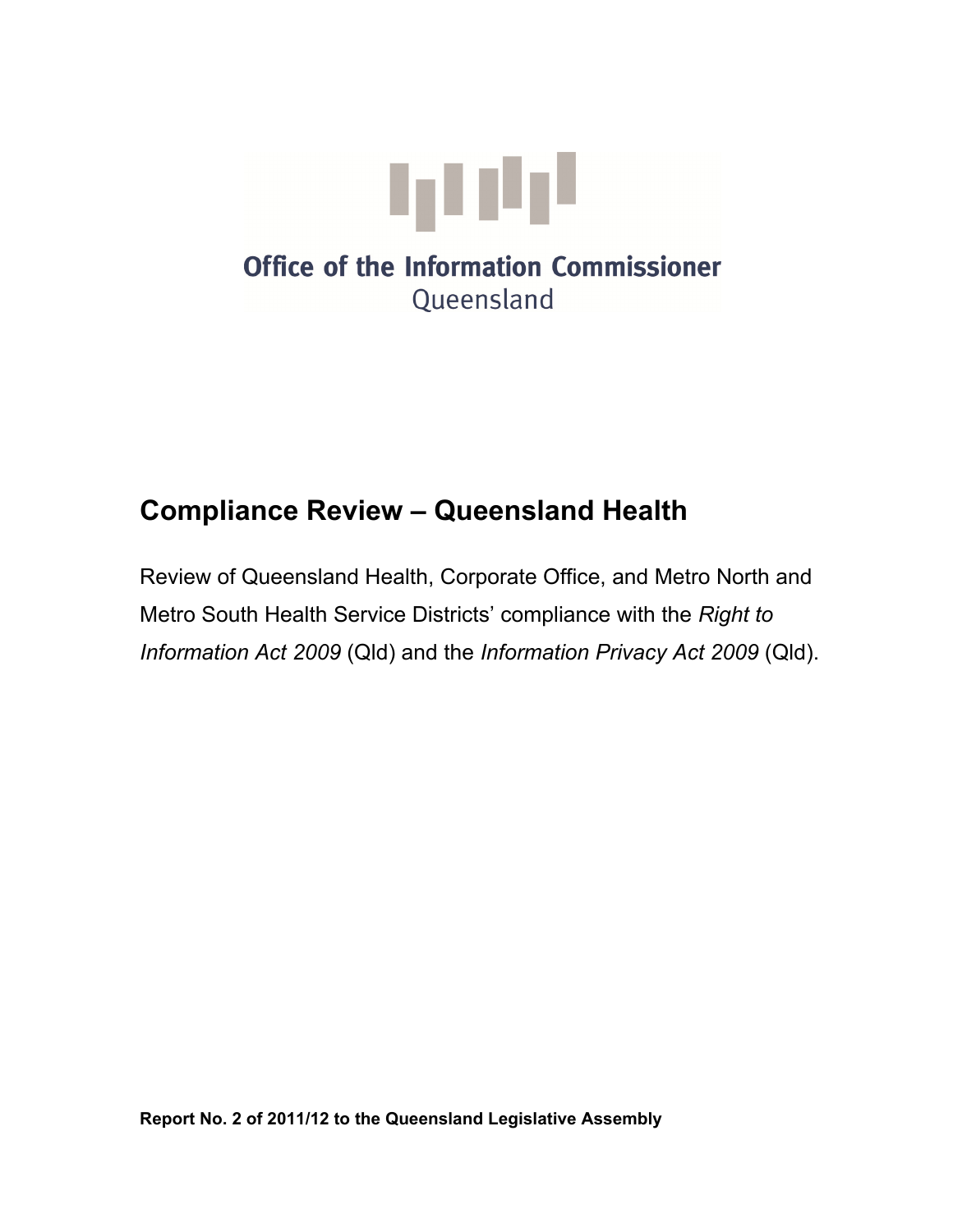OIC thanks the agency for its cooperation throughout the review process and for the courtesy displayed towards the officers undertaking the assessment. In undertaking this review, OIC recognises the commitment of the business units handling right to information and information privacy matters and their desire for continuous improvement.



This report to the Queensland Legislative Assembly by the Office of the Information Commissioner is licensed under a Creative Commons - Attribution Non Commercial No Derivatives 3.0 Unported License. People reading or using this report may do so in accordance with the following conditions: Attribution (BY), requiring attribution to the original author; Non-Commercial (NC), requiring the work is not used for commercial purposes; and No Derivative Works (ND), allowing only the original work, without derivatives.

© The State of Queensland (Office of the Information Commissioner) 2011

Copies of this report are available on our website at www.oic.qld.gov.au and further copies are available on request to:

Office of the Information Commissioner Level 8, 160 Mary Street, Brisbane, Qld 4000 PO Box 10143, Adelaide Street, Brisbane, Qld 4000

Phone 07 3234 7373 Fax 07 3405 1122 Email administration@oic.qld.gov.au Web [www.oic.qld.gov.au](http://www.oic.qld.gov.au/)

ISBN: 978-0-646-56375-6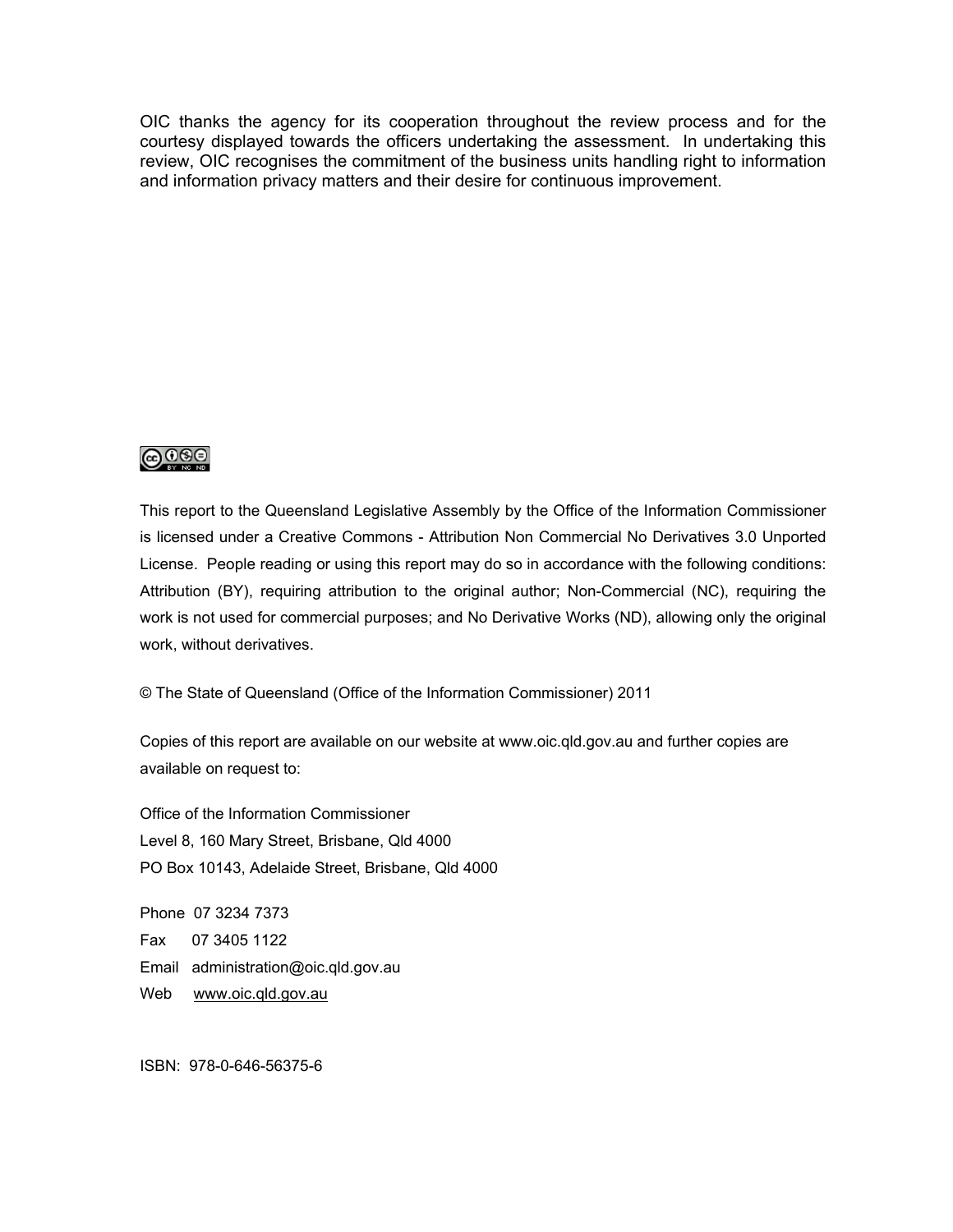October 2011

The Honourable Dean Wells MP Acting Chair Legal Affairs, Police, Corrective Services and Emergency Services Committee Parliament House George Street Brisbane QLD 4000

Dear Mr Wells

I am pleased to present Compliance Review - Queensland Health**:** Review of Queensland Health, Corporate Office, and Metro North and Metro South Health Service Districts' compliance with the *Right to Information Act 2009* (Qld) and the *Information Privacy Act 2009* (Qld). This report is prepared under section 131 of the *Right to Information Act 2009*  (Qld) and section 135 of the *Information Privacy Act 2009* (Qld).

The report reviews compliance with the legislation and guidelines that give effect to the Right to Information and Information Privacy reforms. The report identifies areas of good practice and makes recommendations for improving compliance.

In accordance with subsection 184(5) of the *Right to Information Act 2009* (Qld) and subsection 193(5) of the *Information Privacy Act 2009* (Qld), I request that you arrange for the report to be tabled in the Legislative Assembly.

Yours sincerely

Stimmass

Julie Kinross **Information Commissioner**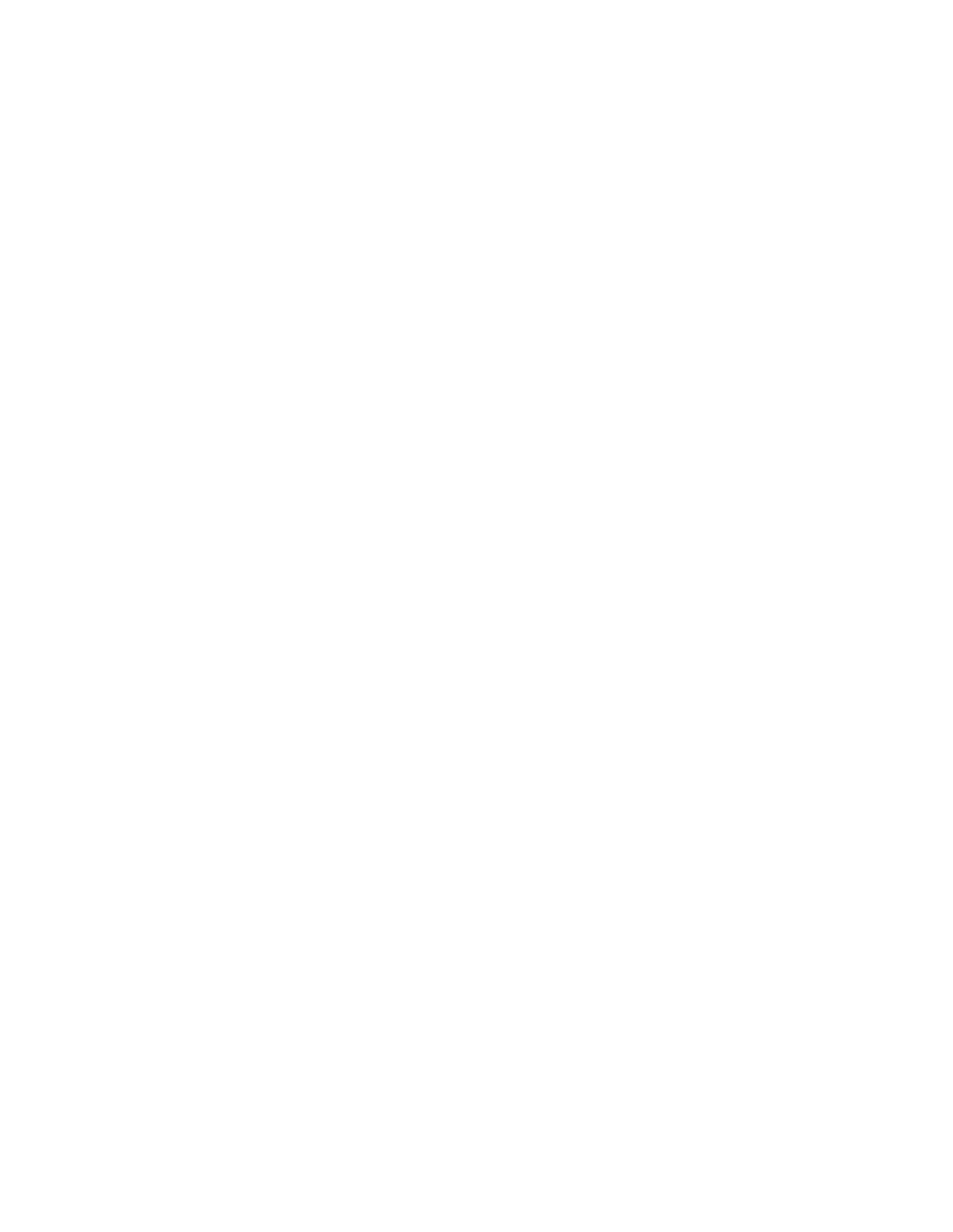# **Table of Contents**

| 1           |                                                     |                                                                |    |  |  |
|-------------|-----------------------------------------------------|----------------------------------------------------------------|----|--|--|
| $\mathbf 2$ |                                                     |                                                                |    |  |  |
| 3           |                                                     |                                                                |    |  |  |
|             | 3.1<br>Background                                   |                                                                | 8  |  |  |
|             | 3.2                                                 | <b>Reporting Framework</b>                                     | 10 |  |  |
|             | 3.3                                                 | Scope and objectives                                           | 11 |  |  |
|             | 3.4                                                 | Assessment process                                             | 11 |  |  |
| 4           |                                                     |                                                                |    |  |  |
|             | 4.1                                                 | <b>Community Engagement</b>                                    | 15 |  |  |
| 5           |                                                     |                                                                |    |  |  |
|             | 5.1                                                 | Leadership                                                     |    |  |  |
|             | 5.2                                                 | Information management governance framework                    | 19 |  |  |
|             | 5.3                                                 | Accessibility of RTI information resources                     |    |  |  |
|             | 5.4                                                 | Organisational structure                                       |    |  |  |
|             | 5.5                                                 | Training and awareness                                         |    |  |  |
|             | 5.6                                                 | National health reforms                                        | 25 |  |  |
| 6           |                                                     |                                                                |    |  |  |
|             | 6.1                                                 | Making a complaint                                             |    |  |  |
|             | 6.2                                                 | Performance measures                                           |    |  |  |
| 7           |                                                     |                                                                |    |  |  |
| 8           |                                                     |                                                                |    |  |  |
|             | 8.1                                                 | <b>Publication Scheme</b>                                      |    |  |  |
|             | 8.2                                                 | Disclosure Log                                                 |    |  |  |
|             | Active management of agency responsibilities<br>8.3 |                                                                | 39 |  |  |
|             |                                                     | 8.3.1<br>Active Management - Record Keeping at Metro North HSD | 40 |  |  |
|             |                                                     | 8.3.2<br>Active Management - Contacting the Applicant          | 42 |  |  |
|             |                                                     | 8.3.3<br>Active Management - Briefing of Key Stakeholders      | 45 |  |  |
|             |                                                     | 8.3.4<br>Active Management - Documenting Decision-making       | 47 |  |  |
|             | Application handling<br>8.4                         |                                                                |    |  |  |
|             |                                                     | <b>Processing Charges</b><br>8.4.1                             | 50 |  |  |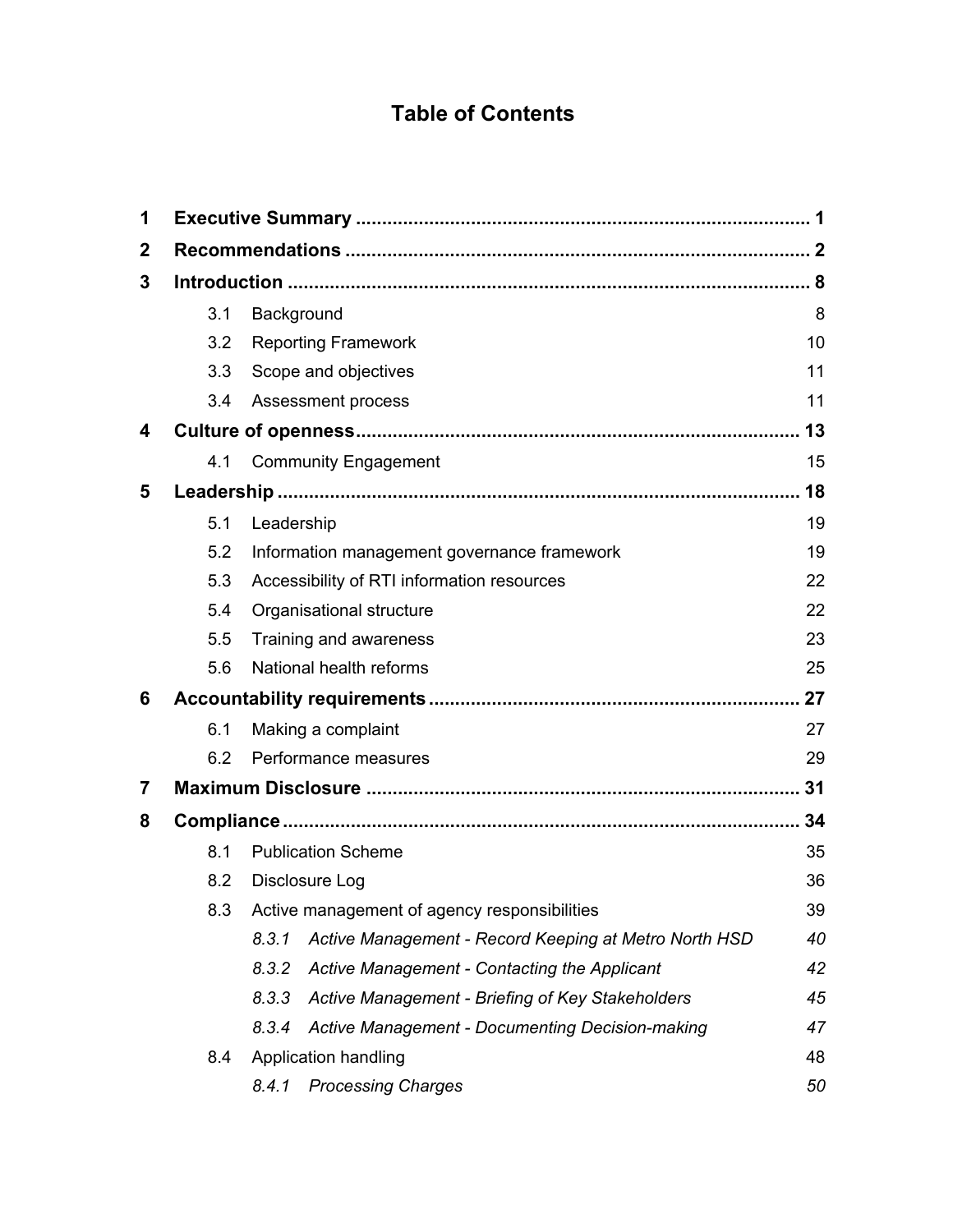|                                  |                                                                          | 8.4.2              | <b>Charges Estimate Notice</b>                              | 51 |  |  |  |
|----------------------------------|--------------------------------------------------------------------------|--------------------|-------------------------------------------------------------|----|--|--|--|
|                                  |                                                                          | 8.4.3              | <b>Explanation of Healthcare Decisions</b>                  | 53 |  |  |  |
|                                  |                                                                          | 8.4.4              | <b>Prescribed Requirements of Decision Notices</b>          | 54 |  |  |  |
|                                  |                                                                          | 8.4.5              | The Format of the Access                                    | 57 |  |  |  |
|                                  | Internal review<br>8.5                                                   |                    |                                                             |    |  |  |  |
| <b>Privacy Principles</b><br>8.6 |                                                                          |                    |                                                             | 60 |  |  |  |
|                                  |                                                                          |                    | 8.6.1 NPP 1 – Collection of Personal Information            | 60 |  |  |  |
|                                  |                                                                          | 8.6.2              | NPP 5 – Openness                                            | 61 |  |  |  |
|                                  |                                                                          |                    | 8.6.3 NPP 6 and NPP 7 – Access to and Amendment of Personal |    |  |  |  |
|                                  |                                                                          | <b>Information</b> |                                                             | 62 |  |  |  |
| 9                                |                                                                          |                    |                                                             | 64 |  |  |  |
|                                  |                                                                          |                    |                                                             |    |  |  |  |
|                                  | 67<br>Appendix 1 – Acronyms                                              |                    |                                                             |    |  |  |  |
|                                  | Appendix 2 – Information Published by Queensland Health                  |                    |                                                             |    |  |  |  |
|                                  | Appendix 3 – Terms of Reference                                          |                    |                                                             |    |  |  |  |
|                                  | Appendix 4 – Queensland Health Response to Report and Recommendations 88 |                    |                                                             |    |  |  |  |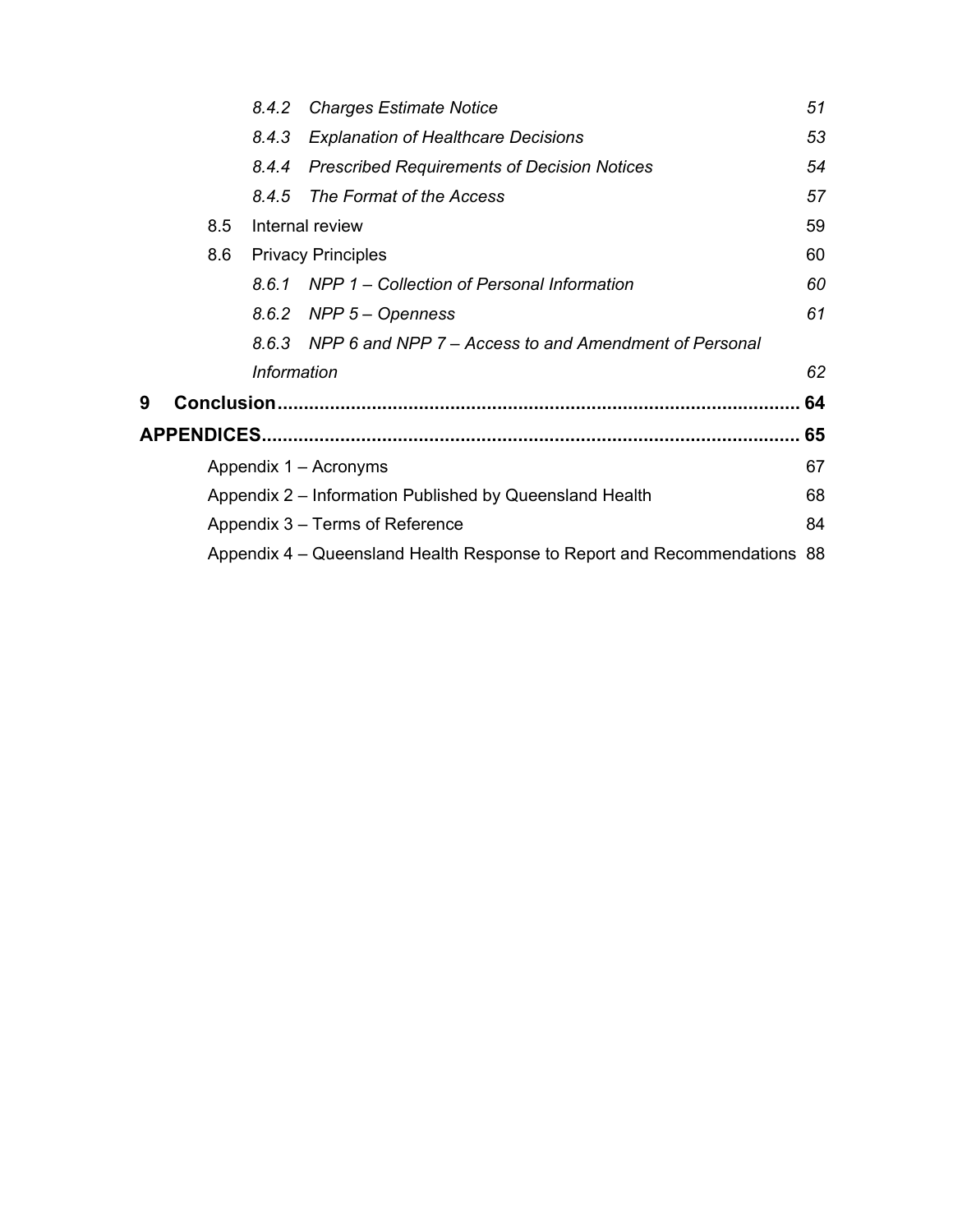# <span id="page-6-0"></span>**1 Executive Summary**

This report details the findings of a review of Queensland Health's progress in implementing the Queensland Government's right to information (RTI) and information privacy (IP) reforms. Corporate Office and the Metro North and Metro South Health Service Districts (HSDs) were reviewed.

Overall, Queensland Health is considered to be progressing well in meeting its legislative obligations. Key findings were:

- Queensland Health publishes a wealth of significant information as a matter of course, including performance information. For example, its Hospital Performance data, already collected and published,<sup>1</sup> formed the basis of the national MyHospital initiative. Increased community engagement will ensure that Queensland Health pro-actively publishes information of interest to community and other stakeholders.
- Queensland Health has sound governance structures in place. These structures operate effectively with vigorous and focused attention from senior governance.
- The national health reforms present a challenge for Queensland Health in ensuring that the new service delivery model provides for statewide consistency in community engagement, training, complaint handling, performance monitoring, policy and procedure development and advice, support and assistance on application handling.
- The Information Asset Register provides an opportunity for Queensland Health to identify and publish further information holdings.
- Push model strategies are in place, eg, the publication scheme and disclosure log.
- The handling of applications for information made under the RTI and IP Acts varies markedly between Corporate Office, Metro North HSD and Metro South HSD. Good practice is observed in the Metro South HSD. In particular, the Information Access Unit at the Princess Alexandra Hospital demonstrates an excellent approach to application handling and a commitment to continuous improvement, which could be used by other units as a model for ways to improve their practices.

Opportunities for improvement are discussed in greater detail throughout the remainder of the report. Recommendations were made to assist Queensland Health in moving towards full implementation of the reforms. Queensland Health has accepted all the recommendations.

1

<span id="page-6-1"></span><sup>&</sup>lt;sup>1</sup> See at http://www.health.qld.gov.au/hospitalperformance/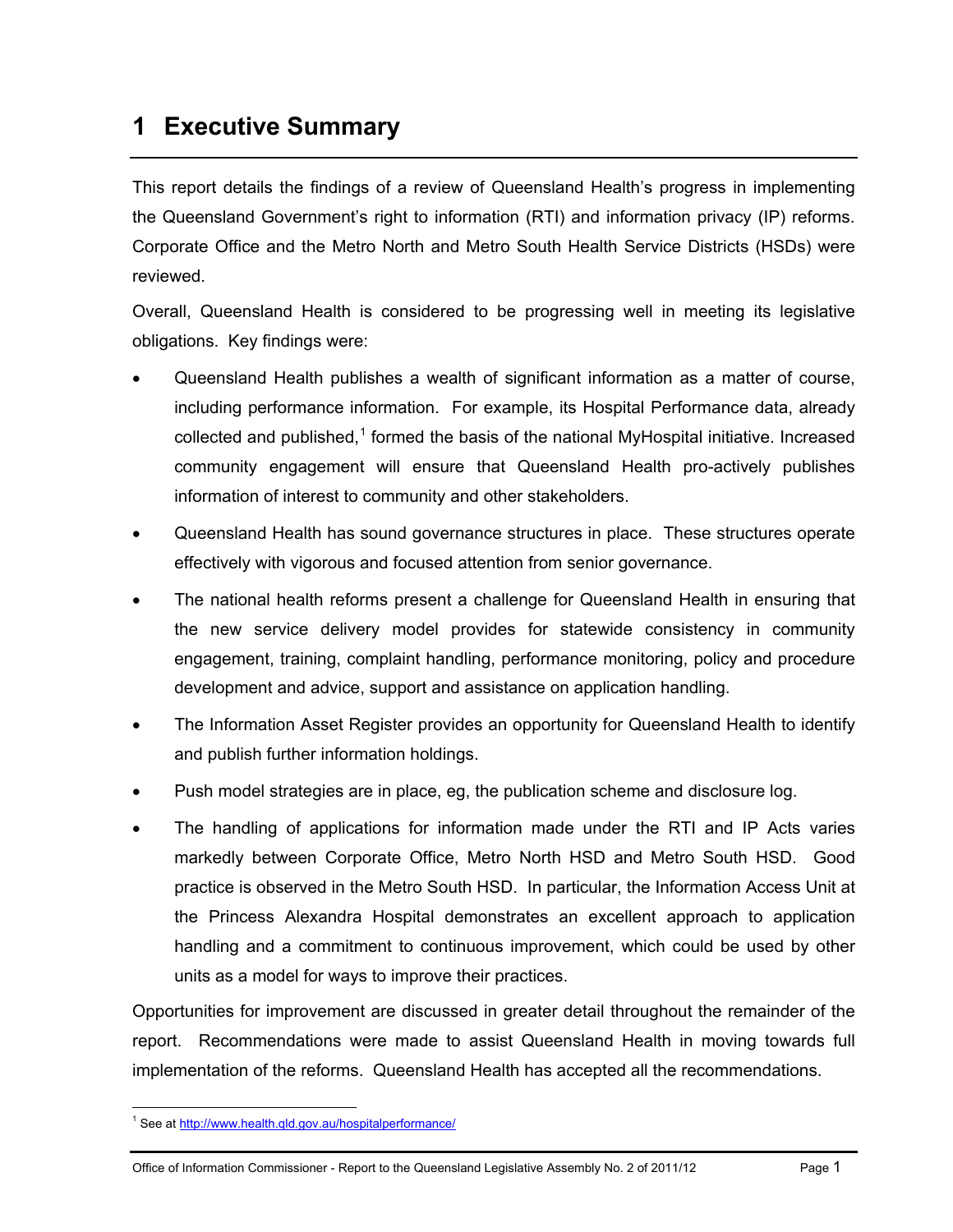# <span id="page-7-0"></span>**2 Recommendations**

| Leadership &<br>Accountability                                                                                                                                                                                                                                              | Maximum<br><b>Disclosure</b>                                                                       | Compliance                                                                                                                                                                                                                                                  |  |  |  |  |  |  |  |
|-----------------------------------------------------------------------------------------------------------------------------------------------------------------------------------------------------------------------------------------------------------------------------|----------------------------------------------------------------------------------------------------|-------------------------------------------------------------------------------------------------------------------------------------------------------------------------------------------------------------------------------------------------------------|--|--|--|--|--|--|--|
| Drive reforms<br>through Information<br>Management<br><b>Steering Committee.</b><br>(Rec 2)                                                                                                                                                                                 | <b>Publish Information</b><br>Asset Register.<br>(Rec 8)                                           | Improve application<br>handling:-                                                                                                                                                                                                                           |  |  |  |  |  |  |  |
| Clarify roles for the<br>Department and<br>Local Health and<br><b>Hospital Networks</b><br>under national health<br>reforms:-                                                                                                                                               | Explore greater use of<br><b>Queensland Health</b><br>Performance<br>Reporting webpage.<br>(Rec 9) | ❖ improve record<br>keeping at Metro<br>North (Recs 10<br>and $11)$<br>$\div$ improve<br>timeliness at<br><b>Metro North</b><br>(Rec 20)                                                                                                                    |  |  |  |  |  |  |  |
| training (Recs 3,<br>❖<br>5 and 6)<br>performance<br>❖<br>monitoring<br>(Recs $6$ and $7$ )<br>roles and<br>❖<br>position<br>descriptions<br>(Recs 4 and 6)<br>complaint<br>❖<br>handling (Rec 6)<br>policies and<br>❖<br>procedures<br>( $Rec 6$ ); and<br>advice and<br>❖ |                                                                                                    | ❖ increase contact<br>and engagement<br>with applicants to<br>better meet their<br>needs (Rec 12)<br>❖ clarify procedure<br>for briefing senior<br>staff (Rec 13); and<br>❖ improve<br>procedures and<br>documentation<br>(Recs 14, 15, 16,<br>17, 18, 19). |  |  |  |  |  |  |  |
|                                                                                                                                                                                                                                                                             | support (Rec 6).                                                                                   |                                                                                                                                                                                                                                                             |  |  |  |  |  |  |  |

# **Summary of the Next Steps[2](#page-6-1)**

<span id="page-7-1"></span> 2 Note – Headings are taken from the checklist provided to Chief Executive Officers of departments prior to commencement of the legislation to assist them in implementing the reforms. *Rec = recommendation*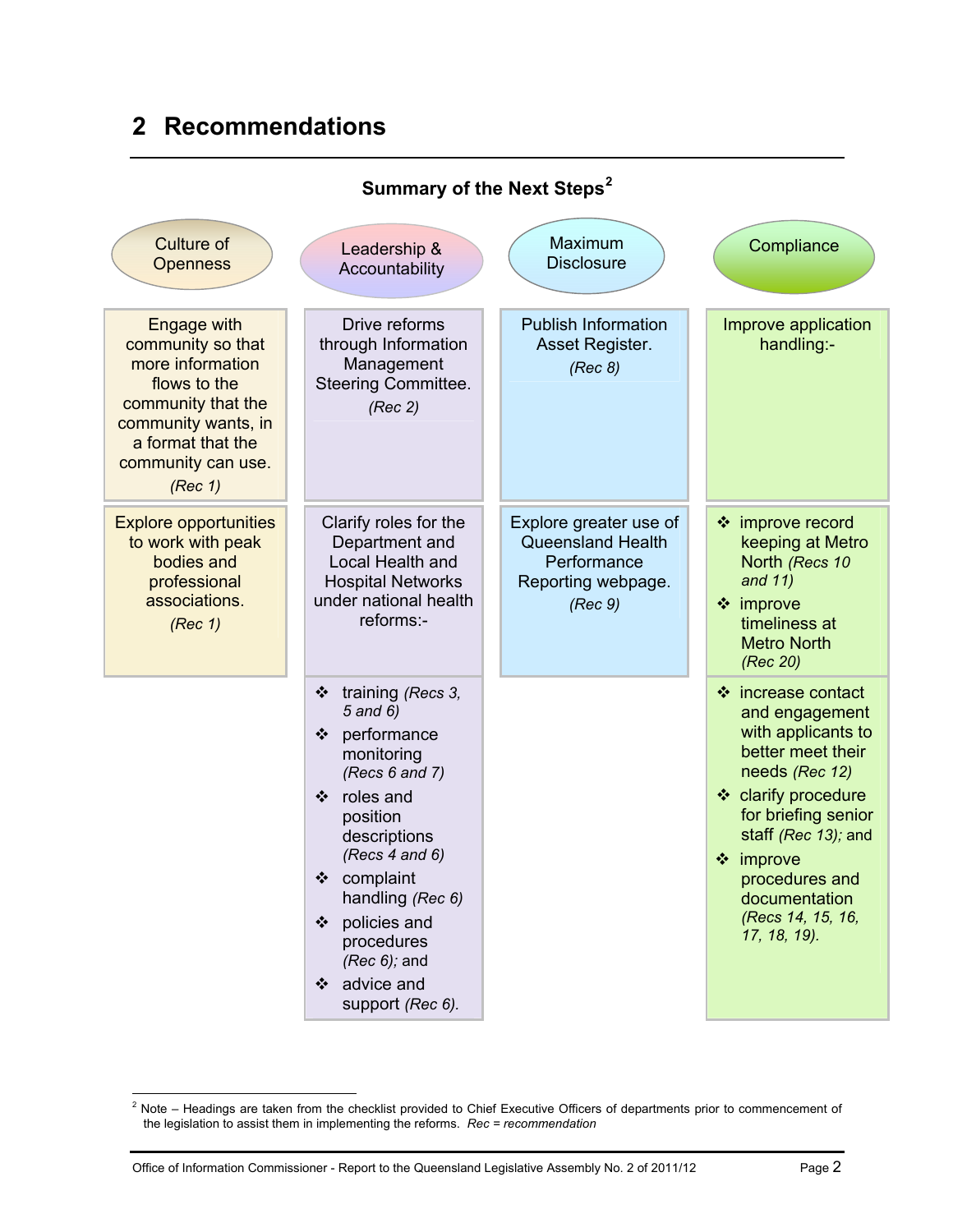#### <span id="page-8-1"></span>**Recommendation 1**

[Build community engagement strategies for pro-active release of information into the new](#page-22-0)  [model for health service delivery in Queensland, so that from the commencement of the](#page-22-0)  [new model, Queensland Health can identify and actively push out into the public domain](#page-22-0)  [information that is relevant to and useable by the community at large and that invites](#page-22-0)  [opportunity for greater participation in government.](#page-22-0) 

[Explore relationships with professional associations, peak bodies and community](#page-22-0)  [organisations to identify and take up opportunities to push information into the public](#page-22-0)  [domain in accordance with the right to information reforms.](#page-22-0)

#### <span id="page-8-2"></span>**Recommendation 2**

[Include activities in the Information Management Steering Committee \(IMSC\) work plan,](#page-26-0)  [so that the IMSC is actively driving pro-active release of information in accordance with the](#page-26-0)  [RTI and IP Acts, and the Queensland Government Enterprise Architecture \(QGEA\)](#page-26-0)  [Guidelines, within the next six months.](#page-26-0) $3$ 

#### <span id="page-8-3"></span>**Recommendation 3**

[Review and update all orientation material, ensure information in the material is relevant](#page-27-2)  [and up to date and published in Queensland Health's publication scheme, prior to the](#page-27-2)  [commencement of the national health reforms.](#page-27-2) 

[Include detailed explanations connecting right to information and information privacy to](#page-27-2)  [everyday operations for individual staff to increase awareness of the RTI and IP reforms.](#page-27-2)

#### <span id="page-8-4"></span>**Recommendation 4**

[Ensure that position descriptions for staff in RTI and IP business units are reviewed to](#page-28-1)  [reflect any changes to RTI and IP roles and responsibilities under the national health](#page-28-1)  [reforms, within three months of the commencement of the reforms.](#page-28-1) 

 3 According to Queensland Government Enterprise Architecture (QGEA) guideline on implementing information governance *The role of the body is to:* 

*evaluate, provide strategic direction for, and direct the use of, information and its management* 

*provide leadership in and direct the preparation and implementation of information management policies, principles and architecture* 

<span id="page-8-0"></span>*review and monitor conformance to obligations and performance* 

*develop agency information management capability*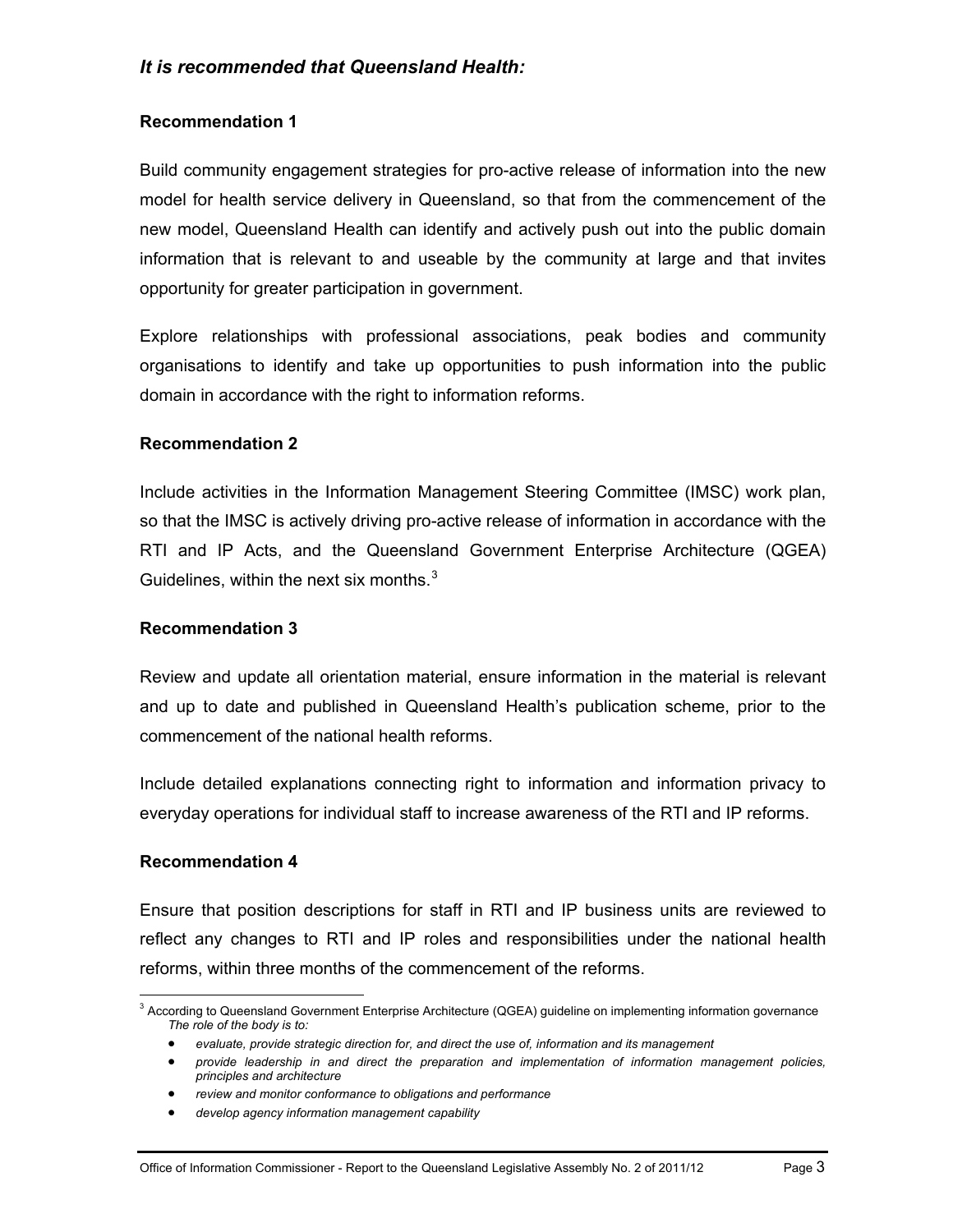#### <span id="page-9-0"></span>**Recommendation 5**

[Deliver general awareness training about right to information and information privacy to](#page-29-0)  [the Local Health and Hospital Network governance bodies within three to six months of](#page-29-0)  [their establishment, so that they can provide induction and appropriate information](#page-29-0)  [sessions to all staff, including the clinical workforce, about the application of RTI and IP](#page-29-0)  Acts and the *[Public Records Act 2002](#page-29-0)* to their roles.

#### <span id="page-9-1"></span>**Recommendation 6**

[Prior to the commencement of the health reforms, clarify and document the roles and](#page-31-0)  [responsibilities of the Department and Local Health and Hospital Network \(LHHN\) RTI and](#page-31-0)  [IP units as they will operate subsequent to the reforms.](#page-31-0) 

#### <span id="page-9-2"></span>**Recommendation 7**

[Clarify the role of the Department in supporting local performance monitoring and in](#page-35-0)  [conducting independent performance monitoring of Local Health and Hospital Networks as](#page-35-0)  [part of the development of the new health service delivery model.](#page-35-0) 

[Develop and incorporate key performance targets into the Information Management](#page-35-0)  [Steering Committee's work plan and the RTI and IP business units' operational plans, to](#page-35-0)  [measure effectiveness and efficiency in right to information and information privacy](#page-35-0)  [processes at the operational and the strategic levels, with measurement of performance](#page-35-0)  [commencing within three months of this report.](#page-35-0) 

#### **Recommendation 8**

[Publish Queensland Health's Information Asset Register on the website to create greater](#page-38-0)  [transparency as to the departmental information resources available, within the next six](#page-38-0)  [months.](#page-38-0) 

[Publish updates on the agency's website as new datasets are added to the Information](#page-38-0)  [Asset Register.](#page-38-0)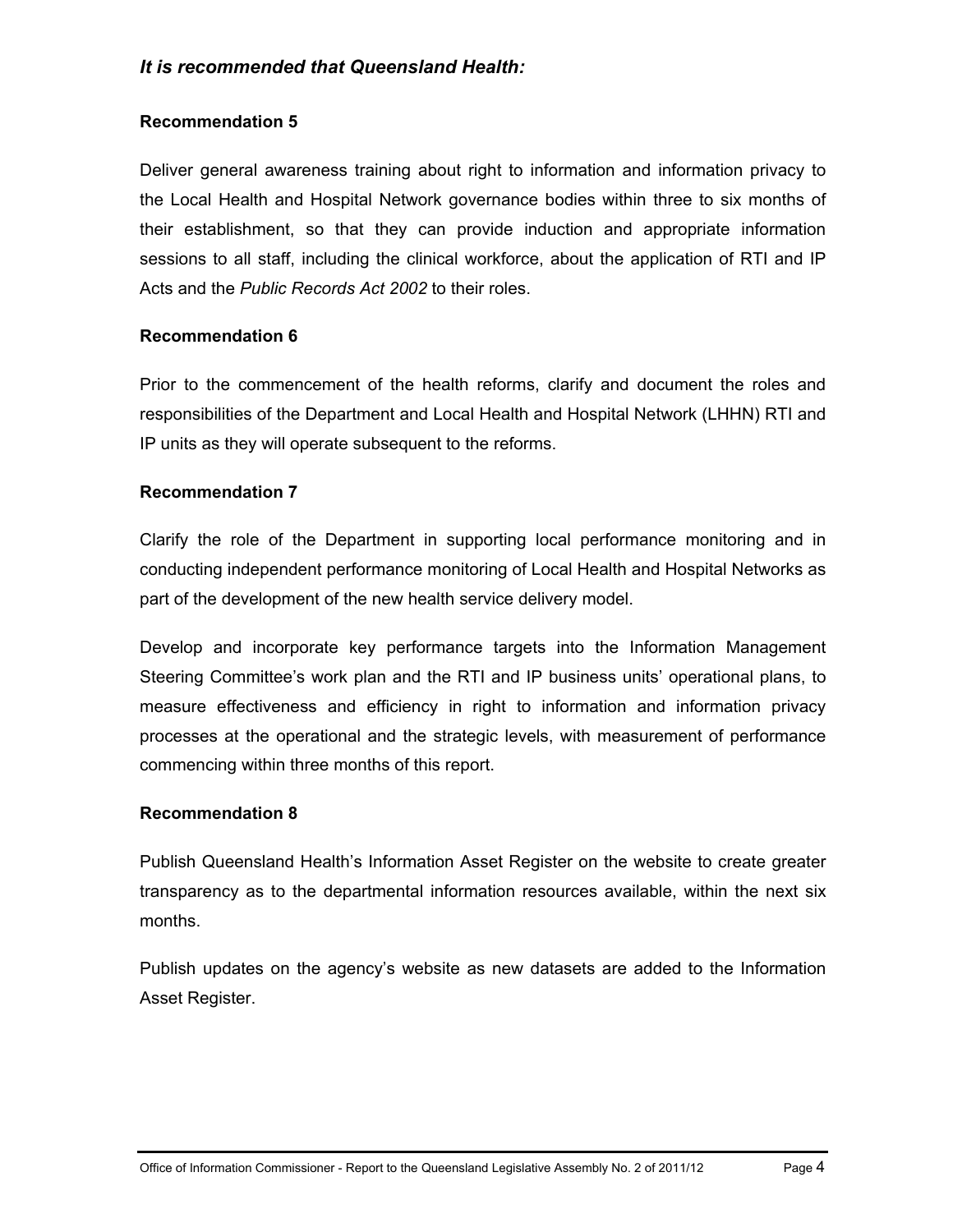#### **Recommendation 9**

[Continue to enhance the Queensland Health Performance Report webpages, under the](#page-38-1)  [active management of the Information Management Steering Committee, as an avenue for](#page-38-1)  [pro-active release of information into the public domain.](#page-38-1) 

### **Recommendation 10**

[Review Metro North Health Service District's current system for processing applications to](#page-46-0)  [identify and apply more efficient file management practices, commencing immediately and](#page-46-0)  [implementing improved practices within three months.](#page-46-0)

#### **Recommendation 11**

[Review Metro North Health Service District's right to information and information privacy](#page-46-1)  [application handling and record keeping, to identify methods for streamlining the process](#page-46-1)  [for accessing a patient's medical records, particularly in the light of legislatively imposed](#page-46-1)  [deadlines for application handling under the RTI and IP Acts, within three months.](#page-46-1)

#### **Recommendation 12**

[Incorporate face to face, telephone or email contact with applicants into application](#page-49-0)  [handling practices as a matter of course, in order to streamline processing, manage time](#page-49-0)  [allowed for processing, and improve the result for the applicant. In particular:](#page-49-0) 

- [Make early contact with the applicant to clarify the scope of the application,](#page-49-0)  [particularly if a request is complex or relates to voluminous medical records](#page-49-0)
- [Make use of the extension of time provisions of the RTI and IP Acts to request a](#page-49-0)  [further processing period to avoid deemed decisions or requests for the applicant](#page-49-0)  [to re-lodge their application; and](#page-49-0)
- [Contact the applicant and follow-up all outstanding concerns about the application](#page-49-0)  [with the applicant prior to issuing a formal notice.](#page-49-0)

[Describe the above practices in a guideline, to take effect from the commencement of the](#page-49-0)  [national health reforms, or earlier wherever practic](#page-49-0)able.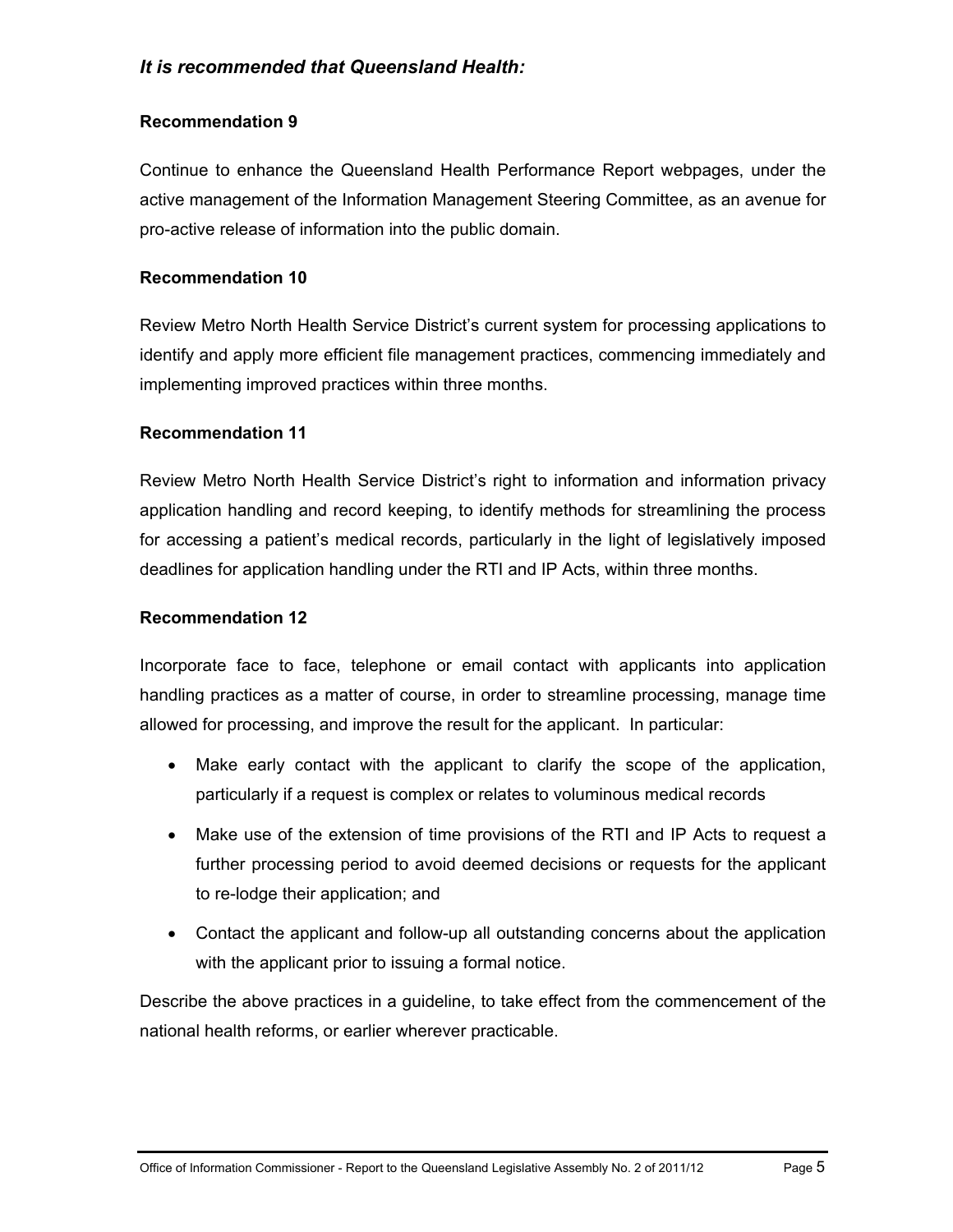#### **Recommendation 13**

[Ensure the documentation of the process for briefing senior management about access](#page-52-1)  [decisions is consistent with the intention that it occurs wholly before the decision is made](#page-52-1)  [and is formalised as soon as is practicable.](#page-52-1) 

#### **Recommendation 14**

[Record deliberations in assessing factors contributing to a decision about access or](#page-53-1)  [amendment under the RTI and IP Acts and retain these deliberations on file.](#page-53-1) 

[Ensure that any reasons for the decision recorded as part of the deliberations are included](#page-53-1)  [in the decision-notice.](#page-53-1) 

[RTI/IP staff are to record all communications concerning access applications from both](#page-53-1)  [internal and external stakeholders.](#page-53-1)

#### **Recommendation 15**

[Record processing times on application files to substantiate any processing charge to the](#page-56-1)  [applicant, commencing immediately. If more than five hours is spent processing the](#page-56-1)  [application and no charge is payable, this decision must be recorded.](#page-56-1) 

[Develop and implement guidelines to ensure the processing charges are applied](#page-56-1)  [consistently across the agency, prior to the commencement of the national health reforms.](#page-56-1)

#### **Recommendation 16**

[Ensure that where processing fees are to be charged, a Charges Estimates Notice is sent](#page-58-1)  [to the applicant prior to commencing processing, so that the applicant can confirm or](#page-58-1)  [narrow the scope of their application, commencing immediately.](#page-58-1) 

[Ensure that where no processing fee is payable by the applicant, advice to this effect is](#page-58-1)  [included in the decision notice to the applicant, commencing immediately.](#page-58-1)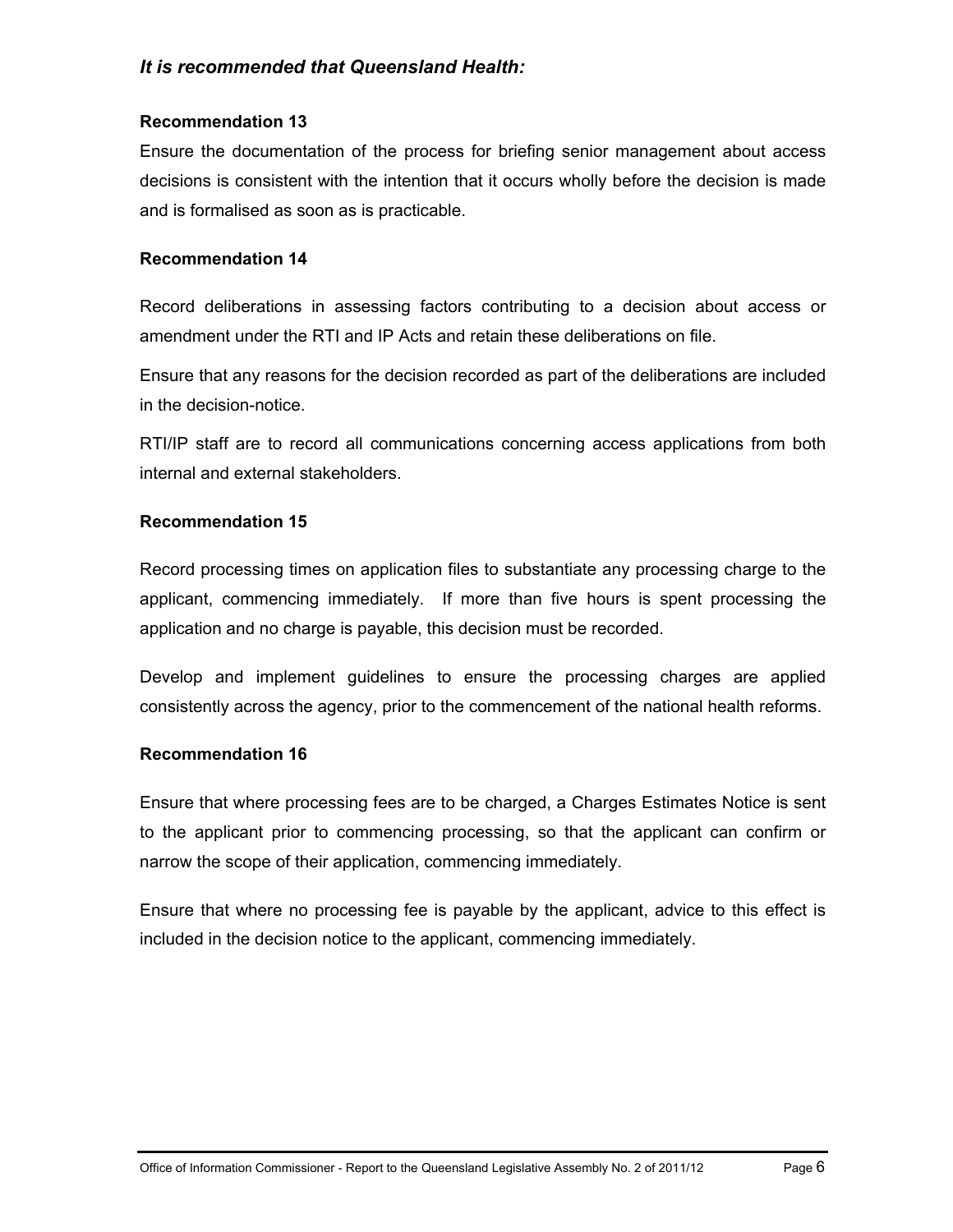#### **Recommendation 17**

[Review all Queensland Health's template decision notice letters to ensure that the](#page-61-0)  [decision notices are compliant with prescribed requirements of the RTI and IP Acts, within](#page-61-0)  [three months. Most notably:](#page-61-0) 

- [All decision notices must inform the applicant as to their right of review and](#page-61-0)  [contain the relevant procedures for exercising these review rights in accordance](#page-61-0)  [with section 191\(e\) of the RTI Act or section 199\(e\) of the IP Act. Wording for](#page-61-0)  [decision notice rights of review must be consistent with section 82 \(Applying for](#page-61-0)  [Internal Review\) and section 88 \(Applying for External Review\) under the RTI Act](#page-61-0)  [and equivalent sections of the IP Act.](#page-61-0)
- [All decision notices issued to an applicant must contain the reasons for the](#page-61-0)  [decision, in accordance with section 191\(b\) of the RTI A](#page-61-0)ct.

#### **Recommendation 18**

[Notify the applicant in the decision notice of the possibility that released information may](#page-62-1)  [be published through the disclosure log.](#page-62-1)

#### **Recommendation 19**

[Give access to information in the form requested in an application for information under](#page-63-0)  [the RTI or IP Acts, unless a specific legislative exception applies, commencing](#page-63-0) [immediately.](#page-63-0) 

[Provide the information in an alternative format \(for example, provide information by](#page-63-0)  [compact disc rather than a hard copy\) only if the applicant has previously been contacted](#page-63-0)  [to negotiate the format for providing the access to the documents, commencing](#page-63-0)  [immediately.](#page-63-0) 

#### **Recommendation 20**

[Ensure applications made to Metro North HSD under the administrative access scheme](#page-68-0)  [are processed in a timely manner in accordance with Queensland Health's guidelines,](#page-68-0)  [within three months of this review.](#page-68-0)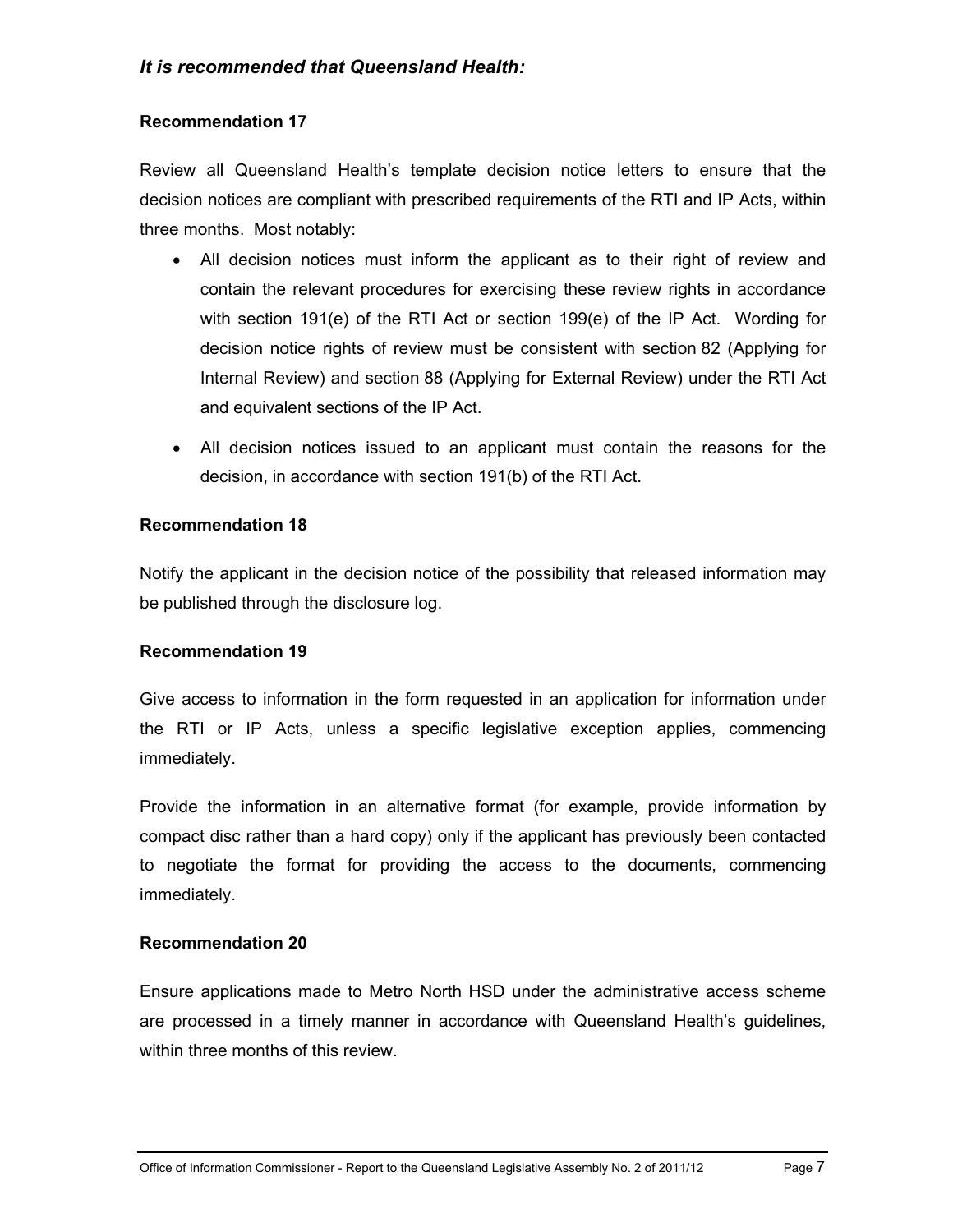# <span id="page-13-0"></span>**3 Introduction**

# <span id="page-13-1"></span>**3.1 Background**

Queensland Health is responsible for the management, administration and delivery of public sector health services in Queensland. These services are delivered to the community through a network of 15 Health Service Districts (HSDs). $4$  In Queensland Health's 2009-10 annual report, the agency reported that it provided approximately 11 million non admitted patient services (including emergency services) and gave advice to 257,838 callers through the 13HEALTH hotline. In delivering these services, Queensland Health employed approximately 61,000 staff, and operated with a budget of \$9.9bn.

As part of providing these services Queensland Health processes millions of information requests each year, involving both personal and non-personal information.

Queensland Health has implemented a publication scheme and disclosure log. Through the publication scheme, it has published a significant amount of performance data. This information has been made available since the development of the 2005 Health Action Plan. A full list of published information since that time is provided in Appendix 2.

Queensland Health has implemented an administrative access scheme whereby an individual can access his or her health records from a public hospital or community health service provider. A large volume of patient information is made available through this administrative access scheme without requiring individuals to make formal applications under the right to information (RTI) or information privacy (IP) legislative process. Individuals seeking access to their patient records through the administrative access scheme can do so by writing to the relevant health facility.

Patients, families and staff of Queensland Health who experience or are affected by harm to a patient in health care have access to an open discussion of incidents that have resulted in serious adverse events. This is called Open Disclosure, and is a formal information access mechanism which is integrated into the [Queensland Health Clinical](http://www.health.qld.gov.au/patientsafety/documents/cimist.pdf)  [Incident Management Implementation Standard \(CIMIS\) 2009.](http://www.health.qld.gov.au/patientsafety/documents/cimist.pdf) $5$  A study into health care in

<span id="page-13-3"></span> $\overline{a}$  $^{4}$  A list of acronyms used in this report is provided in Appendix 1.

<span id="page-13-2"></span>For more information about Open Disclosure, see Queensland Health's website at http://www.health.qld.gov.au/patientsafety/od/webpages/odhome.asp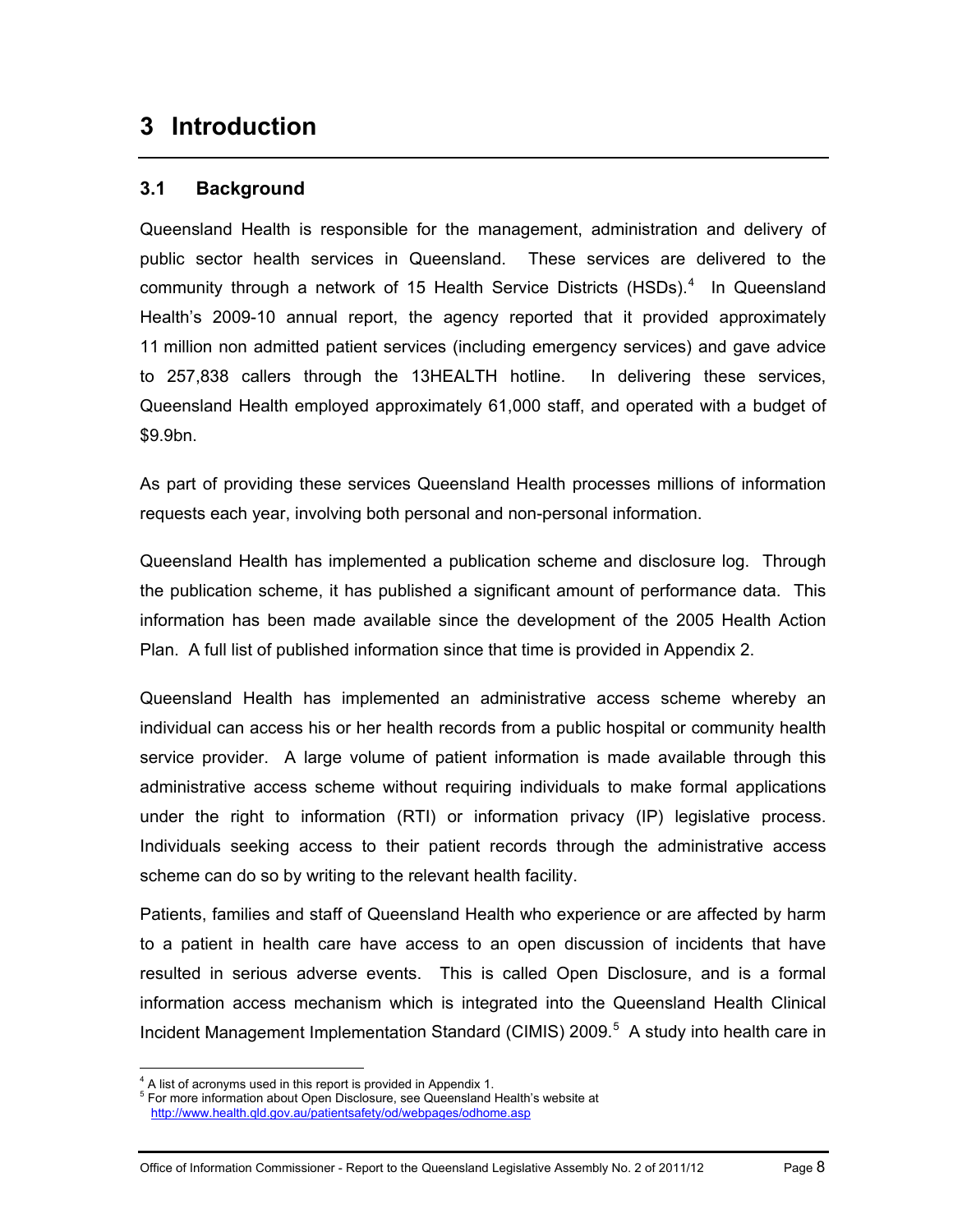Australia<sup>[6](#page-13-3)</sup> in the mid 1990's found that 16.6% of admissions into Australian hospitals were associated with an adverse event. This estimate means that Queensland Health's system of Open Disclosure is another avenue for a significant volume of information to be made available to individuals.

Based on the most recent data available to OIC, the agency received 3,494 applications for information in 2008-09 under the previous regime, governed by the *Freedom of Information Act 1992 (Qld) (FOI Act).<sup>[7](#page-14-0)</sup>* 

Queensland Health was selected as an agency for review following a risk analysis conducted by OIC to develop OIC's annual program of performance and monitoring activities for the 2010-11 year. Queensland Health was identified as a priority for review, based on the high volume of RTI and IP applications it receives and processes.

Queensland Health will face other information management challenges in the immediate future. In response to increasing demands for health services from an ageing population and an increase in chronic disease, Queensland Health is looking to information technology to provide increased efficiency. An example is eHealth, which will deliver a shared electronic medical record, allowing care providers to have direct and secure access to medical information about patients. $8$ 

Another example of an information management challenge is the Commonwealth Government's national health reforms, currently given expression in the *Health and Hospitals Network Bill 2011* (Qld) (the HHN Bill). The objects of the HHN Bill include strengthening community engagement (currently section 5(2)(a)). One of the principles guiding the achievement of the objects of the HHN Bill is that information about the delivery of public sector health services should be provided to the community in an open and transparent way (section 13(1)(d)).

Achievement of the objects of the HHN Bill in an open and transparent way will fall to the new Local Health and Hospital Networks (LHHNs) which are to be established under the HHN Bill, under the overall management of Queensland Health. LHHNs will be responsible for the day to day operations of public hospitals and delivery of public sector health services (Section 7, HHN Bill). LHHNs will be established as statutory bodies that

 $\overline{a}$ 

<sup>&</sup>lt;sup>6</sup> See *The Quality in Australian Health Care Study*, written by Ross McL Wilson, William B Runciman, Robert W Gibberd, Bernadette T Harrison, Liza Newby and John D Hamilton, and published in *The Medical Journal Of Australia*, Vol 163,

<sup>6</sup> November 1995, viewed at http://www.mja.com.au/public/issues/misc/wilson.pdf<br><sup>7</sup> 2008,00 is the meet recent veer fee whole of gevernment repeting data sycilable to  $\frac{2008-09}{2008}$  is the most recent year for whole of government reporting data available to the OIC.

<span id="page-14-1"></span><span id="page-14-0"></span><sup>&</sup>lt;sup>8</sup> See more about eHealth at http://www.health.qld.gov.au/ehealth/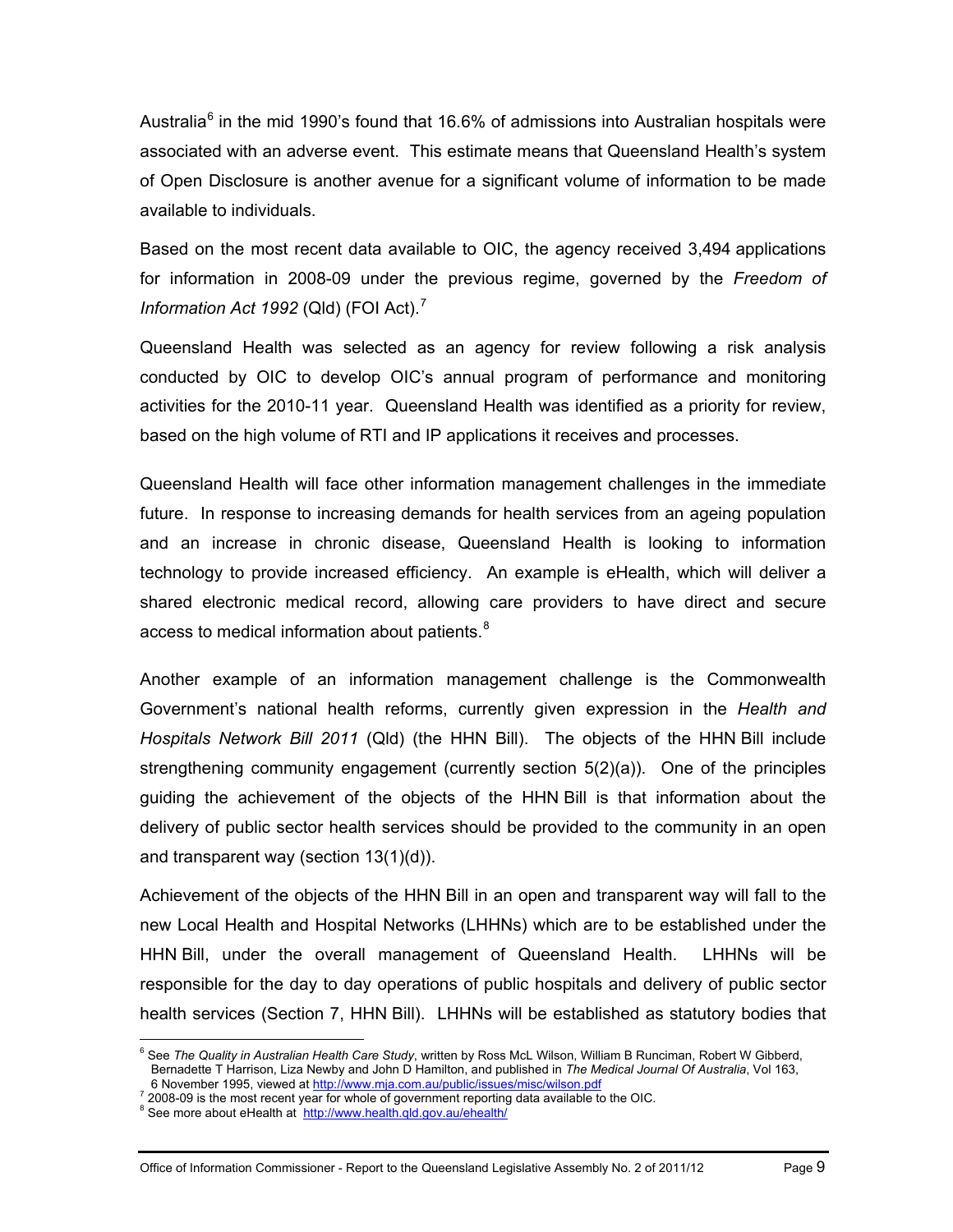are independent and locally controlled by a governing council, constituted of health experts and people with knowledge of the LHHN community (section 23, HHN Bill). The State (through Queensland Health) will retain responsibility for State wide management of the public sector health system. The relationship between LHHNs and the chief executive officer of the Department will be governed by service agreements (section 8, HHN Bill).

The HHN Bill explicitly requires LHHNs to consult with health professionals working in the network, health consumers and members of the community about the provision of health services (section  $19(2)(n)$  – Functions of networks, and sections  $40(1)(b)$  and  $40(3)(b)$  – Engagement strategies). It also states that the LHHNs will operate in accordance with the service agreement with the Department's chief executive officer (section 19 and section 45(k)), and comply with health service directives issued by the Department that apply to the LHHN (section 19 and sections 45(j) and 47). These provisions position LHHNs to be a point of contact for community engagement about pro-active release of information. The Department is positioned to take on a leadership, support and monitoring role, through services that might be provided by the Corporate Office (section 45).

In relation to RTI and IP, the challenge for Queensland Health under the changing landscape of national health reform will be the way in which it addresses its obligations under the *Right to Information Act 2009* (Qld) (RTI Act) and *Information Privacy Act 2009* (Qld) (IP Act). Of particular importance will be the way in which Queensland Health addresses agency-wide planning, policy, guidance, training and performance monitoring. If this is to be a role for the Department (Queensland Health's Corporate Office), Queensland Health will need to consider how to reflect requirements about pro-active release of information and document how the Department and LHHNs will operate subsequent to the reforms.

## <span id="page-15-0"></span>**3.2 Reporting Framework**

The review has been conducted under section 131 of the RTI Act and section 135 of the IP Act, which includes monitoring, auditing and reporting on agencies' compliance in relation to the operation of this Act and chapter 3 of the IP Act as functions of the Information Commissioner.

Under section 131 of the RTI Act, the Information Commissioner is to give a report to the parliamentary committee about the outcome of each review. This is the second OIC report of 2011/12 for tabling in Parliament under the RTI and IP Acts.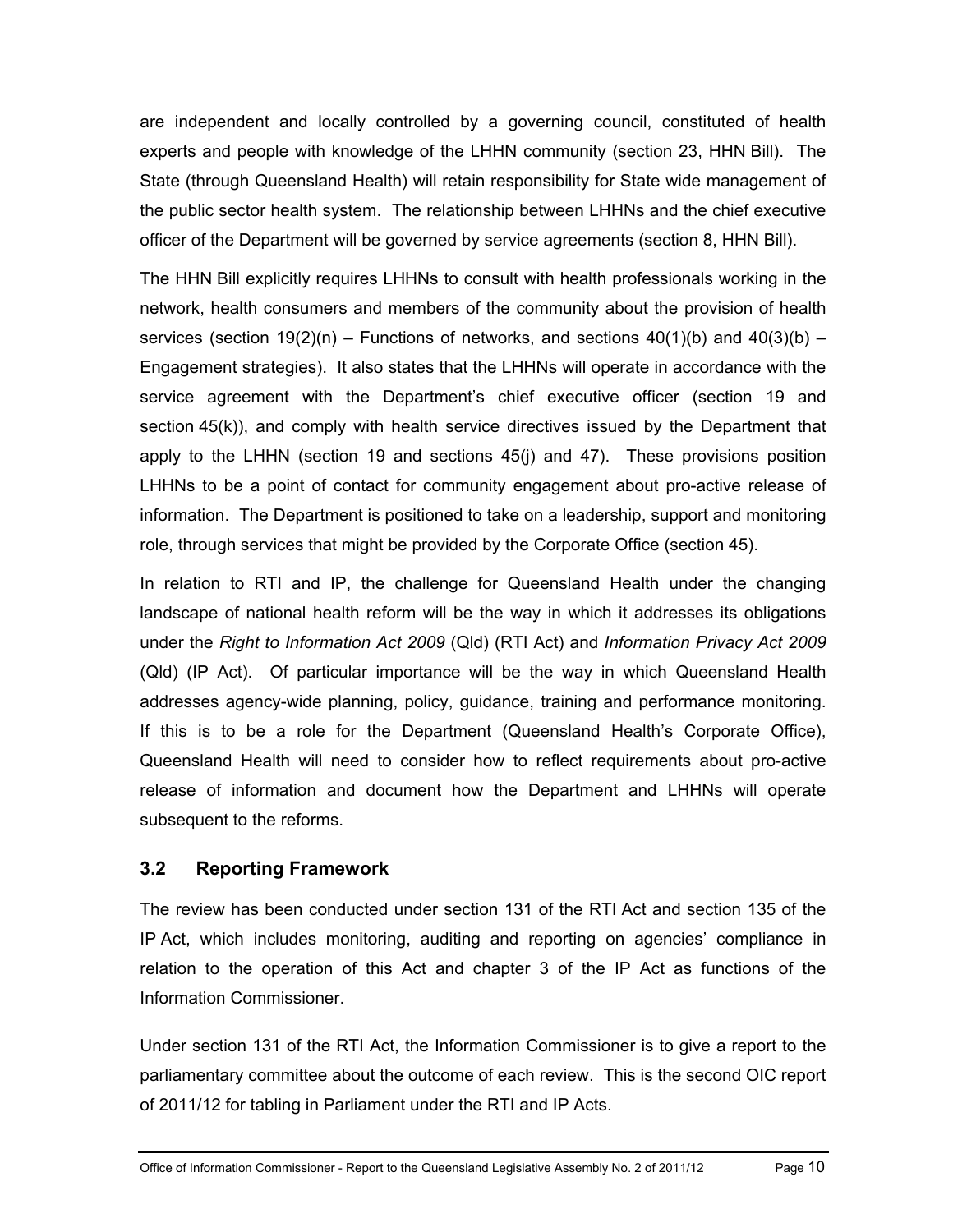# <span id="page-16-0"></span>**3.3 Scope and objectives**

The objective of the review has been to establish the extent to which Queensland Health's Corporate Office and Metro North and Metro South Health Services Districts (HSDs) have complied with the prescribed requirements of the RTI and IP Acts.

The scope of the review encompassed the Queensland Health Corporate Office, Metro North and Metro South HSD and specifically excluded the Health Community Councils, Hospital Foundations and HSDs outside the Brisbane metropolitan area.

In particular, the review focused on:

- Agency governance with respect to right to information and information privacy (leadership, governance mechanisms, information management including proactive identification and release of information holdings, policies, procedures, delegations and roles and responsibilities of key personnel and training)
- The adoption of a push model, for example, strategies such as publication schemes, disclosure logs and administrative access schemes
- Accountability and performance measurement systems; and
- Compliance with legislatively based requirements of Chapter 3 under the RTI and IP Acts for handling access and amendment applications, based on a sample of files received and completed in 2009-2010.

## <span id="page-16-1"></span>**3.4 Assessment process**

The Information Commissioner and First Assistant Commissioner (OIC) met with the Director-General, Queensland Health, on 17 December 2010 to discuss the proposed objectives and scope of the review. At this meeting, the Executive Director, Performance Improvement and Policy Services, was nominated as the contact officer for the OIC review.

On 17 December 2010 OIC wrote to Queensland Health confirming the scope and objectives of the review, and the Terms of Reference, as provided in Appendix 3.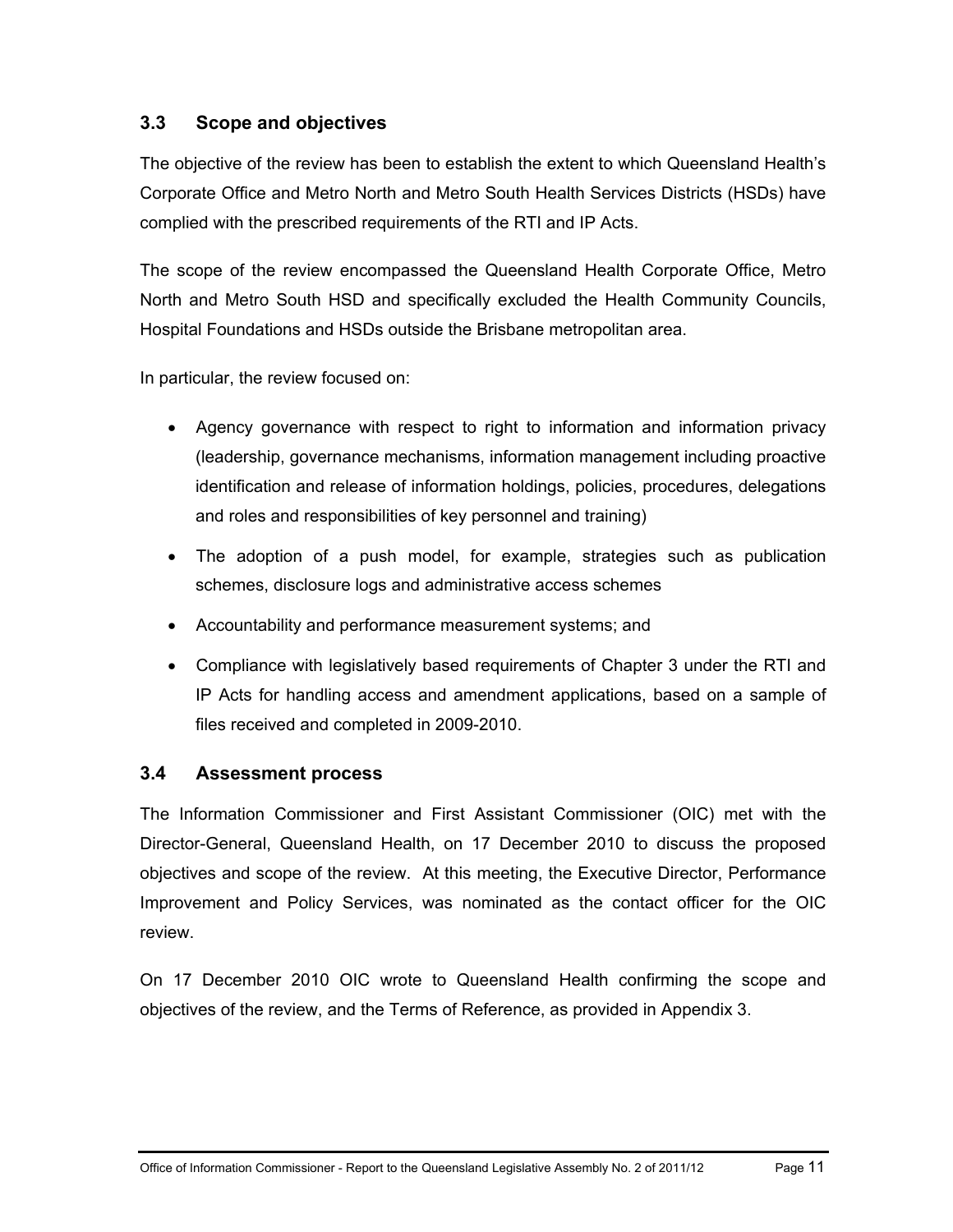An entry meeting was held on 23 December 2010 between OIC and Queensland Health to discuss project management logistics, in the context of the scope and objectives of the review.

In performing the review, OIC applied a standardised test program to assess each of the relevant areas of practice. In obtaining samples of files for the review, OIC reviewed files from the Royal Brisbane Hospital and Royal Women's Hospital as a representative sample of the Metro North HSD, and from the Princess Alexandra Hospital as a representative sample of the Metro South HSD. Queensland Health cooperated fully and openly with the process and provided full access to requested materials and the opportunity to meet with relevant personnel.

As part of the review process, weekly meetings were held with Queensland Health's contact officer, inviting other line management as necessary. These meetings gave OIC the opportunity to provide feedback to Queensland Health on the key findings of the on-site assessments and updates on the progress of the review.

At the conclusion of the review, an exit meeting was held with the Director-General of Queensland Health and the Executive Director, Performance Improvement and Policy Services on 1 September 2011 to discuss the findings and recommendations of the review. Queensland Health have agreed to all the recommendations and a full response to each recommendation can be found in Appendix 4. OIC will follow-up Queensland Health's implementation of the recommendations in twelve months.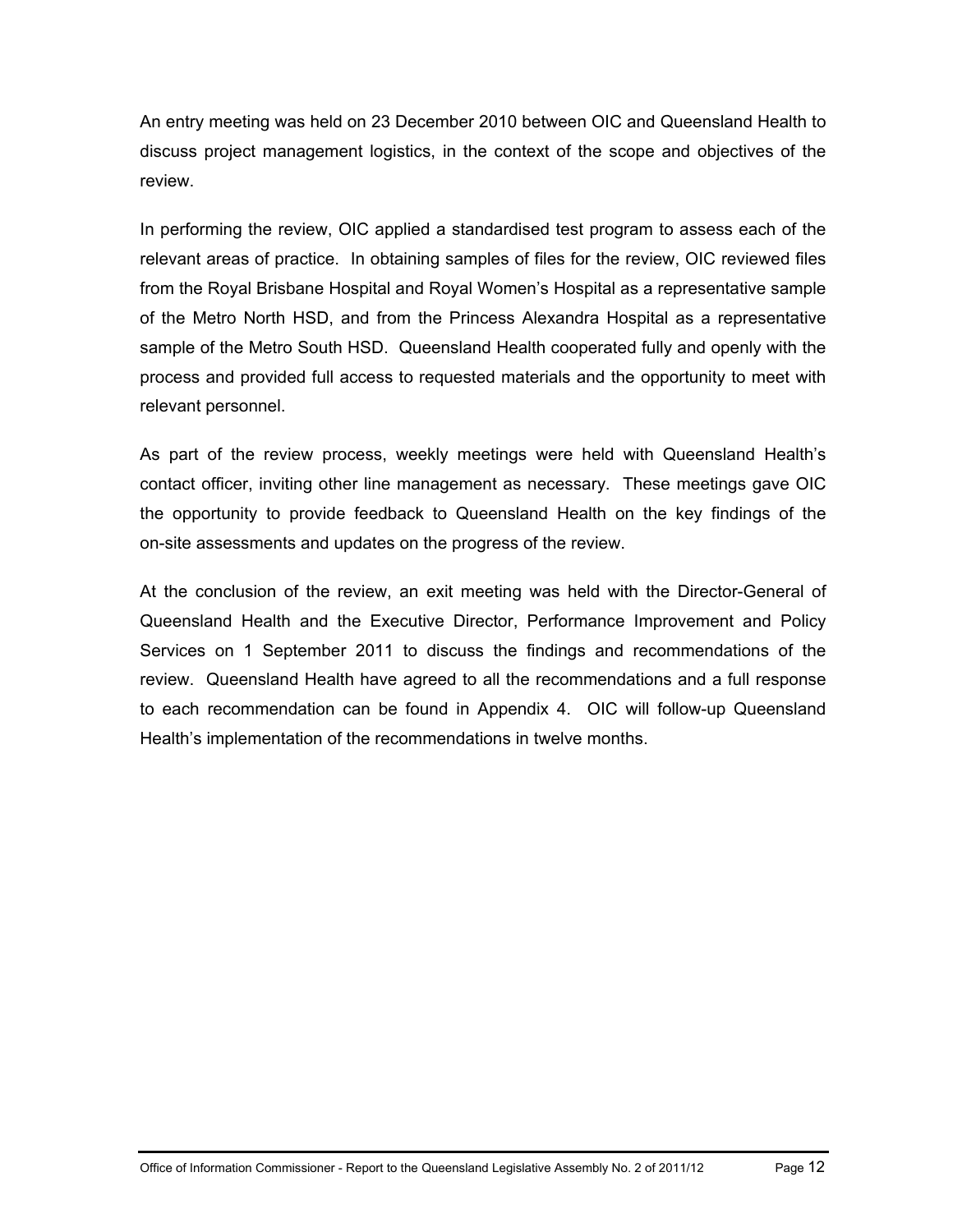# <span id="page-18-0"></span>**4 Culture of openness**

# **Background**

<span id="page-18-1"></span> $\overline{a}$ 

The Queensland Government is committed to giving the community greater access to information. The right to information reforms strengthen the community's right to access government-held information, unless, on balance, releasing the information would be contrary to the public interest.

In her *Statement of Right to Information Principles For the Queensland Public Service,[9](#page-14-1)* the Premier stated:

*At the heart of these reforms will be a public service that conducts itself in the most open and transparent way possible, because that openness and transparency are fundamental to good government.* 

*The processes of government should operate on a presumption of disclosure, with a clear regard for the public interest in accessing government information. The Queensland public service should act promptly and in a spirit of cooperation to carry out their work based on this presumption.* 

*Government information must be valued as a public resource that contributes to an open and participatory democracy and improves government decision-making.* 

*It is the Queensland Government's expectation that the Queensland public service*  recognises and respects that Government is the custodian of information that *belongs to the community ...* 

This statement makes clear the Government's intention that each agency should conduct itself in the most open and transparent way possible. OIC, in undertaking this review, considered whether or not the intention of the reforms was reflected in Queensland Health's culture.

<sup>9</sup> Viewed at http://www.rti.qld.gov.au/downloads/Right%20to%20Information%20Principles.pdf on 8 March 2011.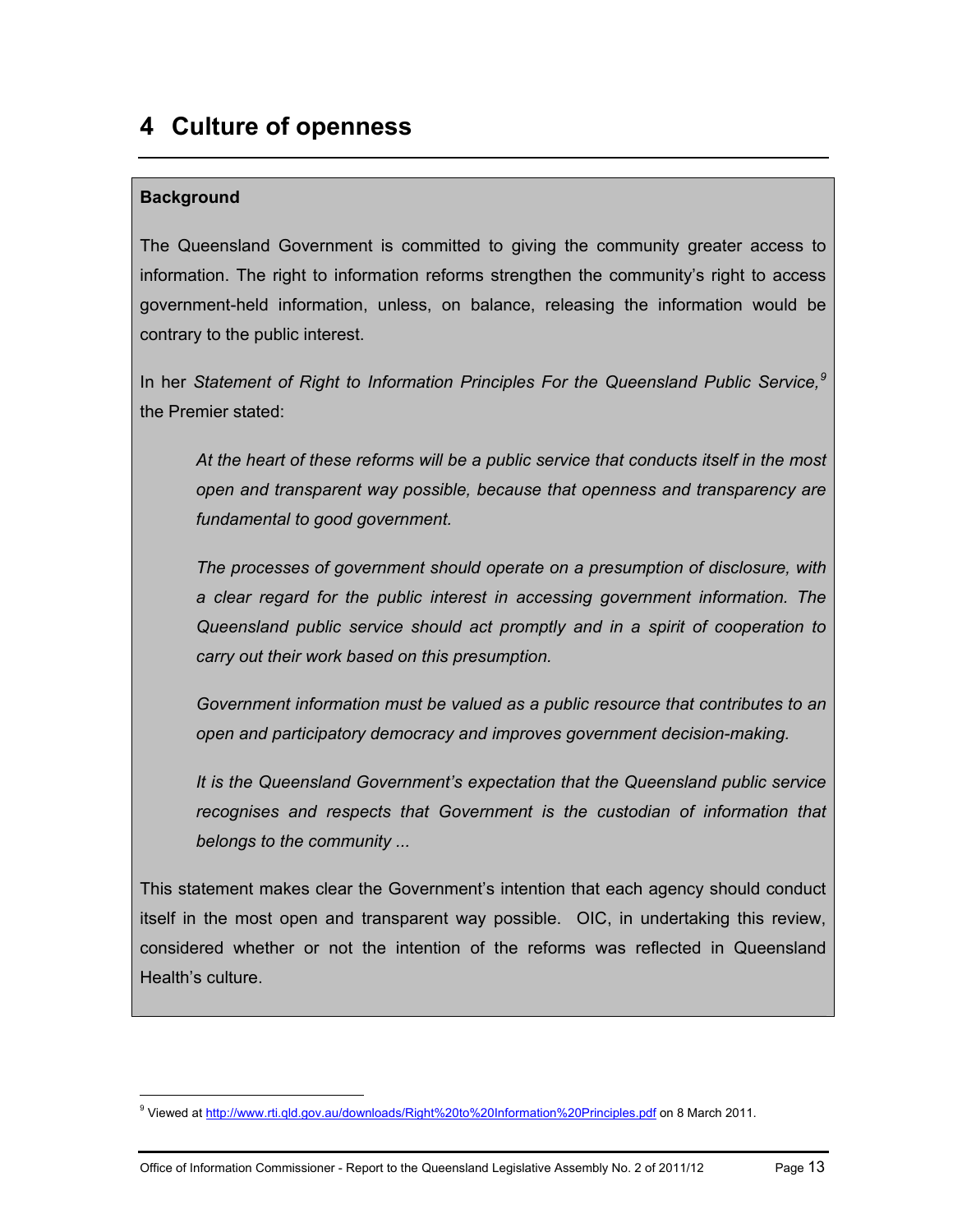## **Key findings**

- Queensland Health's culture is transitioning to a 'push model' approach in pro-actively releasing government held information. At a strategic level, this could be enhanced through greater community consultation, to identify the types of information interested stakeholders are seeking to have pro-actively released and the format in which it is released, and invites greater participation in government by the community at large.
- Queensland Health has opportunities to build greater community engagement about the publication of information:
	- $\circ$  The new model for health service delivery is currently being developed under the national health reforms, and could incorporate community engagement about information release; and
	- o Relationships with peak bodies and professional associations could be explored for opportunities to discuss information release.

Queensland Health has a stated commitment to achieving a culture of openness and transparency in creating accountable government. In response to the self-assessed electronic audit conducted in 2010, Queensland Health reported:

*Prior to the introduction of the RTI Act in 2009, significant changes to publicly available information had already been achieved. This had been driven by the Government's 2005 reforms brought about by the Davies' Commission of Inquiry and Forster Review. Following the introduction of RTI legislation, Queensland Health undertook a further scan to identify other material which could be publicly released. As a result, Queensland Health published a number of documents at the launch of the RTI Publication Scheme on 1 July 2009.* 

*In addition, Queensland Health has increased the frequency of reporting on Emergency Department performance with new monthly reports which also include additional measures. Access block information has also been included in Quarterly Public Hospitals Performance Report since the September 2009*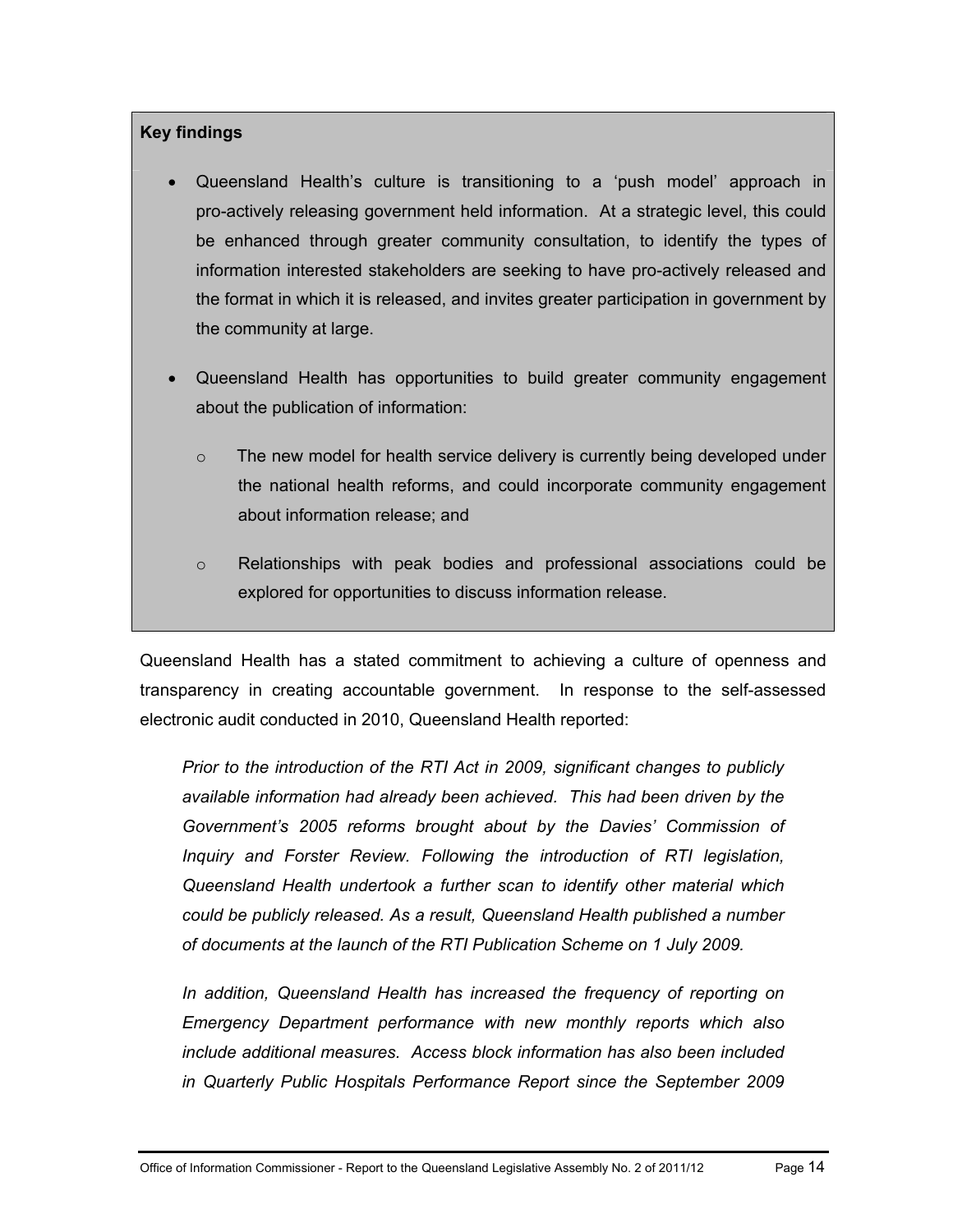*quarter and off stretcher time has been included since the December 2009 quarter. However, in some pockets of the department, there continues to be concerns that at times, officers are overly cautious regarding release of information. It is anticipated that this will be addressed to a great extent with the implementation of the proposed administrative release framework (public release policy and standards).*

OIC tested these claims in the course of this review. This review found that Queensland Health's culture was transitioning from a 'pull model' approach to releasing information to the 'push model' approach, as reported by Queensland Health, starting from a response to the Davies' Commission of Inquiry<sup>[10](#page-18-1)</sup> and the Forster Review<sup>11</sup> and more recently, the introduction of the RTI reforms. Since that time Queensland Health has significantly increased the amount of information it pro-actively publishes. Queensland Health was able to produce a list of information that it has published since the development of the 2005 Health Action Plan, a reform agenda developed in response to the Davies' Commission of Inquiry and the Forster Review. The list is attached at Appendix 2. Queensland Health has been recognised by external bodies such as the New South Wales Independent Privacy and Regulatory Tribunal as a leader in the publication of performance data.

Strategically, this could be enhanced by greater engagement with the community and other key stakeholders to identify the types of information they would like pro-actively pushed out into the public domain and which invites opportunity for greater participation in government by the community at large.

#### <span id="page-20-0"></span>**4.1 Community Engagement**

Community engagement and information flow are fundamentally interconnected. A strong culture of active community engagement contributes to a stronger system of representative democracy and aligns with the goal that the free flow of information enables the public to freely engage in the development of government policy.<sup>[12](#page-20-2)</sup>

 $\overline{a}$ 10 The *Queensland Public Hospitals Commission of Inquiry*, 2005, viewable at http://www.qphci.qld.gov.au/Default.htm 11 The *Queensland Health Systems Review*, 2005, viewable at

<span id="page-20-1"></span>

<span id="page-20-3"></span><span id="page-20-2"></span> $12$  Taken from the Premier's Statement of Right to Information Principles For the Queensland Public Service. Viewed at http://www.rti.qld.gov.au/downloads/Right%20to%20Information%20Principles.pdf on 24 May 2011. now viewable at http://www.rti.qld.gov.au/ data/assets/pdf file/0005/97331/right-to-information-principles.pdf as at 27 September 2011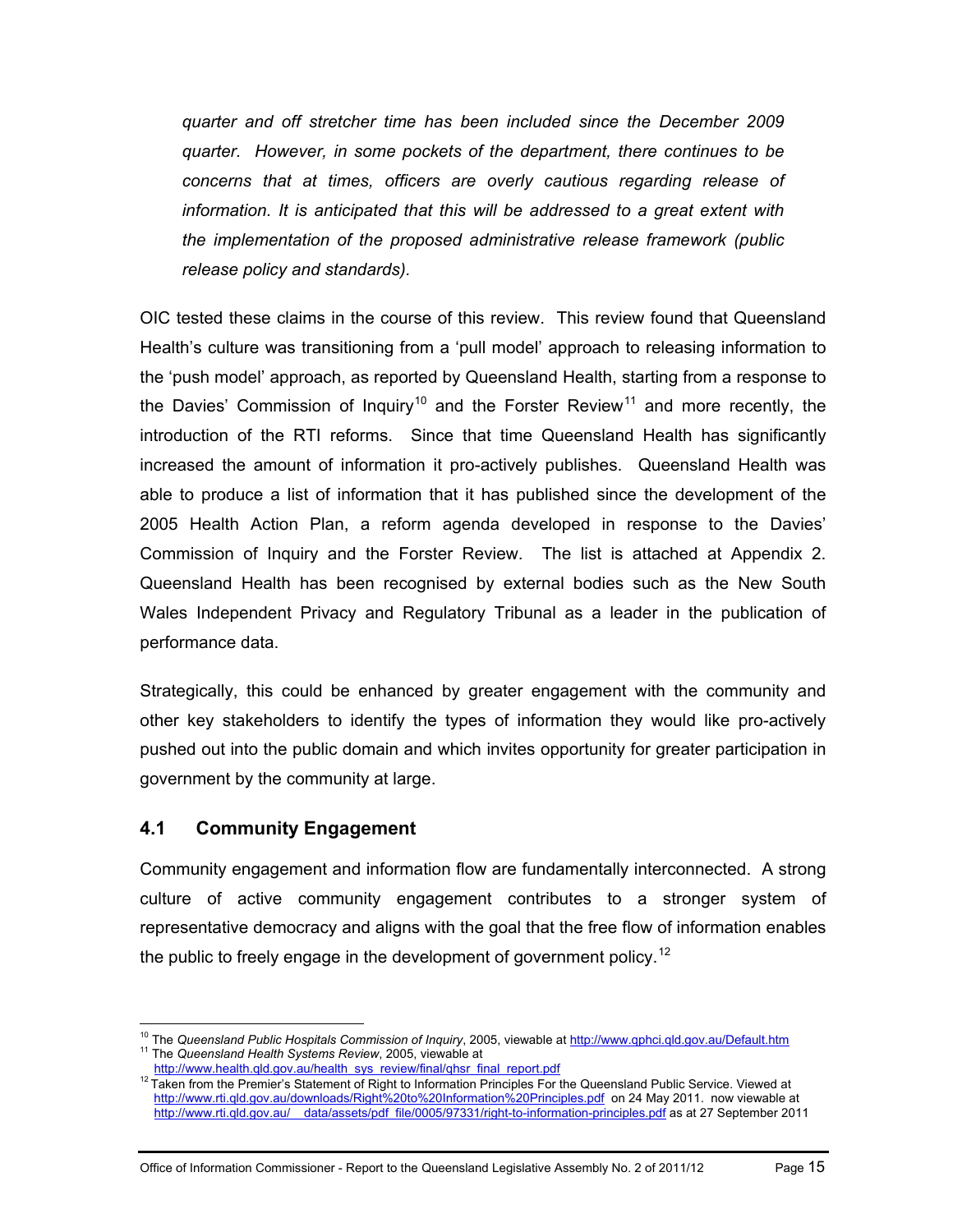Queensland Health has a number of links into different parts of the community. For example, professional staff operate within an environment containing strong professional associations and unions, with a strong interest in health services information. It is expected that relationships between Queensland Health and professional organisations might be complex, being at times adversarial and at times collaborative. However, OIC considers Queensland Health could treat these relationships as opportunities to identify information sought by the community, and potentially as opportunities to build collaborative partnerships for the public release of information held by Queensland Health in an accessible and useable format.

Queensland Health describes its primary community engagement strategy as being underpinned by a network of 36 Health Community Councils, whose focus is to bring a community perspective to the delivery of public sector health services. This is achieved through community engagement and education. The councils facilitate community participation through a variety of engagement methods, including discussion papers, community meetings, focus groups and workshops.<sup>13</sup> On an annual basis, the councils provide to the Minister for Queensland Health a report on the performance of each council, including its community engagement activities.

A sample of Health Community Council annual reports was reviewed. This identified that community engagement activities with key stakeholders were primarily focused on operational service delivery, as might be expected. From an RTI perspective, the Health Community Councils have been an untapped opportunity for Queensland Health to engage with the community and key stakeholders regarding information needs and availability. If these forums had been used to discuss release of information, Queensland Health might have identified information held by the department that could be useful to the community. The Health Community Councils could have assisted Queensland Health to publish information that was relevant and useful to key stakeholders and community interest groups. This could have flowed into informed public debate about health services and enabled greater public participation in Queensland Health policy development.

However, the opportunity to work with the Health Community Councils in this way may have passed.

 $\overline{a}$ 

<span id="page-21-0"></span><sup>&</sup>lt;sup>13</sup> The community engagement methods listed were taken from the Health Community Council Handbook.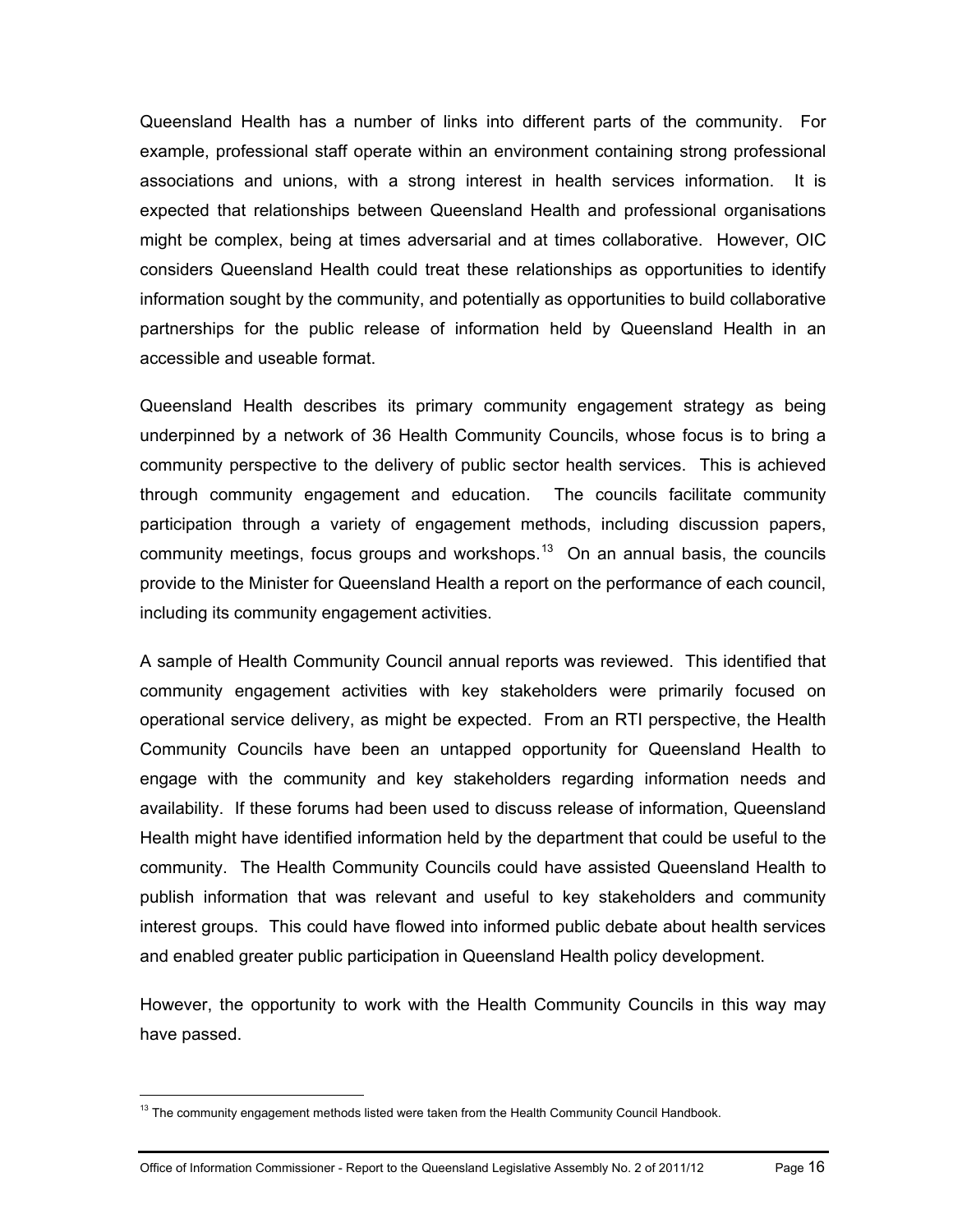Under national health reforms, the future of community engagement through the existing Health Community Council network is unclear. Discussions with the Health Community Council Coordination unit have indicated that no decision has been made in relation to the future of the current 36 Health Community Councils. However, given the focus of the *Health and Hospitals Network Bill 2011* (Qld) (HHN Bill), the new Local Health and Hospital Networks (LHHNs) established by the HHN Bill would seem to be the primary vehicle for community engagement in future.

Whether or not the Health Community Council network in its current format is retained, the Queensland Government has made a clear statement that they expect agencies to engage with the community to increase the flow of government held information into the public domain. Community engagement is explicitly built into the HHN Bill.

In lieu of working with the Health Community Councils, the RTI reforms could be embedded into the new model for health service delivery from the outset. The new health service delivery model needs to incorporate strategies for community engagement about pro-active release of information. Under the new model, the role of the Department could support community engagement about pro-active release of information through leadership, guidance, training, support and monitoring. This role should be explicitly documented to describe how the Department and the LHHNs will operate subsequent to the reforms

#### **[Recommendation 1](#page-8-1)**

It is recommended that Queensland Health:

<span id="page-22-0"></span>Build community engagement strategies for pro-active release of information into the new model for health service delivery in Queensland, so that from the commencement of the new model, Queensland Health can identify and actively push out into the public domain information that is relevant to and useable by the community at large and that invites opportunity for greater participation in government.

Explore relationships with professional associations, peak bodies and community organisations to identify and take up opportunities to push information into the public domain in accordance with the right to information reforms.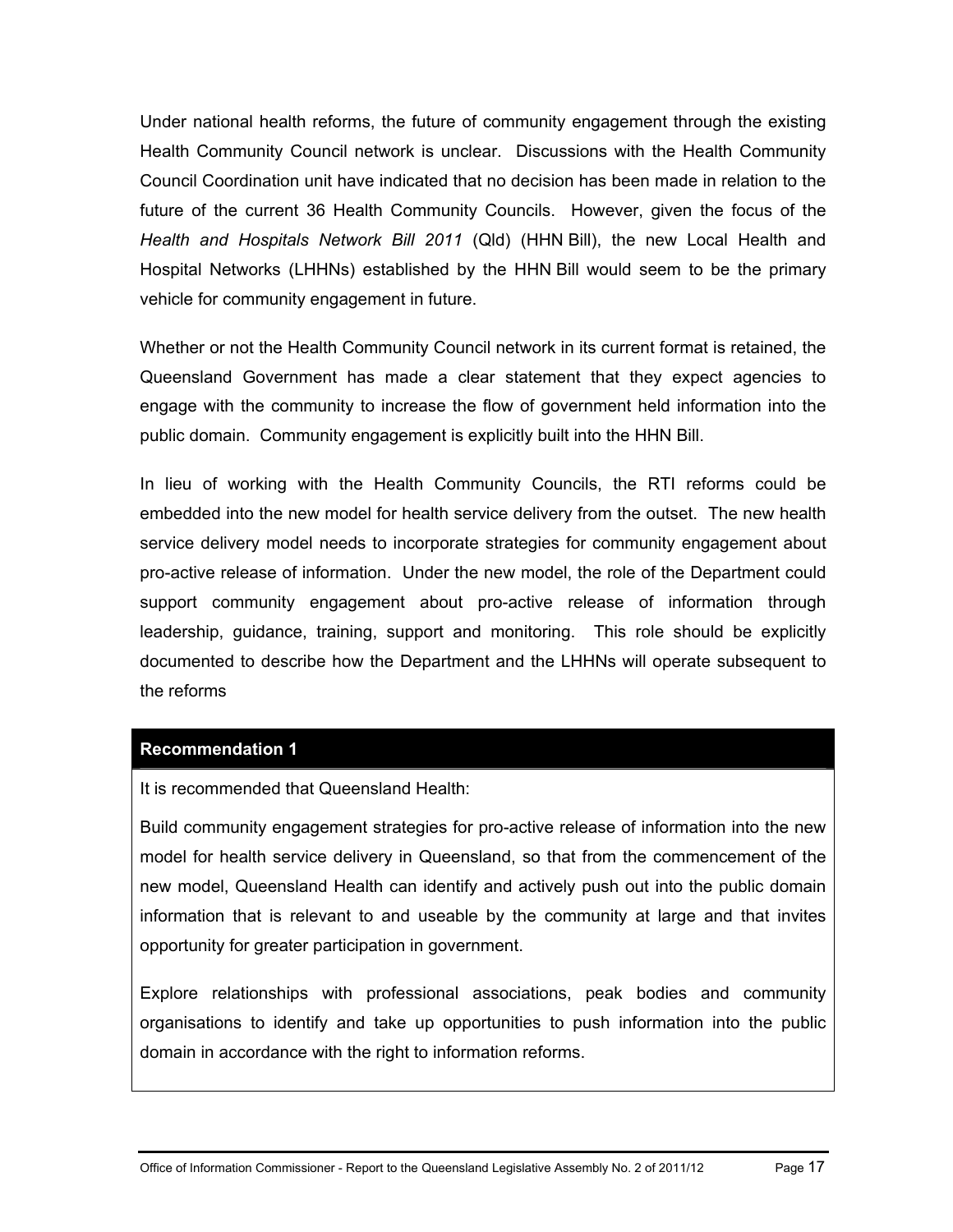# <span id="page-23-0"></span>**5 Leadership**

# **Background**

In response to the Solomon report, *The right to information – A response to the review of Queensland's Freedom of Information Act[14](#page-21-0)* the Queensland Government stated:

*The Queensland Government recognises that if real cultural change is to be achieved, and if openness is to become part of the culture of government, it must*  be championed within government *itself.* Strong leadership and clearly defined *decision-making processes will be essential to creating an appropriate authorising environment to allow this to occur*.

This review examined Queensland Health's leadership and governance framework, including strategies for good governance, active management of information, organisational structure, resourcing and training.

# **Key Findings**

<span id="page-23-1"></span> $\overline{a}$ 

- Queensland Health has appropriate leadership structures in place, including the appointment of an Information Champion and an Information Management Steering Committee aimed at providing strategic direction for the use and management of information.
- High level in-principle support for RTI reforms was identified within Queensland Health.
- Queensland Health's decentralised RTI and IP decision-making model is considered to be independent and supported by agency delegations.
- The challenge for Queensland Health under the changing landscape of national health reform will be the way in which it addresses its obligations under the RTI and IP Acts. Of particular importance will be the way in which Queensland Health addresses agency wide planning, policy, training and performance monitoring.

<sup>&</sup>lt;sup>14</sup> Viewed at http://www.thepremier.qld.gov.au/library/pdf/initiatives/foi\_review/Right\_to\_Information.pdf on 8 March 2011.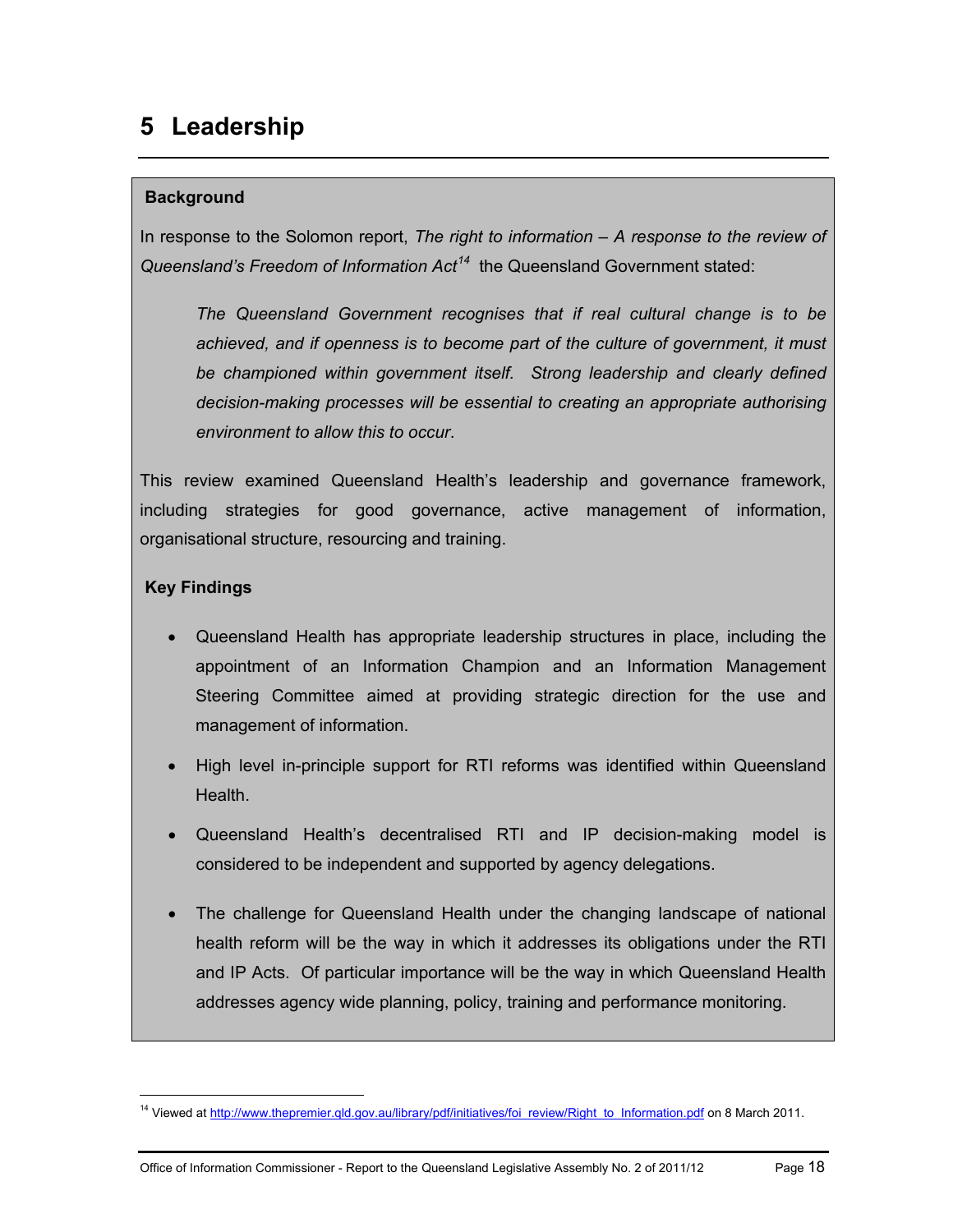# <span id="page-24-0"></span>**5.1 Leadership**

The Queensland Government has emphasised the importance of leadership within the public sector in order to achieve the reforms. Agency management is expected to treat the RTI and IP reform process as a priority, and as a cornerstone for building community confidence in open and accountable government.

In support of agency leadership, the Queensland Government has provided specific advice to departments as to the leadership activities required. In addition to the Ministerial Guidelines provided to all agencies, departments have been provided with guidelines and a checklist for implementation which describe the type of strong and visible leadership required.

Leaders within agencies are expected to promote active management of information and to work with the community to identify information and methods of publishing information that might be useful to the community. Agency leaders are to be held accountable for their performance in this regard, and are expected to make sure their agencies are equipped with systems, delegations of authority, staffing resources and training in order to implement the reforms.

This review has looked for evidence within Queensland Health of the type of leadership required by the Government. This has included:

- Identifying and assessing policies and statements of commitment
- Checking that individuals and committees in leadership roles have been commissioned to take up an active role in the management of information and promotion of the 'push model' and that they have done so; and
- Examining training resources, to check that they are appropriate and available to RTI and IP specialists and to all staff and advance understanding of the reforms.

# <span id="page-24-1"></span>**5.2 Information management governance framework**

In order for agencies to implement the RTI and IP reforms, each agency needs to have a framework for managing the implementation. This includes appointing an Information Champion at a senior level within the agency, establishing a committee or similar body with responsibility for strategic information management, and implementing processes for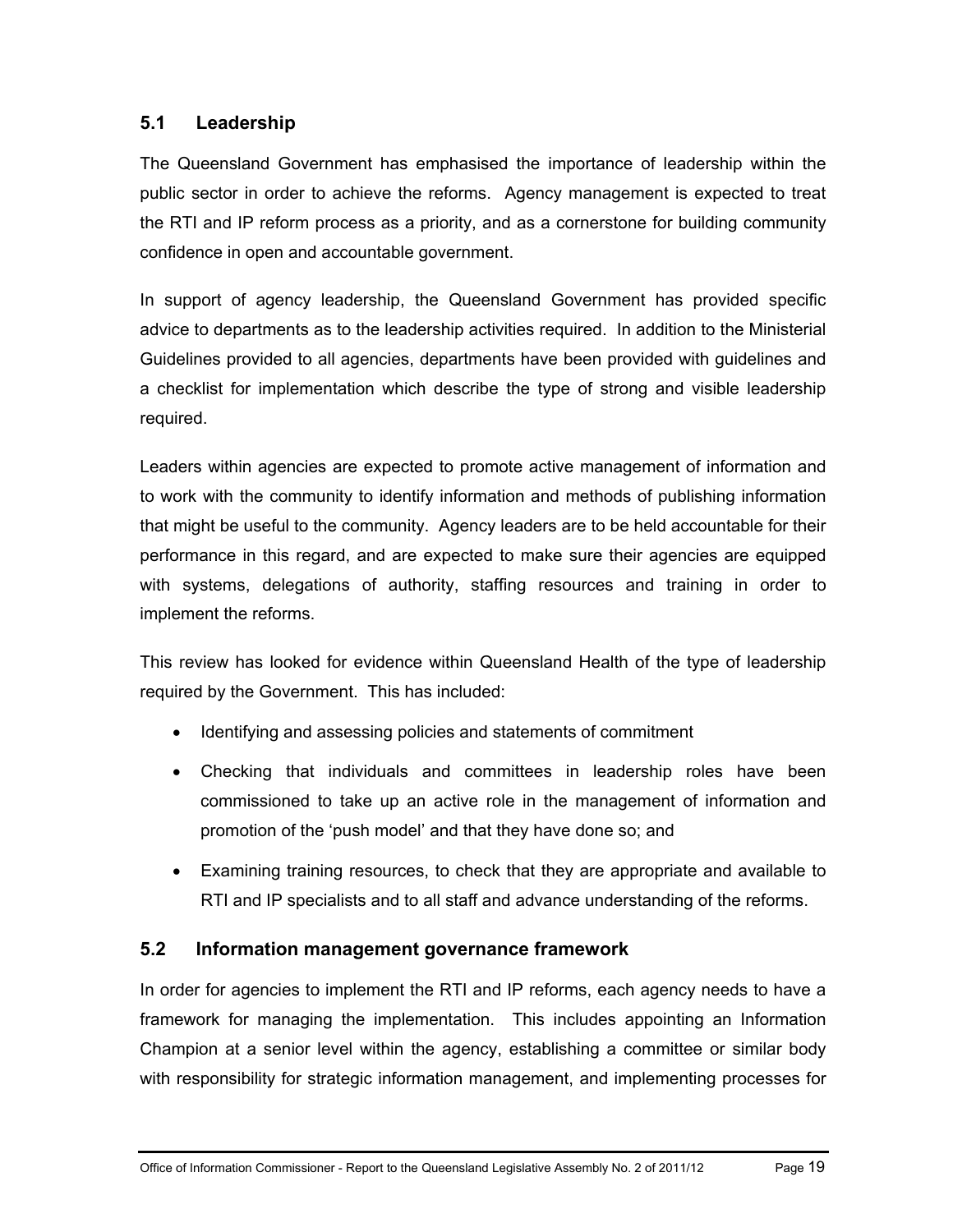developing and reviewing policies, systems and procedures so that strategic information management goals are built into the everyday operations of the agency.

An information governance body is an important primary driver for change and for strategic information management of the RTI and IP processes.<sup>15</sup> OIC has previously found that if an agency's information governance body is active, the agency is also likely to have made better progress on implementation of the reforms. As noted previously, Queensland Health has appropriate governance structures in place.

The Information Champion is a member of the information governance body, the Information Management Steering Committee (IMSC), and has active responsibility for policy development and application handling.

The genesis of the IMSC was a decision of the Information and Communication Technology Executive Committee (ICTEC) on 8 February 2010 to endorse the inclusion of an information management agenda item in its standing agenda. Subsequently, an Information Management Governance Framework was submitted to ICTEC and approved. This resulted in the establishment of the IMSC in September 2010. The IMSC is operational, and functions under the authority of the Chief Information Officer, with reports forwarded on to ICTEC where appropriate. The IMSC agreed to develop an information management work plan, and this is scheduled to become active from July 2011.

This review examined the Terms of Reference for the IMSC, and found that the functions of the IMSC included the activities required under the Queensland Government Enterprise Architecture (QGEA) for the purposes of the RTI and IP Acts. The IMSC has formal responsibility for Queensland Health's Information Asset Register.

OIC noted that at the IMSC meeting of 16 September 2010, the work of establishing the authorising and accountability environment for RTI and IP was being actively undertaken by the Information Integrity and Policy Services Branch. Although these active steps are a positive approach, the role of the IMSC required under the QGEA Guidelines is one of taking responsibility for preparing, endorsing and implementing the authorising and accountability environment. The current practice could be formalised by ensuring that

 $\overline{a}$ 

<span id="page-25-0"></span><sup>&</sup>lt;sup>15</sup> According to Queensland Government Enterprise Architecture (QGEA) guideline on implementing information governance, viewable at http://www.qgcio.qld.gov.au/SiteCollectionDocuments/Architecture%20and%20Standards/QGEA%202.0/Information%20 Management/Implementing%20Information%20and%20Information%20Management%20governance.doc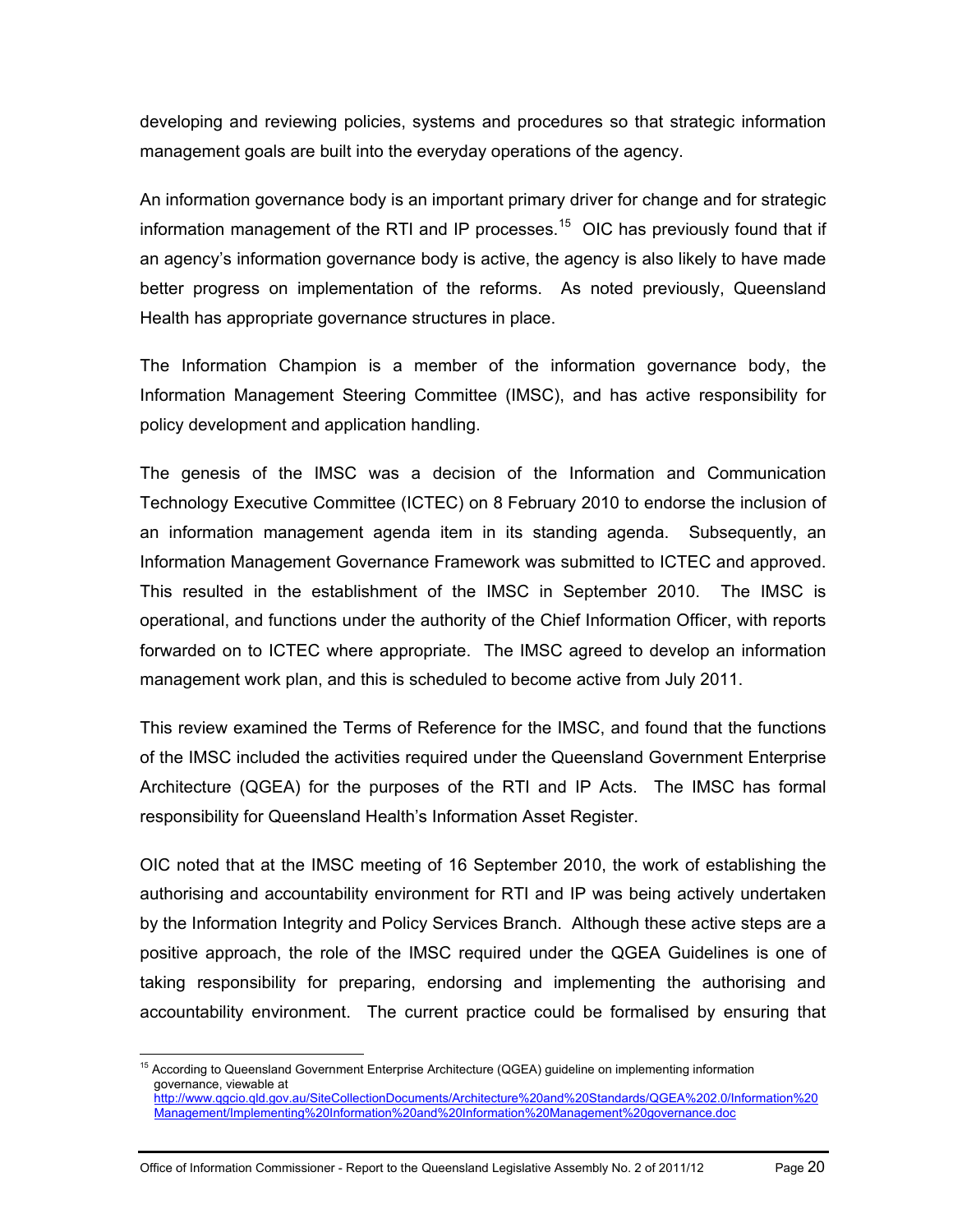establishing an authorising and accountability environment for RTI and IP is included as a project in an agency wide IMSC work plan, to ensure that this work is an active part of the IMSC's agenda for information management in Queensland Health as a whole.

OIC considers that in establishing the IMSC, Queensland Health has established an appropriate information governance structure, and that the IMSC's project planning model is an appropriate system for managing information. For this approach to be successful, the work plan will need to be clear and focussed and actively driven by the IMSC.

The IMSC work plan should incorporate activities to steadily improve the availability and accessibility of information to the community. The plan should identify the key things that will make a significant difference to Queensland Health's services and the objective of an informed community, with progressive changes made until all data that can be published has been published. The IMSC should analyse and anticipate demand for information, to prioritise the categories of information to be made available in accessible, reusable and machine readable formats or through administrative access schemes.

Public sector officers need to have a working knowledge of what is an official record to assess the category of information they are managing and understand what they can lawfully do with it. To manage the risk for individual staff, Queensland Health should identify classes of information it is prepared to release administratively, and the officers who can make such decisions. This could be done in a decision-making framework that guides officers in daily decision-making about proactive release, for example, whether or not to publish a report on the website. Systems are needed such as ex-ante decision-making and creative commons licensing so releasable and reusable documents are marked early and are easily identifiable by the staff and the public.

#### **[Recommendation 2](#page-8-2)**

It is recommended that Queensland Health:

<span id="page-26-0"></span>Include activities in the Information Management Steering Committee (IMSC) work plan, so that the IMSC is actively driving pro-active release of information in accordance with the RTI and IP Acts, and the Queensland Government Enterprise Architecture (QGEA) Guidelines, within the next six months.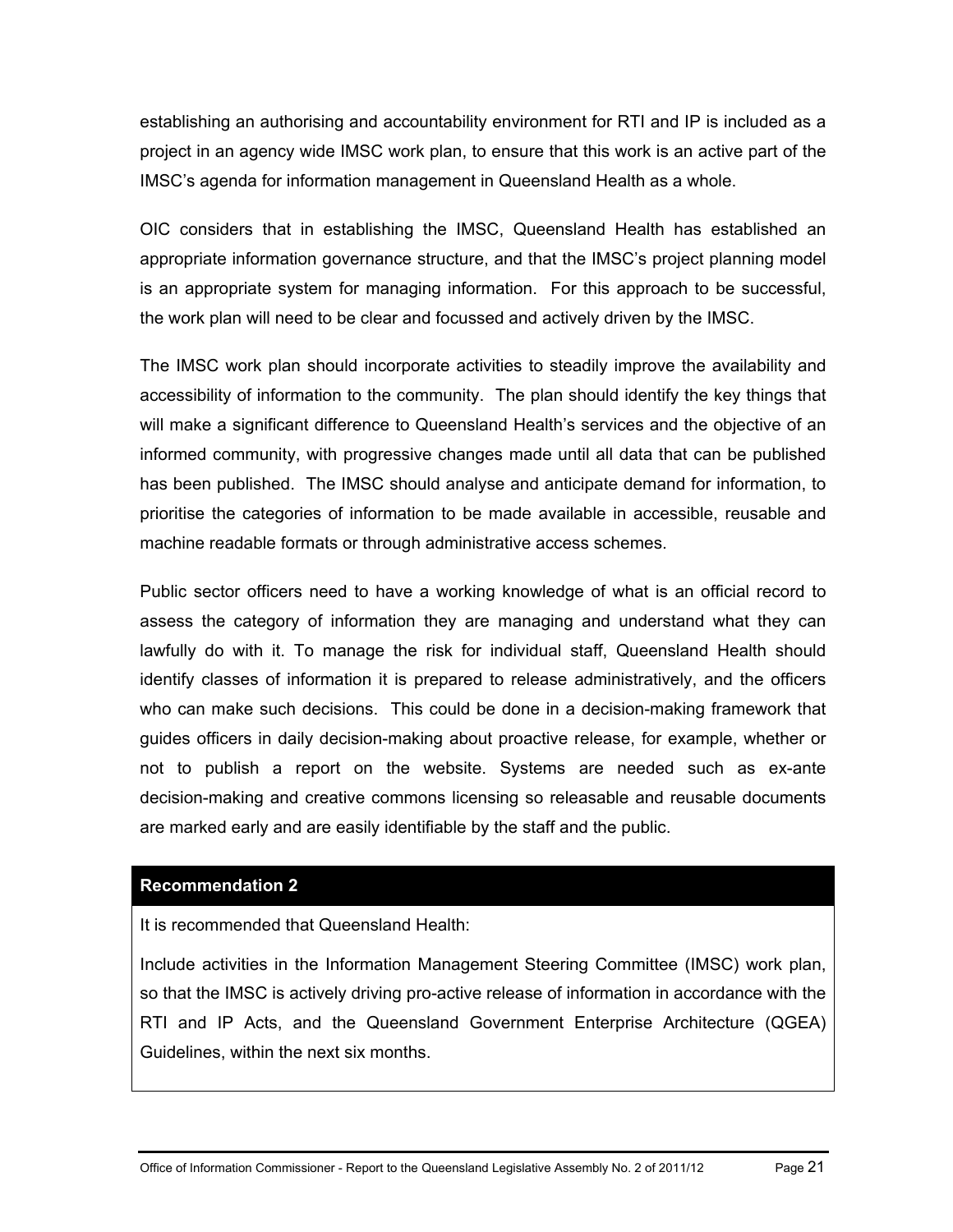# <span id="page-27-0"></span>**5.3 Accessibility of RTI information resources**

Queensland Health's internet and intranet provide a wealth of resources for both external and internal users. Queensland Health's internet site is well structured. The information provided is both informative and relevant. The internet site provides useful links to other external websites in which users can obtain more information in relation to RTI and IP.

The Queensland Health internal intranet site was found to be very informative and well structured. The intranet site was a useful resource for increasing agency wide awareness and further educating staff about recordkeeping and document searching and other obligations under the RTI and IP Acts.

New employees have online access to orientation handbooks, for example the Queensland Health Corporate Divisions Orientation handbook, available to staff who commence employment within one of Queensland Health's corporate divisions. A review of this handbook found it to be very broad in terms of explaining RTI and IP. In reinforcing the agency's culture and commitment to RTI and IP, the handbook could explain in more detail the connection between RTI and IP and the everyday role of employees. The handbook was also out of date in terms of privacy, referring to Information Standard 42A, which has been replaced by the IP Act. Once updated, this handbook could be usefully included in Queensland Health's publication scheme.

## **[Recommendation 3](#page-8-3)**

It is recommended that Queensland Health:

<span id="page-27-2"></span>Review and update all orientation material, ensure information in the material is relevant and up to date and published in Queensland Health's publication scheme, prior to the commencement of the national health reforms.

Include detailed explanations connecting right to information and information privacy to everyday operations for individual staff to increase awareness of the RTI and IP reforms.

## <span id="page-27-1"></span>**5.4 Organisational structure**

From the perspective of organisational structure, the RTI units of the Corporate Office, and Metro North and Metro South HSDs are considered to be appropriately independent of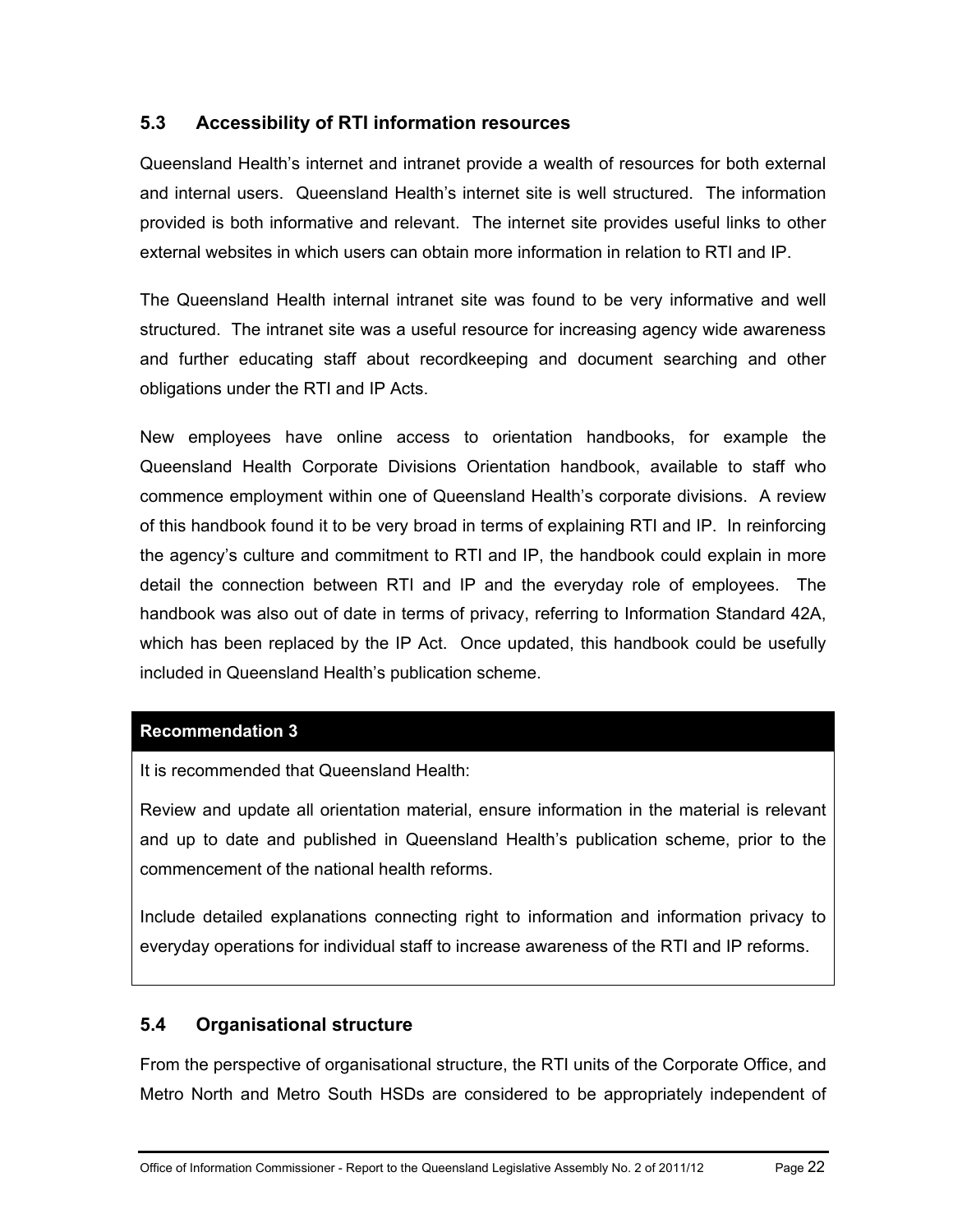business units that support the Minister directly or business units related to media and publicity functions.

In RTI and IP decision-making, Queensland Health is different from other government departments, in that it operates under a decentralised decision-making model. Each of the HSDs and Corporate Office has at least one decision-maker with primary responsibility for RTI and IP. The agency's administrative delegations support the decentralised decision-making model. The delegations assign back-up decision-maker responsibilities to support the primary decision-makers in each of the HSDs and Corporate Office.

The position descriptions for Metro North and Metro South HSD RTI units were current and reflected agency obligations under the RTI and IP Acts. Position descriptions need to be reviewed once roles and responsibilities under the national health reforms have been settled.

## **[Recommendation 4](#page-8-4)**

It is recommended that Queensland Health:

<span id="page-28-1"></span>Ensure that position descriptions for staff in RTI and IP business units are reviewed to reflect any changes to RTI and IP roles and responsibilities under the national health reforms, within three months of the commencement of the reforms.

## <span id="page-28-0"></span>**5.5 Training and awareness**

In 2010, OIC conducted an electronic audit across all agencies and surveyed public service culture. These performance monitoring activities found that public servants were supportive of the RTI and IP reforms, but felt implementation had not yet gone far enough. The priority for public servants was the need for more general awareness training in RTI and IP and how RTI and IP relate to each other and to everyday operations.

This review found that Queensland Health has some understanding of the need for the continual development of its staff with respect to RTI and IP, although standards differed for specialist training provided to staff within RTI and IP business units and general training provided across the board to all staff.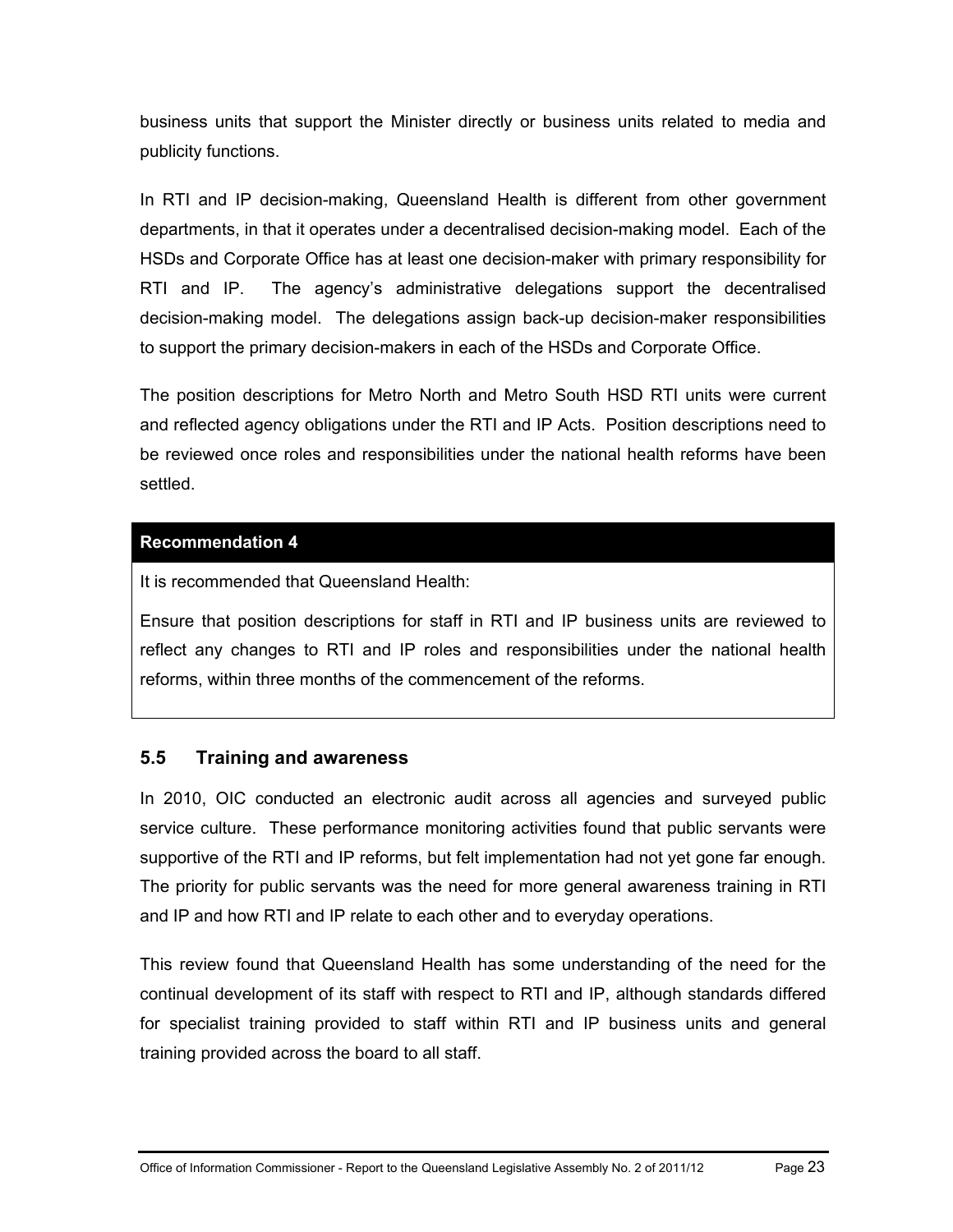A review of the training records for specialist training of staff members within the RTI and IP business units confirmed Queensland Health's commitment to support RTI and IP staff in HSDs by providing training in relation to RTI and IP legislative processing requirements. In particular, the Corporate Office Administrative Law Team has developed and implemented an RTI and IP decision-making training program with sessions conducted twice a year. The RTI basic training and decision-maker issues workshops are facilitated by the Administrative Law Team in conjunction with an external RTI practitioner. These sessions are compulsory for any officer undertaking an RTI/IP decision-making role within Queensland Health and records of attendance are maintained.

In Queensland Health, general awareness training for all agency staff is not provided as a matter of course. The Administrative Law Team provides awareness training on an ad hoc basis to departmental business units. This is usually performed at the request of the business unit and delivered as a short presentation during the business unit's staff meeting. This review found that the provision of general awareness training to all staff, including the clinical workforce, is an area in which Queensland Health's training could be strengthened.

In future, the national health reforms might impact upon the provision of training. The Department, and in particular the Corporate Office's Administrative Law Team, need to have clarity as to their roles and responsibilities to train Queensland Health staff in all Health Service Districts. Any training roles and responsibilities need to be documented to clarify the roles and responsibilities of the Department and LHHN RTI and IP Units as they will operate subsequent to the reforms.

#### **[Recommendation 5](#page-9-0)**

It is recommended that Queensland Health:

<span id="page-29-0"></span>Deliver general awareness training about right to information and information privacy to the Local Health and Hospital Network governance bodies within three to six months of their establishment, so that they can provide induction and appropriate information sessions to all staff, including the clinical workforce, about the application of RTI and IP Acts and the *Public Records Act 2002* to their roles.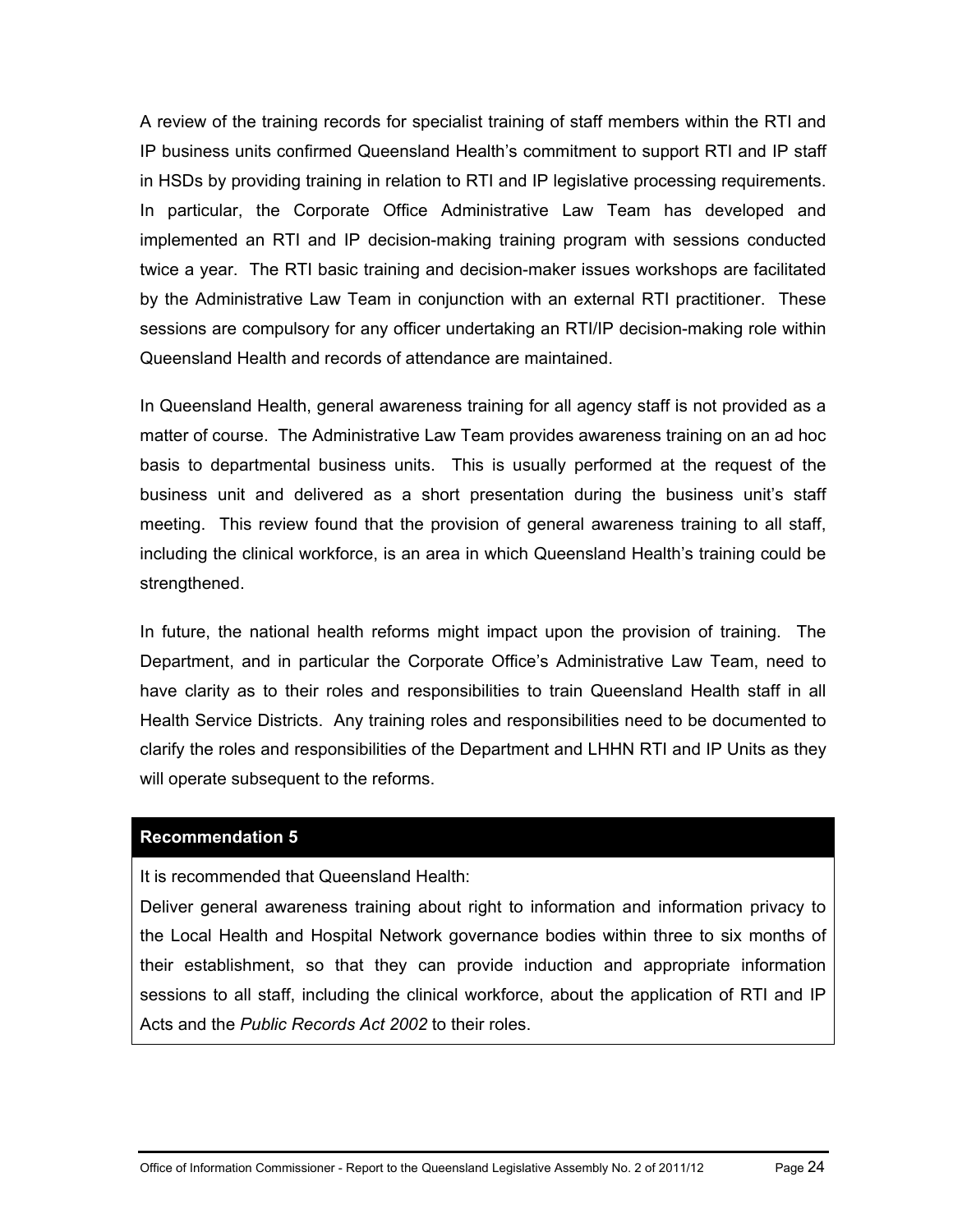## <span id="page-30-0"></span>**5.6 National health reforms**

In December 2010 the Queensland Government announced the creation of 17 separate and autonomous LHHNs and one dedicated children's health network under the rollout of national health reforms. As a result of the changes to Queensland Health's structure, the department's head office will have less involvement in the day-to-day operations of the LHHNs than it currently has with the Health Service District offices. Under the proposed *Health and Hospitals Network Bill 2011* (the HHN Bill), the LHHNs will be the principal providers of public sector health services. Queensland Health (the Department) will provide the overall management of the public sector health system. The relationship between Queensland Health and the networks will be governed by service agreements with each of the LHHNs and in accordance with the provisions of the HHN Bill.

The proposed changes under the national health reforms raise a number of questions about the role the Department will play in co-ordinating and monitoring the push of government held information into the public arena and in meeting the government's commitment to the RTI reform agenda.

In this review, OIC noted several coordinating functions that need to be considered as part of the national health reforms to ensure statewide consistency. Roles and responsibilities as they will operate subsequent to the reforms need to be documented. These functions are described throughout the report in more detail and, in summary, are:

- Support, guidance and leadership regarding community engagement to encourage publication of information of interest to the community, in accessible, reusable and machine readable formats
- Provision of training, both specialist for staff of RTI and IP units and general awareness training for all staff, including clinical staff
- Establishment of complaint handling systems that are easy to use, and which inform continuous improvement
- Establishment of performance monitoring systems and measures, so that Queensland Health can assess its own progress in implementing the right to information and information privacy reforms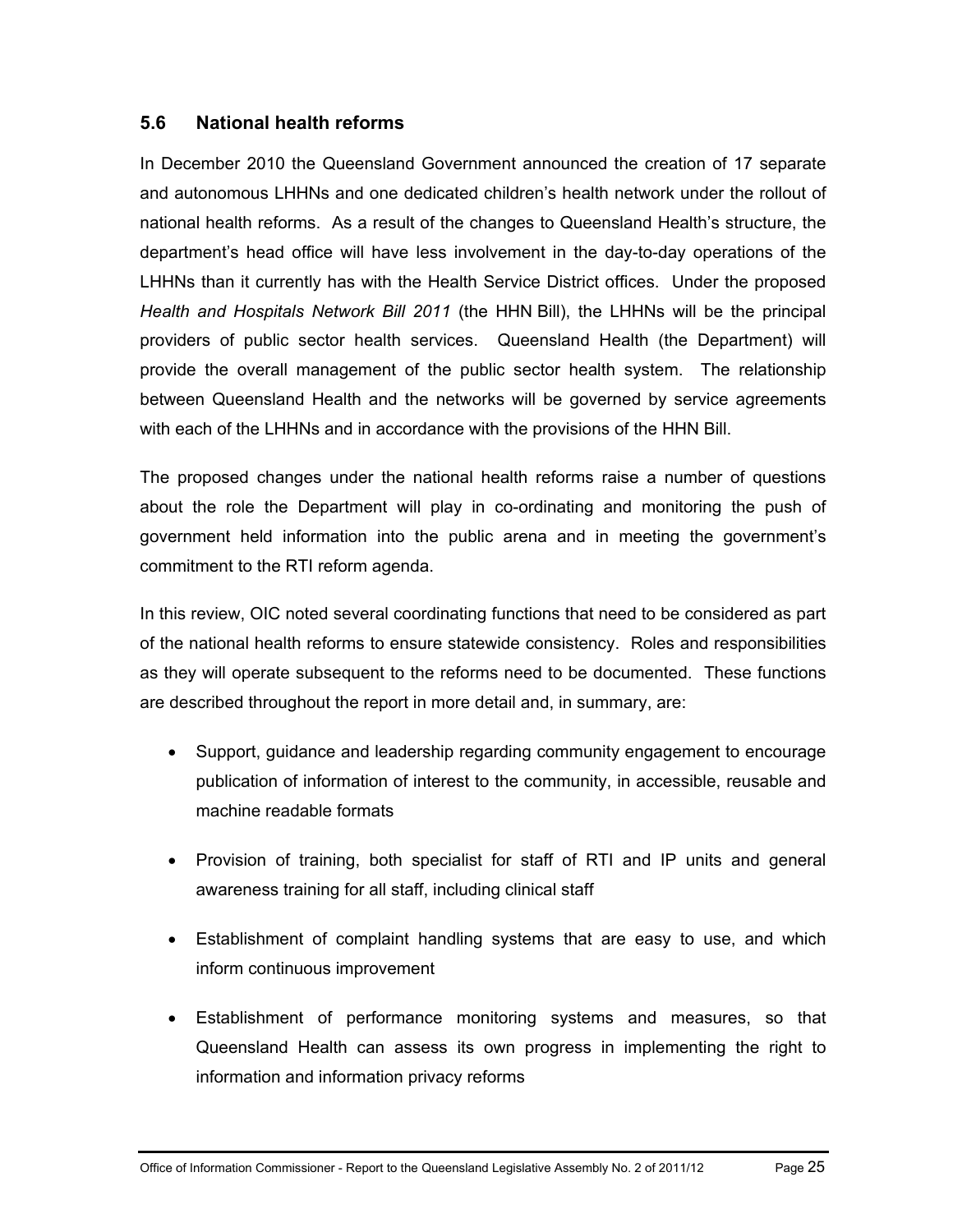- Development of policies and procedures, for example, a procedure for briefing senior staff about access decisions in sensitive matters; and
- Provision of advice, support and assistance on application handling.

Once there is a settled view as to the roles and responsibilities relating to these functions, position descriptions for the Department's staff and LHHN staff can be revised to reflect these new roles and responsibilities.

## **[Recommendation 6](#page-9-1)**

It is recommended that Queensland Health:

<span id="page-31-0"></span>Prior to the commencement of the health reforms, clarify and document the roles and responsibilities of the Department and Local Health and Hospital Network (LHHN) RTI and IP units as they will operate subsequent to the reforms.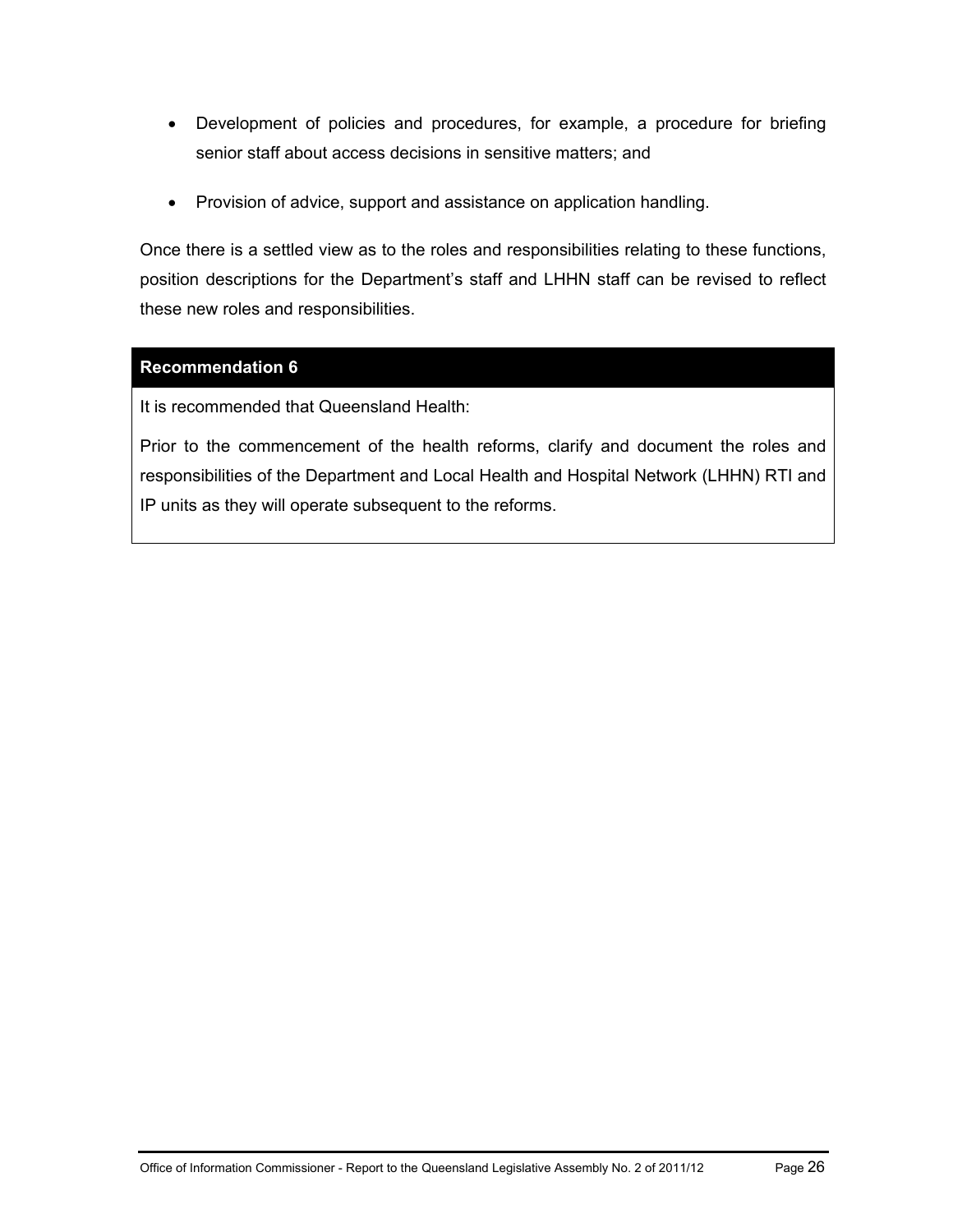# <span id="page-32-0"></span>**6 Accountability requirements**

# **Background**

As the level of agency maturity around the RTI and IP reforms increases, OIC expects that agencies will increasingly be monitoring themselves in terms of their openness and responsiveness to the community. This will be evidenced by a proactive use of complaints systems and performance measurement mechanisms to monitor the effectiveness and efficiency of RTI and IP operations.

This review focused on the extent to which Queensland Health had established systems in identifying improvement opportunities within RTI and IP operations.

# **Key Findings**

- RTI complaints to be incorporated in the Queensland Health 'Non Consumer Complaints' policy.
- Currently there is no mechanism in place for analysing the efficiency of RTI/IP processes or effectiveness of decision-making in the respective RTI units.

# <span id="page-32-1"></span>**6.1 Making a complaint**

The Ministerial Guidelines provide that each agency is to implement a complaints procedure which sets out how to make a complaint when information included in the publication scheme is not available.

Queensland Health, in their self assessment of their compliance under the Right to Information & Information Privacy Electronic Audit (the 'electronic audit'), stated that the agency managed complaints in accordance with two key departmental policies, 'Consumer Complaints Management Policy' and 'Complaints Management (Non-consumer Complaints) Policy'.

OIC examined Queensland Health's website and found that there were several distinct ways to provide feedback or make a complaint electronically. An email can be sent under the 'Contact Us' tab, a complaint form can be downloaded and Queensland Health has a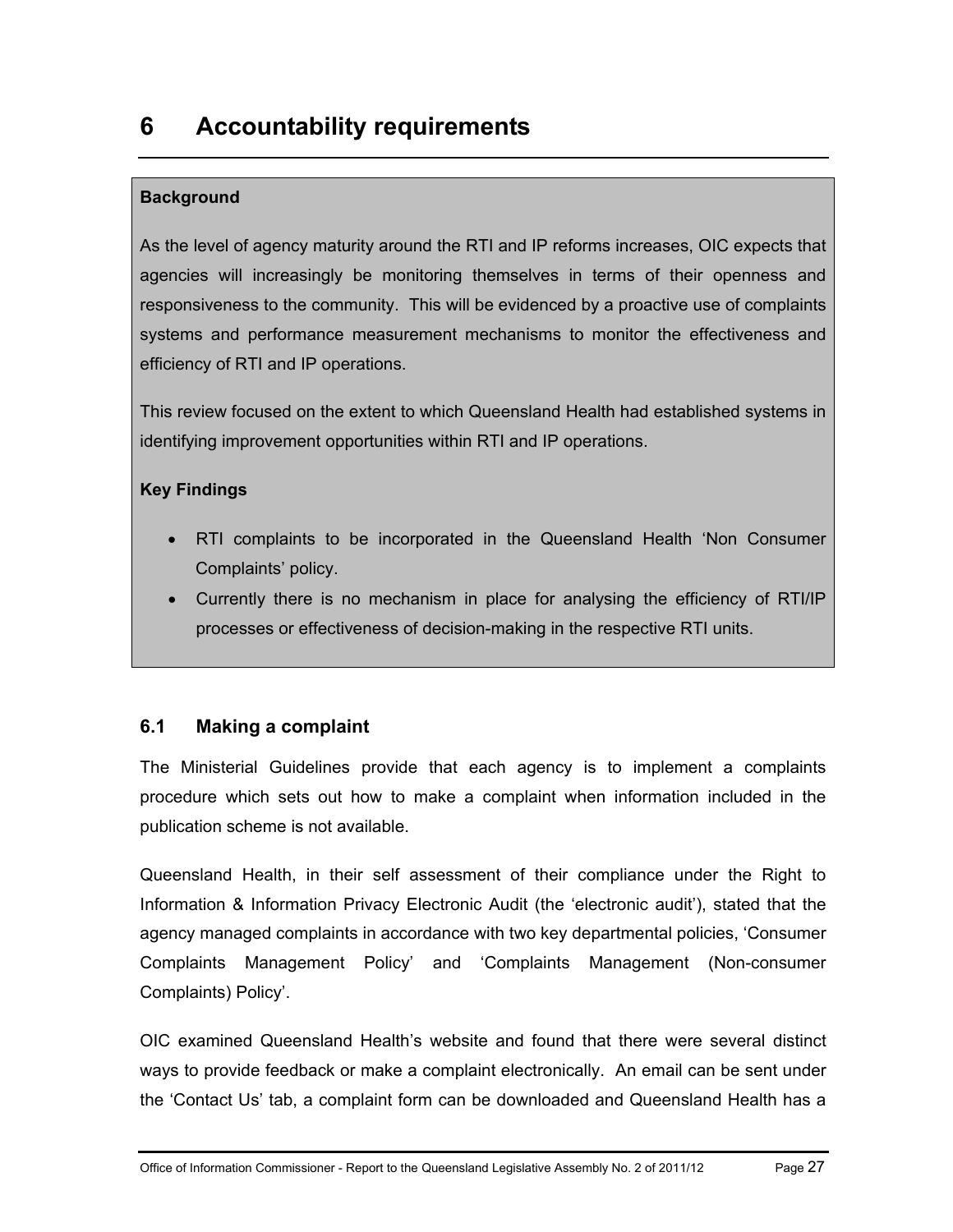'Queensland Health: Reporting Concerns Portal'. Through the portal, if the option is selected to complain as a member of the public, the complainant has two options, a Consumer Complaints Website which describes receipt of any type of complaint but appears oriented towards health service delivery complaints, or a Staff Complaints Liaison Office. The publication scheme, which is required to incorporate a complaints process, directs complainants to the Consumer Complaints Website. The plethora of options is both encouraging and confusing.

Queensland Health stated in the electronic audit that the scope of complaints management, including the requirement for a complaints procedure under the RTI Act, was being assessed in the Department's review of the Complaints Management (Non-consumer Complaints) Policy. At the time of this review, an RTI/IP complaints reporting mechanism was being developed and its implementation was an Administrative Law Team (ALT) operational work plan target for 2010-11.

Queensland Health advised that privacy complaints had been incorporated as a complaint type in the Queensland Health Complaints Management (Non-consumer Complaints) Policy. Requirements for privacy complaints management, including reporting, are to be moved to an implementation standard supporting the privacy policy.

RTI complaints have not yet been established as a complaint type in the Queensland Health Complaints Management (Non-consumer Complaints) Policy. The RTI complaints process is to be developed through consultation between the ALT and the human resource services division within Queensland Health. At the time of writing this report, these meetings have yet to commence.

OIC notes that Queensland Health is working on development of a clear set of policies and procedures for making complaints, as prescribed by legislation. There is a substantial amount of work to be done so that the procedures for making a complaint are clear, easy to follow and effective. Through the desktop audits and electronic audit, OIC will maintain an ongoing interest in the effectiveness of the system for making complaints through the website, the implementation of a complaints system with respect to the publication scheme and the development of a complaints system for privacy complaints.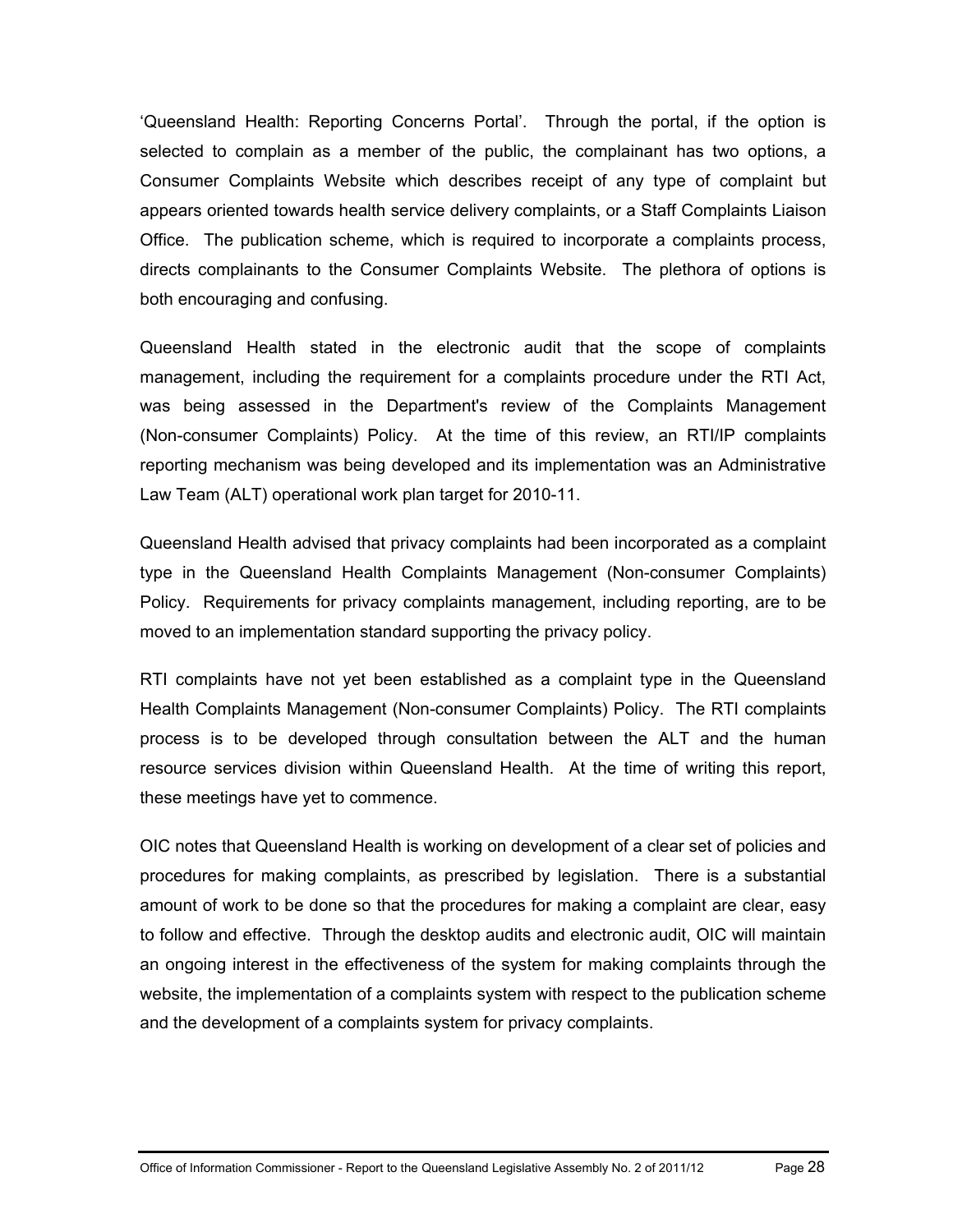### <span id="page-34-0"></span>**6.2 Performance measures**

In these reviews, OIC examines whether or not agencies are reviewing their own progress in implementing the RTI and IP reforms. Evidence of this would be in the establishment of a review program, or the inclusion of performance measures in operational plans.

At a strategic level, under the Terms of Reference for the Information Management Steering Committee (IMSC), the committee has responsibility for endorsing an authorising and accountability framework for the routine and proactive disclosure of information. The new work plan being developed by the IMSC would be an opportunity to measure the success of the framework for disclosure of information. For example, the IMSC work plan could monitor the development and management of the Information Asset Register, the number of new datasets identified and published, the currency, demand for and usefulness of the publication scheme and the development and use of administrative access schemes.

Key performance indicators and measures in business plans are also a useful way of identifying improvement opportunities in agency processes and additional training needs of RTI decision-makers and operational staff. For example, targets measuring the number of times decisions are varied upon internal or external review may be indicative of additional training requirements for some decision-makers, or might indicate that operational procedures do not adequately support the decision-making process.

In completing the electronic audit, Queensland Health identified that performance measures for RTI/IP have been included in the 2010-11 Operational Plan for the Administrative Law Team (ALT) in Queensland Health's Corporate Office. Neither Metro North HSD or Metro South HSD maintained an Operational Plan for their respective RTI units. This is an issue for the future, particularly if HSDs become LHHNs, with local level accountability for performance. The role of the Corporate Office might be to assist and support LHHNs in developing performance monitoring, and possibly to conduct performance monitoring from an independent perspective. This will be important in ensuring that all LHHNs are operating in accordance with minimum standards for compliance with the RTI and IP Acts.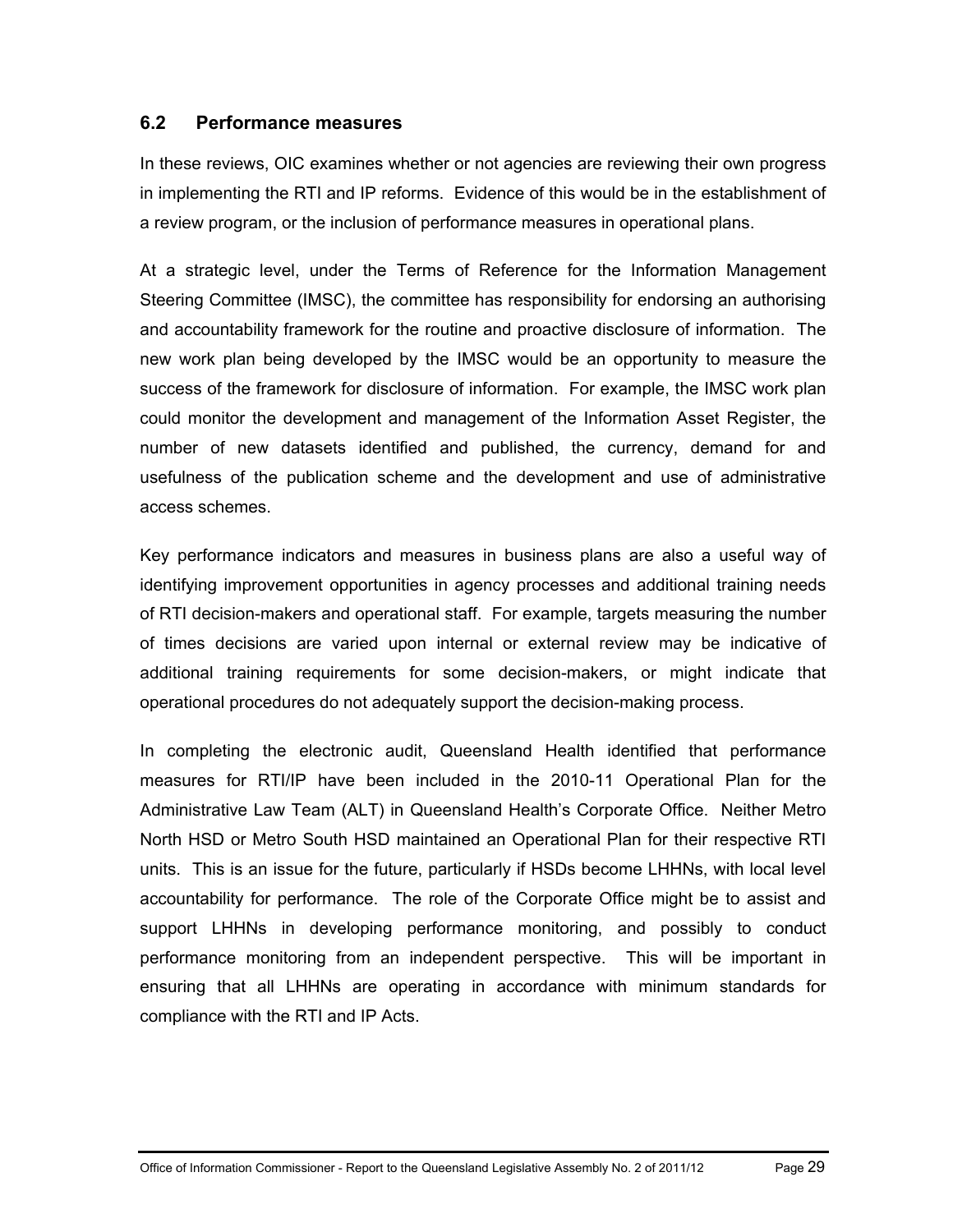OIC reviewed the ALT operational plan.<sup>16</sup> Performance measures were in place for the achievement of project activities. OIC could not identify performance measures of the efficiency and effectiveness of RTI and IP functions within the Administrative Law Team, for example, measures of the average time per file to make a decision, the proportion of decisions being externally reviewed or other such measures.

#### **[Recommendation 7](#page-9-2)**

It is recommended that Queensland Health:

<span id="page-35-0"></span>Clarify the role of the Department in supporting local performance monitoring and in conducting independent performance monitoring of Local Health and Hospital Networks as part of the development of the new health service delivery model.

Develop and incorporate key performance targets into the Information Management Steering Committee's work plan and the RTI and IP business units' operational plans, to measure effectiveness and efficiency in right to information and information privacy processes at the operational and the strategic levels, with measurement of performance commencing within three months of this report.

 $\overline{a}$ 

<sup>&</sup>lt;sup>16</sup> Performance and Policy Services, Administrative Law Team, Work Plan 2010-2011.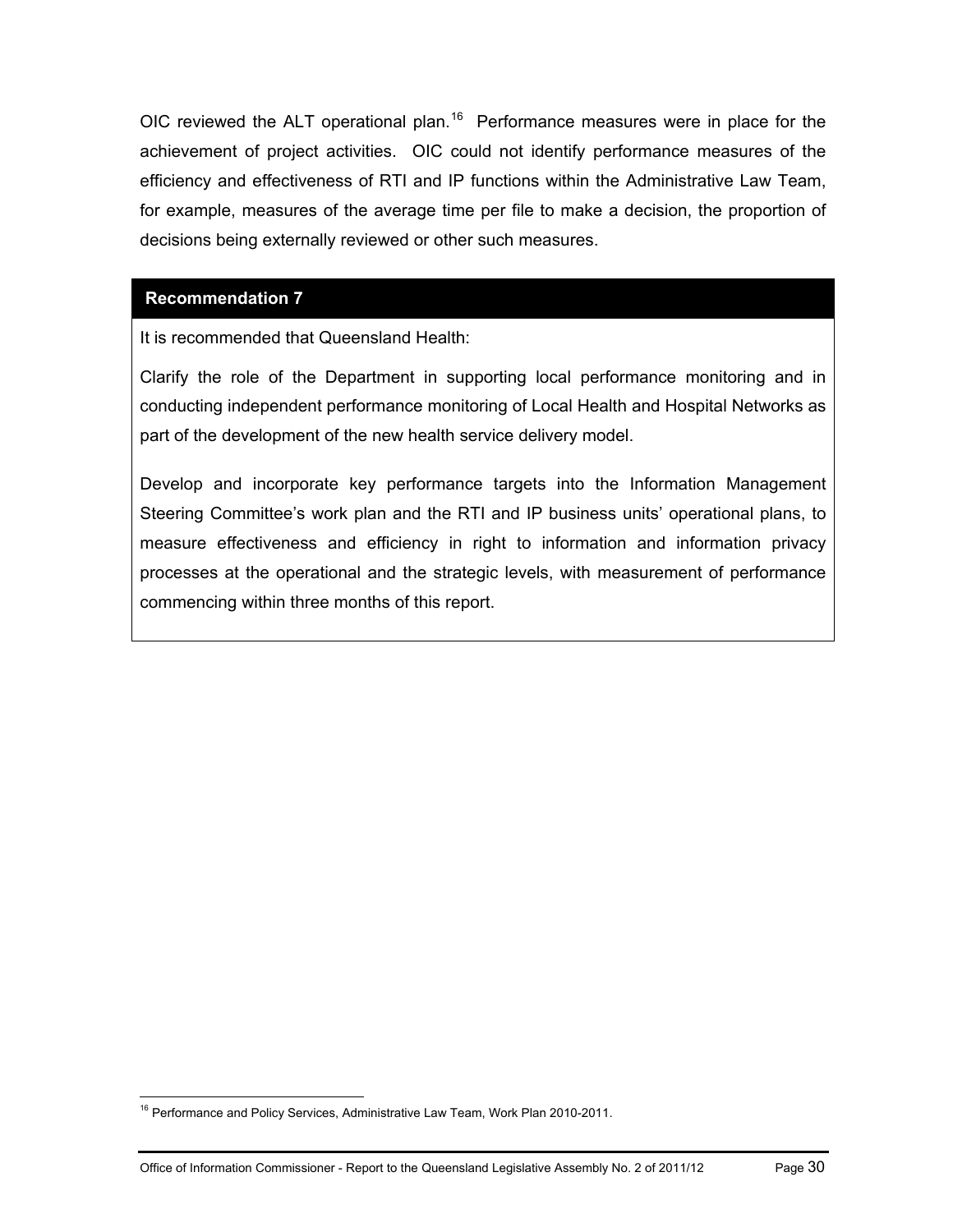## **7 Maximum Disclosure**

## **Background**

Agencies hold a wealth of information. Information needs to be managed in the same way financial and human resources are managed. Agencies should be aware of what information they hold, ensuring that the information is put to good use, and looking for ways to increase the benefits of the information usage.

Under Information Standard 44, agencies are required to maintain an Information Asset Register, which lists their information holdings. This is a useful tool for examining datasets, to identify which datasets have been published and which have not, and as a prompt for considering publication of any datasets as yet unpublished.

Community engagement or consultation is an avenue for identifying agency information datasets that might be of interest to the community.

The examination of information holdings, consideration of community interests and the consequent consideration of whether or not there are additional datasets that could be published are strategic information management activities.

This review examines the extent to which these types of activities have been occurring.

## **Key Findings**

- Queensland Health publishes a wide range of information through their publication scheme, administrative access scheme and in response to formal applications.
- Under the national health reforms, Queensland Health is committed to enhancing the MyHospitals website and the related Queensland Health Performance Reports webpage by making more information available that will allow individuals to compare services available at hospitals within their local area.
- Further work must be done to evaluate and identify data sets for inclusion in the department's Information Asset Register.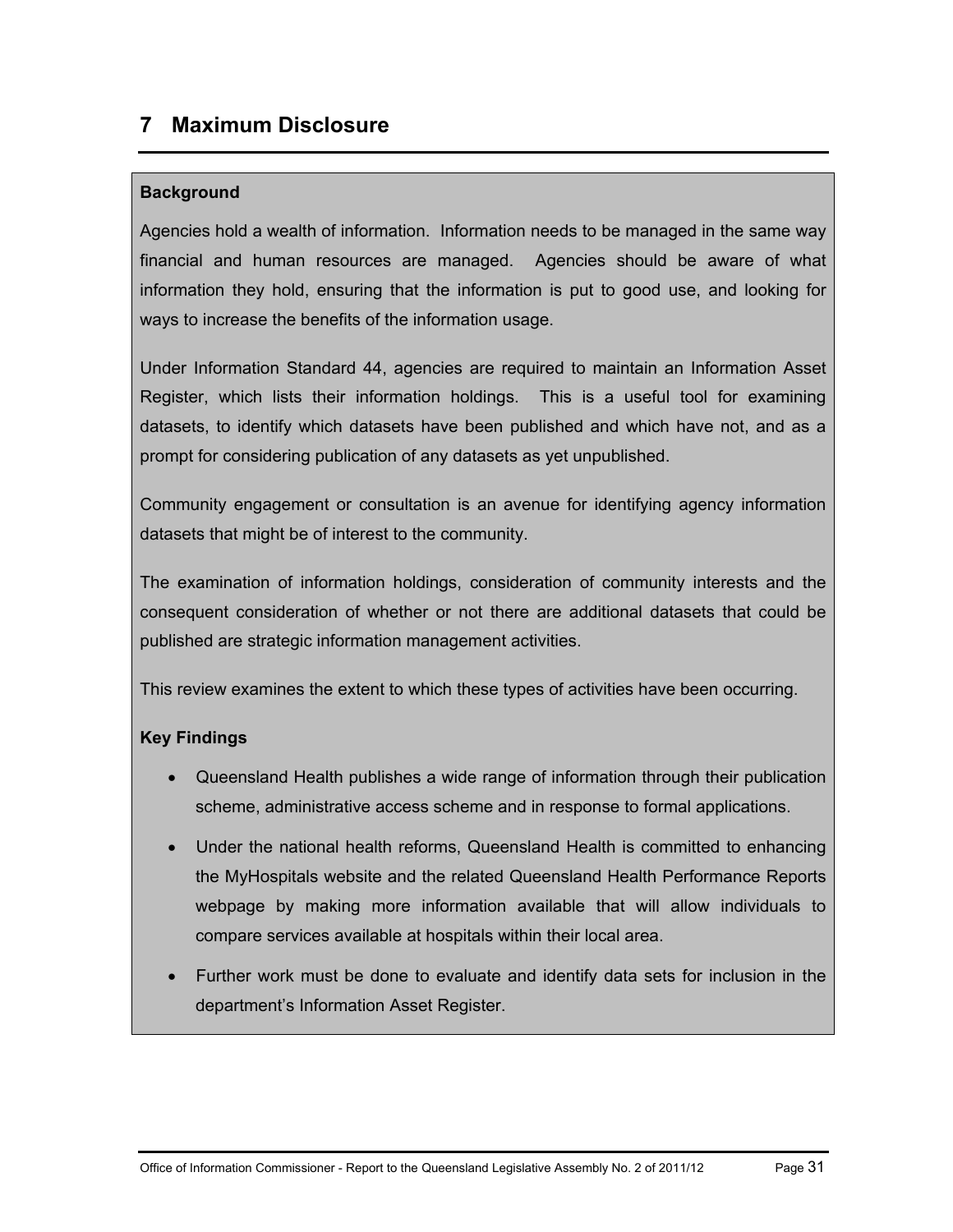Queensland Health is currently using a range of active publication, administrative release and application driven processes for pushing information into the public domain. A wide range of information has been made available by Queensland Health through the publication scheme, disclosure log, administrative access schemes and agency website.

#### *Information Asset Register*

 $\overline{a}$ 

An Information Asset Register is a listing of all information assets of an agency. The Information Asset Register allows the internal or external users of information to identify all information resources available. $17$ 

In response to Item 3.10 of the electronic audit,  $18$  Queensland Health stated;

*The department is in the process of implementing the various elements of IS44. This will be linked to the broader Queensland Health Information Management Governance Framework, currently in draft, and the associated activities.*

At the time of this review, the identification of information assets was limited to those contained within state wide Information and Communications Technology (ICT) applications including significant district ICT applications. It is anticipated that the identification of all structured and unstructured information assets within the department will take considerable time, given the scale of the activity.

Currently the Queensland Health Information Asset Register is not publicly available on the department's internet site. Although the Queensland Health's Information Asset Register is yet to be finalised, it is still a useful tool for informing the public of what resources are available.

In the spirit of proactive disclosure the department could consider publishing the register with appropriate qualifications on their website. The department could provide updates on their website as more information assets are identified and published.

<sup>&</sup>lt;sup>17</sup> Taken from Queensland Government Chief Information Office (QGCIO) publication - QGCIO, Queensland Government Enterprise Architecture Guideline – Information Asset Register Draft 24 March 2009.

<span id="page-37-0"></span><sup>&</sup>lt;sup>18</sup> Item 3.10 of the Electronic audit stated: 'The agency maintains an Information Asset Register either independently or as part of an existing register (as required by Information Standard 44).'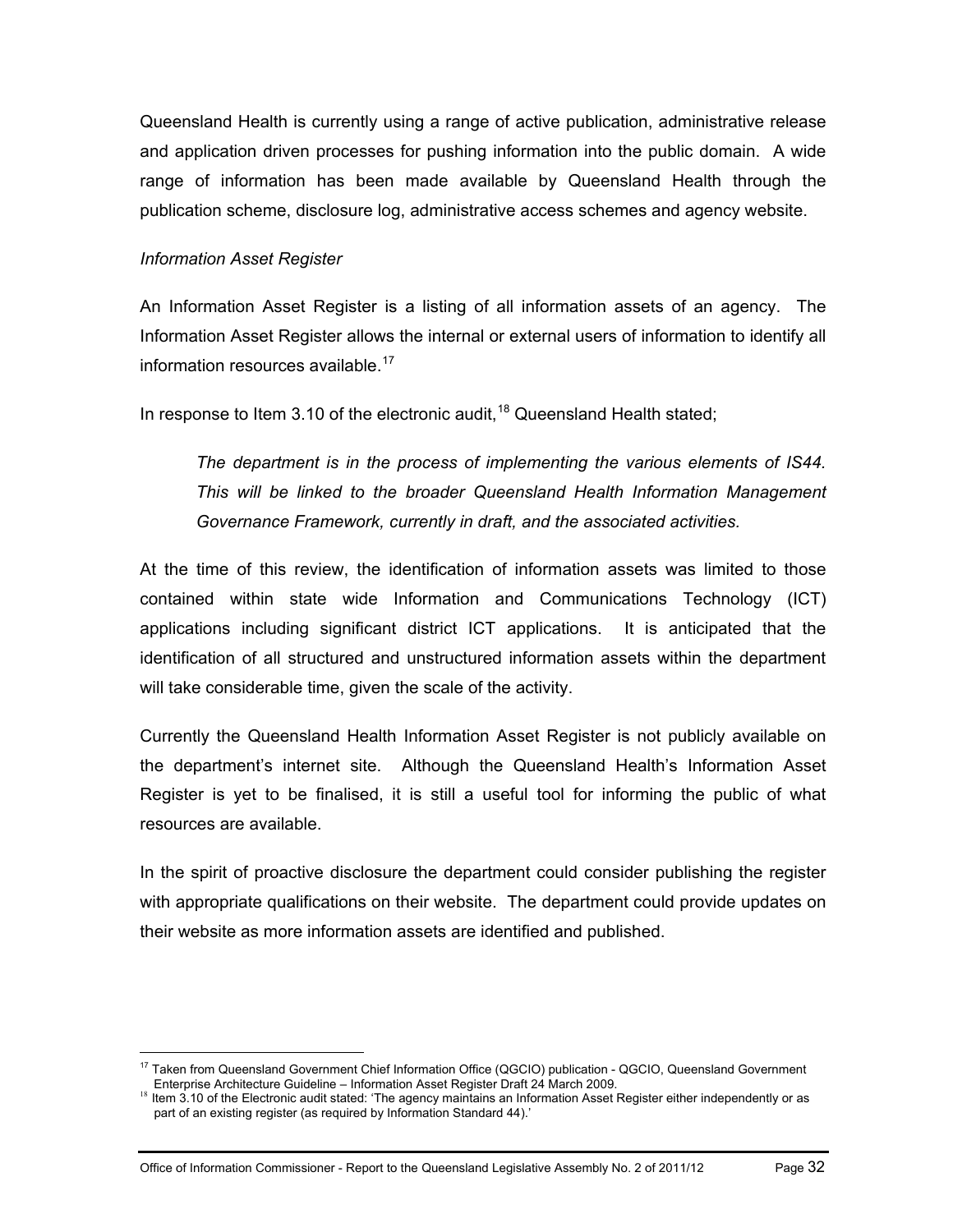## **[Recommendation 8](#page-9-0)**

It is recommended that Queensland Health:

Publish Queensland Health's Information Asset Register on the website to create greater transparency as to the departmental information resources available, within the next six months.

Publish updates on the agency's website as new datasets are added to the Information Asset Register.

#### *MyHospitals Website*

Proactive disclosure of health services information is occurring in the MyHospitals website.<sup>19</sup> Driven by the Commonwealth Government's national health reform agenda, the website allows individuals to compare the performance of health services available at different hospitals in their local area.

The data used in the MyHospitals website is based on the latest information made available by the State and Territory health departments. Under the Heads of Government Agreement, Queensland has agreed to provide more data to the current website to make more information available over time. Although driven by the Commonwealth, the website is another avenue by which Queensland Health can seek to pro-actively release health service information into the public domain. The MyHospitals website links to a Queensland Health Performance Reports webpage<sup>[20](#page-38-0)</sup> which provides additional data, and is an avenue for active release of information managed by Queensland Health.

#### **[Recommendation 9](#page-10-0)**

It is recommended that Queensland Health:

Continue to enhance the Queensland Health Performance Report webpages, under the active management of the Information Management Steering Committee, as an avenue for pro-active release of information into the public domain.

<sup>&</sup>lt;sup>19</sup> http://www.myhospitals.gov.au/

<span id="page-38-0"></span>http://www.health.qld.gov.au/performance/default.asp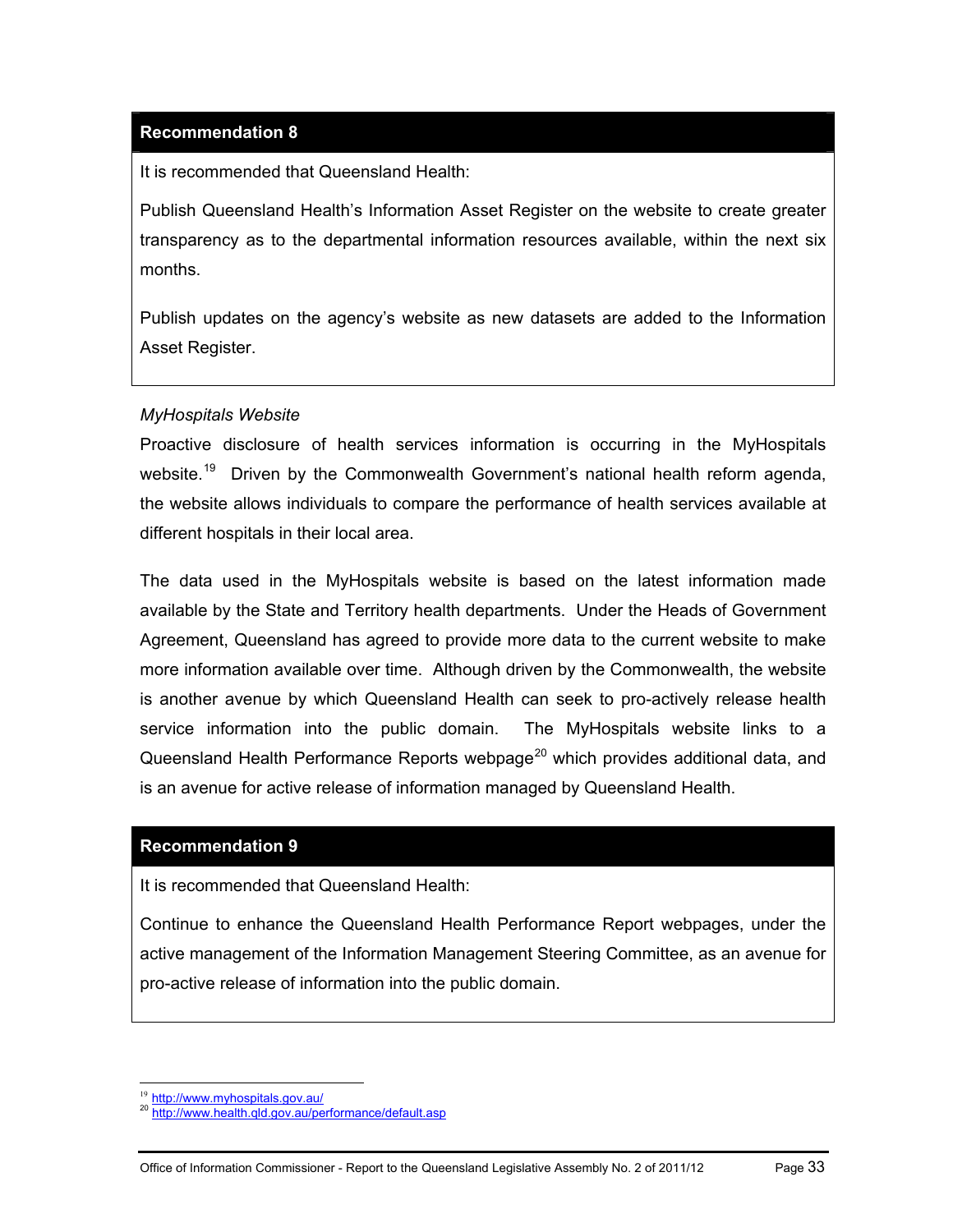# **8 Compliance**

#### **Background**

The RTI and IP Acts set out detailed requirements for making information available using push model strategies such as publication schemes and disclosure logs, and in response to applications for information under the legislative processes.

## **Key Findings**

- Overall, the level of compliance with the requirements of the RTI and IP Acts was commendable. However, some improvement opportunities were noted.
- The publication scheme and disclosure log were in accordance with legislative requirements.
- Metro South HSD had sound structures and processes in place for processing applications under the legislative process and for dealing with requests under the department's administrative access scheme.
- The Corporate Office processes were sound, particularly given the context for their operating environment, in that the Corporate Office generally deals with the more sensitive or complex matters.
- Inefficiencies were found in the structure and systems in place for processing application files in the Metro North HSD.
- Greater efficiencies and outcomes in processing application files could be achieved across the two HSD's and Corporate Office with more regular and direct contact with the applicant during the application process.
- Practices for recording time spent processing applications led to unsubstantiated processing charges and inconsistencies in charging applicants.
- Queensland Health's policy and procedures for briefing senior staff would benefit from greater clarity.
- The Deed of Authorisation for internal reviews established a clear distinction of role responsibilities in deciding internal review outcomes. Reviews were conducted by an officer independent to and more senior to the original decision-maker, in accordance with legislative requirements.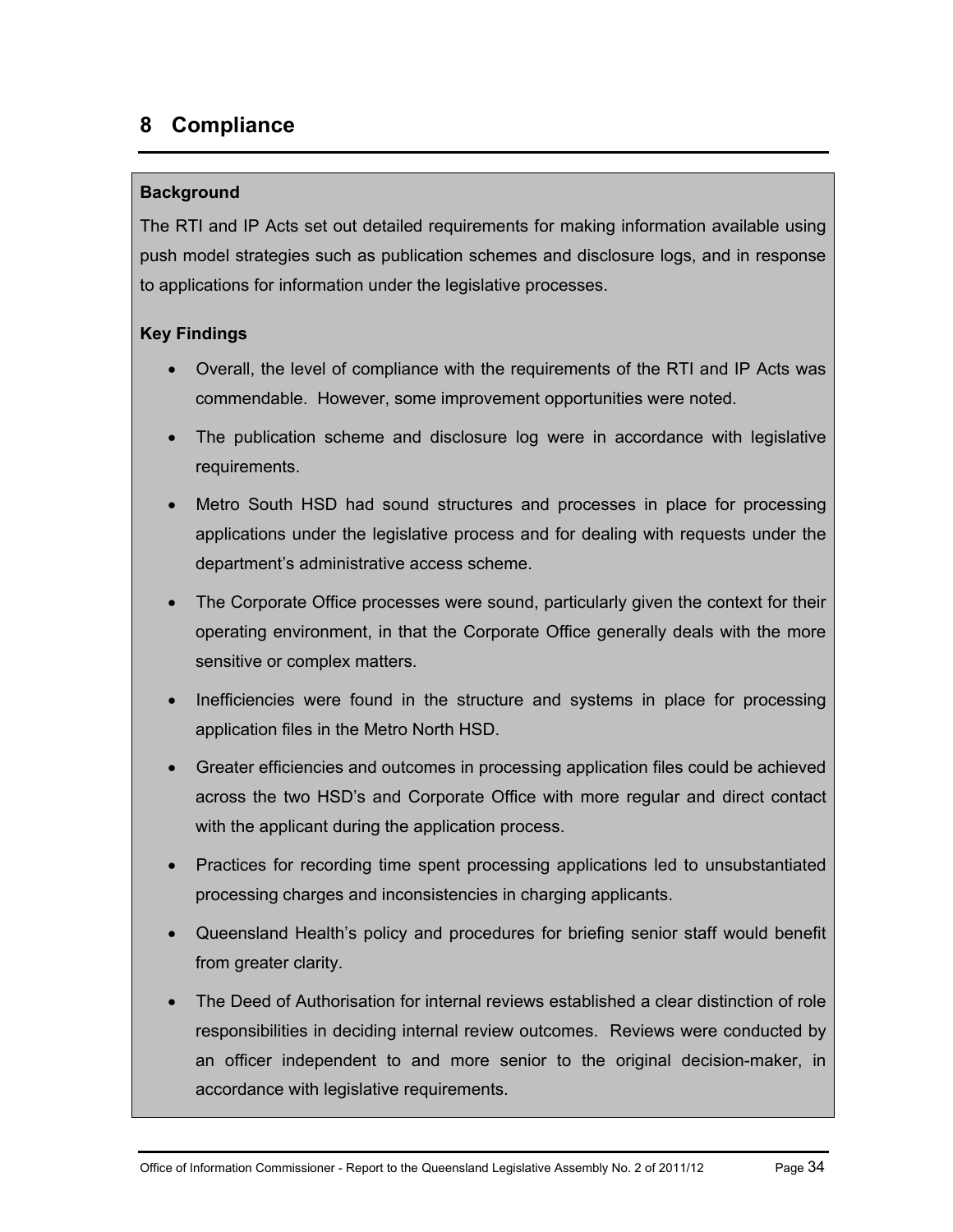## **8.1 Publication Scheme**

The publication scheme forms an integral part of the 'push model' where information is released pro-actively. A publication scheme is a structured list of an agency's information that is readily available to the public, free of charge wherever possible. Section 21 of the RTI Act requires that all agencies<sup>[21](#page-38-0)</sup> must publish a publication scheme and must include the classes of information available in the publication scheme and the terms and charges by which it will make that information available.

Section 21(3) of the RTI Act provides that an agency must ensure that its publication scheme complies with guidelines as published by the Minister. Under these Ministerial Guidelines, the publication scheme is required to set out the information that the agency has available under seven standard classes of information, preferably on the agency's website, so that people looking at the publication scheme can readily access and use the published information.

Publication schemes are audited by OIC using a desktop audit process, which examines the publication scheme on an agency's website from the perspective of a member of the public. The desktop audit checks that the publicly visible aspects of the publication scheme comply with the legislation and Ministerial Guidelines.

In December 2010, OIC conducted a desktop audit of Queensland Health's publication scheme. At the conclusion of the desktop audit, a report was issued to Queensland Health making three recommendations aimed at improving the administration of the agency's publication scheme.

This review has provided OIC with an opportunity to follow up Queensland Health's response to the recommendations. The following section of the report deals with the level of implementation achieved by Queensland Health in addressing the issues raised by the December 2010 desktop audit of Queensland Health's publication scheme.

<span id="page-40-0"></span><sup>&</sup>lt;sup>21</sup> Other than entities specifically excluded by the legislation, or who have made other legislatively compliant arrangements.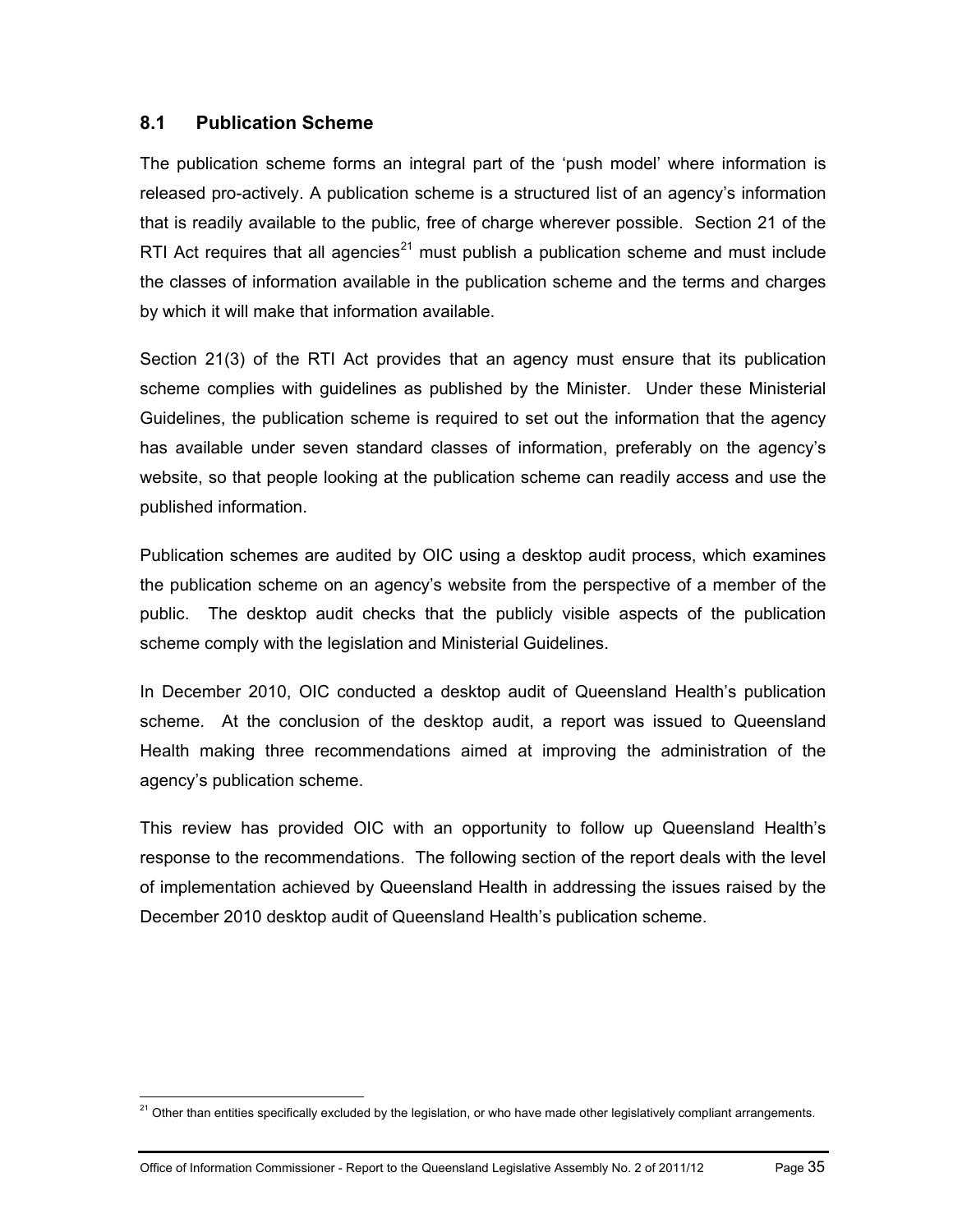At the time of this review, all three issues raised by OIC during its December 2010 desktop audit of the Queensland Health publication scheme had been addressed.

- OIC confirmed that Queensland Health had taken reasonable measures to reclassify and publish information in the publication scheme under the most suitable class of information as prescribed by the Ministerial Guidelines.
- Classes of information in the Queensland Health publication scheme that were considered by OIC to be insufficiently populated are now populated in accordance with the Ministerial Guidelines. Procurement procedures and performance reporting are now included under the appropriate classes of information.
- A review of Queensland Health's publication scheme conducted as part of the desktop review performed in December 2010 noted that a number of links to information under the various information classes did not work. In response to the issue, Queensland Health committed to rectifying all errors identified by OIC. A review of the publication scheme as at 24 March 2011 has confirmed Queensland Health has fixed all the identified broken links.

Overall, OIC is satisfied that Queensland Health has addressed the publication scheme issues as identified by the desktop audit conducted in December 2010.

## **8.2 Disclosure Log**

A disclosure log is a web page or a document which publishes a list of documents that an agency has already released under the RTI Act. The rationale for disclosure logs is that if one person has expressed an interest in documents containing information other than their own personal information, then these same documents might be of interest to others.

Section 78 of the RTI Act provides the legislative requirements with which agencies must comply when maintaining a disclosure log. Under section 78(1) of the RTI Act, agencies may include a copy of a document in a disclosure log, but only if it does not contain the personal information of the applicant to which access was originally granted. Agencies must ensure that the disclosure log complies with the guidelines published by the Minister on the Minister's website (section 78(2) of the RTI Act). When a decision is made to include a document in the disclosure log but the agency does not provide a direct link from the disclosure log to the document, details identifying the document and information about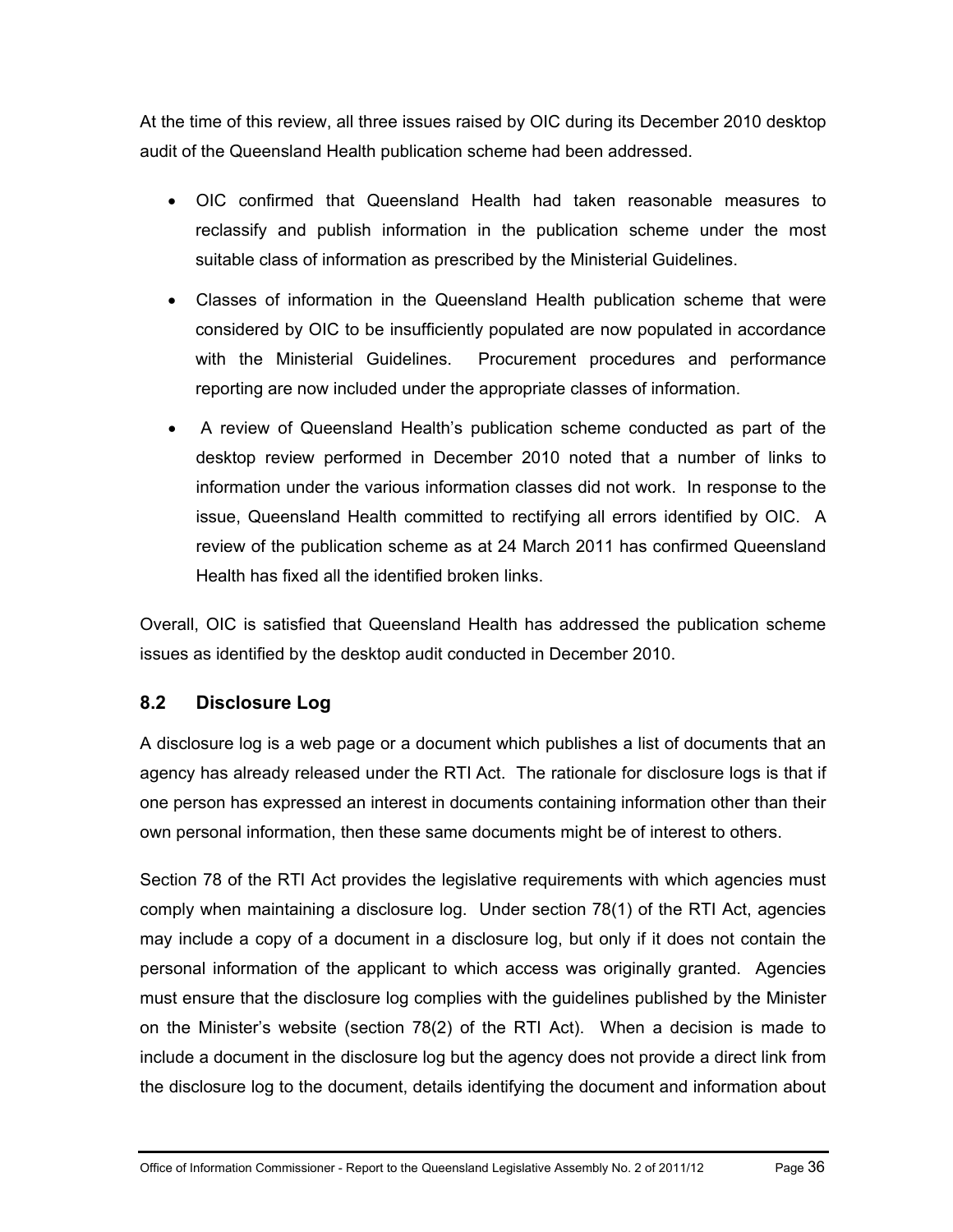how it may be accessed must be included in the disclosure log.<sup>[22](#page-40-0)</sup> If a document is released under the RTI Act and not published in a disclosure log, the Ministerial Guidelines provide that the agency should document the decision not to publish, and the reasons for that decision, as part of the agency's internal records.

OIC audits disclosure logs by a desktop audit process, as well as in the course of reviews such as this one. The desktop audit examines the disclosure log from the perspective of a member of the public, and checks that the publicly visible aspects of the disclosure log comply with the legislation and Ministerial Guidelines.

A desktop audit of Queensland Health's disclosure log was conducted in December 2010. OIC noted that Queensland Health's disclosure log was readily identifiable and accessible from the agency's RTI web page. OIC considered the disclosure log to be well structured and supported by informative commentary that introduced and explained the purposes of the disclosure log. Items posted to the disclosure log were supported by a brief summary of the published information, in accordance with section 78(2) of the RTI Act. Overall, OIC considered Queensland Health's disclosure log to be compliant with prescribed requirements.

One area of improvement noted during the desktop audit of Queensland Health's disclosure log related to the limited extent to which Queensland Health appeared to be publishing information in its disclosure log. In responding to the desktop audit, Queensland Health advised that much of the 'non-personal' information released, especially by the Health Service Districts (HSDs), was personal information relating to people other than applicants. For example, health information of deceased persons may have been released to spouses and relatives, but this would not be appropriate for publication in the disclosure log.

OIC's testing of RTI application files confirmed that for the sample of 22 RTI requests reviewed at the Metro North and Metro South HSDs all applications made under the RTI Act did in fact relate to the medical records of third parties (for example, involved requests for medical records of deceased persons). Given that the file review supports

<span id="page-42-0"></span> $22$  Section 78(1)(b) states that where an agency has not directly published the document in their disclosure log, details identifying the document and how it may be accessed may be included in a disclosure log. The Ministerial Guidelines with which agencies maintaining a disclosure log must comply with impose the condition that where it is not reasonably practicable to publish the document, the disclosure log must provide details identifying the document and how it may be accessed.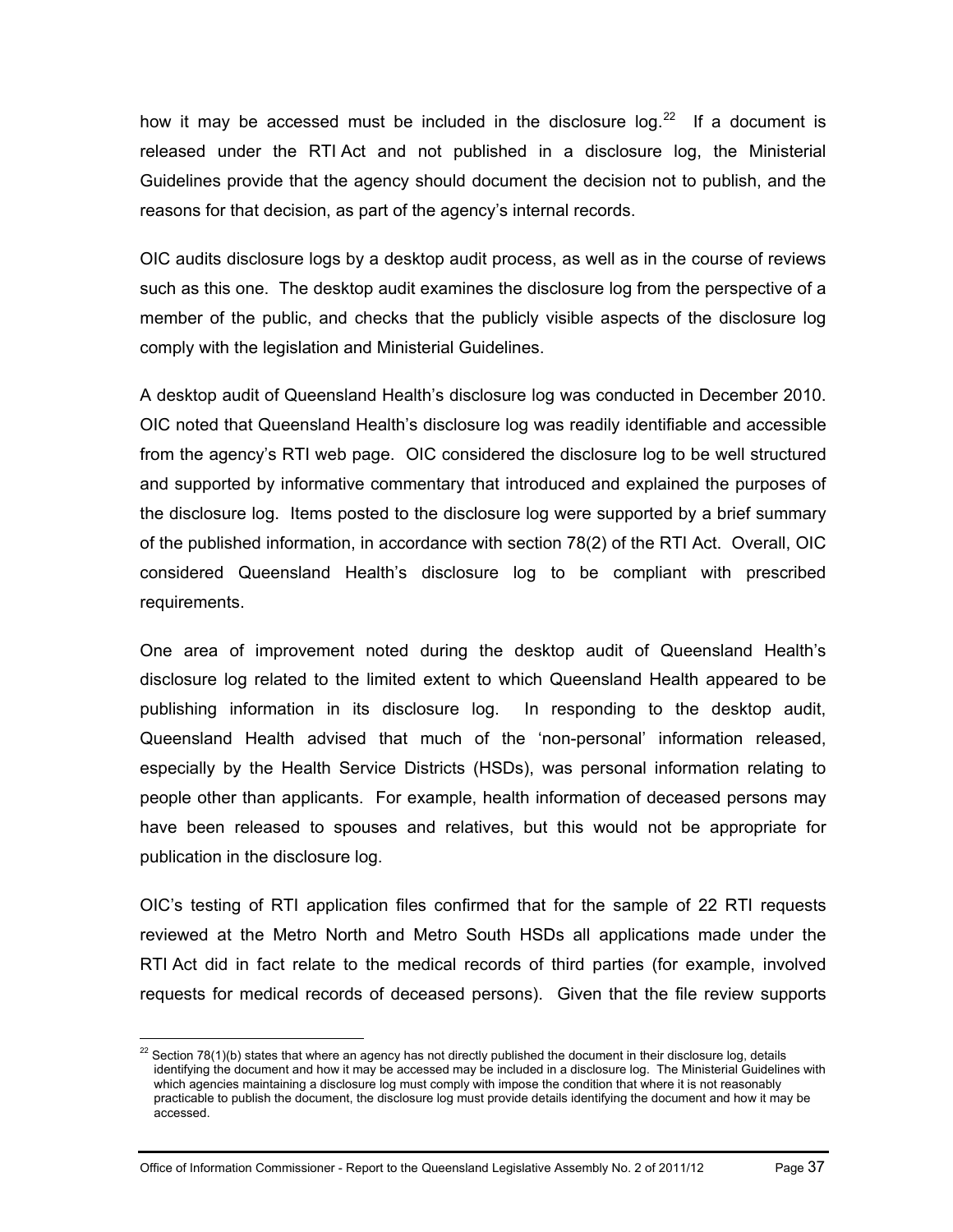Queensland Health's response, OIC accepts Queensland Health's decision not to publish this information.

This review specifically selected 23 applications in the Corporate Office, in order to review Queensland Health's decision-making about publishing to the disclosure log. In these 23 applications, information was released under the RTI Act. OIC examined the files to identify whether or not Queensland Health considered publishing the information to the disclosure log, and if not, whether reasons for non-publication were documented by Queensland Health as part of its internal records, as required by the Ministerial Guidelines made under the RTI Act.

Of the 23 files reviewed, information from 12 (52.2 %) of those files was published in full in the agency's disclosure log. Where a decision was made to include the released documents on the disclosure log they were published more than 24 hours after it was released to the applicant.

Of the files posted to the agency's disclosure log, OIC was unable to determine whether the information was posted onto the disclosure log before the five business day period had expired, as required by the Ministerial Guidelines.

OIC was advised that in 2009-10, Queensland Health was not keeping track of the dates of publication for items published on the Queensland Health disclosure log. The spreadsheet that Queensland Health maintained in relation to the disclosure log recorded whether items were published but did not include the date the publication occurred. More recently, with the introduction of the Respond case management system, the dates of publication onto the Queensland Health disclosure log are now being recorded and can be tracked in terms of compliance with the Ministerial Guideline. This means that in any future OIC review, compliance with timeframes for publishing information to the disclosure log would be able to be reviewed, and would be reviewed.

Of the remaining 11 files where the released non-personal information was not published in the disclosure log, the reasons for non-publication were recorded in an internal record as required by the Ministerial Guidelines.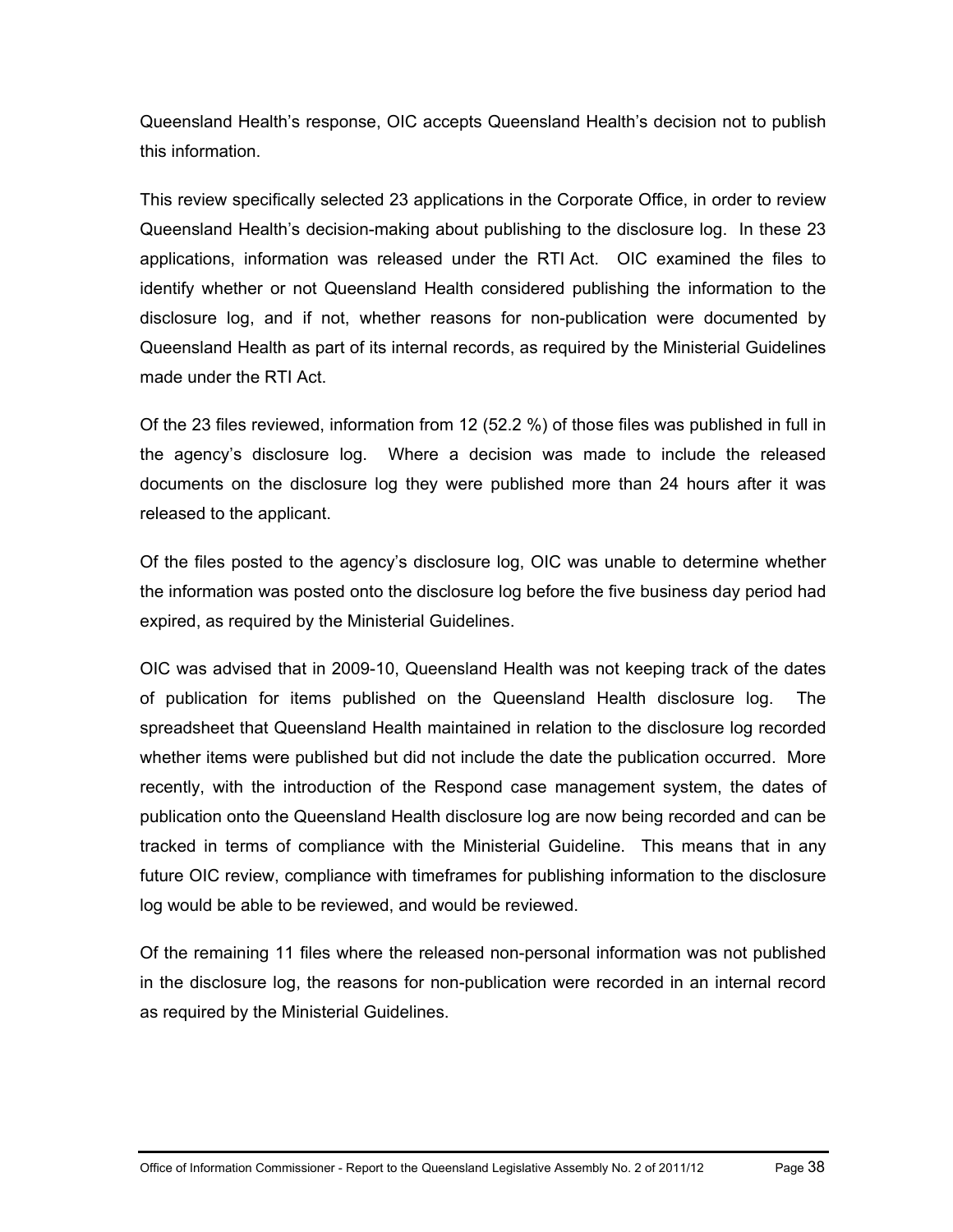## **8.3 Active management of agency responsibilities**

Right to information and information privacy decision-makers have a key role in ensuring the agency complies with the requirements of the legislation. Legislative timeframes, managing stakeholder relationships, working with business units conducting searches for documents, third party consultations and most importantly, dealing with the applicant, must all be appropriately managed to ensure the legislative process runs smoothly.

A review was conducted of the end-to-end process for assessing applications in the Corporate Office, and the Metro North and Metro South HSDs.

#### *Metro South HSD*

The Metro South HSD had a highly efficient process. The manager of the RTI unit in Metro South HSD in particular is to be commended for diligence and commitment to both a proper process technically, and the provision of quality customer service to applicants.

## *Corporate Office*

Areas of excellence and improvement opportunities were identified in the Corporate Office. OIC noted that the Corporate Office received the more sensitive and complex requests, frequently dealing with issues of strategic policy or covering the whole of the agency's operations. In this context, the Corporate Office performed well, and has built up a repository of expertise that could be formally recognised and used as a source of support and a resource for HSDs, or LHHNs under the national health reforms.

#### *Metro North HSD*

Inefficiencies were found in the structure and systems in place underpinning the processing of application files in the Metro North HSD, and in the structures and systems adopted by the business unit when handling the applications. These inefficiencies were pervasive, and taken together formed a pattern of a lack of progress in the district in adopting the spirit or the particular requirements of the RTI and IP reforms.

To illustrate the extent of the problem, one example of a structural inefficiency within the Metro North HSD was that, in addition to two directly accessible sets of records, there were 18 parallel sets of records maintained in the HSD that had to be searched in order to locate and identify records not contained on the patient's central medical file. In addition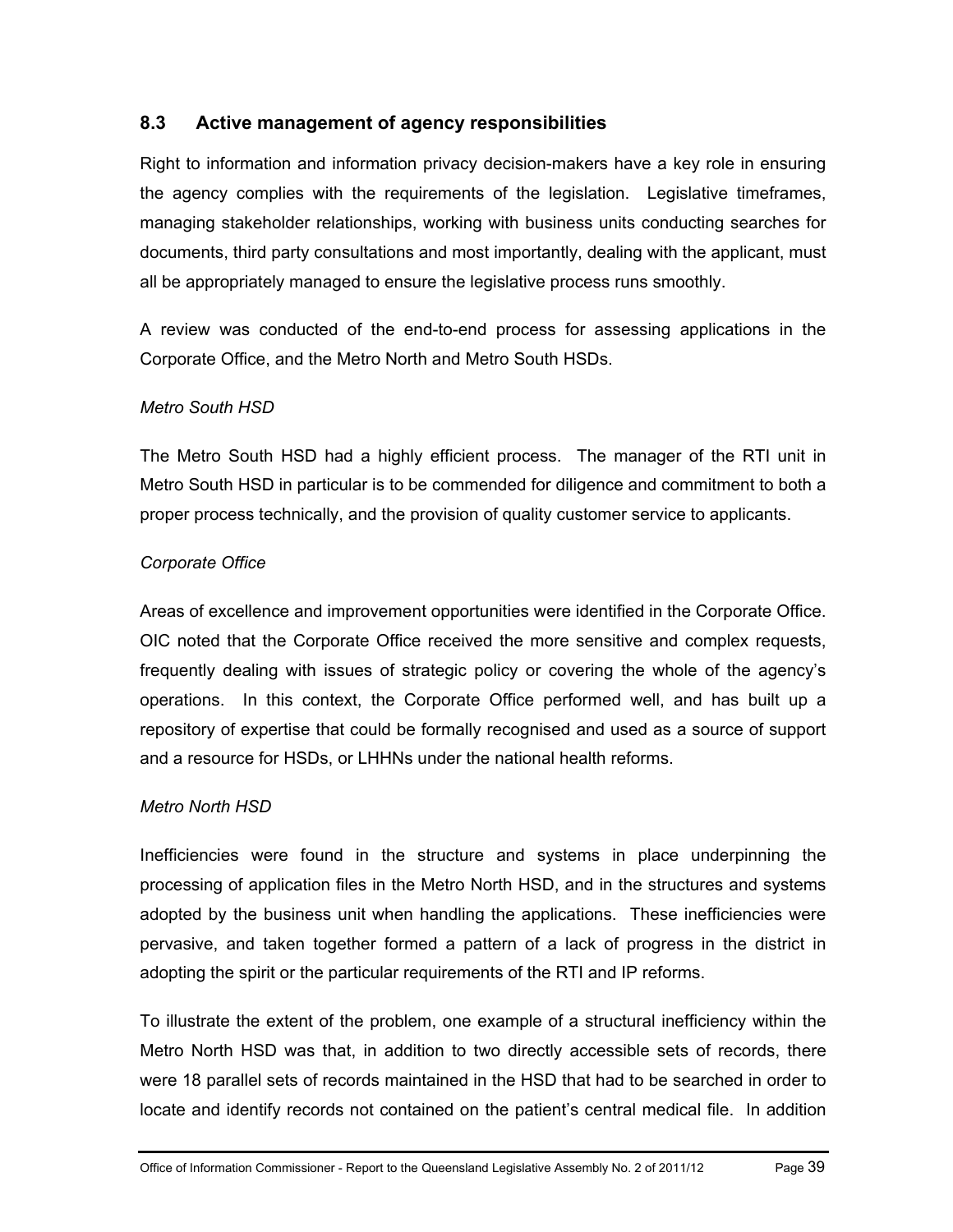to the general difficulties imposed by this approach to record keeping, the operation of the record keeping system was not supportive of the business unit handling RTI and IP Act applications. The 18 additional searches have been done by email request, even though direct access to the records could have been made available. This lack of access authority was indicative of either a limited awareness of the business unit's needs or a low level of support for the function at the more senior management levels within the HSD. These findings are discussed in more detail below.

## *8.3.1 Active Management - Record Keeping at Metro North HSD*

The review identified that Metro North HSD's processes for considering applications and keeping records of applications were disorganised, lacking cohesive structure or methodical organisation. For example, application files and records were found to be stored on the floor and on chairs in no particular order as to the applications' current status (that is, awaiting decision, awaiting response from healthcare decision-maker etc). The new case management system which had been implemented was not used to track the progress of files, and there was no evidence of any physical file tracking system, for example, there was no organising principle underlying the location of the files, or any hard copy system for tracking the progress of files.

This issue is mentioned separately, and at this point in the report, first because of its severity, and second because it presented the reviewers with some difficulty in ascertaining the state of the files. In terms of practical service delivery, the level of disorganisation increased the risk of applications being misplaced and/or overlooked, and indeed, there was an example of that occurring in the sample of files reviewed. It also increased the risk of legislative timeframes being loosely monitored, with the concomitant risk of decisions being deemed to be refusals when that need not have been the case. Evidence of this was identified from the review of a sample of Metro North's RTI and IP application files and is discussed later in the report. $^{23}$  $^{23}$  $^{23}$ 

Record keeping at Metro North needs to be tightened as a matter of priority to support proper consideration and timely progression of applications.

<span id="page-45-0"></span> $\overline{a}$ 23 See section 8.3.2 *Requests for additional time to consider applications.*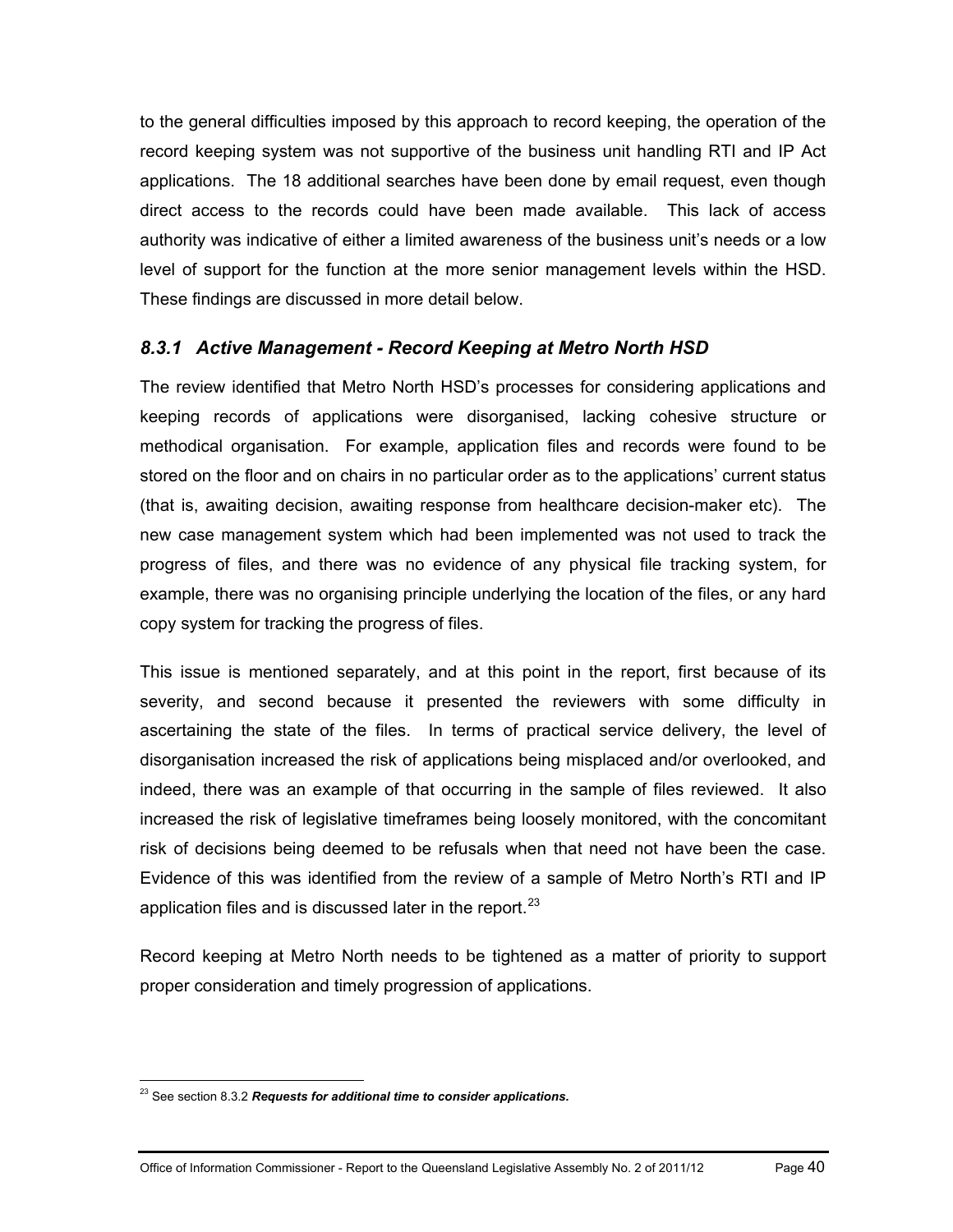## **[Recommendation 10](#page-10-1)**

It is recommended that Queensland Health:

Review Metro North Health Service District's current system for processing applications to identify and apply more efficient file management practices, commencing immediately and implementing improved practices within three months.

A related record keeping problem was noted at the systemic level. As mentioned earlier, the Metro North HSD RTI decision-maker is required to perform a search of two directly accessible sets of records and 18 parallel sets of patient records to obtain a full medical record. For example, when the request for a medical record is received, the decision-maker is able to check AUSLAB and CERNER for pathology and radiology charts but then emails 18 other medical areas (for example, physiotherapy or oncology) to determine if these areas also contain records not yet filed centrally on the patient's medical file. Unlike the Metro South HSD where all records are centrally maintained on the patient's medical file, these recordkeeping practices at Metro North HSD create additional work in searching records. The search in multiple locations creates a time impost on the decision-maker in obtaining a complete record of the patients' medical file and exposes this HSD to the risks of missing relevant information and of failing to meet legislative timeframes.

A review of application handling and the organisation of these record keeping systems is necessary to support this business unit in meeting requirements for processing of RTI and IP applications.

#### **[Recommendation 11](#page-10-2)**

It is recommended that Queensland Health:

Review Metro North Health Service District's right to information and information privacy application handling and record keeping, to identify methods for streamlining the process for accessing a patient's medical records, particularly in the light of legislatively imposed deadlines for application handling under the RTI and IP Acts, within three months.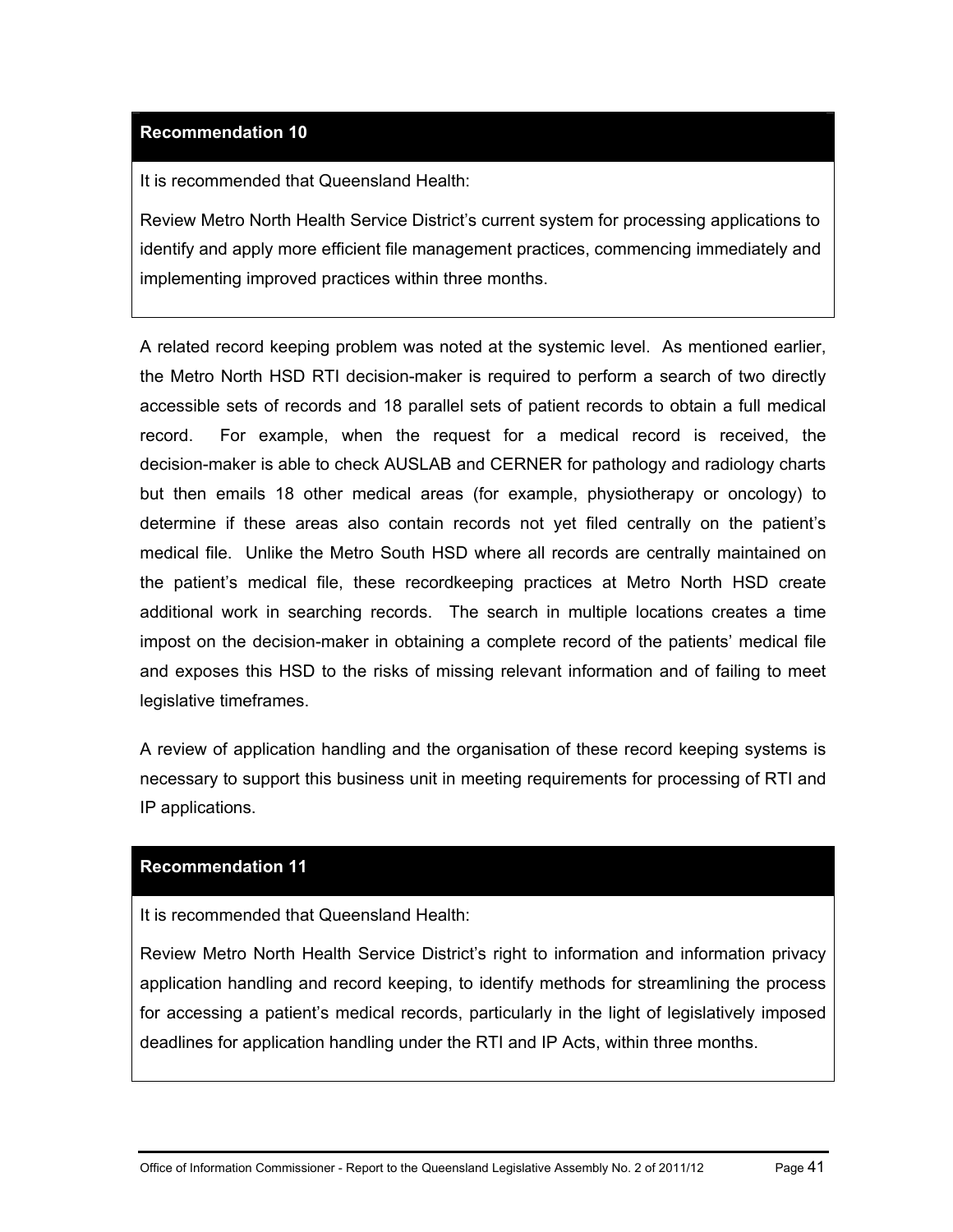## *8.3.2 Active Management - Contacting the Applicant*

Regular contact with the applicant during the legislative process can promote the objectives of the RTI and IP Acts.

Applicants might request information that they think will meet their needs, but which, in fact, will not be of assistance to them and may be labour intensive to obtain. A discussion early in the application process gives the applicant an opportunity to outline what they are seeking, which in turn provides the agency with an opportunity to advise the applicants as to options to meet their needs which might be more useful to the applicant and more straightforward to obtain. Although not a specific requirement of the legislation, regular contact with the applicant during the application process is effective in maintaining agency/client relationships and in providing more efficient outcomes for both the applicant and agency. This discussion would need to be made using an interactive type of contact, for example, a face to face discussion, a telephone call or an email exchange.

A review of RTI and IP application files for Queensland Health's Corporate Office, Metro North HSD and Metro South HSD found improvement opportunities for all of these districts in the level of contact with applicants during the application process.

Of the 78 files reviewed by OIC, nine (11.5%) contained evidence that contact with the applicant may have improved the efficiency of the application process, and in some cases, would have produced a superior outcome to that originally achieved by the agency. The following examples identified by OIC demonstrate how contact with the applicant may have streamlined application handling for Queensland Health and provided an improved outcome for the applicant.

#### *Clarification of Scope*

It is acknowledged by OIC that decision-makers are under constant pressure to meet the legislative timeframes of both the RTI and IP Acts. Given this, early contact with the applicant to clarify the scope of each application is one method Queensland Health can adopt to make the processing of applications more efficient.

OIC noted during its review of application files for Queensland Health a number of requests for patient medical records. Such requests range in size from less than 100 pages to over 1,000 pages. The file review identified opportunities for Queensland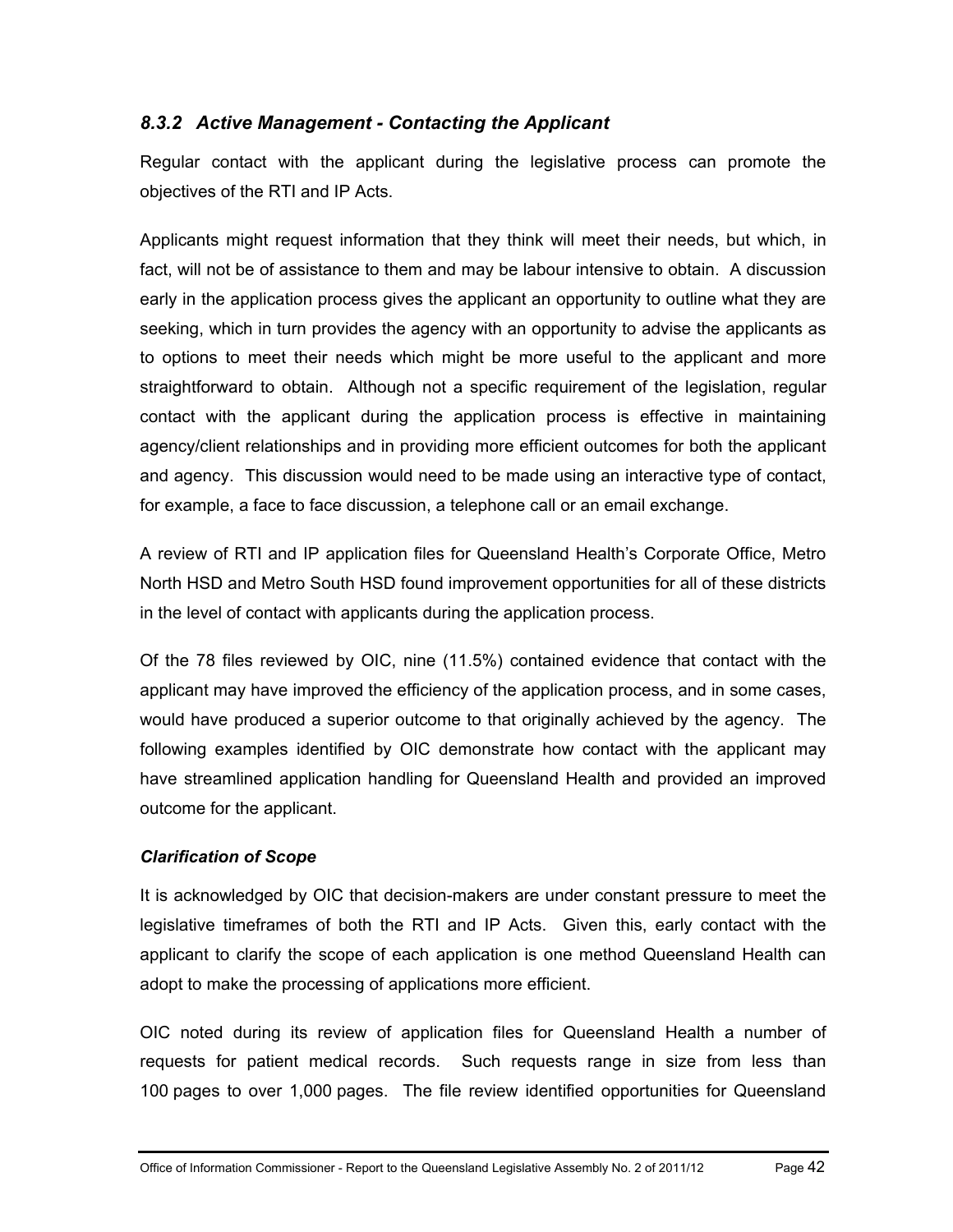Health to discuss the original request with the applicant to clarify whether they were seeking their whole medical record or just part of the record.

One of the Metro North HSD files provides an example of how clarifying the scope of the application early in the processing period would have resulted in a more efficient outcome for the applicant and the agency. In this example, the applicant's initial request was for access to records in relation to a diagnosis. 414 pages were considered, as stated in the decision notice to the applicant. It subsequently became clear from the email correspondence that the applicant was only seeking two histology reports, and not the entire patient medical record. Had the district made early contact with the applicant to clarify the scope of the request, then the district would have known the information the applicant was seeking. The district would have taken less time searching for records and considering the application, and in this particular instance, the applicant would not have had to pay the processing fee of \$127.

In cases where only part of the record is needed, for example, in relation to a particular treatment or a particular time period, a discussion with the applicant would reduce the time required to process the application. The search for records would be quicker and the decision-maker would have to consider fewer pages than needed under the scope of the original request. The applicant would receive released information more quickly and at less cost.

#### *Requests for additional time to consider applications*

In two files at the Metro North HSD the agency was unable to process the applications within the legislated timeframes. The records contained no evidence that the decision-maker attempted to use the provisions of the RTI Act to contact the applicant to request more time to consider the application. In each of these files, the application resulted in a decision deemed to be a refusal because the time allowed for decisionmaking had lapsed. For one of these files, there was no evidence of any contact at all with the applicant during the application processing period. The only contact with the applicant documented on that file occurred after the application processing timeframe lapsed and appeared primarily to be to advise the applicant of options to re-lodge their application under the Act or exercise their review rights.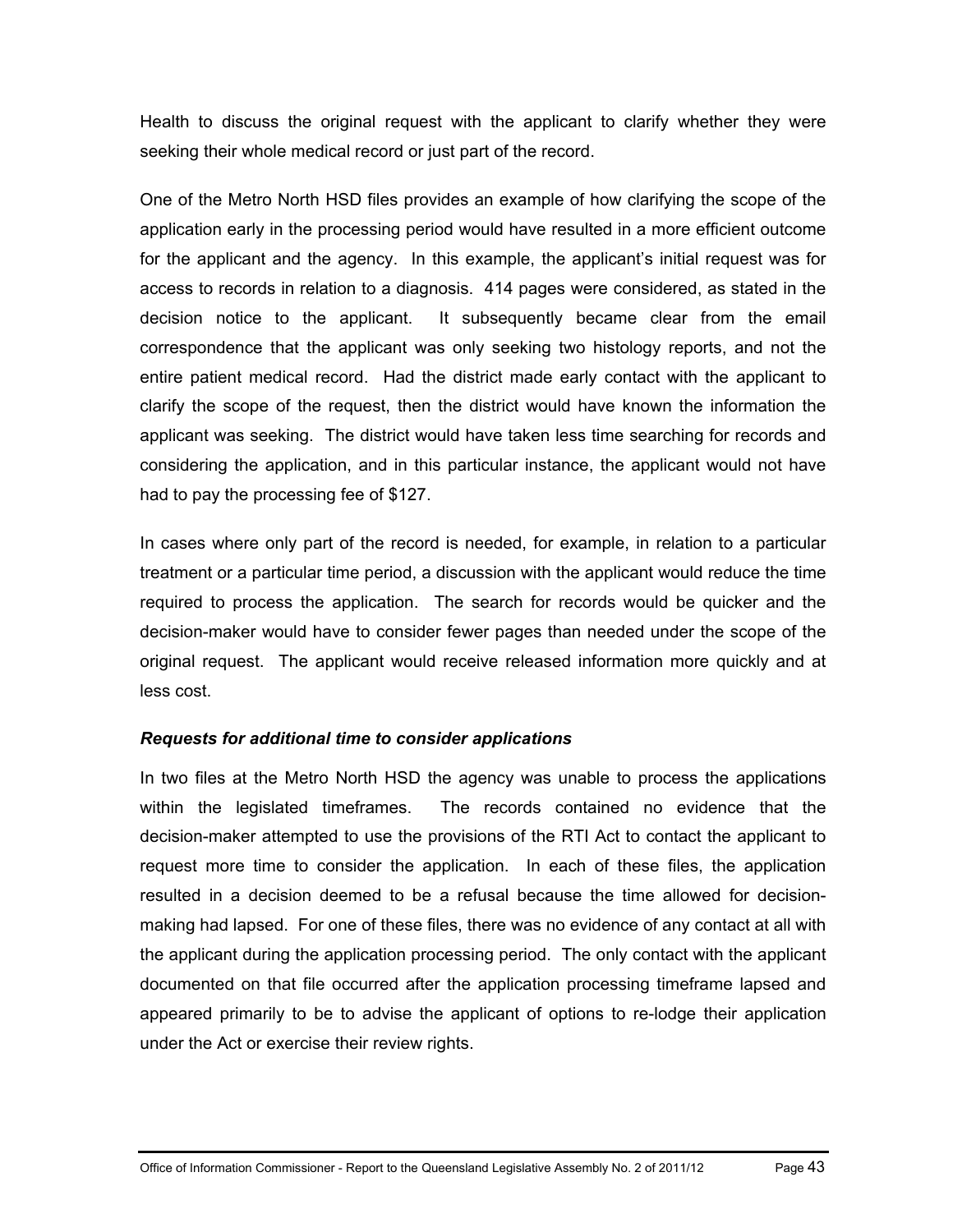#### *Refusal to deal*

Five of the reviewed applications resulted in a decision that Queensland Health was going to refuse to deal with the application because the application did not comply with the application requirements. In terms of dealing with a non-compliant application, Queensland Health met the requirements of the Acts in that it allowed a reasonable opportunity for the applicant to respond as per section 33(3) of the RTI Act.<sup>[24](#page-45-0)</sup> However, Queensland Health would improve their service by following up with the applicant before advising them in writing that their application was non-compliant.

In two instances, the application did not comply because of an outstanding application fee. Had the decision-maker contacted the applicant prior to issuing the refusal notice, the additional week needed by the applicant could have been negotiated to enable the applicant to pay the outstanding application fee. In both cases, the applicant submitted a second application on the same matter, incurring additional time and expenses that could have been avoided.

#### **[Recommendation 12](#page-10-3)**

It is recommended that Queensland Health:

Incorporate face to face, telephone or email contact with applicants into application handling practices as a matter of course, in order to streamline processing, manage time allowed for processing, and improve the result for the applicant. In particular:

- Make early contact with the applicant to clarify the scope of the application, particularly if a request is complex or relates to voluminous medical records
- Make use of the extension of time provisions of the RTI and IP Acts to request a further processing period to avoid deemed decisions or requests for the applicant to re-lodge their application; and
- Contact the applicant and follow-up all outstanding concerns about the application with the applicant prior to issuing a formal notice.

Describe the above practices in a guideline, to take effect from the commencement of the national health reforms, or earlier wherever practicable.

<span id="page-49-0"></span> $24$  Section 53 of the IP Act.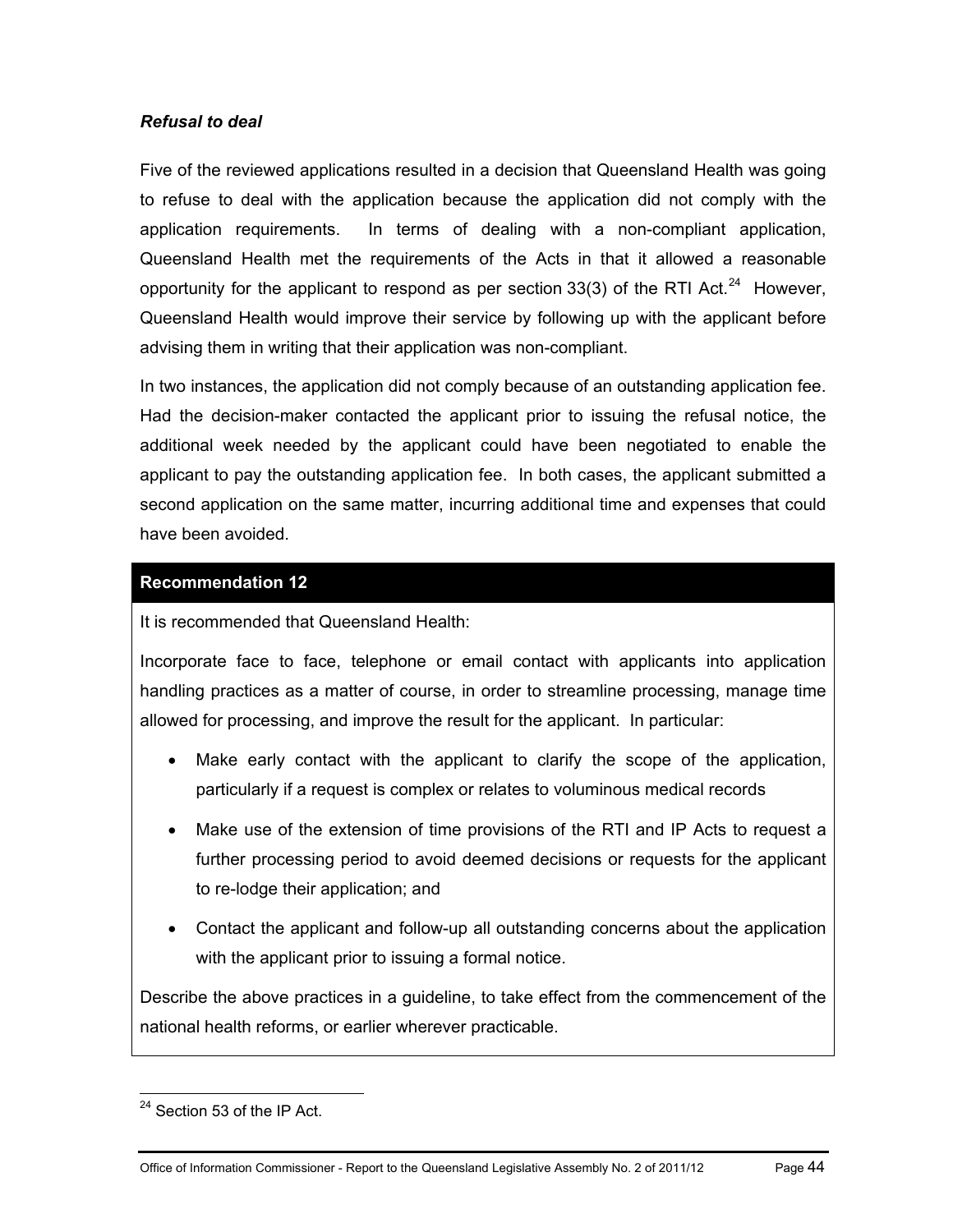## *8.3.3 Active Management - Briefing of Key Stakeholders*

Agency decision-makers frequently need to discuss applications with other people in the agency. Some information requests are so complex that decision-makers need assistance to understand the information or datasets involved, and to identify and consider the public interest factors that might affect whether the information should be released. This is an appropriate information gathering process.

A separate, but related practice, is to provide a briefing about the outcome of certain applications to senior agency staff. This is commonly done if the agency decision-maker anticipates releasing sensitive information, for example, information that might result in a media report or a question in Parliament. OIC appreciates the need for agencies to brief senior executives about the release of sensitive information in time for senior staff to prepare for media attention. To ensure independence of decision-making, the briefing would occur after a decision had been made to release information, and the information would be released shortly after the briefing. In practice this approach may not allow sufficient time for briefing notes to be prepared or considered prior to the release of the information. The agency's entitlement to an accurate briefing prior to release must be accepted.

It is important to note that information gathering and briefing of senior staff are two separate processes which should not be conflated. In particular, issues arise if an agency briefs senior executives prior to the finalisation of the decision and the briefing is done in such a way that there is ambiguity about whether the decision-maker is gathering information from the senior personnel or briefing the senior personnel about an imminent decision. A practice of briefing senior personnel within an agency prior to deciding to release information to the applicant exposes an agency to two key areas of risk as follows:

- Increased risk of perception of interference with the decision-making process by senior personnel, whether or not this has occurred.
- Pressure on the legislative timeframe of 25 business days for processing an application to allow time for the briefing procedure. Either application processing has to be shortened to incorporate time for the briefing process into the 25 business days, or there will be occasions when an extension of time for decision-making has to be sought from the applicant.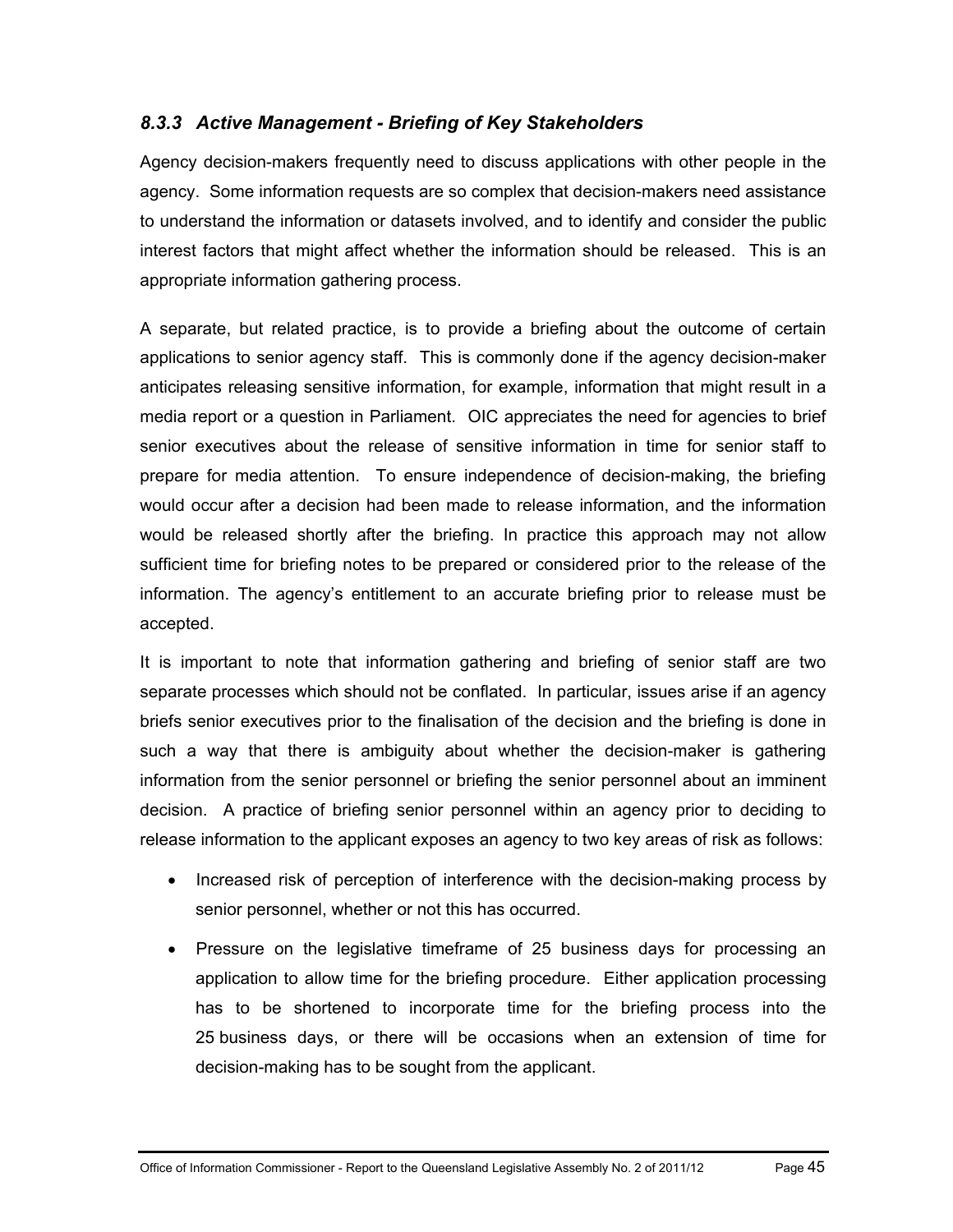The Queensland Health Corporate Office generally handles sensitive applications (for example, requests by media or Members of Parliament) which are subject to a briefing process. OIC reviewed eight Corporate Office files where the briefing practice was used.

Of the eight files reviewed, one file in particular exemplified the exposure of Queensland Health to the above risks. In this instance, the file lacked documentation to explain a difference between the initial search results and the final decision. Initially, Queensland Health officers indicated that the records had been provided and cleared by a senior officer. The final decision notice stated:

*Based on the information set out below, I have decided to refuse you access pursuant to section 47(3)(e) of the RTI Act on the basis that the documents you have requested are nonexistent as provided by section 52(1)(a) of the RTI Act.*

A brief explanation on file that the records did not properly match the request was inadequate, by itself, as an explanation of the decision. There were also gaps in the file regarding discussions about the matter with senior staff. OIC became concerned that the lack of records on file to explain this decision left Queensland Health open to a possible perception of interference by senior personnel on the decision-maker. Queensland Health has stated to OIC that this did not occur. This file also demonstrated the time demand associated with the current briefing process, as the RTI unit had to request a time extension from the applicant during the consultation/briefing process to further consider this particular application. (This was one of two files out of the eight files reviewed where the briefing process resulted in an extension of the processing time.)

What this practice demonstrated to OIC was that a long briefing process, occurring prior to the finalisation of the decision, increases the exposure of the agency to the potential risk of a perception of interference by senior personnel on the agency's decision-makers. It further demonstrated inefficiencies with the process in terms of timeliness for releasing the decision to the applicant.

OIC raised its concerns with management at Queensland Health who advised that they have drafted a new procedure to govern the practice of briefing senior personnel. The documentation of the briefing process is supported by other internal documentation which provides explanatory notes. A review of the process by OIC has identified aspects of the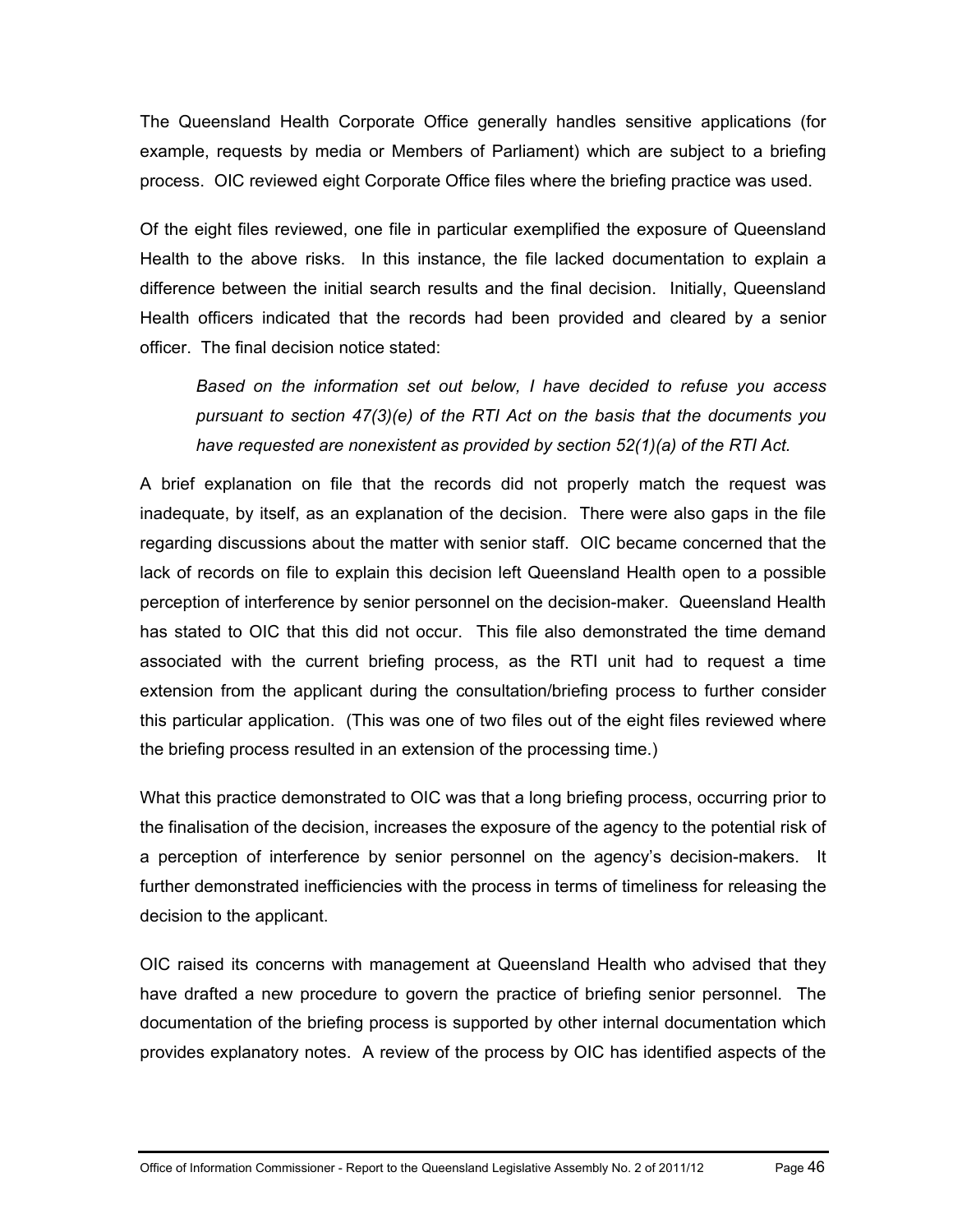briefing process which could be amended to reflect Queensland Health's intentions more clearly and more explicitly:

- Queensland Health have advised that the briefing process occurs entirely prior to the decision being made. The description of the briefing process could become more tightly consistent with that expectation. For example, the briefing process currently refers to "the documents to be released", where OIC's view is that more consistent language would be "the documents under consideration".
- The status of the briefing process is not clear. OIC applauds the development of explicit documentation to govern this process, and considers it should be formally adopted by Queensland Health as soon as practicable.

#### **[Recommendation 13](#page-11-0)**

 $\overline{a}$ 

It is recommended that Queensland Health:

Ensure the documentation of the process for briefing senior management about access decisions is consistent with the intention that it occurs wholly before the decision is made and is formalised as soon as is practicable.

## *8.3.4 Active Management - Documenting Decision-making*

Under the RTI Act, it is Parliament's intention that if an access application is made to an agency for a document, the agency should give access to the document unless doing so would on balance be contrary to the public interest. In deciding an application, the decision-maker often needs to weigh up a number of different factors to make a determination on the outcome of an application. These factors can vary in complexity. They can include public interest factors, exempt information, and consideration of whether a document is nonexistent or unlocatable. These factors can be informed through a number of sources, including communications with departmental staff, which need to be recorded as the evidence or material on which the findings are based. $^{25}$  $^{25}$  $^{25}$ 

The review found that although the notice of the decision to the applicant contained the reasons for the decision, there was no documentation of the decision-making process to support the reasons for the decision as expressed in the decision notice. Although

<span id="page-52-0"></span><sup>25</sup> Section 27B *Acts Interpretation Act 1954* - Content of statement of reasons for decision.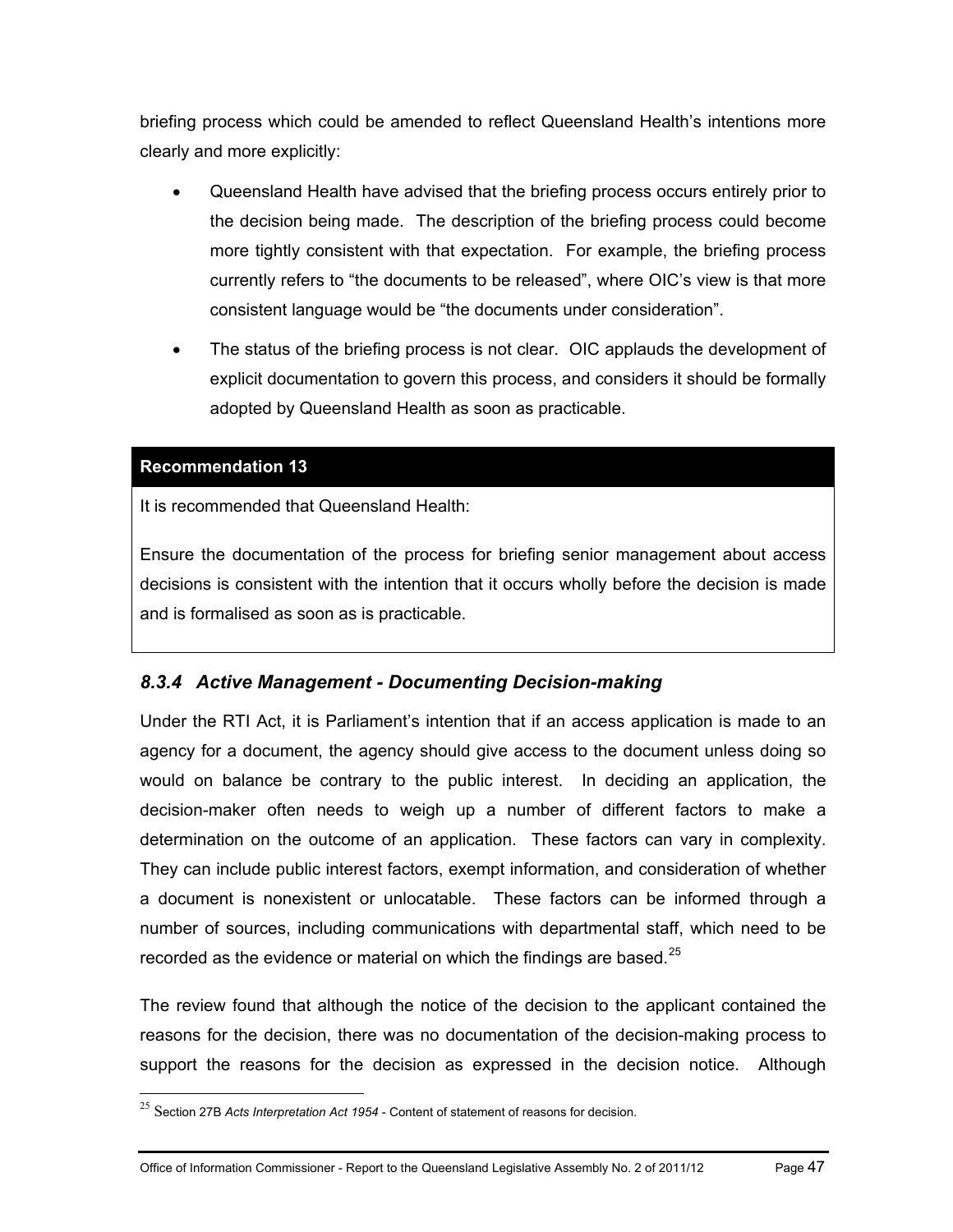documenting the decision-making process is not a specific requirement under the Act, best practice would be for the decision-maker to record their deliberations in assessing the factors contributing to the formal decision. Decision-makers are required to keep a full and accurate record of all communications and information sources that have contributed to these deliberations.  $26$ 

An example of how this could be done is the Preliminary Checklist to be used with the public interest balancing test quideline published by OIC to assist decision-makers.  $27$ 

This type of tool could assist decision-makers by prompting consideration of legislative requirements, by assisting with case management and would ensure that the process was reviewable. If this process resulted in identification of reasons, then an additional step would also be required to ensure the reasons were included in the decision notice.

## **[Recommendation 14](#page-11-1)**

It is recommended that Queensland Health:

Record deliberations in assessing factors contributing to a decision about access or amendment under the RTI and IP Acts and retain these deliberations on file.

Ensure that any reasons for the decision recorded as part of the deliberations are included in the decision-notice.

RTI/IP staff are to record all communications concerning access applications from both internal and external stakeholders.

## **8.4 Application handling**

As a last resort, if people cannot obtain government held information from openly published information sources or administrative access schemes, they have a right to obtain the information using a formal application process under the RTI Act or the IP Act, unless it would be contrary to the public interest to give the access.

Under the RTI Act, an individual has a right to be given access to any document of an agency or Minister on payment of an application fee, subject to certain exemptions. Under the IP Act, an individual has the right to be given access to any document containing the

 $\overline{a}$ <sup>26</sup> Section 7(1*) Public Records Act 2002* - Making and keeping of public records.<br><sup>27</sup> Available at <u>http://www.oic.qld.gov.au/files/RTIGuidelines</u>

<span id="page-53-1"></span><span id="page-53-0"></span>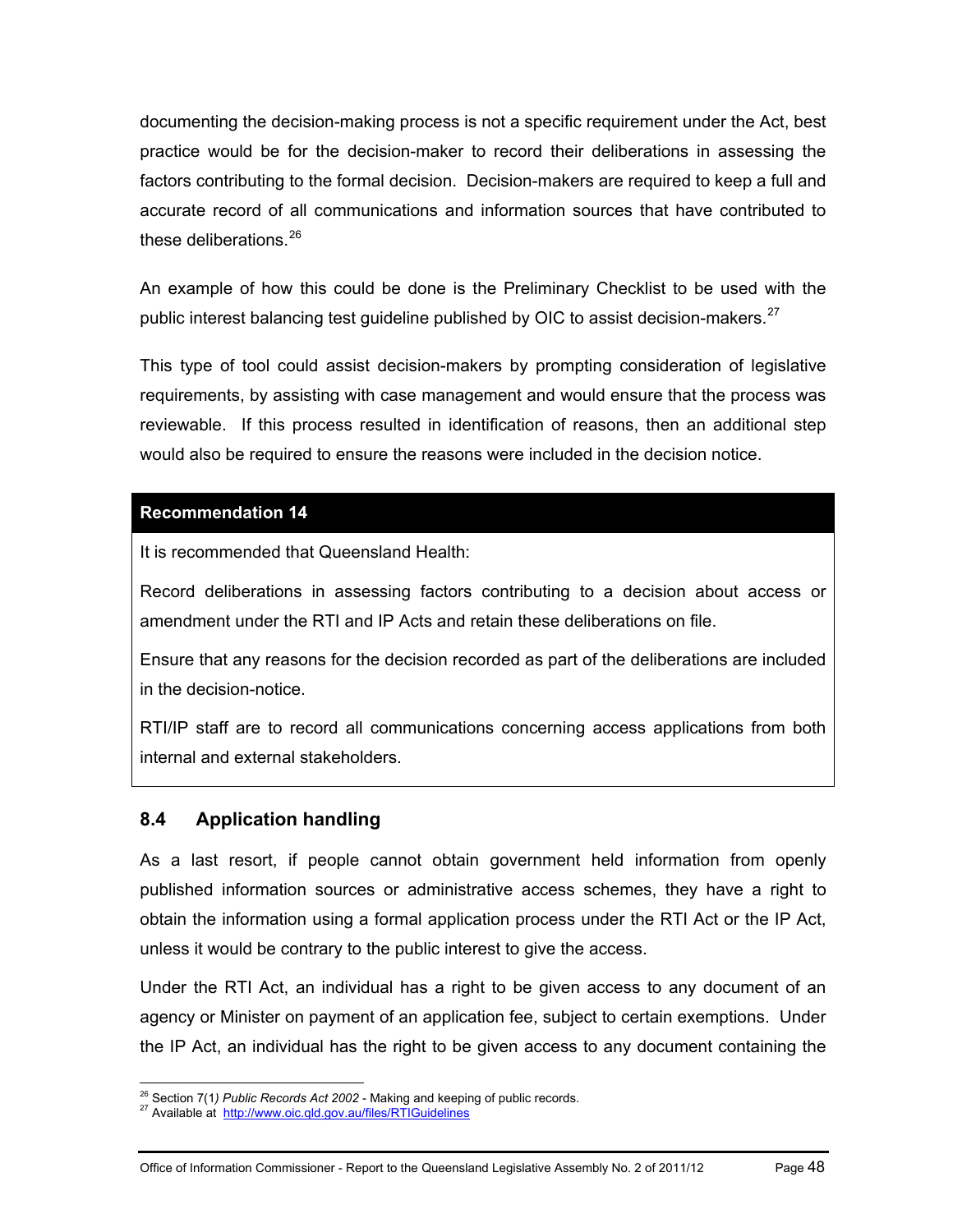individual's personal information, free of charge,  $28$  unless it would be contrary to the public interest to do so. An individual also has a right to amend a document containing their personal information if it is inaccurate, incomplete, out of date or misleading.

Weighing up an individual's right to information as against the public interest in non-disclosure requires careful consideration. The legislation describes in detail factors that can and cannot be taken into account when deciding whether or not to release information. However, even with this guidance as to decision-making principles, the decision in each matter frequently turns on the specific circumstances of the application.

Agency decision-makers understand how to weigh up the applicant's interests and the public interest in the light of both the legislation and the business of the agency. These decision-makers have a key role in ensuring that the decision is made in accordance with both the intentions and the requirements of the legislation.

The business units handling the applications need to make sure that the processes for locating and considering the information run smoothly, and in accordance with the legislation. The application handling process also affords an opportunity for decision-makers to provide leadership and support to other business units within their agency in understanding and implementing the RTI reforms.

In this context, this review considered both compliance with the legislative requirements, and the more general level of compliance with the push towards openness and release of information as it may be seen in application handling. This review assessed a randomly selected sample of 78 RTI and IP access and amendment application files for compliance with Chapter 3 of the RTI and IP Acts. The composition of the file sample by type and district is displayed in Table 1.

| <b>Districts</b>       | <b>RTI</b> | IP | <b>Total</b> |
|------------------------|------------|----|--------------|
| Corporate Office       | 15         | 10 | 25           |
| Metro North HSD (RBWH) | 15         | 11 | 26           |
| Metro South HSD (PAH)  |            | 20 | 27           |
| <b>All districts</b>   |            |    | 78           |

**Table 1: Number of application files by district and type** 

*Note: 'RBWH' is the Royal Brisbane and Women's Hospital, 'PAH' is the Princess Alexandra Hospital.* 

<span id="page-54-0"></span> $\overline{a}$  $^{28}$  An access charge might be payable under sections 77 and 79 of the IP Act to cover specific costs of providing access, as prescribed in a regulation.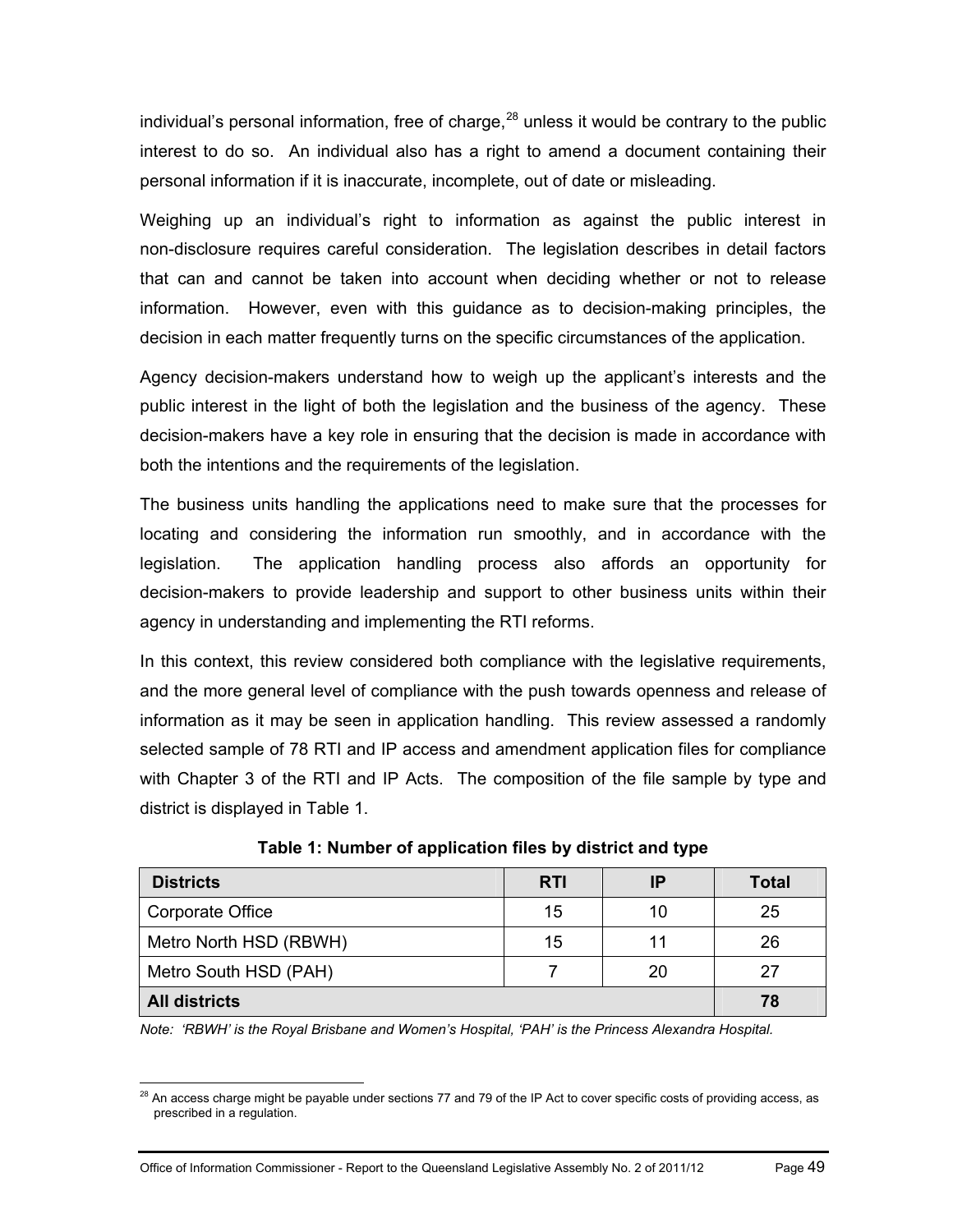The file review found five areas for comment: processing charges; the Charges Estimate Notice (CEN); the explanation of healthcare decisions; prescribed requirements of decision notices; and the format of the access.

## *8.4.1 Processing Charges*

Under the RTI Act an agency may impose a processing charge in relation to an access application for a document.<sup>[29](#page-54-0)</sup> There is no processing charge payable under the IP Act so this section and section 8.4.2 to this report relate to the 37 RTI files reviewed by the OIC. Under the *Right to Information Regulation 2009* if the agency spends more than 5 hours processing the application, then a processing charge of \$5.80 for each 15 minutes or part thereof spent processing the application may have been charged.<sup>30</sup> It is the duty of the agency to minimise any charges payable by the applicant in relation to an access application.<sup>[31](#page-55-1)</sup>

The review of RTI applications across each of the two Health Service Districts and Corporate Office noted processing times were not recorded on file to substantiate whether or not a processing charge was payable. The review also found inconsistencies between the districts as to whether or not processing charges were payable.

None of the RTI files reviewed by OIC contained evidence that time spent processing access applications was recorded on the file by the decision-maker. There was no record of processing time kept on file even for matters where the applicant was charged for processing time. OIC did not find any evidence that processing charges were applied unlawfully. The concern was that in the absence of any record of time spent processing an application, it was difficult for the agency to substantiate the amount of the processing charge to the applicant or a decision that no processing charge was payable.

Furthermore, the review identified inconsistencies as to when a processing charge was applied. For example, Metro South HSD in assessing an RTI application of 1,103 pages determined that no processing charge was payable, while Metro North HSD in assessing 414 pages determined that a processing charge of \$127 was payable by the applicant. In the absence of recording on files the time spent processing an application, it was difficult

<sup>&</sup>lt;sup>29</sup> Under section 56 of the RTI Act, a processing charge means the charge prescribed under a regulation for searching for or retrieving the document and making, or doing things related to making a decision on an application. 30 This increased to \$6 for each 15 minutes at 1 July 2011

<span id="page-55-1"></span><span id="page-55-0"></span><sup>&</sup>lt;sup>31</sup> Section 58 of the RTI Act.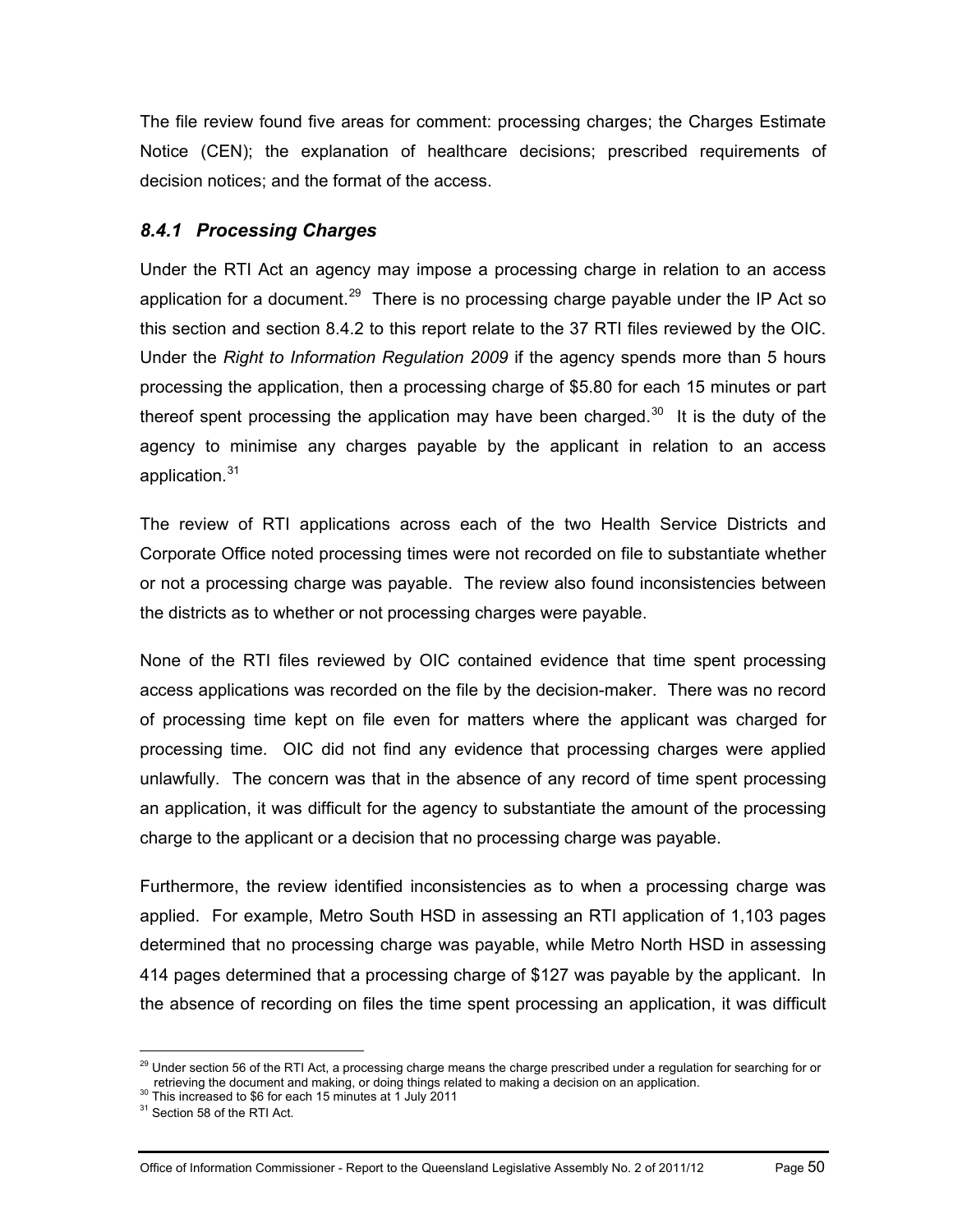to determine why processing charges were payable in some instances and not others. It also raised the possibility that record keeping problems resulted in unnecessary costs.

Both of these approaches are consistent with the legislation, which provides for levying of processing charges and for a waiver of processing charges. The issue identified in this review was the need to record the basis for any charges, by recording time spent on an application, and the need to ensure consistency in practices for levying or waiving charges within Queensland Health.

## **[Recommendation 15](#page-11-2)**

It is recommended that Queensland Health:

Record processing times on application files to substantiate any processing charge to the applicant, commencing immediately. If more than five hours is spent processing the application and no charge is payable, this decision must be recorded.

Develop and implement guidelines to ensure the processing charges are applied consistently across the agency, prior to the commencement of the national health reforms.

## *8.4.2 Charges Estimate Notice*

Section 36(1) of the RTI Act requires the agency or Minister to provide a Charges Estimate Notice (CEN) to the applicant prior to the end of the processing period. On matters where charges might be payable, the purpose of the CEN is defeated if the CEN is not given to the applicant before processing commences. The purpose of the CEN is to provide an applicant with an estimate in advance of the likely cost of processing their application. The applicant can then confirm the scope of the application or narrow the scope and reduce the applicable charge. If the applicant narrows the application, the agency must issue a new CEN.

Providing the CEN in the decision notice, after the fact, when charges are payable, does not allow the applicant the opportunity to reduce charges as required by the RTI Act. Further, if the applicant does not pay the charge, the agency may withhold the material, even if the decision on the file was that the material was to be released to the applicant.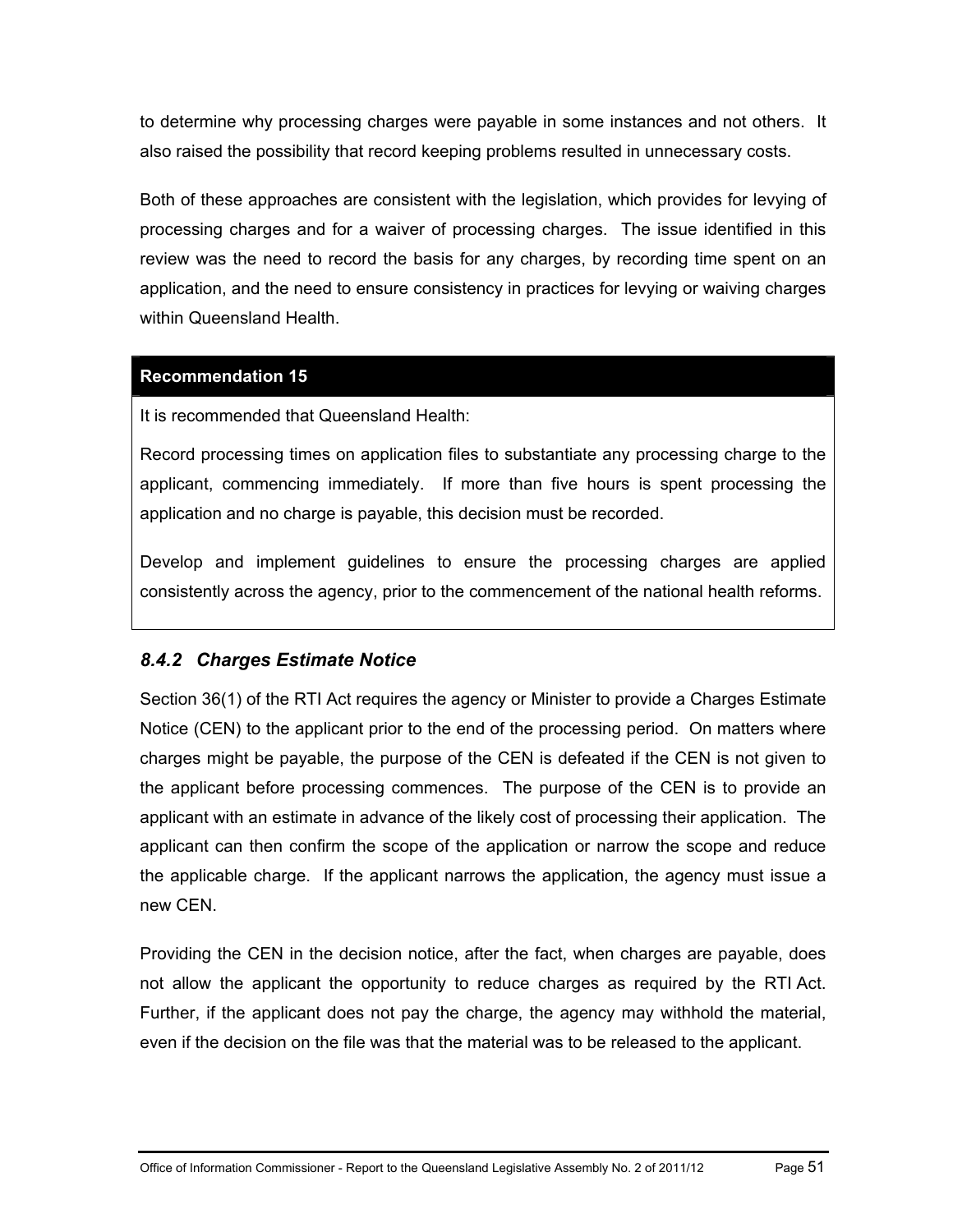Therefore, providing the CEN as part of the decision notice where charges are payable potentially incurs unnecessary cost for the applicant, and in some matters, might undermine or limit the ability of the applicant to access material that they are entitled to receive.

As a matter of legislated procedure, the notice is required even if charges are to be waived, or if no charges are payable (for example, if it is uneconomical to recover the charges). However, OIC issued a Fees and Charges Guideline in December 2009 which stated that where no charge was payable and the decision notice was issued prior to the end of the processing period,  $32$  agencies could include the CEN as part of the decision notice.

Of 37 RTI applications reviewed by OIC, issues about the CEN were noted on 10 files. In six instances (5 – Metro South HSD and 1 – Metro North HSD), no charge was payable, and there was no evidence on file that a CEN was sent to the applicant and/or included in the decision notice prior to end of the processing period, as required by the RTI Act and in accordance with the OIC Guideline. The issue in these matters is the need to make sure the applicant is properly informed about their application.

Of greater concern was the inclusion of the CEN in the decision notice to the applicant in cases where a charge was payable. It was noted by OIC that on four occasions, the Metro North HSD included the CEN in their decision notice to the applicant when a processing charge was payable. The processing charges across all four applications totalled \$523. This practice is a significant failure to comply with the RTI Act. OIC is of the view that this practice must be rectified as a matter of priority, and the CEN provided in advance of processing in all matters where a charge might be payable.

#### **[Recommendation 16](#page-11-3)**

<span id="page-57-0"></span> $\overline{a}$ 

It is recommended that Queensland Health:

Ensure that where processing fees are to be charged, a Charges Estimates Notice is sent to the applicant prior to commencing processing, so that the applicant can confirm or narrow the scope of their application, commencing immediately.

 $32$  OIC Guideline – 'Fees and Charges' section 7.1 - What is a Charges Estimate Notice.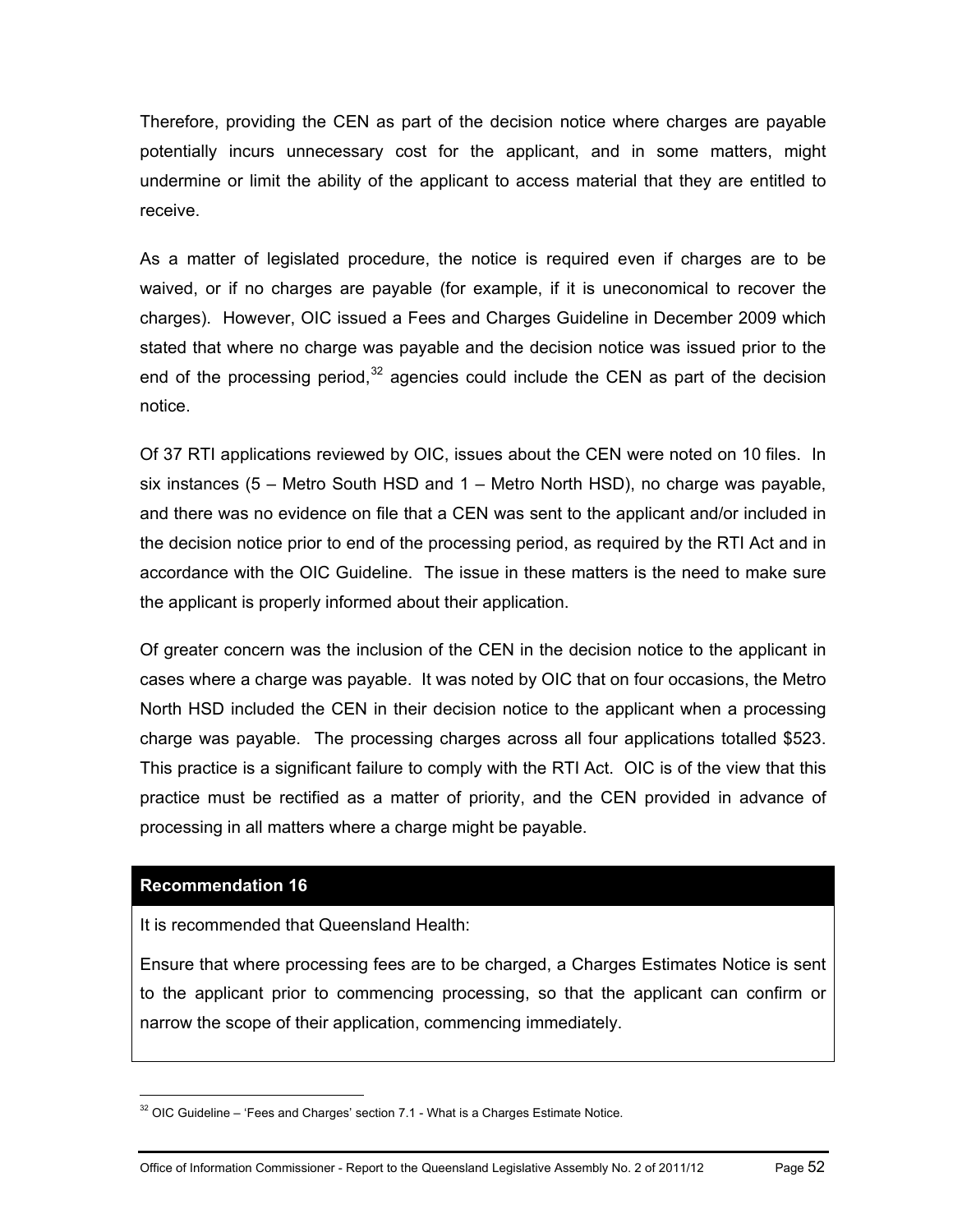## **[Recommendation 16](#page-11-3)**

Ensure that where no processing fee is payable by the applicant, advice to this effect is included in the decision notice to the applicant, commencing immediately.

## *8.4.3 Explanation of Healthcare Decisions*

The RTI Act and IP Act generally mirror each other's provisions, particularly the grounds for refusing access to information. The RTI Act lists grounds for refusing applications under section 47 of the RTI Act. Section 67 of the IP Act states that the RTI Act's grounds for refusal also apply to IP Act applications.

A special case occurs for decisions involving healthcare. The special case applies if an application for the applicant's personal information made under the IP Act is to be refused under section 47(3)(d) of the RTI Act, which provides that an application can be refused if disclosure of the information 'might be prejudicial to the physical or mental health or wellbeing of the applicant'. Under section 92(2) of the IP Act, if an agency or Minister refuses an IP Act application for access to a document using the section 47(3)(d) grounds for refusal, then the agency may direct that the documents be given to an appropriately qualified healthcare professional as nominated by the applicant and approved by the agency or Minister. Under section 92(3) of the IP Act, the healthcare professional can then decide whether or not to release the information to the applicant, and the way in which it might be disclosed.

The review of RTI and IP applications identified seven applications containing healthcare decisions. Two of the files contained decisions where access was refused to the applicant under section 47(3)(d) of the RTI Act, and Queensland Health directed that access could be granted to an appropriately qualified healthcare professional in accordance with section 92(2) of the IP Act. Although the decisions to refuse access in this way were legislatively compliant, the effects of the referrals to the healthcare professionals were lost, due to the structure of the decision notice.

The decisions to release the requested information to a healthcare professional, as nominated by the applicant, were contained in an attachment to the decision notice. Putting this option in the attachment meant that it was not as prominent as if the option had been made clearly visible in the decision notice. In both instances noted above, the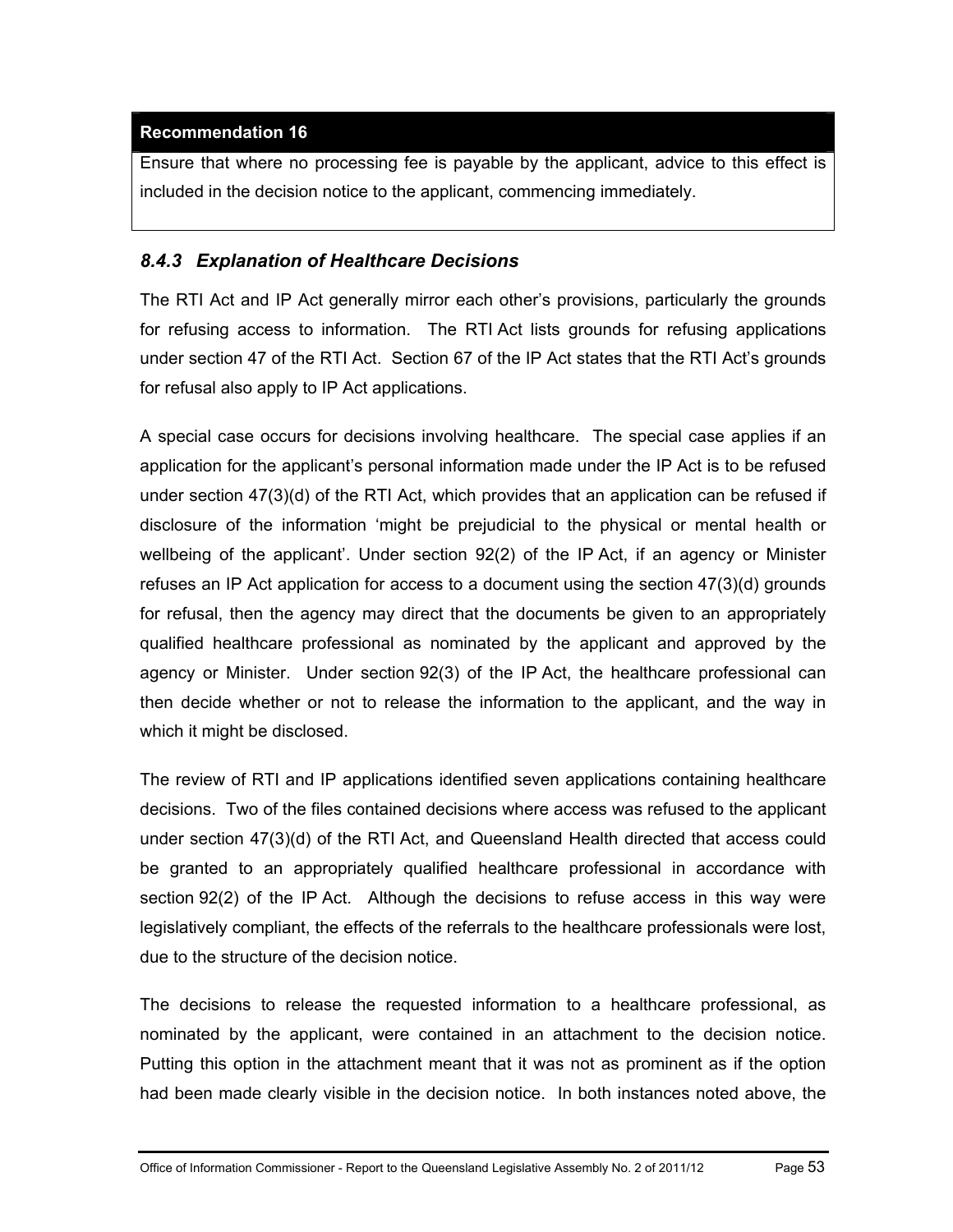applications lapsed as the applicant failed to provide the department with a nominated healthcare professional.

OIC raised its concern regarding the healthcare decision notice with Queensland Health management. Through discussions with OIC, Queensland Health amended the template letter and the terms of the healthcare decision are now located at the front of the agency's decision notice.

The use of the healthcare provisions would be more effective if Queensland Health contacted the applicant to explain the decision and the next steps to be taken. This approach would be consistent with a focus on providing a service to applicants under the RTI or IP Acts.

## *8.4.4 Prescribed Requirements of Decision Notices*

An agency must give a notice to an applicant on the outcome of a decision on an access application under section 54(1) of the RTI Act. $33$  The form of the notice is prescribed. Section 191 of the RTI Act<sup>34</sup> states that the notice must be in writing and state the decision, the reasons for the decision, the date the decision was made, the name and designation of the decision-maker and any right of review under the RTI or IP Acts in relation to the decision.

The review of Queensland Health decision notices against the prescribed requirements of the RTI Act identified a number of anomalies with the prescribed written notice. OIC considers these can be easily addressed by the agency.

Under section 191(e) of the RTI Act, any notice of the decision to the applicant must state any rights of review in relation to the decision and the procedure to be followed by the applicant in exercising those rights. Section 191 also states that the decision notice must state the reasons for the decision. The review of Queensland Health's decision notices conducted as part of the application file review found that of the 78 files reviewed:

• Five (6.4%) of the decision notices issued to the applicant by the Metro North HSD did not contain any notification of the applicant's right of review. In three of these,

<span id="page-59-1"></span> $\overline{a}$  $33$  A reference to section 54 (Notification of Decision and Reasons) in the RTI Act is also a reference to the equivalent section 68 (Notification of Decision and Reasons – Access Application) under the IP Act.

<span id="page-59-0"></span><sup>&</sup>lt;sup>34</sup> A reference to section 191 (Contents of Prescribed Written Notice) in the RTI Act is also a reference to the equivalent section 199 (Contents of Prescribed Written Notice) under the IP Act.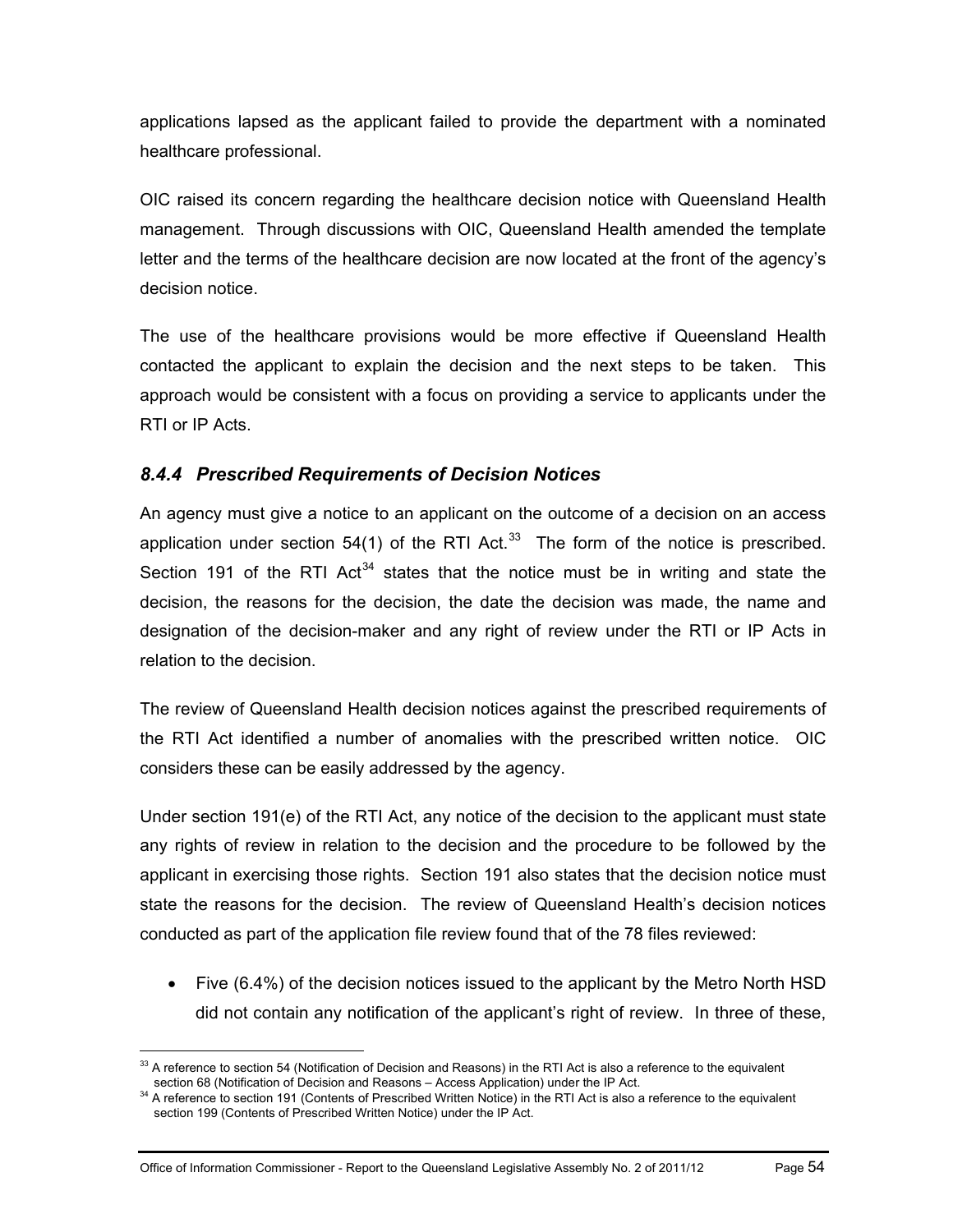the decision notice advised the applicant that the decision was a reviewable decision but did not provide the individual with the necessary details as to how they could exercise their right of review under the relevant Act.

- 16 (20.5%) of the decision notices contained the procedures to be followed by the applicant in exercising their right of review under the Act. In each of the 16 decision notices, the wording of the timeframe for applicants to exercise their review rights was not consistent with the legislation.<sup>[35](#page-59-1)</sup>
	- o 14 instances were noted (from the Metro South HSD) where the applicant was advised that the review period commenced on the date the notice was received by the applicant, when the correct advice would have been that the review period commenced on the date of the written notice.
	- $\circ$  The remaining two instances related to decision notices from the Metro North HSD where the timeframe for making the decision had lapsed, and the decision was therefore deemed to be a refusal of access (a 'deemed decision'). In each of these cases, the notice advised the applicant that the review period commenced on the date of the deemed decision, when the correct advice would have been that the review period commenced on the date of the written notice. In both cases, the date when the decision became a deemed decision was much earlier than the date of the notice. The error in these decision notices might have led to the applicants to assume incorrectly that the time allowed for seeking a review $36$  had lapsed. Incorrect advice leading to a perceived loss of a review right is a serious concern.
- Seven (9.0% of the 78 files reviewed, 13.7% of the 51 decision notices) of the 51 decision notices from the Metro North HSD and Corporate Office reviewed by OIC did not include the reasons for the decision where full access to documents was granted, in accordance with section 191(b) of the RTI Act. $37$  While this instance of non-compliance is of a technical nature, the legislation requires

<sup>&</sup>lt;sup>35</sup> Section 82(c) Applying for Internal Review and section 88(1)(e) Applying for External Review under the RTI Act and<br>  $\therefore$  equivalent sections of the IP Act.

<span id="page-60-0"></span>equival section 88 of the RTI Act and section 101 of the IP Act state that an application for external review must be made within<br>20 business days, or longer if the information commissioner allows.

<span id="page-60-2"></span><span id="page-60-1"></span><sup>&</sup>lt;sup>37</sup> The equivalent section of the IP Act is section 199 of the IP Act.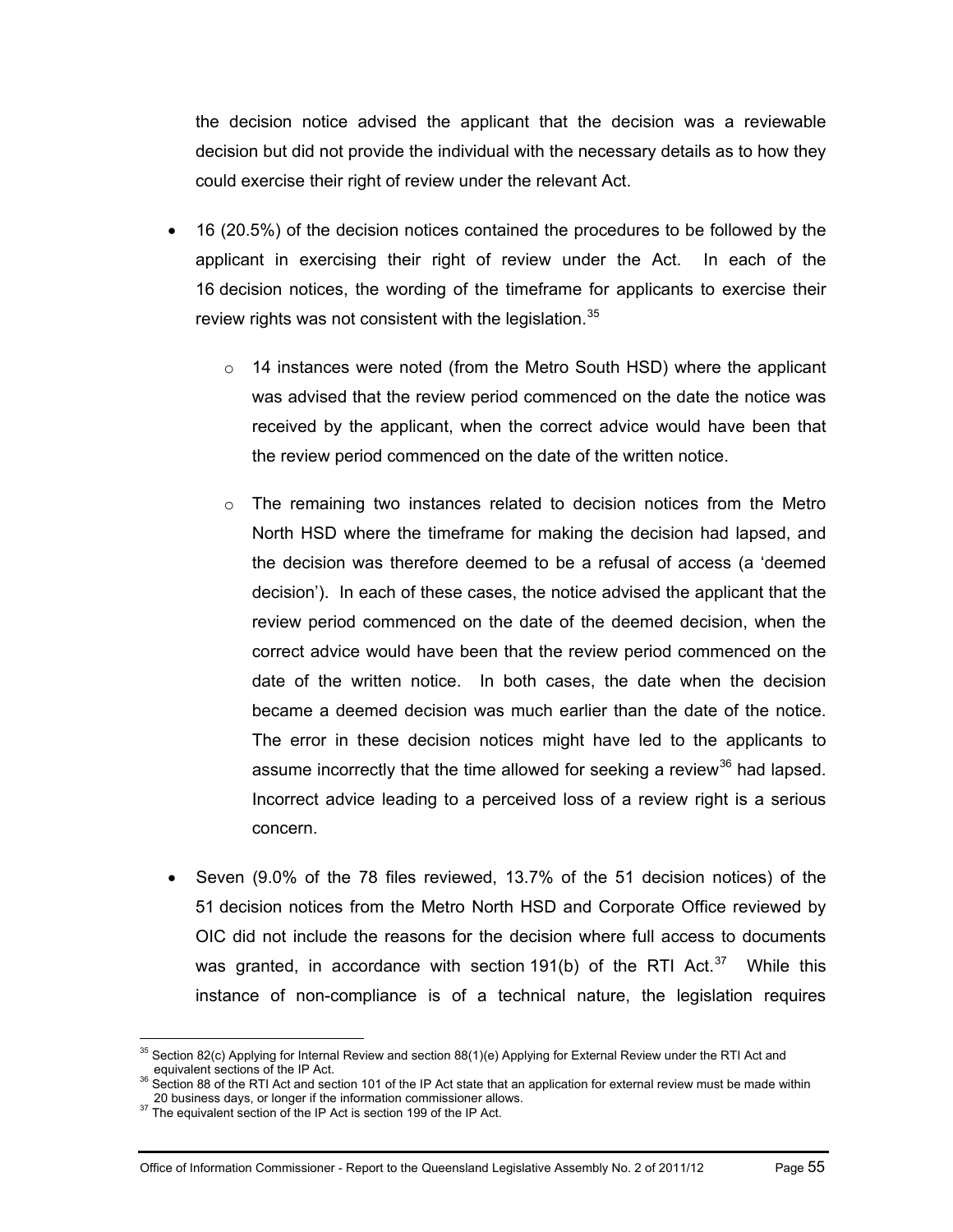inclusion of reasons for the decision in a prescribed written notice regardless of the nature of the decision.

#### **[Recommendation 17](#page-12-0)**

It is recommended that Queensland Health:

Review all Queensland Health's template decision notice letters to ensure that the decision notices are compliant with prescribed requirements of the RTI and IP Acts, within three months. Most notably:

- All decision notices must inform the applicant as to their right of review and contain the relevant procedures for exercising these review rights in accordance with section 191(e) of the RTI Act or section 199(e) of the IP Act. Wording for decision notice rights of review must be consistent with section 82 (Applying for Internal Review) and section 88 (Applying for External Review) under the RTI Act and equivalent sections of the IP Act.
- All decision notices issued to an applicant must contain the reasons for the decision, in accordance with section 191(b) of the RTI Act.

Section 54(2)(iii) of the RTI Act provides that, in addition to the details that must be stated in a prescribed written notice, the notice must also specify that unless the document contains personal information of the applicant, it may be made available to the public no sooner that 24 hours after the applicant accesses the document. This provision complements the provisions of the RTI Act for publication of information released under the RTI Act in an agency's disclosure log.

This requirement presents a unique challenge for Queensland Health. In the Health Service Districts, the majority of applications under the RTI Act relate to requests for access to medical records (personal information) of third parties. For example, a request to access the medical records of a deceased relative would be an application under the RTI Act. The RTI Act provisions about disclosure logs apply to these matters, despite the fact that, in practical terms, there would be little likelihood that personal medical records would be published in a disclosure log. Further, OIC acknowledges Queensland Health's concerns about advising applicants about the possibility of publishing the information in a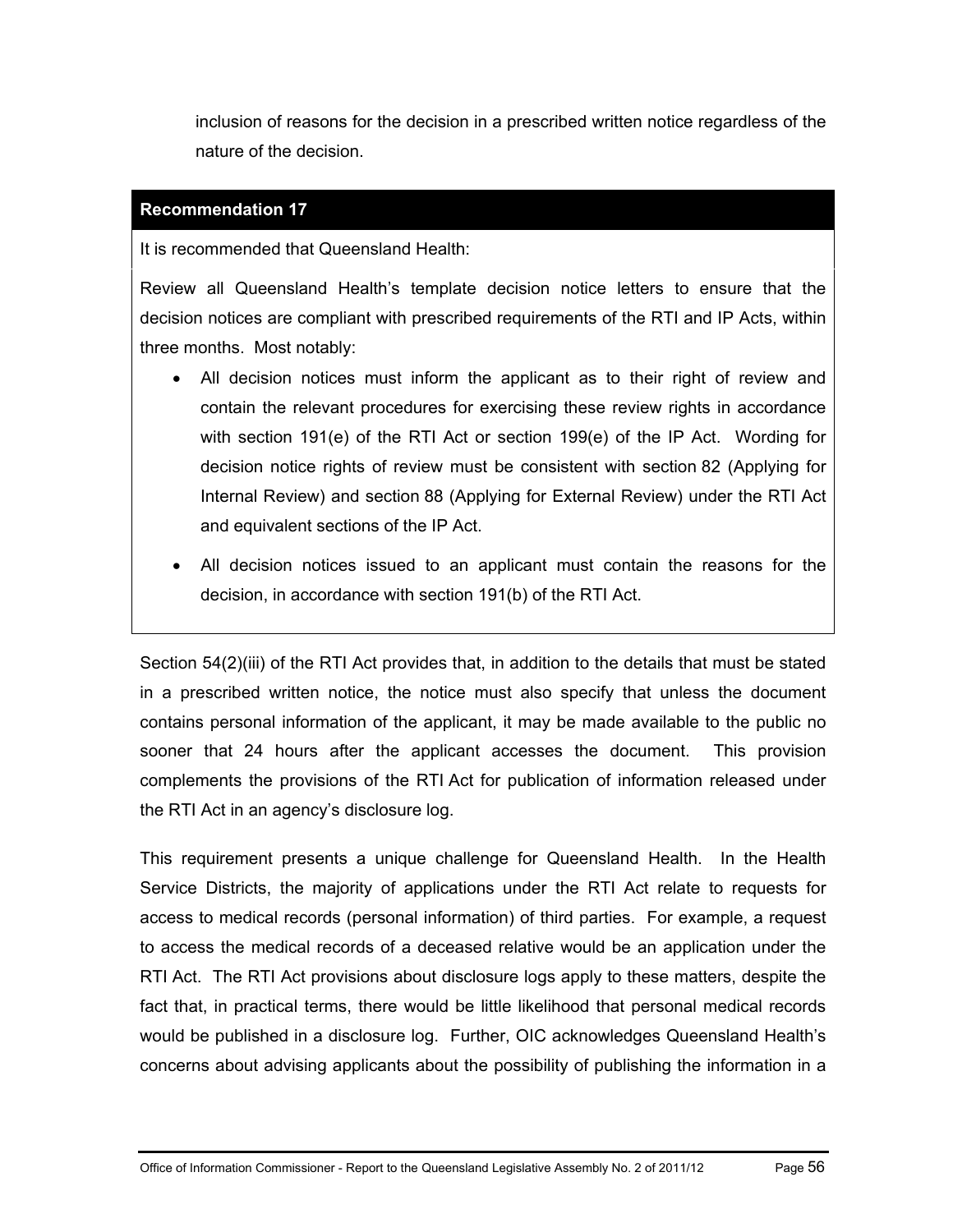disclosure log when this is unlikely, a step which might cause unnecessary concern to applicants.

It is for these types of applications made under the RTI Act that OIC noted that Queensland Health was not including in their decision notice the requirement in section 54(2)(iii) to notify applicants that the released information might be published. OIC has raised the issue with Queensland Health's management for their consideration.

The legislation is drafted in the imperative, so Queensland Health is obliged to comply with the requirement. Throughout the discussion between Queensland Health and OIC on this point, Queensland Health reiterated their concern that this type of notice might be confusing and distressing for an applicant (for example, a recently bereaved applicant seeking medical records of a deceased relative). While OIC appreciates this point, the legislative obligation must be addressed.

Queensland Health have suggested insertion of a sentence 'Please be assured that information relating to your application will not be published in the disclosure log.' OIC considers this would be appropriate if prefaced by a statement 'Queensland Health is obliged under the legislation to notify you that information released in this way may also be considered for public release, for example, in a disclosure log.'

#### **[Recommendation 18](#page-12-1)**

It is recommended that Queensland Health:

Notify the applicant in the decision notice of the possibility that released information may be published through the disclosure log.

## *8.4.5 The Format of the Access*

Under the government's RTI reforms, individuals within the community have a fair and equitable right of access to information held by government. Providing access to an individual in a form other than that requested may restrict the accessibility of the information by the applicant. For example, providing access in compact disc (CD) format when hard copy was requested might disadvantage individuals without access to a computer or appropriate software to view the requested documents.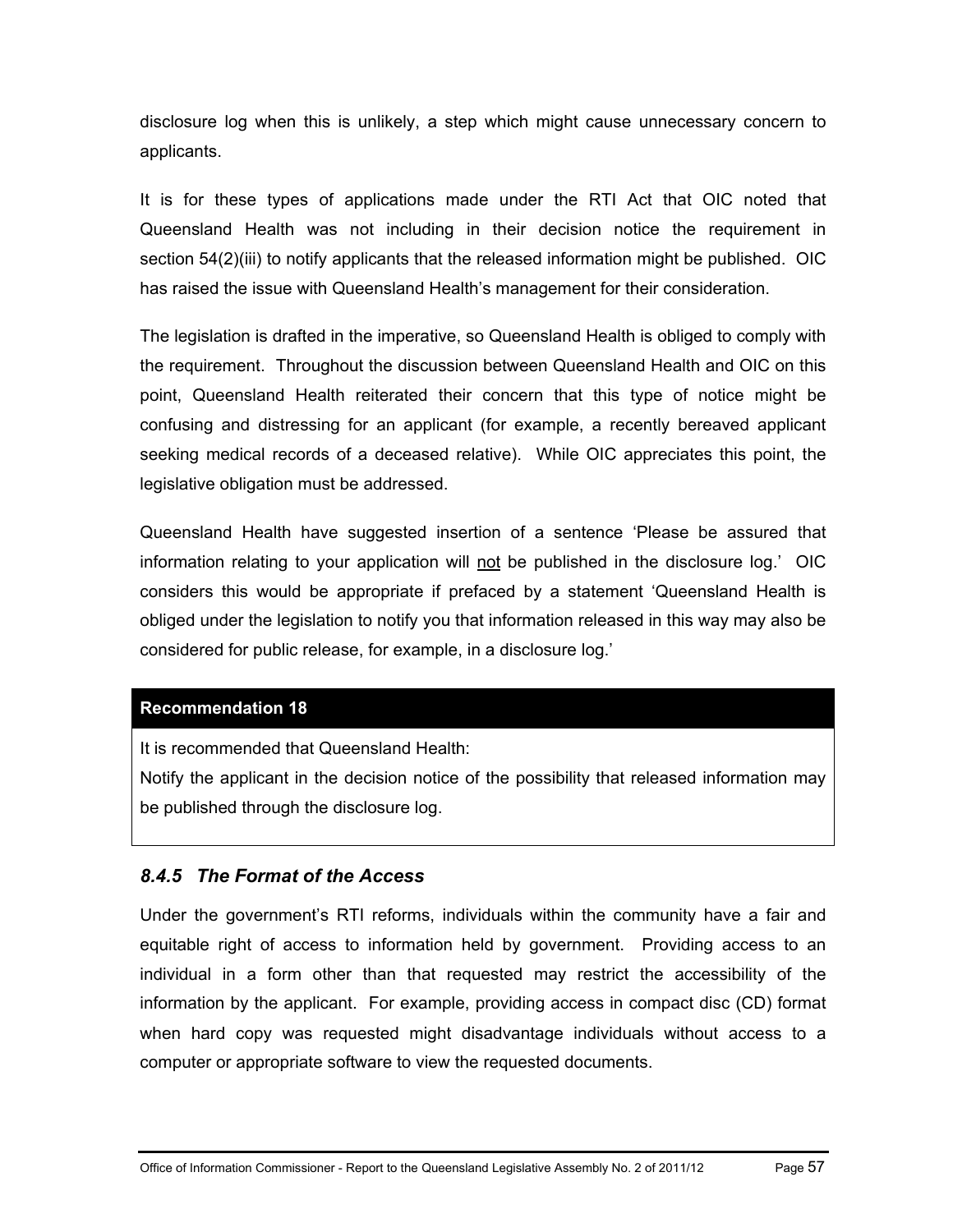Under section 68 of the RTI Act,  $38$  if an applicant has requested access in a particular form, access must be given in that form. Access may only be given in a different form where providing access in the form requested would interfere unreasonably with the operations of the agency, would be detrimental to the preservation of the document or would involve an infringement of copyright.

From the files reviewed four instances were noted where access was not provided in the form requested by the applicant. In each instance, the applicant specifically requested access to be provided in hard copy (that is, a photocopy of the originals) and access was subsequently provided by Queensland Health in CD format. In each case, assuming that none of the exceptions listed above were relevant, then the RTI Act required Queensland Health to give the information to the applicant in the form requested. If this presented a hardship to Queensland Health, the appropriate course of action would be to contact the applicant to discuss the format and negotiate provision of the information in an alternative format. OIC did not notice any records on file indicating that Queensland Health had made contact to negotiate the format in which the information would be released.

#### **[Recommendation 19](#page-12-2)**

<span id="page-63-0"></span> $\overline{a}$ 

It is recommended that Queensland Health:

Give access to information in the form requested in an application for information under the RTI or IP Acts, unless a specific legislative exception applies, commencing immediately.

Provide the information in an alternative format (for example, provide information by compact disc rather than a hard copy) only if the applicant has previously been contacted to negotiate the format for providing the access to the documents, commencing immediately.

<sup>&</sup>lt;sup>38</sup> A reference to section 68 (Forms of Access) in the RTI Act is also a reference to the equivalent section 83 (Forms of Access) under the IP Act.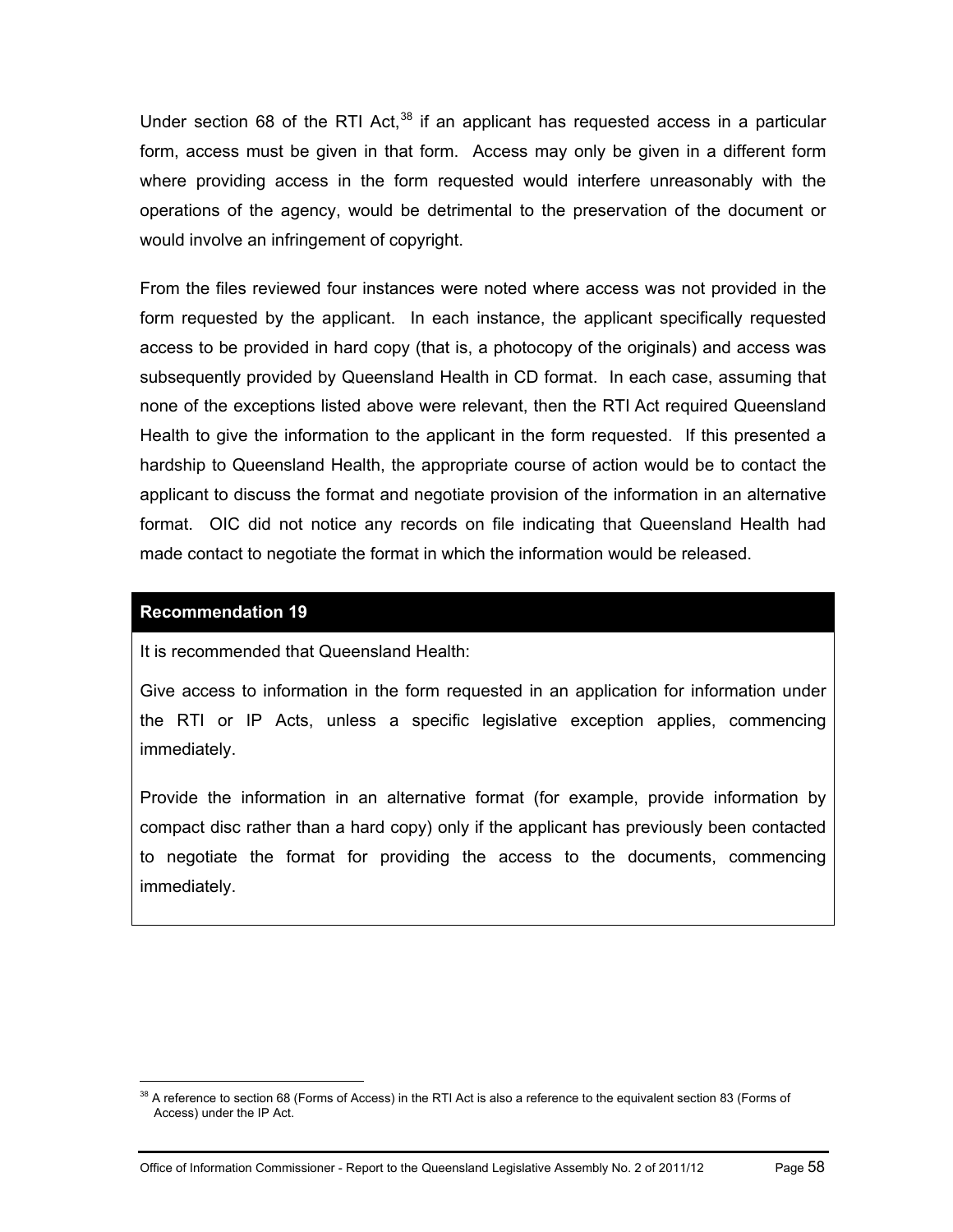## **8.5 Internal review**

A person affected by a reviewable decision may apply to have the decision reviewed by the agency dealing with the application. $39$  This is called an 'internal review'. The principal officer of the agency may delegate to another officer of the agency the power to deal with an internal review.<sup>40</sup> The RTI and IP Acts stipulate, among other things, that an internal review application must not be decided by the officer who made the reviewable decision or an officer who is of lesser seniority to the person who made the reviewable decision. OIC examined Queensland Health's internal review process to assess the agency's compliance with the prescribed requirements of both the RTI and IP Acts for internal reviews.

This review examined the delegations and handling practices for processing the internal reviews conducted by the reviewed Queensland Health HSDs during the period 1 July 2009 to 30 June 2010. In total, there were nine internal reviews conducted by Queensland Health (seven – Corporate Office, two – Metro South HSD).

The principal officer for Queensland Health has delegated the power to deal with an application for internal review to other officers of the agency under section 30 of the RTI Act.<sup>[41](#page-64-1)</sup> The agency had two Deeds of Authorisation<sup>42</sup> for internal reviews. The Deeds of Authorisation for internal reviews established a clear distinction of roles in deciding an internal review outcome within Queensland Health.

OIC reviewed the internal review process for compliance with the prescribed requirements. In the nine files reviewed by OIC, the internal review was conducted by the appropriate delegated officer in accordance with Queensland Health's Deed of Authorisation policy. In addition, each internal review was performed by an officer independent to and of higher seniority to the officer who made the original reviewable decision in accordance with the provisions of the RTI and IP Acts. The review subsequently found that all internal reviews

 $\overline{a}$ <sup>39</sup> Under section 80(1) of the RTI Act and section 94(1) of the IP Act. A person can also seek an external review of the initial

<span id="page-64-0"></span>decision.<br><sup>40</sup> An internal review application may be dealt with under a delegation or direction. See section 30 and 31 of the RTI Act and<br>section 50 and 51 of the IP Act.

<span id="page-64-1"></span><sup>&</sup>lt;sup>41</sup> A reference to section 30(2) (Decision-Maker for Application to Agency) in the RTI Act is also a reference to the equivalent section 50(2) (Decision-Maker for Application to Agency) under the IP Act.

<span id="page-64-3"></span><span id="page-64-2"></span> $42$  The agency has two Deed of Authorisation delegation documents for deciding internal reviews. The 'Deed of Authorisation Under the RTI Act and IP Act – Primary and Internal Review Decision-makers Administrative Law Team Legal Unit' and the 'Deed of Authorisation Under the RTI Act and IP Act Internal Review Decision-markers'.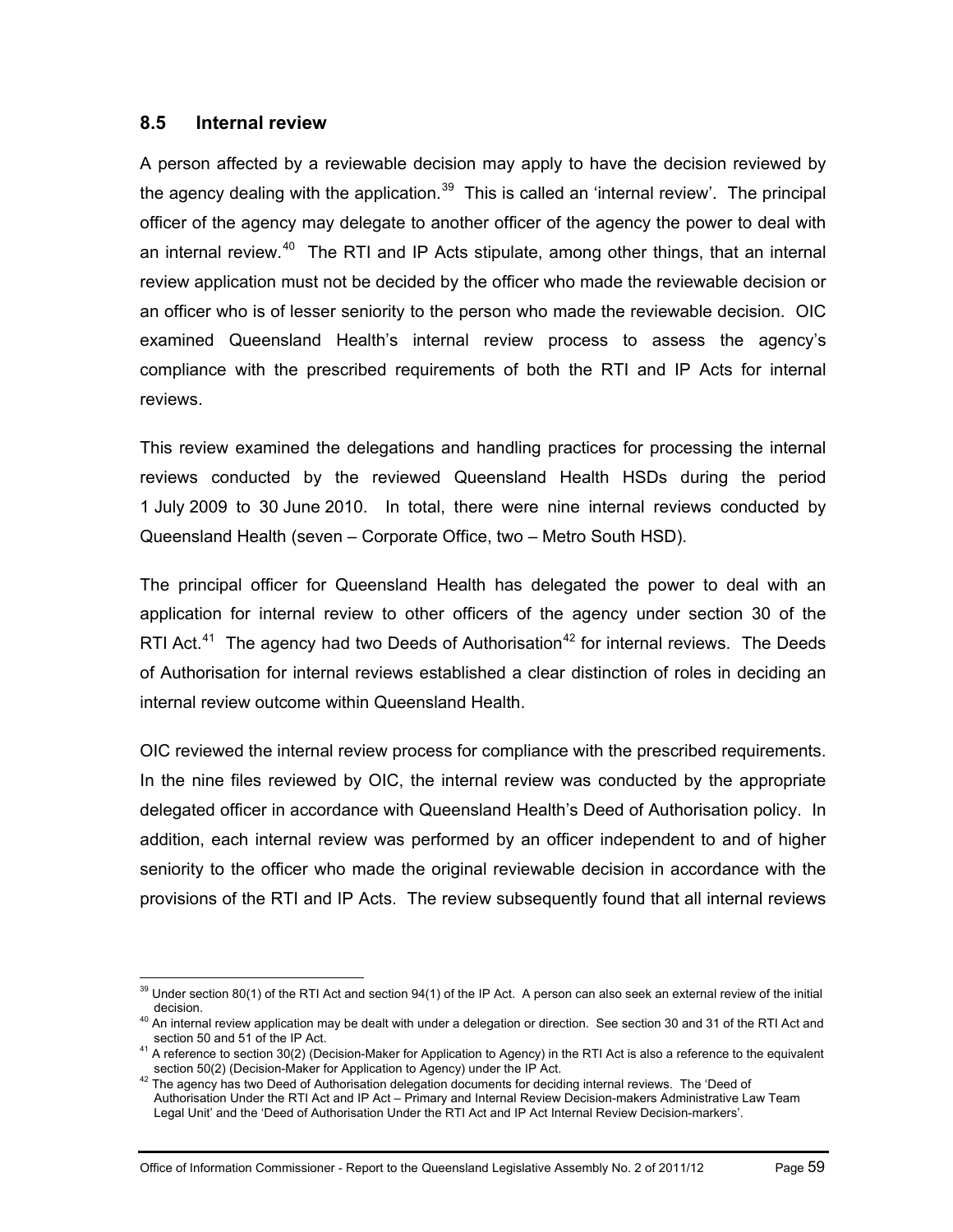were finalised within the 20 business days allowed under section 83(2) of the RTI Act.<sup>43</sup> In conclusion, Queensland Health's internal review process was found to be in compliance with the prescribed requirements of Chapter 3, Part 8 of the RTI and IP Acts.

## **8.6 Privacy Principles**

The primary objectives of the IP Act are to provide a right of access to and amendment of personal information in the government's possession or under its control and to provide safeguards for the collection and handling of an individual's personal information within the public sector. [44](#page-65-0)

The Privacy Principles govern how public sector agencies collect, store and use personal information in their possession or under their control. Under section 31(1) of the IP Act, Queensland Health must comply with the National Privacy Principles (NPPs). This reflects arrangements applying nationally with corresponding agencies in other jurisdictions, including private health providers. This review considered Queensland Health's compliance with NPPs 1, 5, 6 and 7.

## *8.6.1 NPP 1 – Collection of Personal Information*

The collection of personal information is a fundamental area of privacy regulation. Whenever an agency invites the provision of personal information electronically, either through an email to an agency contact email address or by completion of a form, NPP 1 requires that the agency takes all reasonable steps to advise the individual of:

- The identity of the agency and how to contact it
- The fact that they are able to gain access to the information
- The purpose of the collection
- Any law that might authorise or require the collection; and
- Anyone who would usually receive the information in turn, either first or second hand, if it is the agency's practice.

<span id="page-65-1"></span> $43$  A reference to section 83(2) (When Internal Review Application to be Decided) in the RTI Act is also a reference to the equivalent section 97(2) (When Internal Review Application to be Decided) under the IP Act. 44 Section 3(1)(a) and (b) of IP Act.

<span id="page-65-0"></span>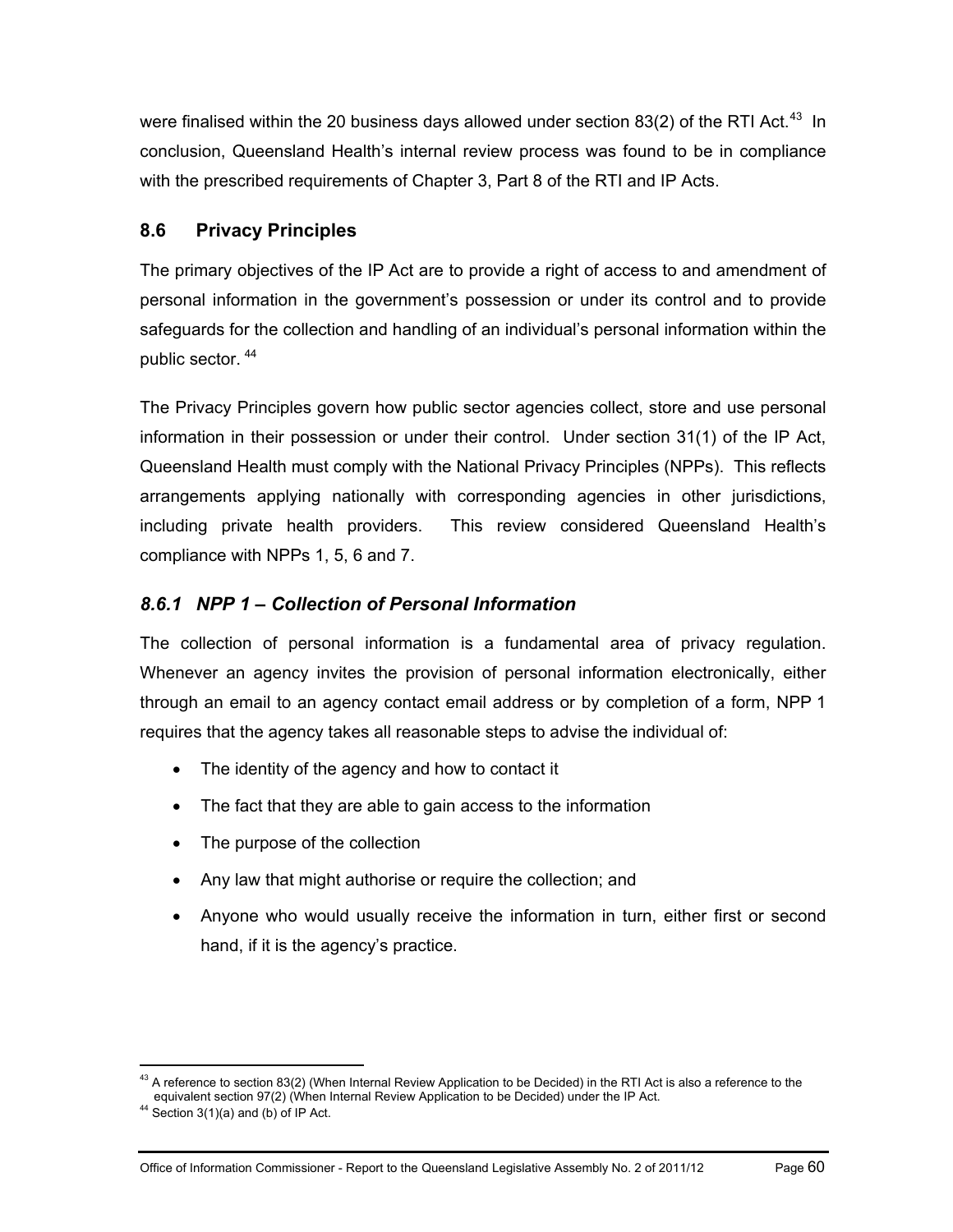This information can be referred to as a 'collection notice'. $45$  Collection notices promote transparency. They allow the individual to understand the agency's personal information handling practices.

As mentioned previously, in December 2010, OIC conducted a desktop audit of Queensland Health's publication scheme, disclosure log and compliance with NPP 1 and NPP 5. In the report issued to Queensland Health, OIC noted improvement opportunities in relation to providing collection notices when collecting personal information via email correspondence and agency forms. OIC recommended Queensland Health conduct a review of its email contacts and departmental forms to ensure the department meets its obligations under NPP 1.

Queensland Health agreed to review all email contacts and further advised that a broad privacy notice is available on the Queensland Health website and can be accessed via the 'Privacy' link at the bottom of any web page. OIC is satisfied that the 'Privacy' link at the bottom of every page does deal with the collection and use of personal information in relation to email correspondence received by the agency. Whilst this method of notification is not considered best practice it does however meet the standard Queensland Health needs to achieve in meeting its requirement under NPP 1.

Queensland Health further advised that in 2010, it established a Statewide Forms Committee and supporting project team with a view to standardising departmental forms as a matter of priority. The project team is aware of its obligations under NPP 1 for the requirement of a collection notice on all forms seeking personal information about an individual from an individual.

## *8.6.2 NPP 5 – Openness*

 $\overline{a}$ 

NPP 5 requires the department to provide details in a document about the types of personal information it holds, the purposes for which the personal information is used, and how the personal information is collected and disclosed. Queensland Health must make the document available to anyone who asks for it.

<span id="page-66-0"></span><sup>&</sup>lt;sup>45</sup> The term 'collection notice' is not used in the IP Act. OIC uses the term 'collection notice' to denote information provided to an individual by a government agency that complies with NPP 1.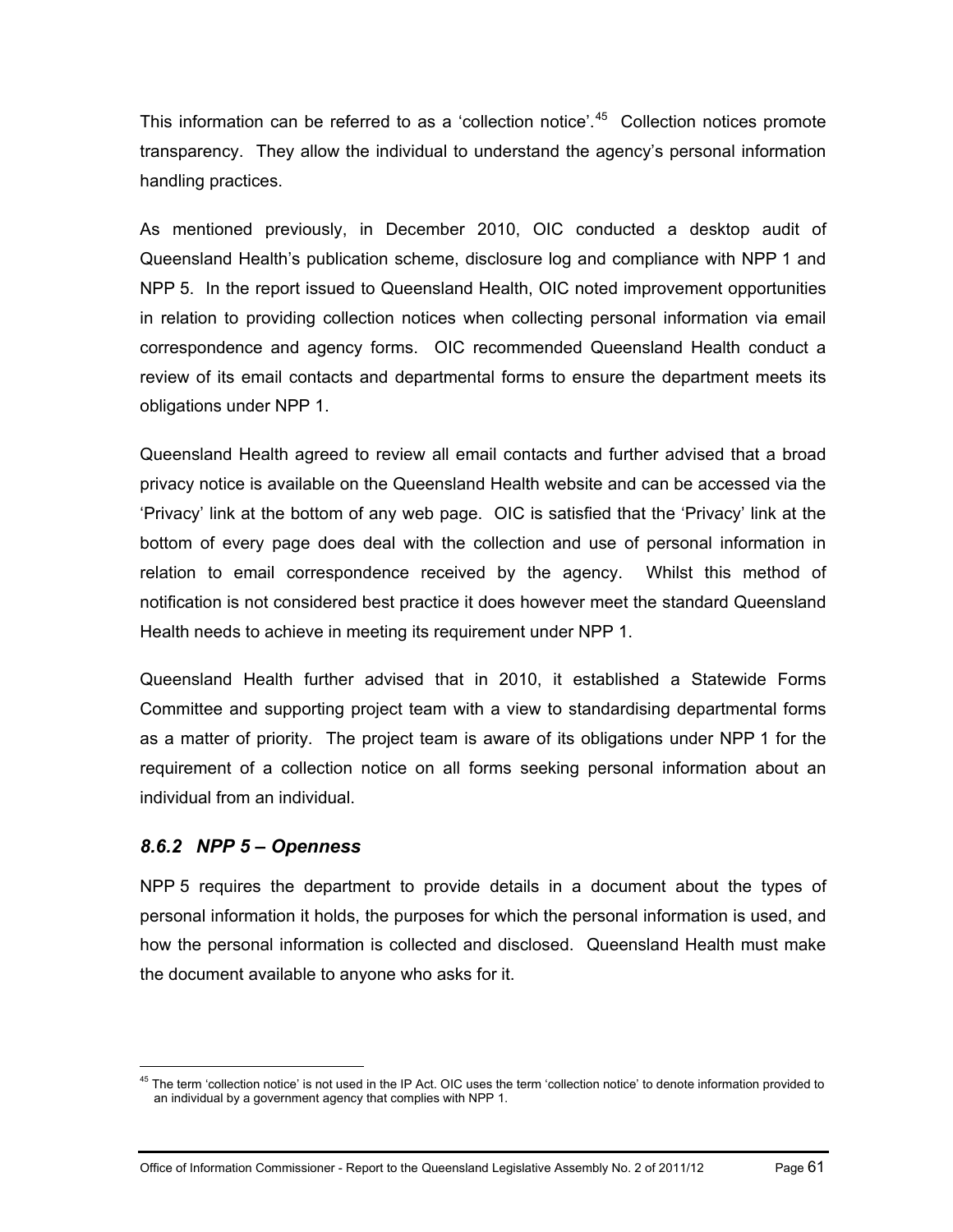Under the former Information Standard 42A (IS42A), $46$  Queensland Health was required to have a Privacy Plan. Although this is no longer required under the new IP legislation, the Privacy Plan is still considered to be a straightforward and relatively resource efficient method of ensuring compliance with NPP 5. The desktop review conducted in December 2010 identified that Queensland Health no longer publishes a Privacy Plan on its website, and that no other documents listed under Queensland Health's 'Privacy' web pages disclosing the department's personal information holdings could be identified.

OIC recommended to Queensland Health that they consider updating and reintroducing their Privacy Plan. The agency responded to the recommendation advising OIC that a new Privacy Plan is currently under development and is due for publication in 2010-11. At the time of writing this report, the Privacy Plan was yet to be published.

## *8.6.3 NPP 6 and NPP 7 – Access to and Amendment of Personal Information*

NPP 6 (Access to documents containing personal information) and NPP 7 (Amendment of documents containing personal information) create an imperative that Queensland Health must not engage in practices inconsistent with the privacy principles. This review assessed a randomly selected sample of 41 IP access and amendment application files for compliance with Chapter 3 of the IP Act.

General compliance issues identified by OIC in relation to the prescribed requirements of Chapter 3 have been reported previously in this report under section  $8.4 -$  Application handling.

In addition, in meeting its obligations under NPP 6 and NPP 7, Queensland Health has established an administrative access scheme for access to health records and employee personnel records. The administrative access scheme provides individuals with a mechanism for accessing their records in addition to the individual's right of access by application under the legislative processes of the IP and RTI Acts. In 2005, Queensland Health updated its framework for the administrative access and introduced its 'Information, Disclosure and Access Policy' which allows individuals to gain access to their health records. Under Queensland Health guidelines, administrative access to health records is to be provided to the individual within 15 business days.

 $46$  The Queensland Government requirements prior to the IP Act.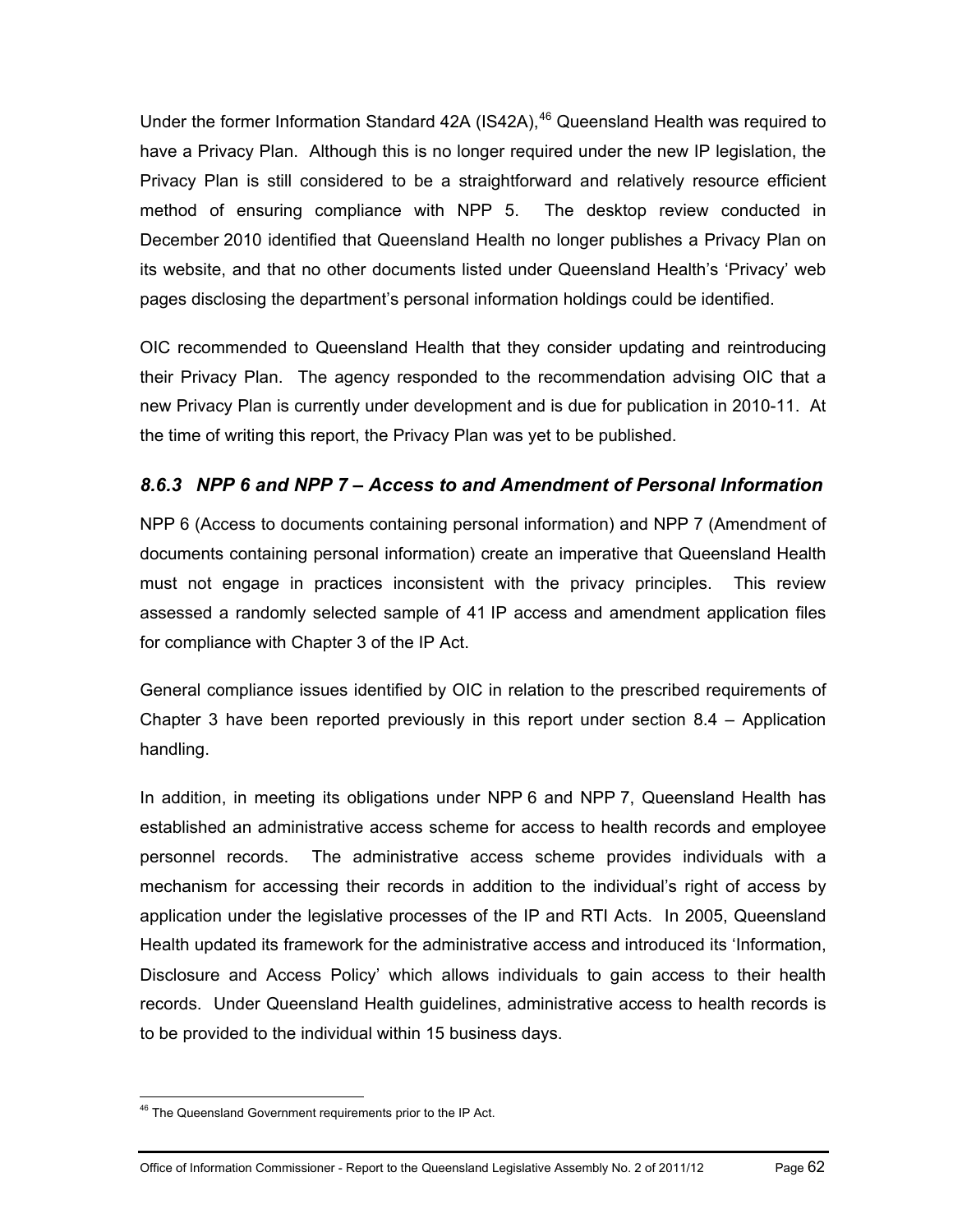A review of the administration access scheme for access to health records was conducted at the Metro North and Metro South HSD.

Metro South HSD processed access applications within the respective timeframes for both administrative access and applications under the legislative process.

The review identified that requests for access to health records at the Metro North HSD were not treated with the same priority as access applications made under the legislative process. This resulted in significant delays in the provision of information under their administrative access scheme. This occurred even though Queensland Health's policy is for administrative access to occur within 15 business days, as opposed to the legislative scheme, under which the application must be processed within 25 business days. Metro North HSD had a local, internal practice for responding to administrative access applications within 8 to 10 weeks (40 to 50 business days) of the application being lodged. In addition, the file review identified that this time frame was itself not always met.

In two cases, applications for information were initially dealt with under the administrative access scheme and then transferred to the legislative process under the IP Act because they concerned certain types of health records. However, the transfer occurred after the statutory processing timeframe had already lapsed. Consequently, the long delays by Metro North HSD in processing applications under administrative access meant that the application could not be considered under the IP Act as required.

#### **[Recommendation 20](#page-12-3)**

It is recommended that Queensland Health:

Ensure applications made to Metro North HSD under the administrative access scheme are processed in a timely manner in accordance with Queensland Health's guidelines, within three months of this review.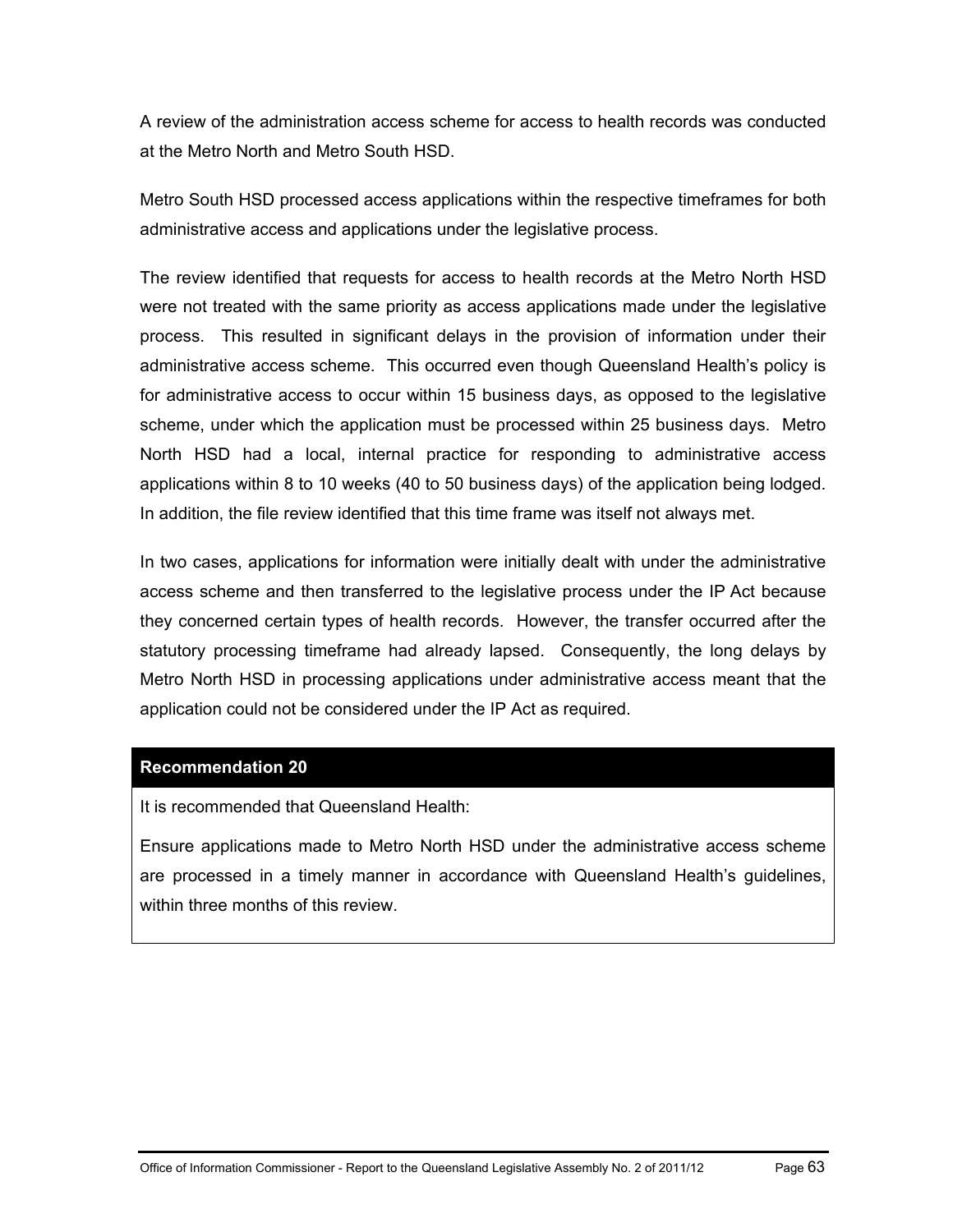# **9 Conclusion**

This report detailed the findings of the review of Queensland Health's progress in implementing the government's right to information and information privacy reforms.

Queensland Health has sound information management governance structures in place and if used strategically and within the spirit of the RTI reforms, it will enhance the flow of information into the public domain.

OIC found that the core group of staff within the agency's RTI/IP business units were committed to their areas of responsibility and to continuous improvement. Of particular note was the well structured application handling practices employed by the Information Access Unit in the Metro South HSD. Their well organised processes and strong commitment to timeframes under administrative access schemes and the legislative processes are commendable and would serve the agency well as a model for the handling of application requests.

Queensland Health is considered to be progressing well in meeting its legislative obligations. However, challenges still lie ahead for Queensland Health in managing the proactive release of government held information brought about by the establishment of independent LHHNs under the national health reforms. OIC believes improvements can be made to deliver more favourable outcomes for both the applicant and agency. In particular:

- More direct and regular contact with the applicant in terms of clarifying scope, explaining the process and status of applications can deliver more efficient and effective outcomes.
- Processes regarding interactions with senior personnel for the separate purposes of consulting about application and briefing senior personnel as to the determination of an application need to ensure key matters are appropriately addressed and documented to reduce the perception of influence on the decision-maker.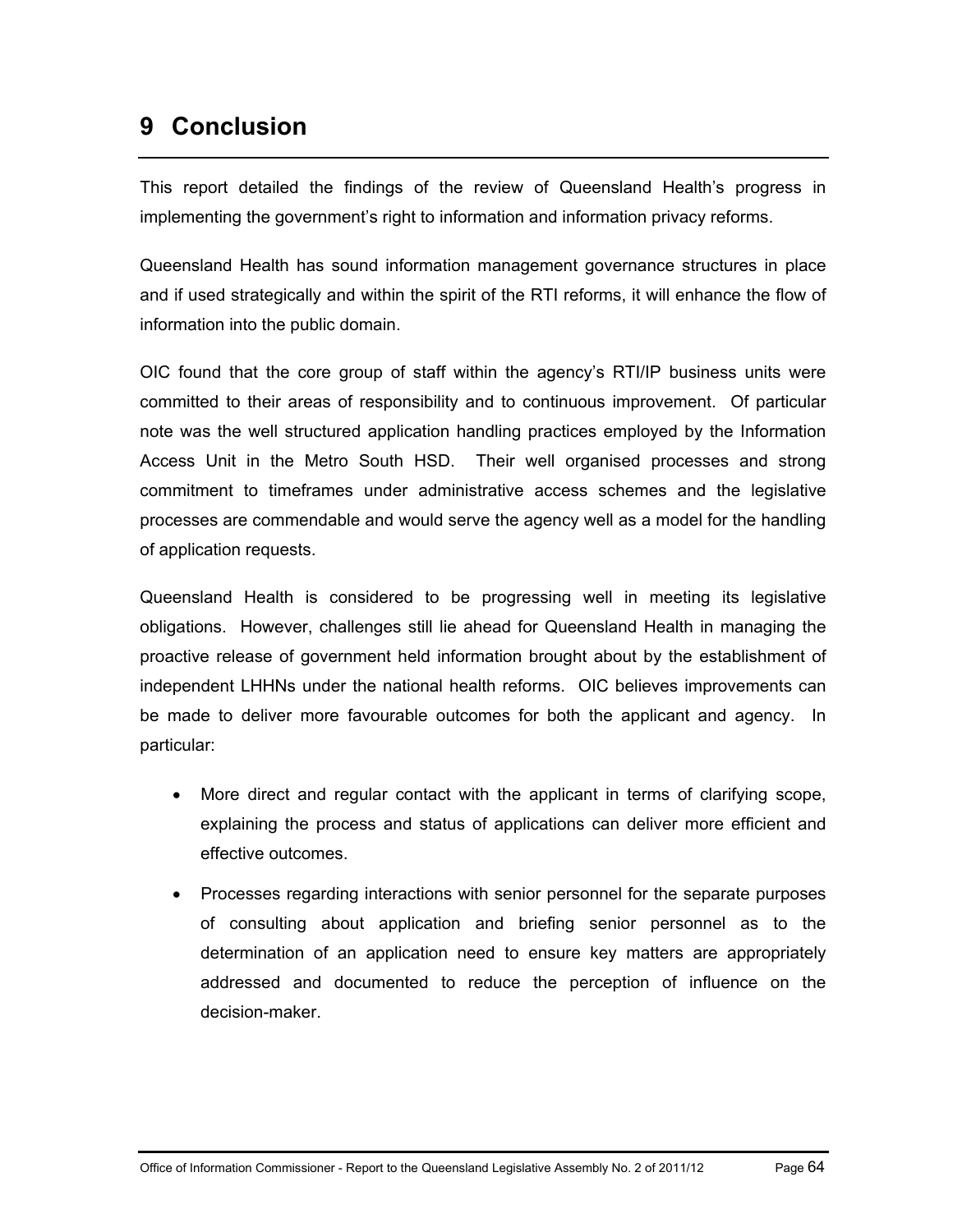# **APPENDICES**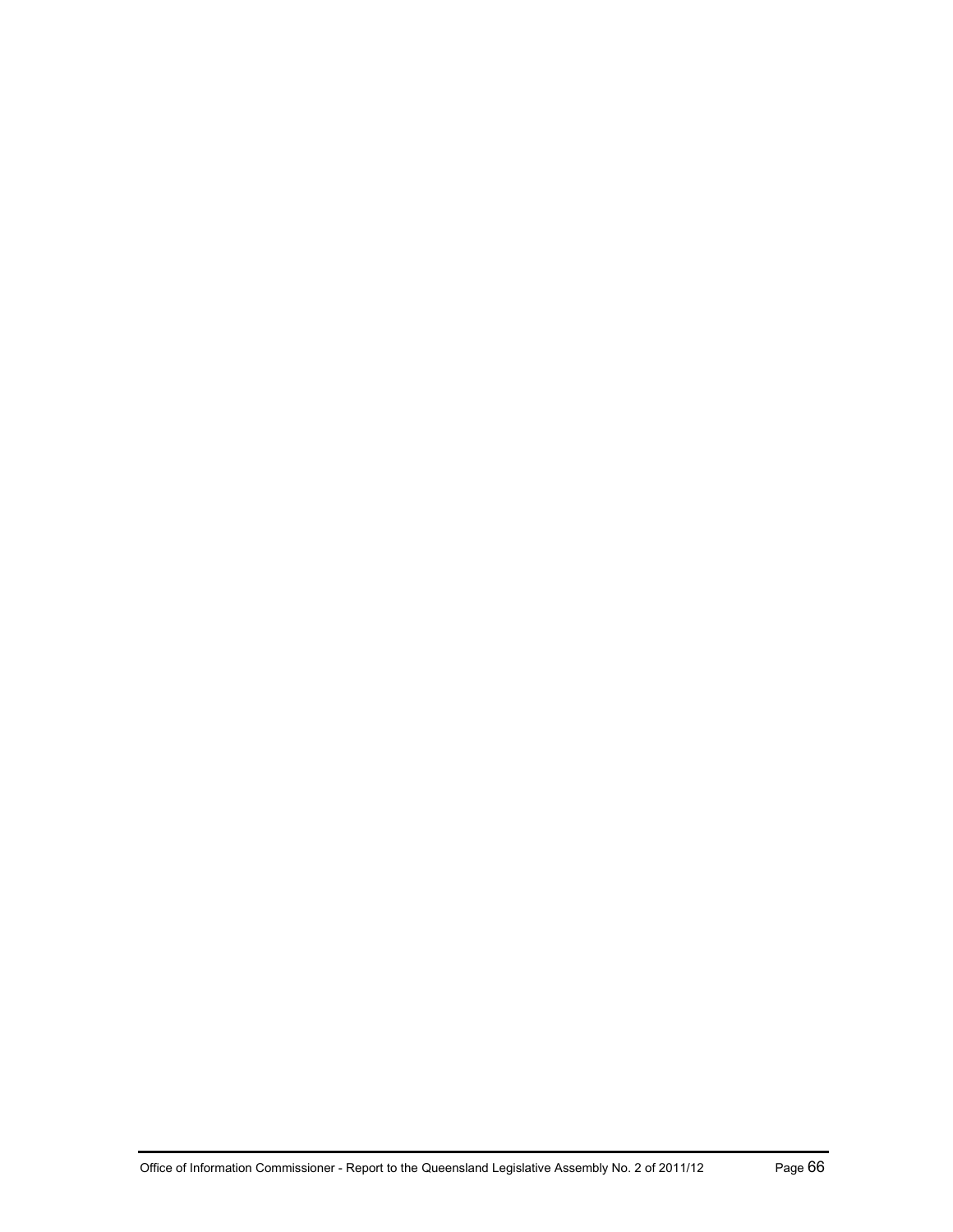# **Appendix 1 – Acronyms**

| <b>ALT</b>      | <b>Administrative Law Team</b>                                |
|-----------------|---------------------------------------------------------------|
| <b>HHN Bill</b> | Health and Hospitals Network Bill 2011                        |
| <b>CEN</b>      | <b>Charges Estimate Notice</b>                                |
| <b>FOI</b>      | Freedom of Information                                        |
| FOI Act         | Freedom of Information Act 1992 (Qld)                         |
| <b>HSD</b>      | <b>Health Service District</b>                                |
| <b>ICT</b>      | Information and Communications Technology                     |
| <b>ICTEC</b>    | Information and Communications Technology Executive Committee |
| <b>IMSC</b>     | Information Management Steering Committee                     |
| IP              | <b>Information Privacy</b>                                    |
| IP Act          | Information Privacy Act 2009 (Qld)                            |
| <b>IPP</b>      | <b>Information Privacy Principle</b>                          |
| <b>IS42</b>     | <b>Information Standard 42</b>                                |
| IS42A           | Information Standard 42A                                      |
| <b>LHHNs</b>    | Local Health and Hospital Networks                            |
| <b>NPP</b>      | <b>National Privacy Principle</b>                             |
| <b>OIC</b>      | Office of the Information Commissioner                        |
| <b>PAH</b>      | Princess Alexandra Hospital                                   |
| QGEA            | Queensland Government Enterprise Architecture                 |
| <b>RBWH</b>     | Royal Brisbane & Women's Hospital                             |
| RTI             | Right to Information                                          |
| <b>RTI Act</b>  | Right to Information Act 2009 (Qld)                           |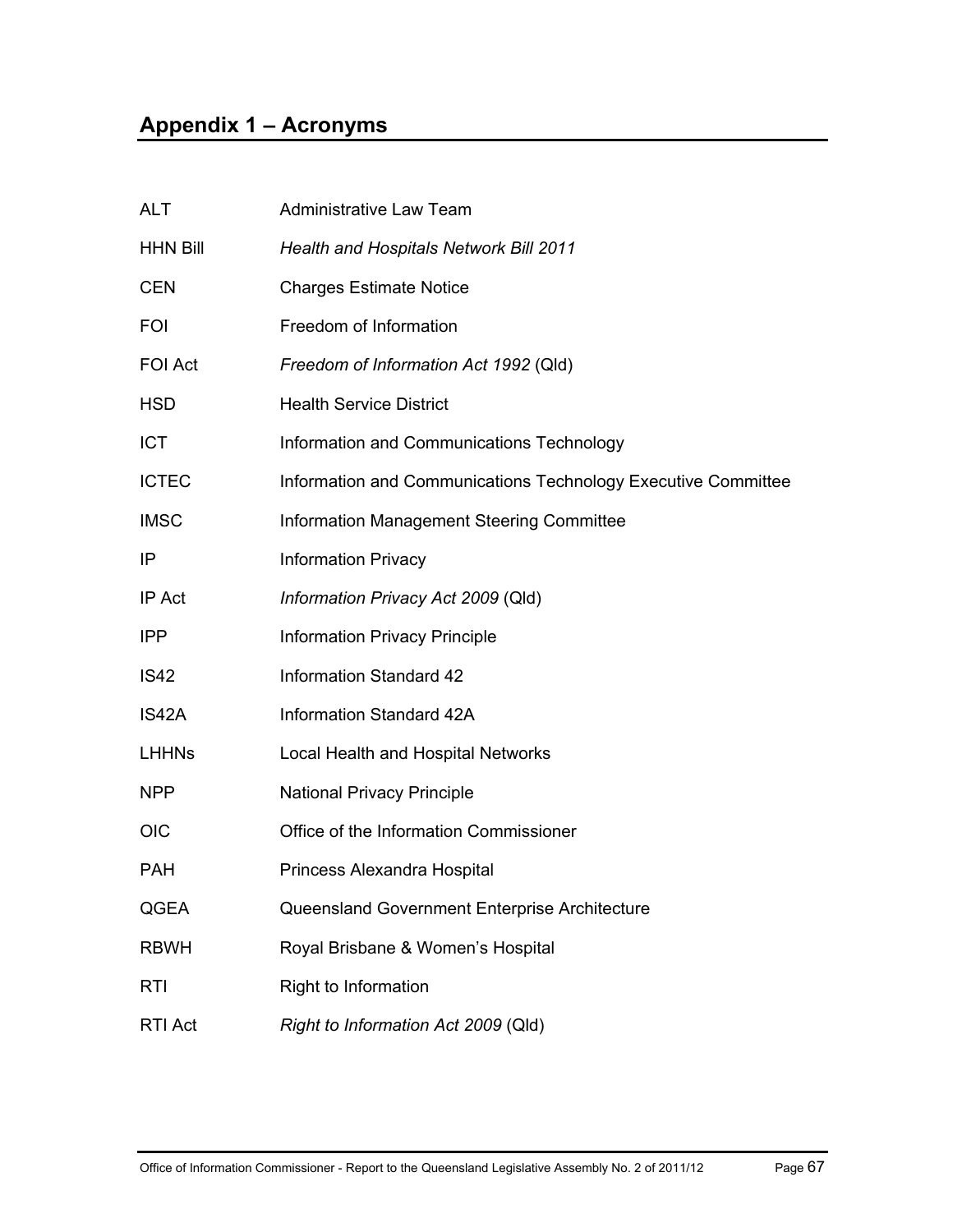## **Appendix 2 – Information Published by Queensland Health**

## *Information published by Queensland Health*

Even prior to the introduction of the RTI legislation in 2009, Queensland Health had committed to "pushing" information, particularly performance information, into the public arena. This commitment was driven by the 2005 Health Action Plan, a reform agenda developed in response to the Davies' Commission of Inquiry and the Forster Review. Queensland Health's leadership in this arena was recognised in September 2008 by the NSW Independent Privacy and Regulatory Tribunal (IPART) in its review of performance improvement in health in NSW. The review referred to Queensland Health as an exemplar and specifically recommended the NSW Health review its reporting in light of the Queensland Health Quarterly Public Hospitals Performance (QHQPHP) Report.

Access block information has been added to the QHQPHP Report since the September 2009 quarter and off-stretcher time has been included since the December 2009 quarter.

In addition to performance information, a range of documents, information and data are publicly available on the Queensland Health website. As set out below, publicly available information includes policy documents; performance reporting, data sets, information sheets for both consumers and clinicians etc. The extent of information available is demonstrated by the Index of Queensland Health subsites. (Attachment One)

## *Policy Documents*

The Queensland Health internet site lists many of the organisation's significant policies and procedures at <http://www.health.qld.gov.au/qhpolicy/html/index-a.asp>

This is currently complemented by an intranet site with the expectation that integration will be achieved through the implementation of the Policy Management Policy.

Queensland Health's policy framework is detailed in the Policy Management Policy. Through this framework, Queensland Health effectively manages policy through the stages of initiation, development, consultation, approval, implementation and review.

The Policy Management Policy and Implementation Standard provide clear direction for policy development and support the management of policy through the policy cycle.

The Policy Management Policy promotes a consistent and rigorous approach to policy development; effective implementation; clear communication of requirements, responsibilities and accountabilities; and regular review of the effectiveness of policy in achieving its intended outcomes.

A suite of templates has been developed to support policy management.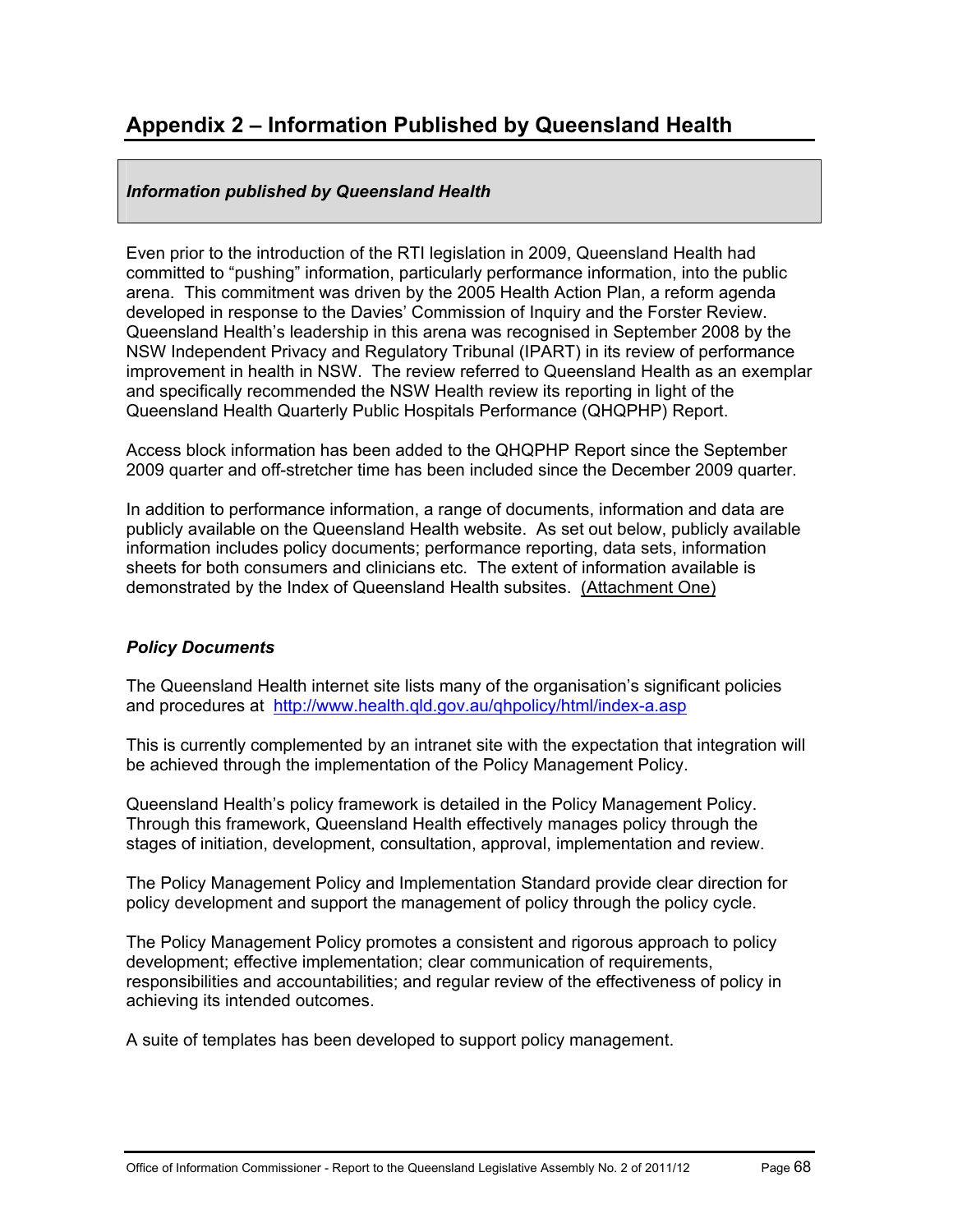The Queensland Health Policy Register and Queensland Health Policy Sites on the department's intranet and internet sites have been developed to support the management of Queensland Health policy.

## *Performance Reporting*

In 2011, Queensland Health launched the Hospital Performance website, replacing the QHAPHP Reporting program. The website contains detailed, up-to-date and regular information on the activity and performance of Queensland Health's reporting hospitals. The site includes an overview of each facility, including infrastructure information, as well the following information and data on a monthly basis:

- Staffing statistics
- Emergency department statistics
- Elective surgery statistics
- Hospital activity data
- Specialist outpatient information

Average working days wait until the next available start date for radiation treatment is also included for the four hospitals providing this service. The Hospital Performance website can be found at the following link:

<http://www.health.qld.gov.au/hospitalperformance/>

Reports regarding safety and quality, staffing and hospital activity are also available on the Our Performance page of the Queensland Health internet site at: <http://www.health.qld.gov.au/performance/default.asp>

## **Safety and Quality**

- Patient Satisfaction Survey
- [Patient Safety: From Learning To Action IV](http://www.health.qld.gov.au/patientsafety/documents/lta4.pdf) (Fourth Queensland Health Report on Clinical Incidents and Sentinel Events)

## **Staffing**

- [Action Plan Progress Report For Clinical Occupational Streams February 2010](http://www.health.qld.gov.au/performance/staffing/pr_staff.pdf)  (updated monthly)
- [Queensland Health 1996-2010 District Staff Profile \(](http://www.health.qld.gov.au/performance/staffing/staff14yr_10.pdf)updated annually)
- [October 2010 Staff Opinion Survey Report](http://www.health.qld.gov.au/performance/docs/SOSoct2010.pdf)
- Staff Opinion Survey Report Archive

## **Hospital Activity**

[Detailed data from the last three years](http://www.health.qld.gov.au/hic/QHID/Hospital_Activity/default.asp) (updated monthly) [Hospital activity and capacity time series \(PDF, 21 KB\)](http://www.health.qld.gov.au/performance/docs/hospital_activity.pdf) (updated annually)

## *Health Statistics Centre*

Data collections maintained by Health Statistics Centre in Queensland Health include the following: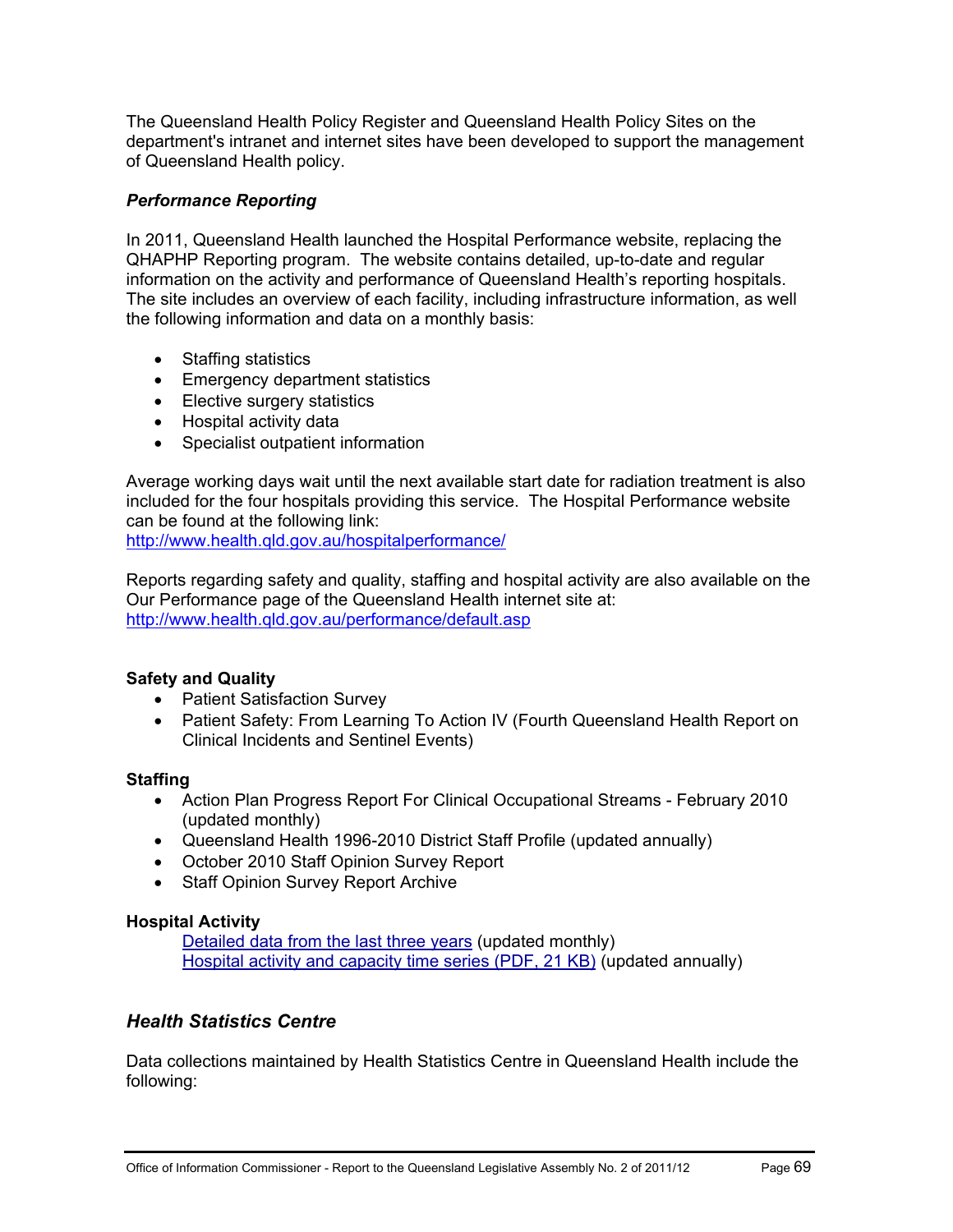- o Queensland Hospital Admitted Patient Data Collection (QHAPDC)
- o Monthly Activity Collection (MAC)
- o Perinatal Data Collection (PDC)
- o Financial and Residential Activity Collection (FRAC)

A list of publications and data resources produced by the HSC is at: <http://www.health.qld.gov.au/hic/default.asp>

## *Clinical Governance*

Queensland Health has developed a range of resources for staff and patients regarding patient safety and quality improvement. Information and resources on a number of topics are available on the website – a list of these is at Attachment 4.

#### <http://www.health.qld.gov.au/chi/psq/>

## *Division of the Chief Health Officer*

The Health of Queenslanders is a report from the Chief Health Officer to inform Queenslanders about the health status of the population, as described in the Queensland Health Action Plan 2005. This report is published every two years and commenced in 2006. The Queensland Government is committed to informing Queenslanders about the performance of the health system through regular reporting on the health status and burden of disease of the state's population.

With the goal to continue to improve health outcomes, information from these reports will inform and guide Queensland Health and other key stakeholders around service planning. In addition, these reports will be an essential source of reference within Queensland Health for those needing quick access to health data to inform planning or to answer media or public enquiries.

These reports are intended for a wide variety of users, including population health practitioners, planners, policy analysts, researchers, students and the general public.

The Health of Queenslanders 2010: (Third report of the Chief Health Officer Queensland) details the state's most widespread diseases and injuries and their impact on the health system, the community and the individual.

It also:

- analyses the increasing incidence of conditions such as diabetes and obesity
- describes the relationship between risk behaviours and health outcomes and illustrates ways of preventing some of the more common conditions
- reports on progress to make Queenslanders Australia's healthiest people through the Queensland Government *Toward Q2: Tomorrow's Queensland* strategy
- identifies how health inequalities are changing in Queensland
- considers current and future impacts on the health system and includes broad discussion on ways to address these challenges.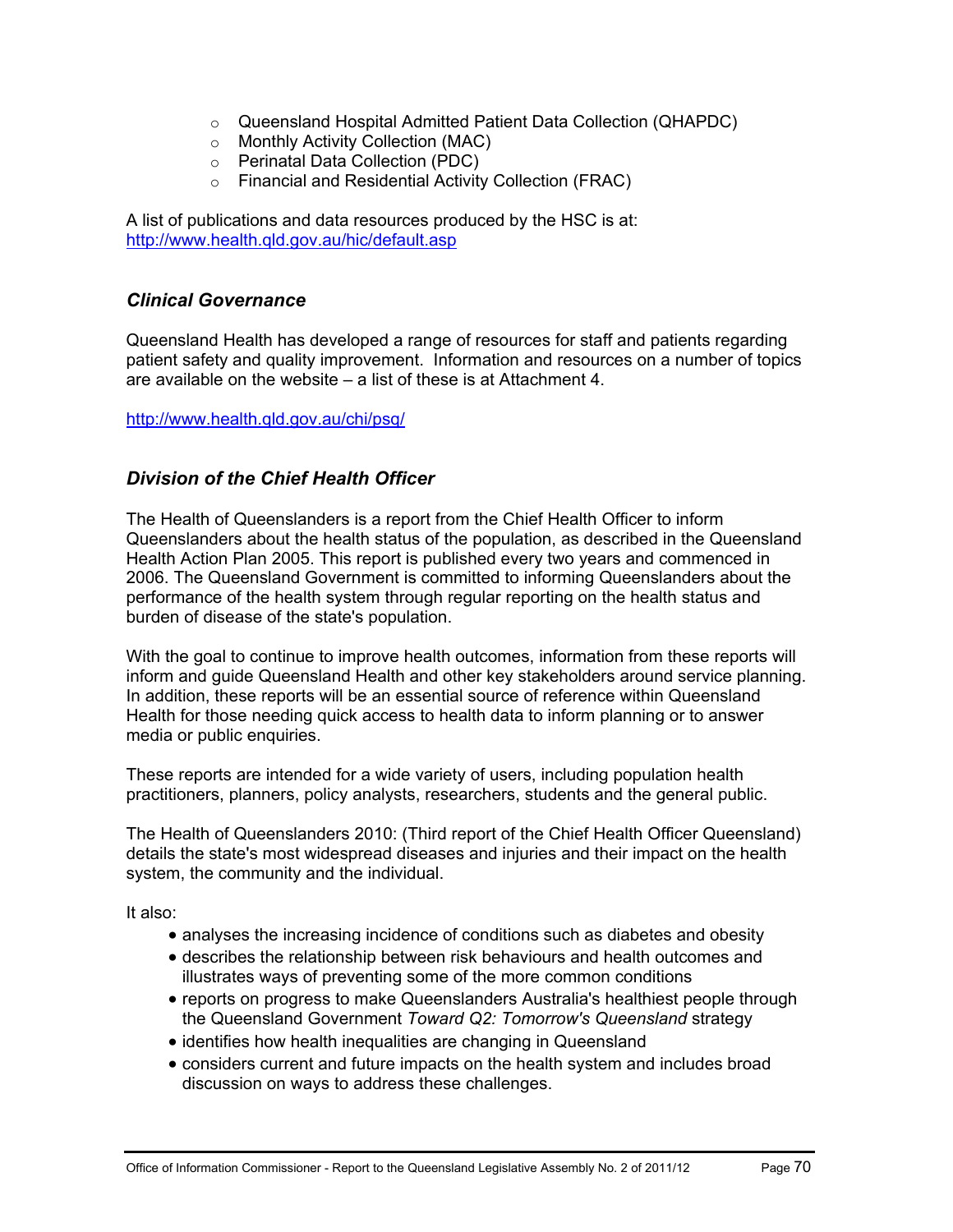The Health of Queenslanders reports are available on the Queensland Health internet site at the following link:

[http://www.health.qld.gov.au/cho\\_report/](http://www.health.qld.gov.au/cho_report/)

## *Health Information Directory Fact sheets*

The Health Information Directory<http://access.health.qld.gov.au/hid/index.asp>provides access to online health and well-being information. The fact sheets and other resources on this site are constantly expanded and regularly reviewed. A list of current fact sheets is at Attachment 2.

#### *Health Professionals*

On this webpage, information targeted at health professionals is available at the following link:

[http://www.health.qld.gov.au/atsihealth/health\\_professionals.asp](http://www.health.qld.gov.au/atsihealth/health_professionals.asp)

## *Mental Health*

Information is available on a mental health site<http://www.health.qld.gov.au/mentalhealth/> for consumers, carers, members of the community, service providers, non-government oganisations on a range of topics.

## *Indigenous Health*

Given the significance of the challenge for the health system of closing the gap in health outcomes between Aboriginal and Torres Strait Islander Queenslanders and the other Queenslanders, it is imperative that information is readily available. Information on outcomes, reports, policies etc are available at http://www.health.qld.gov.au/atsihealth/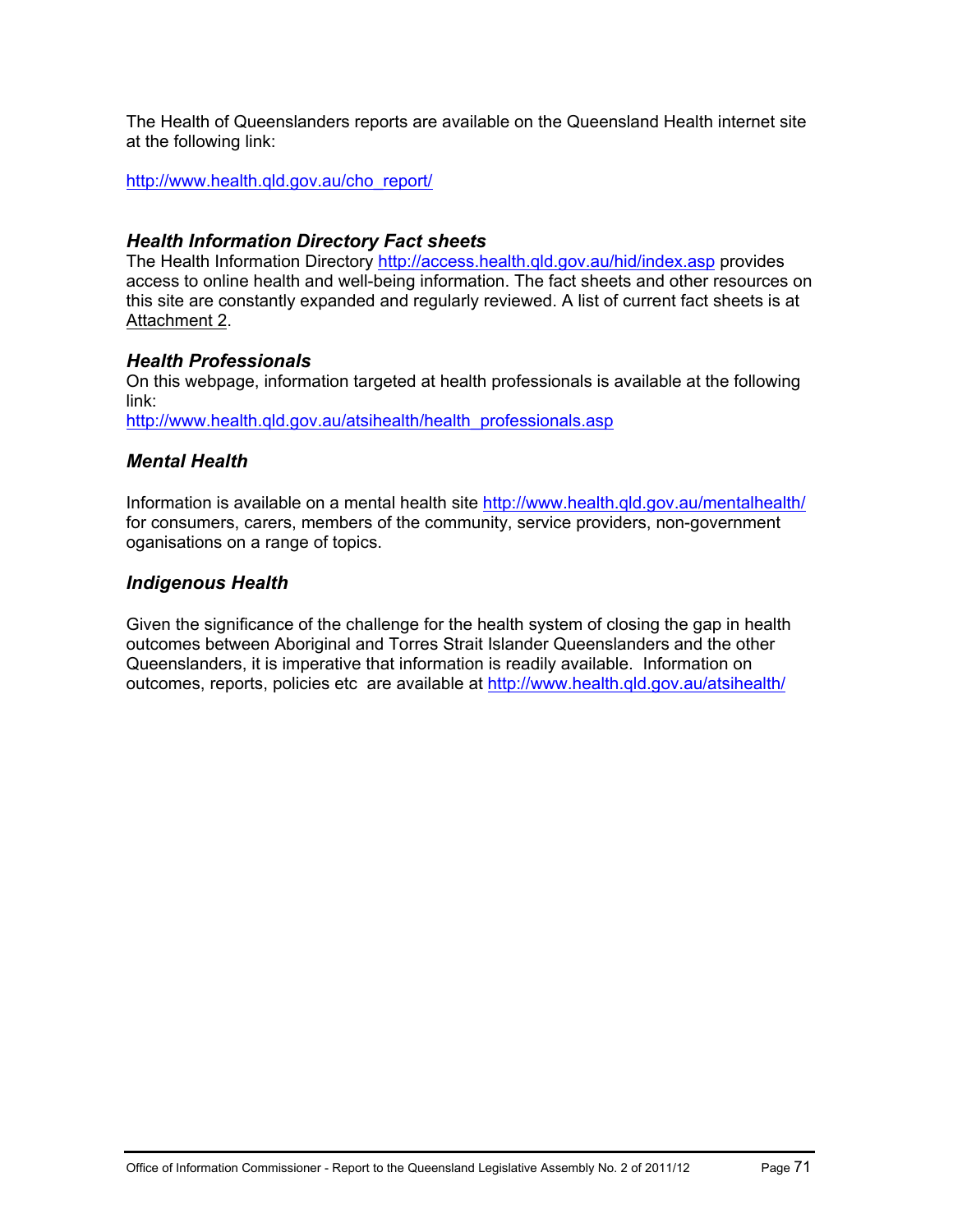Attachment One: Index of Queensland Health Subsites

[13 Health](http://www.health.qld.gov.au/13health/)

[A healthier you](http://www.health.qld.gov.au/healthieryou/)

[A Profile of Queensland Health's Indigenous Workforce Full Report](http://www.health.qld.gov.au/indigenous_health/workfull.pdf)

[A Profile of Queensland Health's Indigenous Workforce Summary Report](http://www.health.qld.gov.au/indigenous_health/worksummary.pdf)

[About Queensland Health](http://www.health.qld.gov.au/about_qhealth/)

[Aboriginal and Torres Strait Islander Health Strategy Unit](http://www.health.qld.gov.au/atsihealth/)

[Access to Surgery site](http://www.health.qld.gov.au/Surgical_access/)

[Acquired Brain Injury Outreach Service](http://www.health.qld.gov.au/abios/)

[Alcohol, Tobacco and Other Drugs](http://www.health.qld.gov.au/atod/)

[Allied Health Work For Us](http://www.health.qld.gov.au/allied/)

[Asbestos in the home](http://www.health.qld.gov.au/asbestos/)

[Australian South Sea Islanders](http://www.health.qld.gov.au/assi/)

[Being an Outpatient](http://www.health.qld.gov.au/outpatient/)

[Be Kind to Your Mind](http://www.health.qld.gov.au/bekindtoyourmind/)

[Bowel Cancer Screening in Queensland](http://www.health.qld.gov.au/bowelcancer/)

[Breastfeeding and Work](http://www.health.qld.gov.au/breastfeeding/)

[BreastScreen Queensland](http://www.health.qld.gov.au/breastscreen/)

[Brisbane Cardiac Consortium - Consumer Resources](http://www.health.qld.gov.au/heart_info/)

[Building a Healthier Community](http://www.health.qld.gov.au/buildinghealth/)

[Cairns and Hinterland Health Service District Service and Master Planning Project](http://www.health.qld.gov.au/cairns_hinterland/)

[Cairns Base Hospital Redevelopment](http://www.health.qld.gov.au/cbhredevelopment/)

[Carers Matter](http://www.health.qld.gov.au/mhcarer/)

[Centre for Healthcare Related Infection Surveillance and Prevention \(CHRISP\)](http://www.health.qld.gov.au/chrisp/)

[Centre for Palliative Care Research and Education](http://www.health.qld.gov.au/cpcre/)

[Cervical Screening](http://www.health.qld.gov.au/cervicalscreening/)

[Chlamydia](http://www.health.qld.gov.au/sexhealth/chlamydia/)

[Chief Health Officer Report](http://www.health.qld.gov.au/cho_report/)

[Child Health and Safety Information](http://www.health.qld.gov.au/child-youth/)

[Child Injury Prevention](http://www.health.qld.gov.au/chipp/)

[Child Health and Safety Information](http://www.health.qld.gov.au/child-youth/)

[Children's Health](http://www.health.qld.gov.au/childrenshealth/)

[Children's Hospital](http://www.health.qld.gov.au/childrenshospital/)

[Chronic Disease](http://www.health.qld.gov.au/chronicdisease/)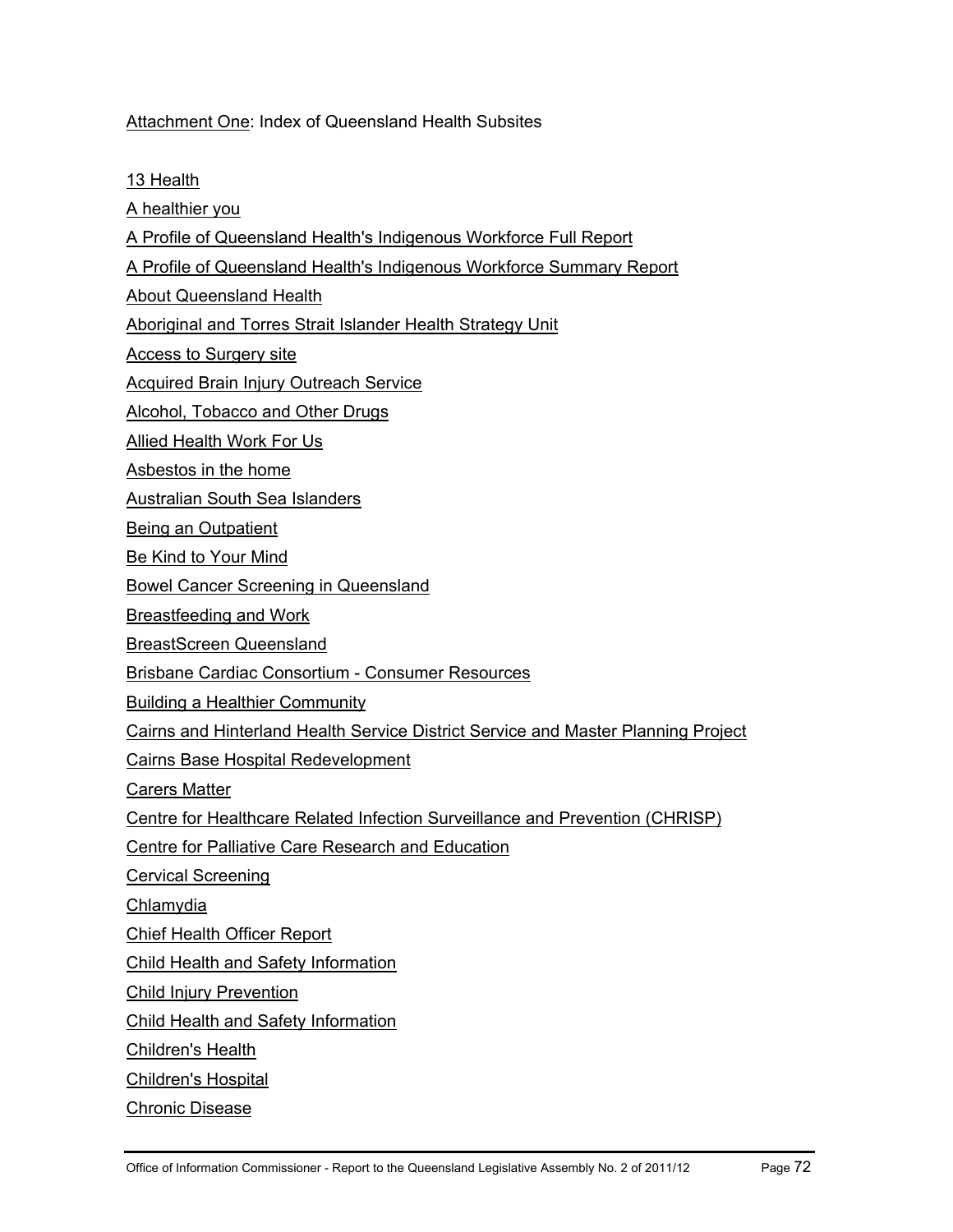[Clinical and Statewide Services Division](http://www.health.qld.gov.au/qhcss/)

[Clinical Governance Framework](http://www.health.qld.gov.au/clinicalgov/)

[Clinical Practice Improvement Centre - CPIC](http://www.health.qld.gov.au/cpic/)

[Clinician Development Program Online Education Service](http://www.health.qld.gov.au/cdp/)

[Communicable Diseases](http://www.health.qld.gov.au/communicablediseases/)

[Communicable Diseases Branch](http://www.health.qld.gov.au/ph/cdb/)

[Communicable Disease Control Guidance: A - Z](http://www.health.qld.gov.au/cdcg/)

[Community Action, Planning and Information Resource \(CAPIR\)](http://www.health.qld.gov.au/capir/)

[Community Child Health Service](http://www.health.qld.gov.au/cchs/)

[Community Health Services Reform Project](http://www.health.qld.gov.au/chsrp/)

[Consumer Complaints](http://www.health.qld.gov.au/complaints/)

[Consumer Health Council Project](http://www.health.qld.gov.au/consumerhlth/)

[Dengue Fever in North Queensland](http://www.health.qld.gov.au/dengue/)

[Dentistry Work For Us](http://www.health.qld.gov.au/dentistry/)

[District and Facility Profiles](http://www.health.qld.gov.au/wwwprofiles/)

[Eat Well Be Active](http://www.health.qld.gov.au/eatwellbeactive/) 

[eHealth](http://www.health.qld.gov.au/ehealth/)

[Emergency Departments](http://www.health.qld.gov.au/emergency/)

[Emergency Management Unit](http://www.health.qld.gov.au/emergtrans/)

[Endoscope Reprocessing](http://www.health.qld.gov.au/EndoscopeReprocessing/)

[Enterprise Bargaining](http://www.health.qld.gov.au/eb/)

[Environmental Health Workers Online Resource Manual \(ehWORM\)](http://www.health.qld.gov.au/ehworm/)

[Events Calendar 2006/2007](http://www.health.qld.gov.au/calendar/)

[Falls Prevention in Older People](http://www.health.qld.gov.au/fallsprevention/)

[Flu Prevention](http://www.health.qld.gov.au/flu/)

[Food Safety](http://www.health.qld.gov.au/foodsafety/)

[Food Safety Matters](http://www.health.qld.gov.au/foodsafetymatters/)

[Foodborne Disease in Queensland](http://www.health.qld.gov.au/foodsafety/fbdiseases/)

[Forensic Mental Health](http://www.health.qld.gov.au/forensicmentalhealth/)

[Freedom of Information](http://www.health.qld.gov.au/foi/)

[Germ Busters](http://www.health.qld.gov.au/germbusters/)

[Going Into Hospital](http://www.health.qld.gov.au/hospital/)

[Gold Coast Community Child Health's Child Obesity Treatment Project: The "Kids on](http://www.health.qld.gov.au/kot/)  [Track" program](http://www.health.qld.gov.au/kot/)

[Gold Coast University Hospital](http://www.health.qld.gov.au/gcuhospital/)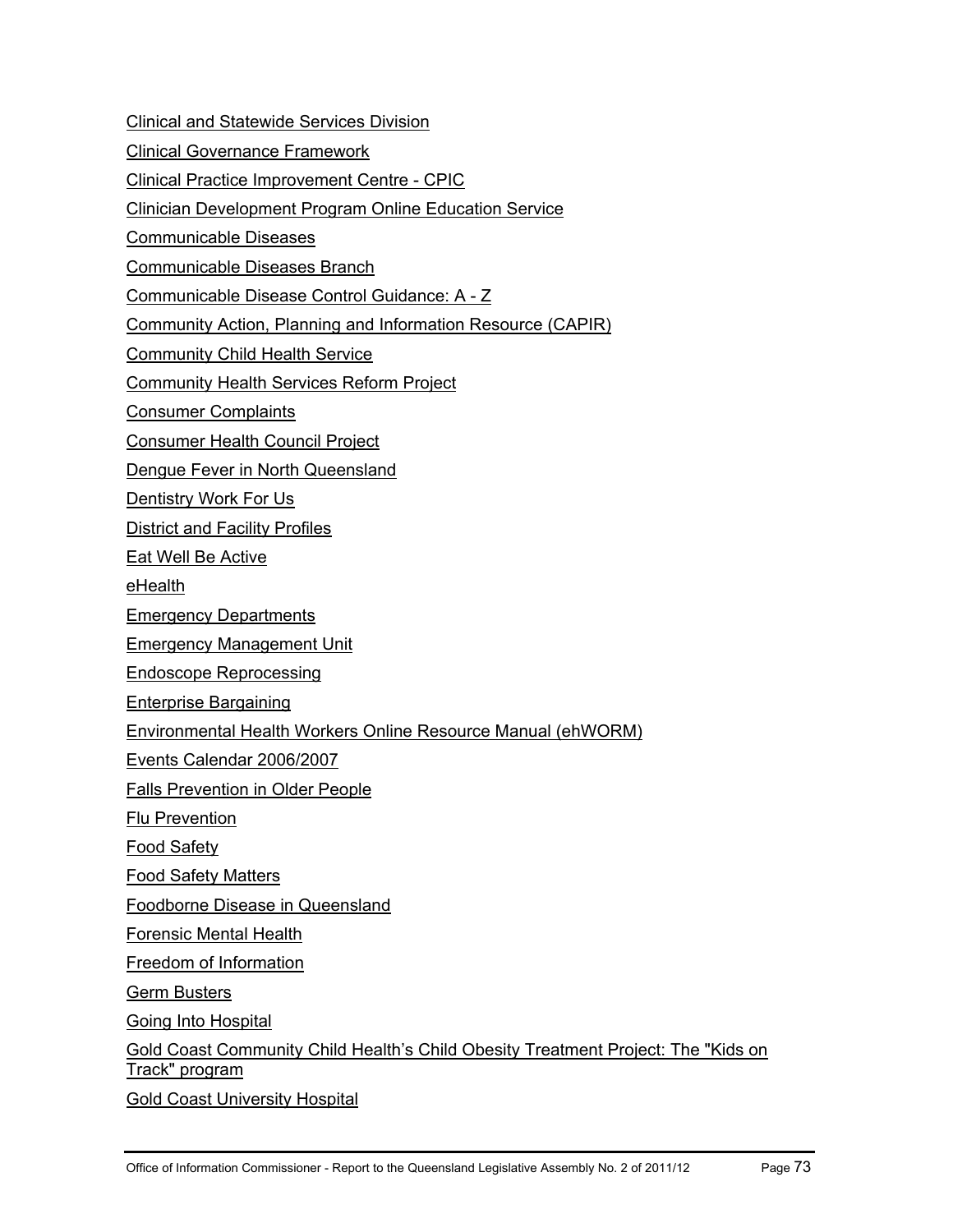[Good Health In Tropical North Queensland](http://www.health.qld.gov.au/goodhealthintnq/)

[Graduate Development Program 2007](http://www.health.qld.gov.au/gradev_2007/)

[Head Lice Management](http://www.health.qld.gov.au/headlice/)

[Health Community Councils](http://www.health.qld.gov.au/hcc/)

**[Health Consumers Queensland](http://www.health.qld.gov.au/hcq/)** 

**[Health Contact Centre](http://www.health.qld.gov.au/wwwhccp/)** 

[Health Determinants Queensland 2004](http://www.health.qld.gov.au/hdq/)

**[Health Information Directory](http://access.health.qld.gov.au/hid/index.asp)** 

[Health Infrastructure and Projects Division](http://www.health.qld.gov.au/cwamb/)

**[Health Statistics Centre](http://www.health.qld.gov.au/hic/)** 

[Health Matters](http://www.health.qld.gov.au/news/health_matters/)

[Health Outcomes Plans](http://www.health.qld.gov.au/hop/)

**[Health Professionals Information Index](http://www.health.qld.gov.au/health_professionals/)** 

[Health Reform Queensland](http://www.health.qld.gov.au/health-reform/)

[Health Service Bulletins](http://www.health.qld.gov.au/HealthBulletins/)

[Health Services](http://www.health.qld.gov.au/healthservices/)

[Health Services Purchasing and Logistics](http://www.health.qld.gov.au/hspl/) 

**[Healthy Hearing Program](http://www.health.qld.gov.au/hearing/)** 

[Healthy Me Healthy You](http://www.health.qld.gov.au/healthymehealthyyou/)

[Healthy Schools](http://www.health.qld.gov.au/healthyschools/)

[Home and Community Care](http://www.health.qld.gov.au/hacc/)

[Human Resource Graduate Program 2008](http://www.health.qld.gov.au/hrgradprogram/)

[Human Resource Policies](http://www.health.qld.gov.au/hrpolicies/)

[Immunisation](http://www.health.qld.gov.au/immunisation/)

[Indigenous Workforce Unit](http://www.health.qld.gov.au/indigenous_workforce/)

[Induction and Orientation and Orientation and Induction](http://www.health.qld.gov.au/orientation/)

[Information for Industry](http://www.health.qld.gov.au/industry/)

[Information Privacy](http://www.health.qld.gov.au/privacy/)

[Informed Consent for Surgery](http://www.health.qld.gov.au/informedconsent/)

[Integrated Patient Transport Unit](http://www.health.qld.gov.au/iptu/)

[Local Government Environmental Health Resources](http://www.health.qld.gov.au/eholocalgov/) 

[Lighten Up](http://www.health.qld.gov.au/lightenup/)

[Mackay Health Service District](http://www.health.qld.gov.au/mackay/)

[Maternity Services Steering Committee](http://www.health.qld.gov.au/maternity/)

[Medical Aids Subsidy Scheme](http://www.health.qld.gov.au/mass/)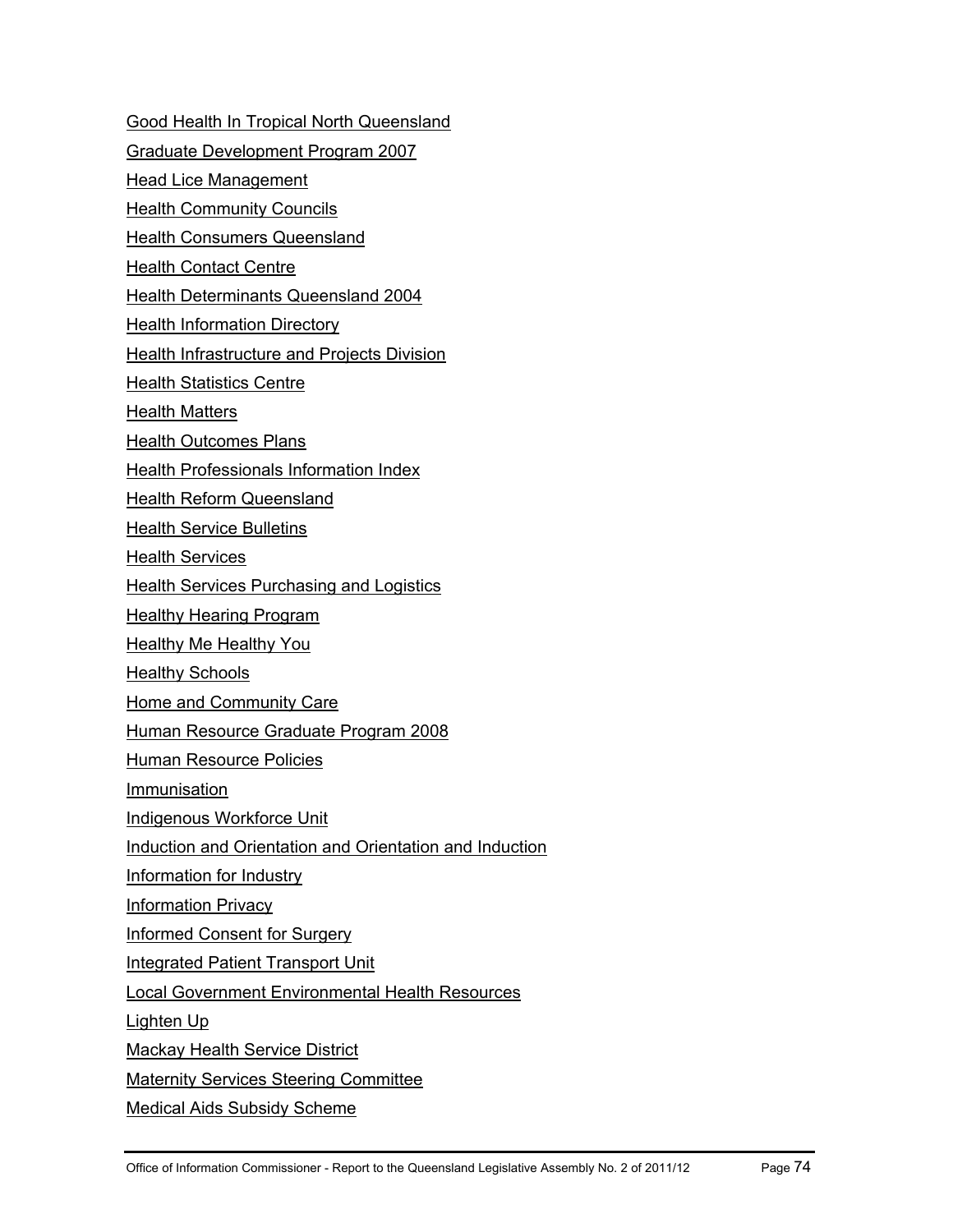[Medical Jobs and Recruitment](http://www.health.qld.gov.au/medical/) [Mental Health Act 2000](http://www.health.qld.gov.au/mha2000/) [Mental Health Carer Support](http://www.health.qld.gov.au/mhcarer/) [Mental Health](http://www.health.qld.gov.au/mentalhealth/) [Mosquito borne disease in Queensland](http://www.health.qld.gov.au/mozziediseases/) [Mount Isa Health Service District](http://www.health.qld.gov.au/mt_isa/)  [Multicultural Health](http://www.health.qld.gov.au/multicultural/) [Narangba Industrial Estate Health Impact Assessment](http://www.health.qld.gov.au/narangbahia/) [National Health Performance Reports](http://www.health.qld.gov.au/nathlthrpt/) [National Physical Activity Guidelines](http://www.health.qld.gov.au/npag/) **[News](http://www.health.qld.gov.au/news/)** [Northern Downs Health Service District](http://www.health.qld.gov.au/northern_downs/) [Nursing Work For Us](http://www.health.qld.gov.au/nursing/) [Office of Health and Medical Research](http://www.health.qld.gov.au/ohmr/) [Office of the Principal Nursing Adviser](http://www.health.qld.gov.au/opna/) [Oral Health](http://www.health.qld.gov.au/oralhealth/) [Our Partners](http://www.health.qld.gov.au/partners/) [Pandemic Influenza](http://www.health.qld.gov.au/pandemicinfluenza/) [Parent Transition Program \(Gold Coast Community Child Healths Parent Coping](http://www.health.qld.gov.au/ptp/)  [Strategies Project](http://www.health.qld.gov.au/ptp/)) [PaRROT - Pathways to Rural and Remote Orientation and Training](http://www.health.qld.gov.au/parrot/) [Patient Safety Centre](http://www.health.qld.gov.au/patientsafety/)  [PHICSS Project](http://www.health.qld.gov.au/phicss/)  [Poisons Information Centre](http://www.health.qld.gov.au/PoisonsInformationCentre/) [Primary Clinical Care Manual](http://www.health.qld.gov.au/pccm/) [Princess Alexandra Hospital Health Service District](http://www.health.qld.gov.au/pahospital/) [Princess Alexandra Sexual Health](http://www.health.qld.gov.au/pash/) [Private Health Regulation](http://www.health.qld.gov.au/privatehealth/) [Professional Conduct Review Panels](http://www.health.qld.gov.au/pcrp/) [Public Health Act 2005](http://www.health.qld.gov.au/publichealthact/) [QALS - Queensland Amputee Limb Service](http://www.health.qld.gov.au/qals/) [Queensland Centre for Congenital Heart Disease](http://www.health.qld.gov.au/qldheartkids/) [Queensland Centre for Mental Health Learning](http://www.health.qld.gov.au/qcmhl/) [Queensland Centre for Perinatal and Infant Mental Health](http://www.health.qld.gov.au/qcpimh/) [Queensland Coding Committee \(QCC\)](http://www.health.qld.gov.au/qcc/)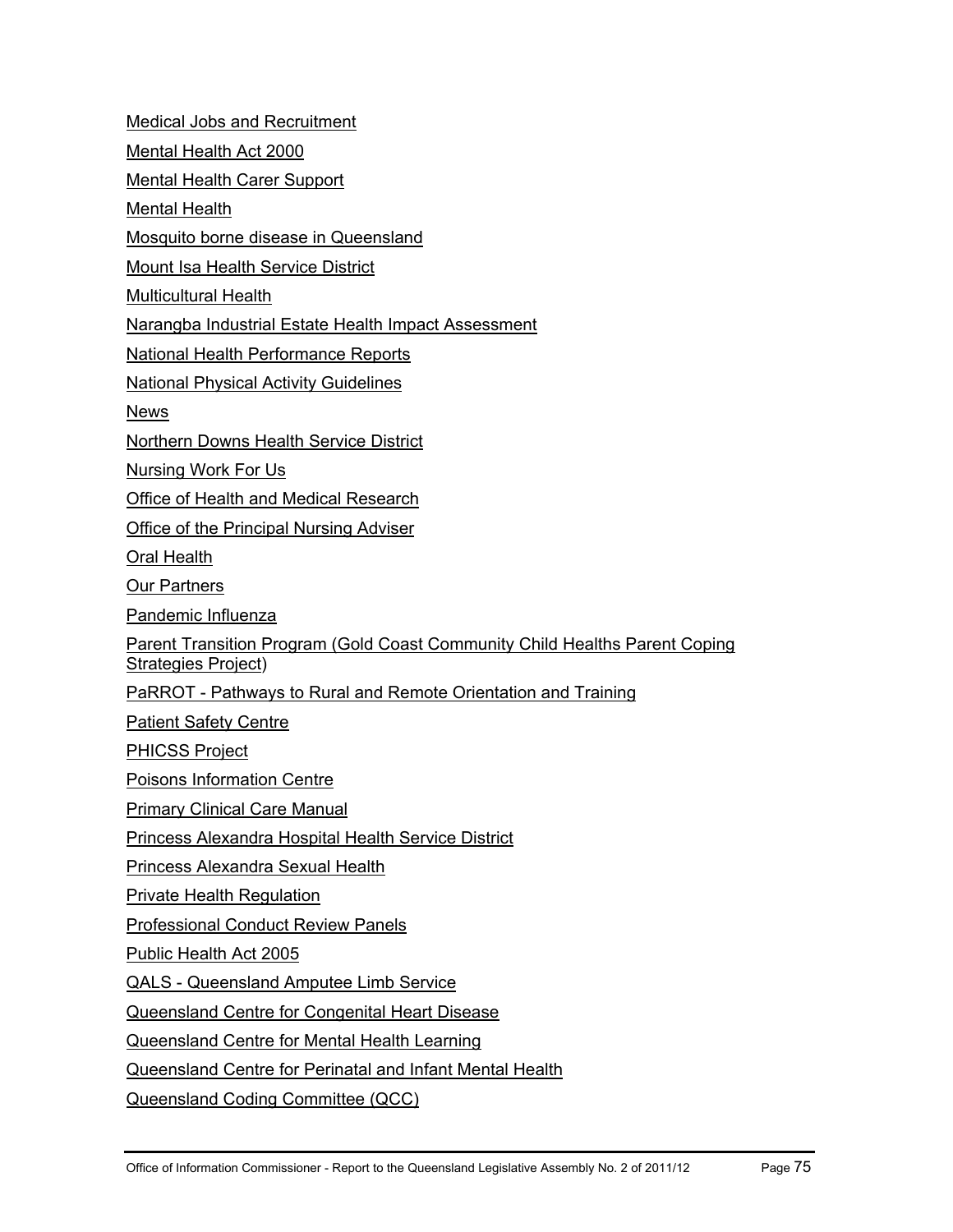[Queensland Haemophilia Centre](http://www.health.qld.gov.au/haemophilia/)

[Queensland Health - Currently Advertised Positions Search](http://www.health.qld.gov.au/jobs/)

[Queensland Health Budget 2006 - 07](http://www.health.qld.gov.au/budget/)

[Queensland Health Carbon Management Unit](http://www.health.qld.gov.au/carbon_management/)

[Queensland Health Community Rehabilitation Workforce Project](http://www.health.qld.gov.au/qhcrwp/)

[Queensland Health Home Care Services](http://www.health.qld.gov.au/homecare/)

[Queensland Health Indigenous Workforce Management Strategy](http://www.health.qld.gov.au/indigenous_health/workforce.pdf)

[Queensland Health Legislation](http://www.health.qld.gov.au/legislation/)

[Queensland Health Maps](http://www.health.qld.gov.au/maps/)

[Queensland Health Performance Reports](http://www.health.qld.gov.au/performance/)

[Queensland Health Privacy site](http://www.health.qld.gov.au/privacy/)

[Queensland Health Public Patients' Charter](http://www.health.qld.gov.au/qhppc/)

[Queensland Health Resources](http://www.health.qld.gov.au/healthtopics/)

[Queensland Health Rural Scholarship Scheme](http://www.health.qld.gov.au/orh/)

[Queensland Health Shared Service Partner](http://www.health.qld.gov.au/qhssp/)

[Queensland Health Student Orientation Package](http://www.health.qld.gov.au/sop/)

[Queensland Health Systems Review](http://www.health.qld.gov.au/health_sys_review/)

[Queensland Health's Cancer Control Program](http://www.health.qld.gov.au/cancercontrol/)

[Queensland Health's Quality and Safety Program](http://www.health.qld.gov.au/quality/)

[Queensland Heart Failure Services](http://www.health.qld.gov.au/heart_failure/)

[Queensland Needle and Syringe Program \(QNSP\)](http://www.health.qld.gov.au/qnsp/)

[Queensland Public Health Forum](http://www.health.qld.gov.au/QPHF/)

[Queensland Public Hospitals Commission of Inquiry](http://www.health.qld.gov.au/inquiry/)

[Queensland Spinal Cord Injuries Service](http://www.health.qld.gov.au/qscis/)

[Queensland Tuberculosis Control Program \(QTCP\)](http://www.health.qld.gov.au/qtbcc/)

[Queensland Victim Support Service](http://www.health.qld.gov.au/qhvss/)

[Queenslander's Donate](http://www.health.qld.gov.au/queenslandersdonate/)

[Quit Smoking](http://www.health.qld.gov.au/quitsmoking/)

[Radiation Health Unit](http://www.health.qld.gov.au/radiationhealth/)

[Radiation Therapy Services Recruitment](http://www.health.qld.gov.au/radiation_therapists/)

[Remote Access and External Access Services](https://webaccess.health.qld.gov.au/vpn/index.html)

[Report on the Role and Function of Forensic and Scientific Services in the Queensland](http://www.health.qld.gov.au/forensic_review/)  [Government](http://www.health.qld.gov.au/forensic_review/)

[Research and Ethics Management](http://www.health.qld.gov.au/ethics/)

[Research Information](http://www.health.qld.gov.au/research_information/)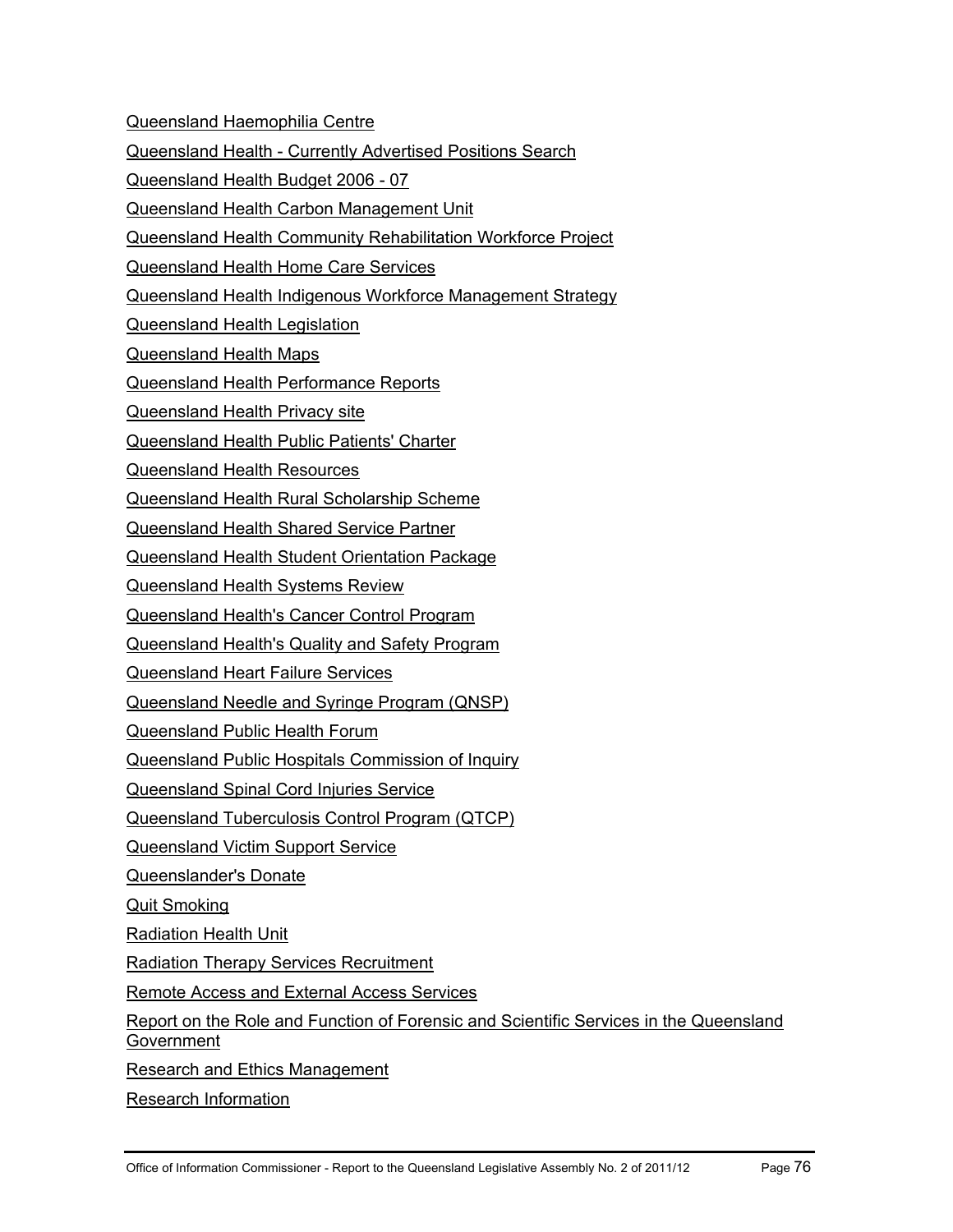[Right to Information](http://www.health.qld.gov.au/foi/rti.asp)

[Robina Hospital Expansion](http://www.health.qld.gov.au/robinahospital/)

[Royal Brisbane and Women's Hospital Health Service District](http://www.health.qld.gov.au/rbwh/)

[Royal Children's Hospital and Health Service District](http://www.health.qld.gov.au/rch/)

[Rural Health Advisory Council](http://www.health.qld.gov.au/rhac/)

[Secure Transfer Service \(STS\)](http://www.health.qld.gov.au/wwwsts/)

[Sexual Health HIV and Hepatitis C Teen Site](http://www.health.qld.gov.au/istaysafe/)

[Sexual Health HIV/AIDS and Hepatitis site](http://www.health.qld.gov.au/sexhealth/)

[School Based Vaccination Program](http://www.health.qld.gov.au/immunisation/sbvp/)

[Southern Zone Mental Health Education Service](http://www.health.qld.gov.au/szmhes/)

[Statewide & Community Health Services index](http://www.health.qld.gov.au/services/)

[Stay on Your Feet](http://www.health.qld.gov.au/stayonyourfeet/)

**[Sun Safety](http://www.sunsafety.qld.gov.au/)** 

[Swine Flu](http://www.health.qld.gov.au/swineflu/)

[The 6th Annual Health and Medical Research Conference of Queensland](http://www.health.qld.gov.au/asm/)

[The Cunningham Centre](http://www.health.qld.gov.au/cunningham/)

[The Late Effects of Polio: Resource Manual for Medical and Allied Health Professionals](http://www.health.qld.gov.au/polio/)

[The Park - Centre for Mental Health](http://www.health.qld.gov.au/the_park/)

[The Prince Charles Hospital Health Service District](http://www.health.qld.gov.au/northside/)

[The Privacy of your Personal Information](http://www.health.qld.gov.au/imb/privacy_your.pdf)

[Tobacco Laws](http://www.health.qld.gov.au/tobaccolaws/)

[Townsville Health Service District](http://www.health.qld.gov.au/townsville/)

**[Tuberculosis](http://www.health.qld.gov.au/qtbcc/)** 

[Type 2 Diabetes and Coronary Heart Disease](http://www.health.qld.gov.au/diabetes_chd_resource/)

[Victim Support Service](http://www.health.qld.gov.au/qhvss/)

[Violence Against Women](http://www.health.qld.gov.au/violence/)

[Visiting Medical Officers \(VMOs\)](http://www.health.qld.gov.au/vmo/)

[Water Fluoridation](http://www.health.qld.gov.au/fluoride/)

[Web Site and Health Services feedback](http://www.health.qld.gov.au/masters/feedback.asp)

[What's New Index](http://www.health.qld.gov.au/whatsnew/)

[Work For Us](http://www.health.qld.gov.au/workforus/)

[Your Health. Your Future. Your Call.](http://www.health.qld.gov.au/stateofyourhealth/) 

#### **Externally Hosted Sites**

[CDP Education Service](http://learning.medeserv.com.au/qldhealth_cdp/)

[Clinicians Knowledge Network](http://ckn.health.qld.gov.au/)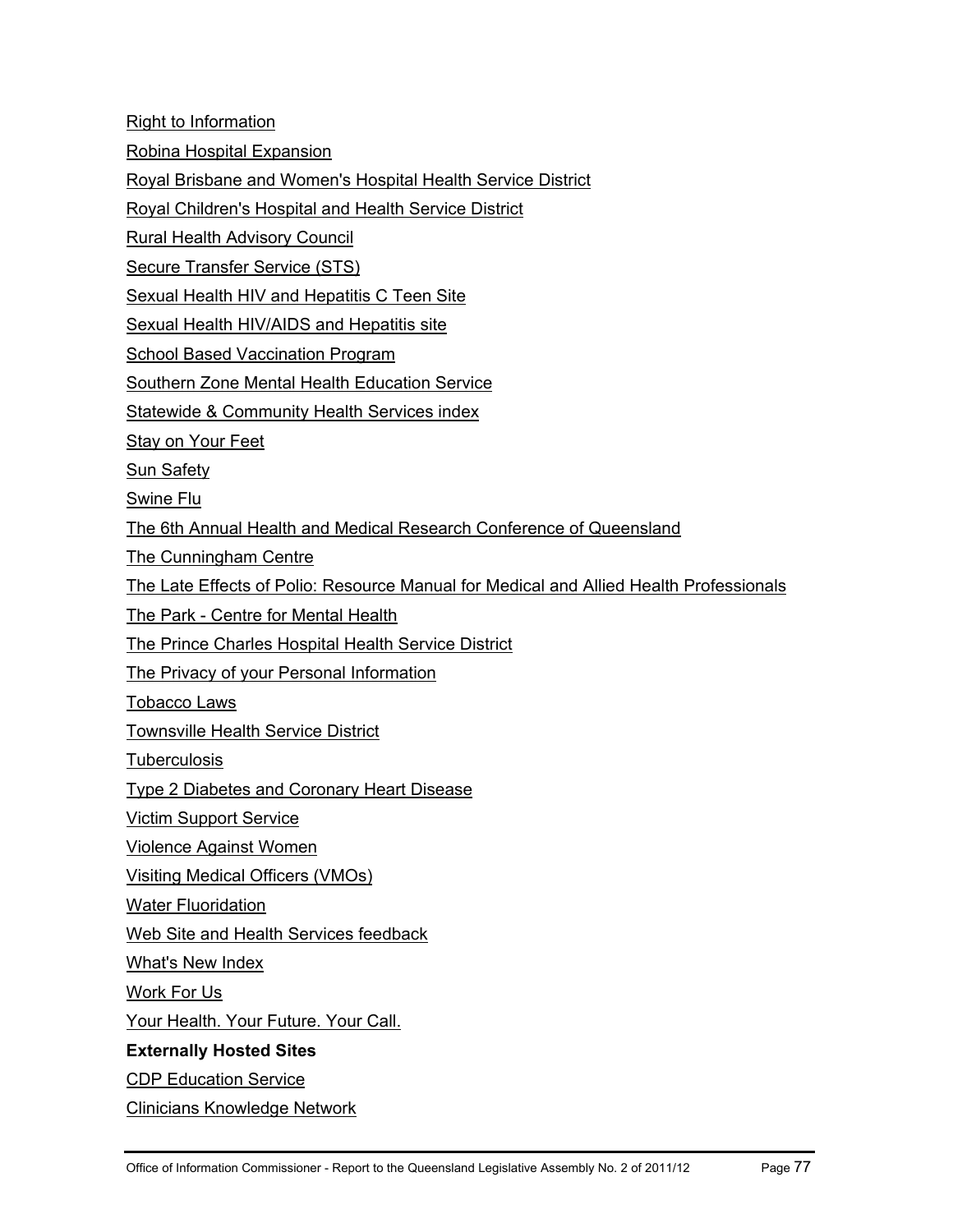[Feeling Good](http://feelinggood.com.au/) - Young Women and Smoking **[Gold Coast Health](http://www.goldcoasthealth.com.au/)** [Queensland Health Systems Review.](http://www.healthreview.com.au/) [Review of the Mental Health Act 2000](http://reviewmha.com.au/) [Skills Development Centre](http://www.sdc.qld.edu.au/) [Stay on your feet](http://www.health.qld.gov.au/stayonyourfeet/) [Think Nursing](http://www.thinknursing.com/) [Whistleblower Online Training \( Public Interest Disclosure \)](http://elearn.com.au/qh_external/iwsu)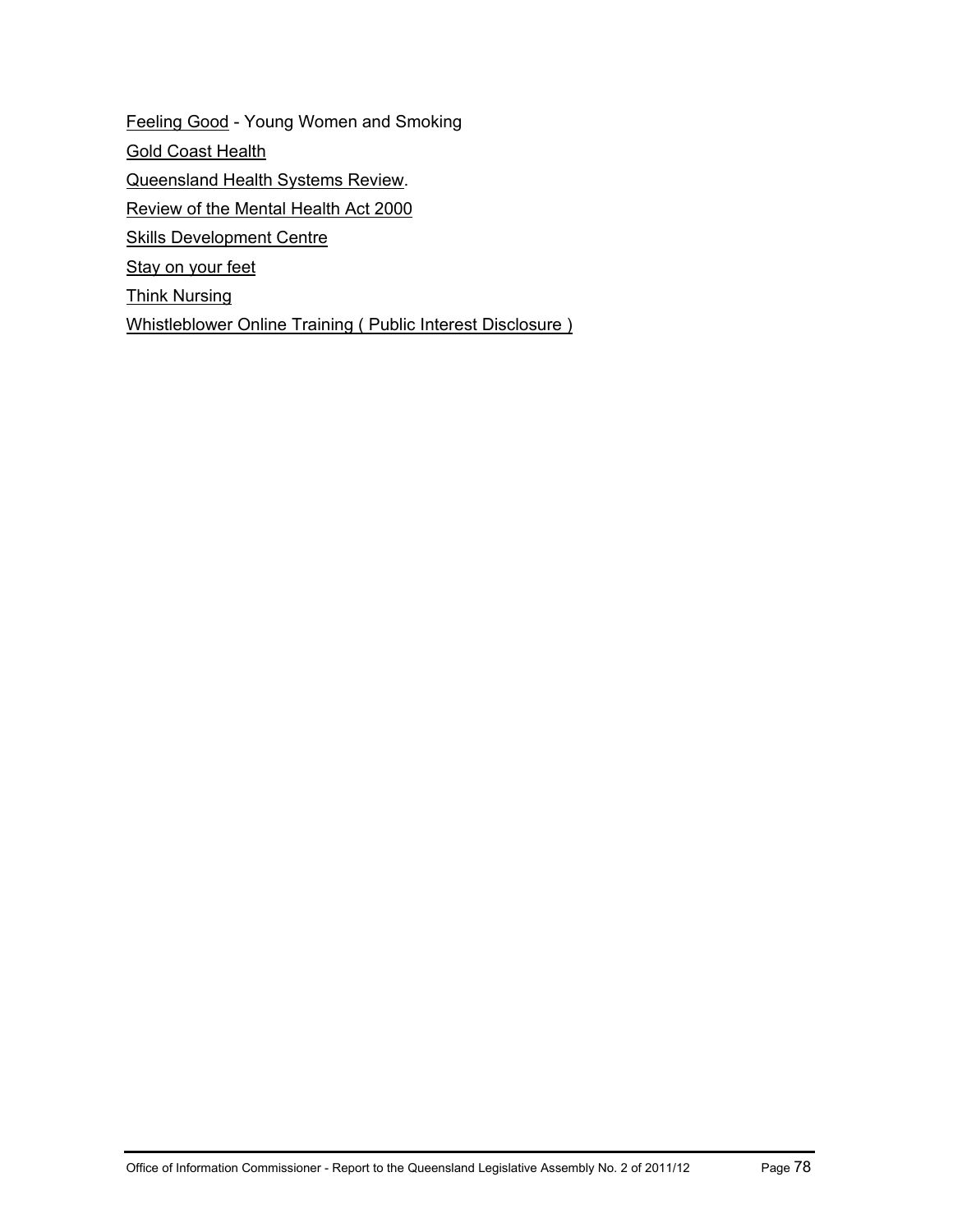Attachment Two: List of current health information sheets

#### [Accidents, Injuries and Poisonings](http://access.health.qld.gov.au/hid/AccidentsInjuriesandPoisonings/index.asp)

[Allergic Reactions](http://access.health.qld.gov.au/hid/AccidentsInjuriesandPoisonings/AllergicReactions/index.asp) [Bites And Stings](http://access.health.qld.gov.au/hid/AccidentsInjuriesandPoisonings/BitesAndStings/index.asp)  [Burns](http://access.health.qld.gov.au/hid/AccidentsInjuriesandPoisonings/Burns/index.asp)  [Diving and Swimming](http://access.health.qld.gov.au/hid/AccidentsInjuriesandPoisonings/DivingandSwimming/index.asp)  [Electrical and Lightning Accidents](http://access.health.qld.gov.au/hid/AccidentsInjuriesandPoisonings/ElectricalandLightningAccidents/index.asp)  [First Aid](http://access.health.qld.gov.au/hid/AccidentsInjuriesandPoisonings/FirstAid/index.asp) [Fractures and Dislocations](http://access.health.qld.gov.au/hid/AccidentsInjuriesandPoisonings/FracturesandDislocations/index.asp) [Heat Disorders](http://access.health.qld.gov.au/hid/AccidentsInjuriesandPoisonings/HeatDisorders/index.asp)  [Poisonings and Chemical Exposures](http://access.health.qld.gov.au/hid/AccidentsInjuriesandPoisonings/PoisoningsandChemicalExposures/index.asp) [Safety in the Home](http://access.health.qld.gov.au/hid/AccidentsInjuriesandPoisonings/SafetyintheHome/index.asp) 

[Alcohol, Drug and Tobacco Use](http://access.health.qld.gov.au/hid/AlcoholDrugandTobaccoUse/index.asp)

[Alcohol](http://access.health.qld.gov.au/hid/AlcoholDrugandTobaccoUse/Alcohol/index.asp) [Drug Use and Misuse](http://access.health.qld.gov.au/hid/AlcoholDrugandTobaccoUse/DrugUseandMisuse/index.asp)  [Tobacco](http://access.health.qld.gov.au/hid/AlcoholDrugandTobaccoUse/Tobacco/index.asp)

#### [Bladder, Kidney and Urinary Tract Health](http://access.health.qld.gov.au/hid/BladderKidneyandUrinaryTractHealth/index.asp)

**[Cancers](http://access.health.qld.gov.au/hid/BladderKidneyandUrinaryTractHealth/Cancers/index.asp)** [Infections and Parasites](http://access.health.qld.gov.au/hid/BladderKidneyandUrinaryTractHealth/InfectionsandParasites/index.asp)  [Injury](http://access.health.qld.gov.au/hid/BladderKidneyandUrinaryTractHealth/Injury/index.asp)  [Kidney Failure](http://access.health.qld.gov.au/hid/BladderKidneyandUrinaryTractHealth/KidneyFailure/index.asp) [Kidney Problems](http://access.health.qld.gov.au/hid/BladderKidneyandUrinaryTractHealth/KidneyProblems/index.asp) [Urinary Bladder Problems](http://access.health.qld.gov.au/hid/BladderKidneyandUrinaryTractHealth/UrinaryBladderProblems/index.asp) [Urinary Incontinence](http://access.health.qld.gov.au/hid/BladderKidneyandUrinaryTractHealth/UrinaryIncontinence/index.asp) 

## [Blood and Immune System Health](http://access.health.qld.gov.au/hid/BloodandImmuneSystemHealth/index.asp)

[Allergic Reactions](http://access.health.qld.gov.au/hid/BloodandImmuneSystemHealth/AllergicReactions/index.asp) [Anaemias](http://access.health.qld.gov.au/hid/BloodandImmuneSystemHealth/Anaemias/index.asp) [Autoimmune Disorders](http://access.health.qld.gov.au/hid/BloodandImmuneSystemHealth/AutoimmuneDisorders/index.asp) [Bleeding and Clotting Problems](http://access.health.qld.gov.au/hid/BloodandImmuneSystemHealth/BleedingandClottingProblems/index.asp) [Blood Groups and Transfusions](http://access.health.qld.gov.au/hid/BloodandImmuneSystemHealth/BloodGroupsandTransfusions/index.asp)  [Bone Marrow and Blood Cell Problems](http://access.health.qld.gov.au/hid/BloodandImmuneSystemHealth/BoneMarrowandBloodCellProblems/index.asp)  [Immuniodeficiencies](http://access.health.qld.gov.au/hid/BloodandImmuneSystemHealth/Immuniodeficiencies/index.asp)  [Leukaemias](http://access.health.qld.gov.au/hid/BloodandImmuneSystemHealth/Leukaemias/index.asp) [Lymphomas](http://access.health.qld.gov.au/hid/BloodandImmuneSystemHealth/Lymphomas/index.asp) **Transplantation** 

#### [Bone, Joint and Muscle Health](http://access.health.qld.gov.au/hid/BoneJointandMuscleHealth/index.asp)

[Arm and Shoulder Problems](http://access.health.qld.gov.au/hid/BoneJointandMuscleHealth/ArmandShoulderProblems/index.asp) **[Arthritis](http://access.health.qld.gov.au/hid/BoneJointandMuscleHealth/Arthritis/index.asp)** [Back Problems](http://access.health.qld.gov.au/hid/BoneJointandMuscleHealth/BackProblems/index.asp) [Bone And Joint Infections](http://access.health.qld.gov.au/hid/BoneJointandMuscleHealth/BoneAndJointInfections/index.asp)  [Bone Tumours](http://access.health.qld.gov.au/hid/BoneJointandMuscleHealth/BoneTumours/index.asp) [Broken Bones](http://access.health.qld.gov.au/hid/BoneJointandMuscleHealth/BrokenBones/index.asp) [Foot Problems](http://access.health.qld.gov.au/hid/BoneJointandMuscleHealth/FootProblems/index.asp)  [Gout](http://access.health.qld.gov.au/hid/BoneJointandMuscleHealth/Gout/index.asp)  [Joint Surgery](http://access.health.qld.gov.au/hid/BoneJointandMuscleHealth/JointSurgery/index.asp)  [Knee and Hip Problems](http://access.health.qld.gov.au/hid/BoneJointandMuscleHealth/KneeandHipProblems/index.asp)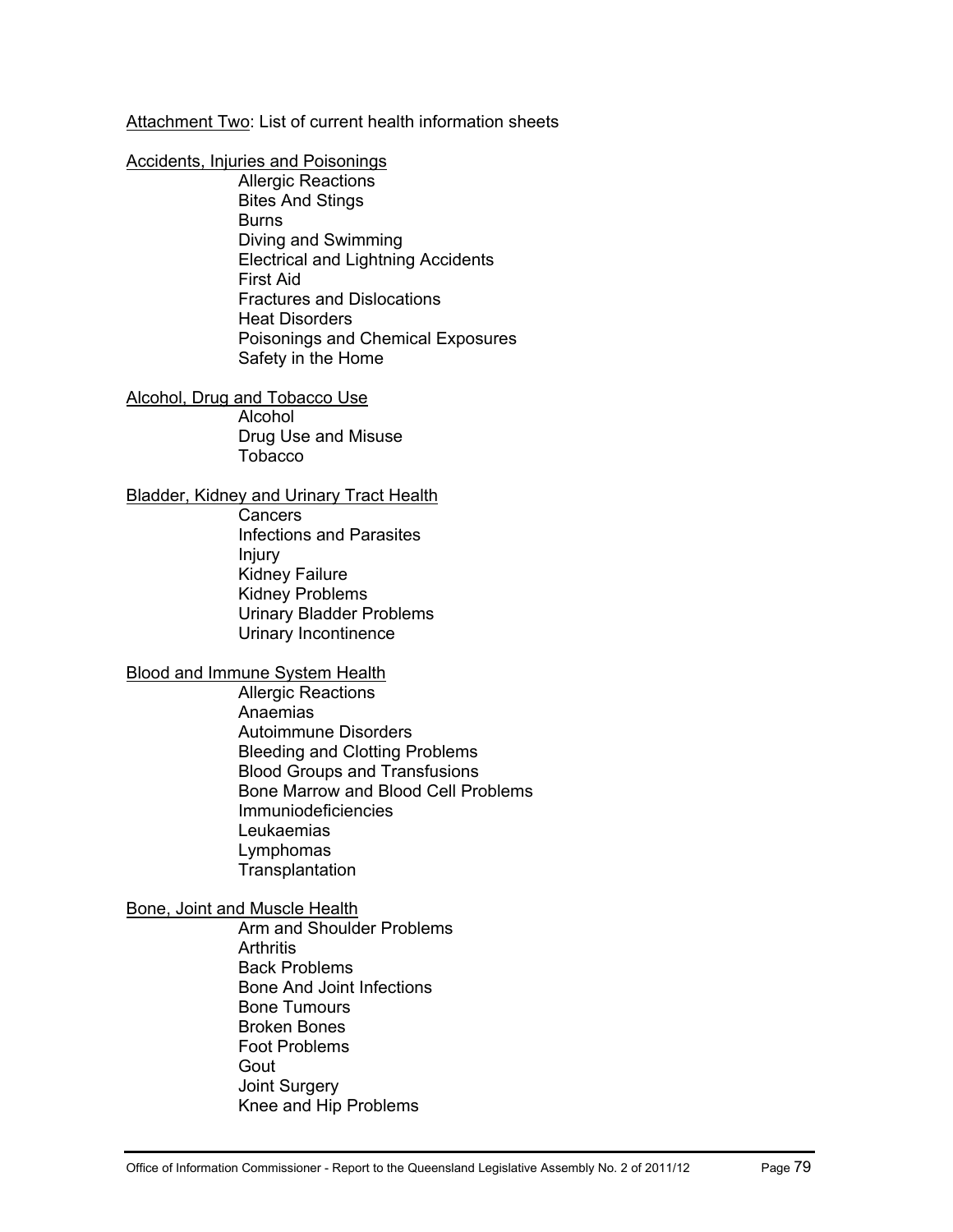[Muscle and Tendon Problems](http://access.health.qld.gov.au/hid/BoneJointandMuscleHealth/MuscleandTendonProblems/index.asp) **Osteoporosis** [Sports Injuries](http://access.health.qld.gov.au/hid/BoneJointandMuscleHealth/SportsInjuries/index.asp)

#### [Brain, Spinal Cord and Nerve Health](http://access.health.qld.gov.au/hid/BrainSpinalCordandNerveHealth/index.asp)

[Brain Infections and Parasites](http://access.health.qld.gov.au/hid/BrainSpinalCordandNerveHealth/BrainInfectionsandParasites/index.asp) [Brain Tumours](http://access.health.qld.gov.au/hid/BrainSpinalCordandNerveHealth/BrainTumours/index.asp) [Coma](http://access.health.qld.gov.au/hid/BrainSpinalCordandNerveHealth/Coma/index.asp) [Degenerative Disorders](http://access.health.qld.gov.au/hid/BrainSpinalCordandNerveHealth/DegenerativeDisorders/index.asp)  [Dizziness and Vertigo](http://access.health.qld.gov.au/hid/BrainSpinalCordandNerveHealth/DizzinessandVertigo/index.asp)  [Head Injuries](http://access.health.qld.gov.au/hid/BrainSpinalCordandNerveHealth/HeadInjuries/index.asp)  **Headaches** [Movement Disorders](http://access.health.qld.gov.au/hid/BrainSpinalCordandNerveHealth/MovementDisorders/index.asp)  [Nerve Problems](http://access.health.qld.gov.au/hid/BrainSpinalCordandNerveHealth/NerveProblems/index.asp)  [Pain Management](http://access.health.qld.gov.au/hid/BrainSpinalCordandNerveHealth/PainManagement/index.asp) [Seizure Disorders](http://access.health.qld.gov.au/hid/BrainSpinalCordandNerveHealth/SeizureDisorders/index.asp)  [Sleep Problems](http://access.health.qld.gov.au/hid/BrainSpinalCordandNerveHealth/SleepProblems/index.asp)  [Spinal Cord Problems](http://access.health.qld.gov.au/hid/BrainSpinalCordandNerveHealth/SpinalCordProblems/index.asp) [Stroke](http://access.health.qld.gov.au/hid/BrainSpinalCordandNerveHealth/Stroke/index.asp) 

#### **Cancer**

[Bladder Cancer](http://access.health.qld.gov.au/hid/Cancer/BladderCancer/index.asp)  [Bowel Cancer](http://access.health.qld.gov.au/hid/Cancer/BowelCancer/index.asp)  [Brain Tumours](http://access.health.qld.gov.au/hid/Cancer/BrainTumours/index.asp) [Breast Cancer](http://access.health.qld.gov.au/hid/Cancer/BreastCancer/index.asp) [Kidney Cancer](http://access.health.qld.gov.au/hid/Cancer/KidneyCancer/index.asp) [Leukaemias and Lymphomas](http://access.health.qld.gov.au/hid/Cancer/LeukaemiasandLymphomas/index.asp)  [Lung Cancer](http://access.health.qld.gov.au/hid/Cancer/LungCancer/index.asp) [Ovarian Cancer](http://access.health.qld.gov.au/hid/Cancer/OvarianCancer/index.asp) [Prevention and Treatments](http://access.health.qld.gov.au/hid/Cancer/PreventionandTreatments/index.asp)  [Prostate Cancer](http://access.health.qld.gov.au/hid/Cancer/ProstateCancer/index.asp)  [Skin Cancers](http://access.health.qld.gov.au/hid/Cancer/SkinCancers/index.asp)  [Stomach Cancer](http://access.health.qld.gov.au/hid/Cancer/StomachCancer/index.asp) [What is Cancer](http://access.health.qld.gov.au/hid/Cancer/WhatisCancer/index.asp)

#### [Child Health](http://access.health.qld.gov.au/hid/ChildHealth/index.asp)

**[Adolescents](http://access.health.qld.gov.au/hid/ChildHealth/Adolescents/index.asp)** [Asthma](http://access.health.qld.gov.au/hid/ChildHealth/Asthma/index.asp) [Babies and Toddlers](http://access.health.qld.gov.au/hid/ChildHealth/BabiesandToddlers/index.asp) [Childhood Cancers](http://access.health.qld.gov.au/hid/ChildHealth/ChildhoodCancers/index.asp)  **Diabetes** [Diet and Eating](http://access.health.qld.gov.au/hid/ChildHealth/DietandEating/index.asp) [Growth and Development](http://access.health.qld.gov.au/hid/ChildHealth/GrowthandDevelopment/index.asp)  [Immunisation](http://access.health.qld.gov.au/hid/ChildHealth/Immunisation/index.asp)  [Infections and Parasites](http://access.health.qld.gov.au/hid/ChildHealth/InfectionsandParasites/index.asp)  [Kids with Special Needs](http://access.health.qld.gov.au/hid/ChildHealth/KidswithSpecialNeeds/index.asp) [Mental Health](http://access.health.qld.gov.au/hid/ChildHealth/MentalHealth/index.asp)  [Primary School Children](http://access.health.qld.gov.au/hid/ChildHealth/PrimarySchoolChildren/index.asp) 

#### [Digestive Health](http://access.health.qld.gov.au/hid/DigestiveHealth/index.asp)

[Bowel Movement Problems](http://access.health.qld.gov.au/hid/DigestiveHealth/BowelMovementProblems/index.asp)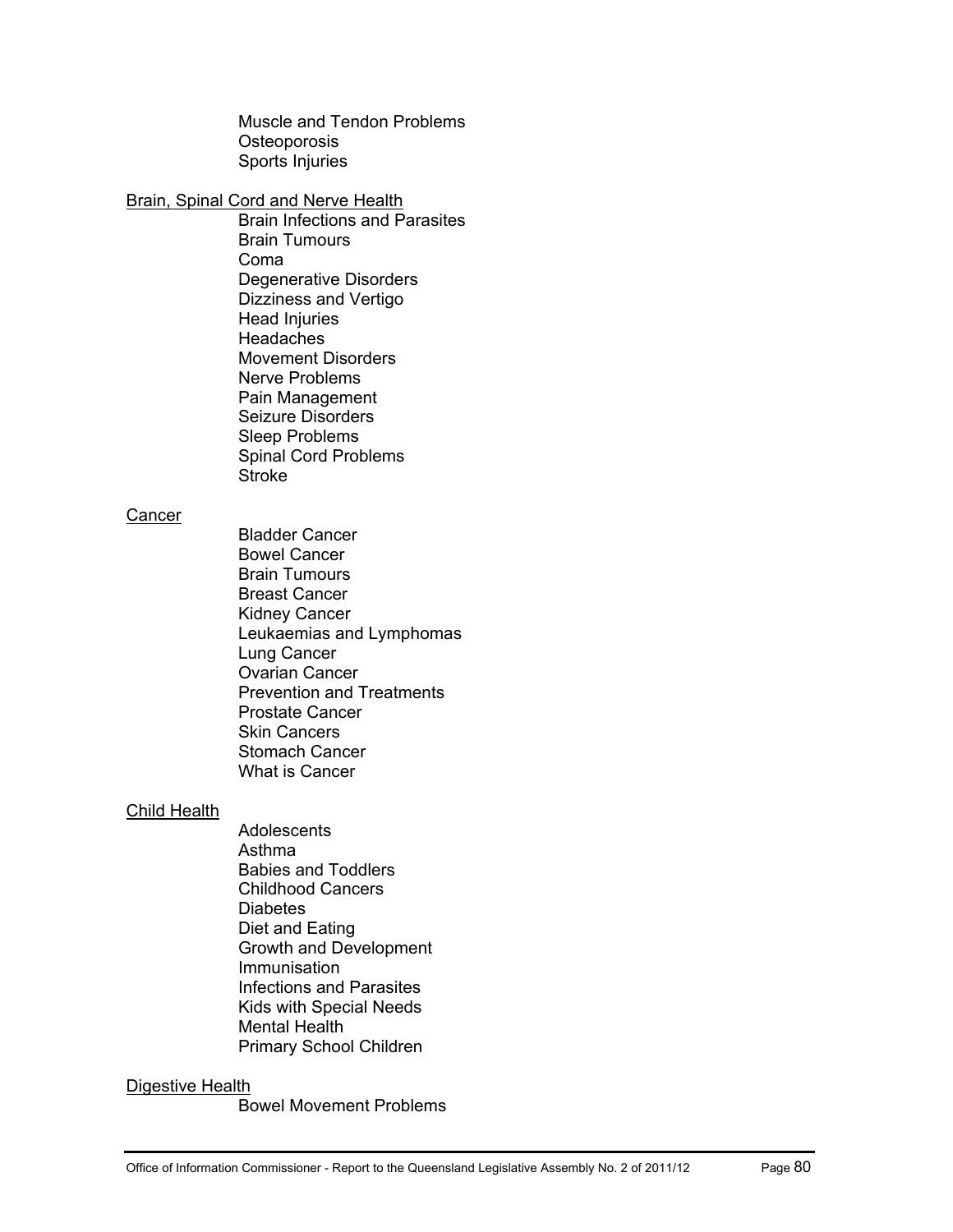[Cancers of the Digestive System](http://access.health.qld.gov.au/hid/DigestiveHealth/CancersoftheDigestiveSystem/index.asp)  [Fissures Fistulas and Abscesses](http://access.health.qld.gov.au/hid/DigestiveHealth/FissuresFistulasandAbscesses/index.asp) [Food Intolerances](http://access.health.qld.gov.au/hid/DigestiveHealth/FoodIntolerances/index.asp) **Gastroenteritis** [Hernias](http://access.health.qld.gov.au/hid/DigestiveHealth/Hernias/index.asp) [Inflammatory and Irritiable Bowel Disorders](http://access.health.qld.gov.au/hid/DigestiveHealth/InflammatoryandIrritiableBowelDisorders/index.asp) [Liver Problems](http://access.health.qld.gov.au/hid/DigestiveHealth/LiverProblems/index.asp) [Pancreas Problems](http://access.health.qld.gov.au/hid/DigestiveHealth/PancreasProblems/index.asp) [Signs and Symptoms of the Digestive System](http://access.health.qld.gov.au/hid/DigestiveHealth/SignsandSymptomsoftheDigestiveSystem/index.asp)  [The Gallbladder](http://access.health.qld.gov.au/hid/DigestiveHealth/TheGallbladder/index.asp) **[Ulcers](http://access.health.qld.gov.au/hid/DigestiveHealth/Ulcers/index.asp)** 

#### [Ear, Nose and Throat Health](http://access.health.qld.gov.au/hid/EarNoseandThroatHealth/index.asp)

**[Cancers](http://access.health.qld.gov.au/hid/EarNoseandThroatHealth/Cancers/index.asp)** [Hearing Loss And Deafness](http://access.health.qld.gov.au/hid/EarNoseandThroatHealth/HearingLossAndDeafness/index.asp) [Middle And Inner Ear Problems](http://access.health.qld.gov.au/hid/EarNoseandThroatHealth/MiddleAndInnerEarProblems/index.asp)  [Nose And Sinus Problems](http://access.health.qld.gov.au/hid/EarNoseandThroatHealth/NoseAndSinusProblems/index.asp) [Outer Ear Problems](http://access.health.qld.gov.au/hid/EarNoseandThroatHealth/OuterEarProblems/index.asp) [Throat Problems](http://access.health.qld.gov.au/hid/EarNoseandThroatHealth/ThroatProblems/index.asp) [Tonsils and Adenoids](http://access.health.qld.gov.au/hid/EarNoseandThroatHealth/TonsilsandAdenoids/index.asp) **Tracheostomy** 

#### [Eye Health](http://access.health.qld.gov.au/hid/EyeHealth/index.asp)

**Cataract** [Eyelid and Eye Muscle Problems](http://access.health.qld.gov.au/hid/EyeHealth/EyelidandEyeMuscleProblems/index.asp)  [Glaucoma](http://access.health.qld.gov.au/hid/EyeHealth/Glaucoma/index.asp) [Infections and Parasites](http://access.health.qld.gov.au/hid/EyeHealth/InfectionsandParasites/index.asp)  [Injuries](http://access.health.qld.gov.au/hid/EyeHealth/Injuries/index.asp)  [Keeping Eyes Healthy](http://access.health.qld.gov.au/hid/EyeHealth/KeepingEyesHealthy/index.asp) [Retinal Problems](http://access.health.qld.gov.au/hid/EyeHealth/RetinalProblems/index.asp)  [Vision Problems and Impairments](http://access.health.qld.gov.au/hid/EyeHealth/VisionProblemsandImpairments/index.asp) 

#### **Health Consumer Information**

[Community Support Services](http://access.health.qld.gov.au/hid/HealthConsumerInformation/CommunitySupportServices/index.asp)  **[Complaints](http://access.health.qld.gov.au/hid/HealthConsumerInformation/Complaints/index.asp)** [Complementary and Alternative Therapies](http://access.health.qld.gov.au/hid/HealthConsumerInformation/ComplementaryandAlternativeTherapies/index.asp) [Consent and Privacy](http://access.health.qld.gov.au/hid/HealthConsumerInformation/ConsentandPrivacy/index.asp)  [Coping in a Crisis](http://access.health.qld.gov.au/hid/HealthConsumerInformation/CopinginaCrisis/index.asp) [Health Decision Making](http://access.health.qld.gov.au/hid/HealthConsumerInformation/HealthDecisionMaking/index.asp)  [Patient Safety](http://access.health.qld.gov.au/hid/HealthConsumerInformation/PatientSafety/index.asp)  **[Procedures](http://access.health.qld.gov.au/hid/HealthConsumerInformation/Procedures/index.asp)** [Travel Health](http://access.health.qld.gov.au/hid/HealthConsumerInformation/TravelHealth/index.asp) 

## **Heart, Artery and Vein Health**

[Blood Pressure Problems](http://access.health.qld.gov.au/hid/HeartArteryandVeinHealth/BloodPressureProblems/index.asp)  **Cholesterol** [Coronary Artery Disease](http://access.health.qld.gov.au/hid/HeartArteryandVeinHealth/CoronaryArteryDisease/index.asp)  [Heart Disease](http://access.health.qld.gov.au/hid/HeartArteryandVeinHealth/HeartDisease/index.asp)  [Heart Rhythms](http://access.health.qld.gov.au/hid/HeartArteryandVeinHealth/HeartRhythms/index.asp) [Heart Surgery and Treatments](http://access.health.qld.gov.au/hid/HeartArteryandVeinHealth/HeartSurgeryandTreatments/index.asp)  [Infections and Parasites](http://access.health.qld.gov.au/hid/HeartArteryandVeinHealth/InfectionsandParasites/index.asp)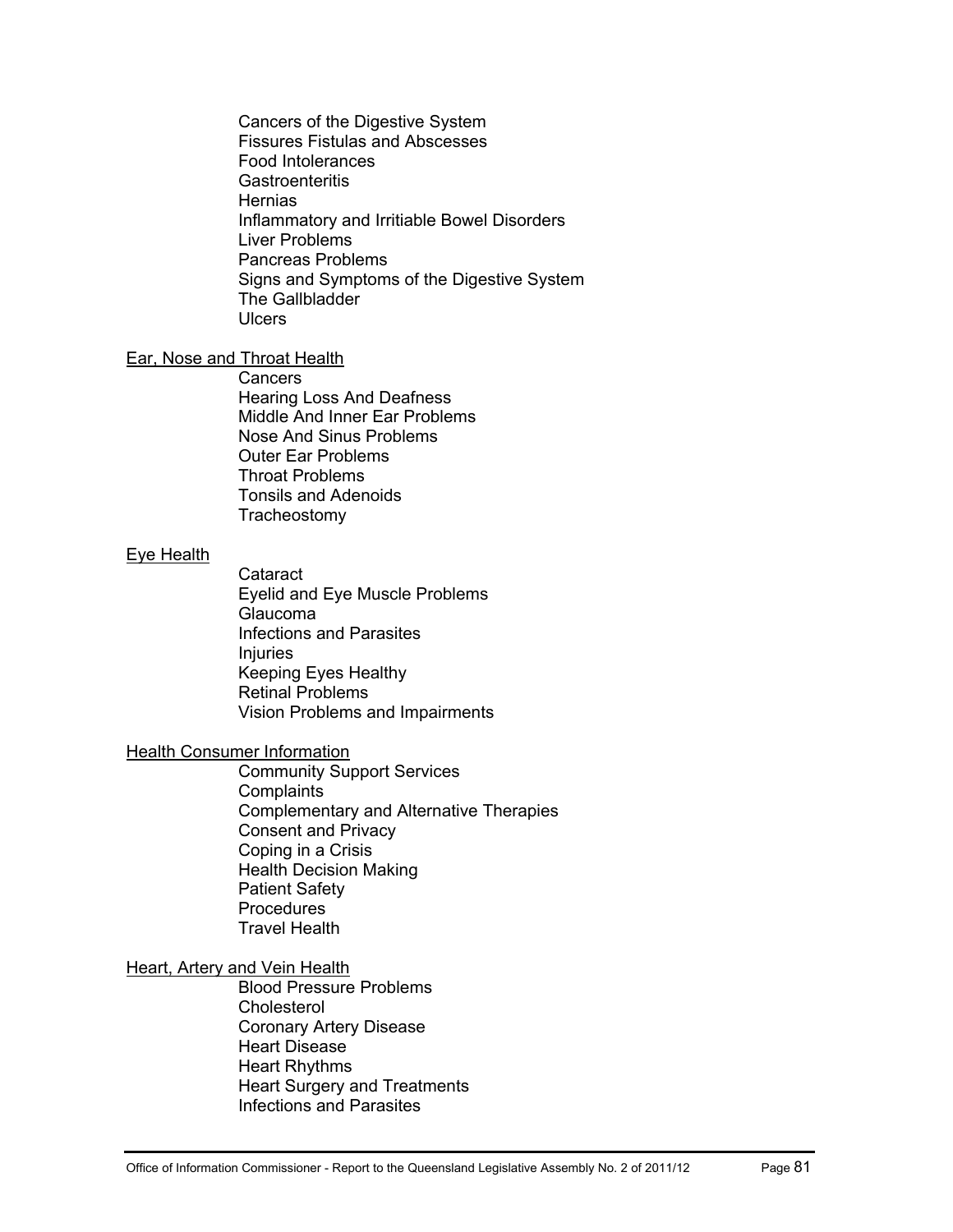[Stroke](http://access.health.qld.gov.au/hid/HeartArteryandVeinHealth/Stroke/index.asp)  [Vein Problems](http://access.health.qld.gov.au/hid/HeartArteryandVeinHealth/VeinProblems/index.asp) 

#### [Infections and Parasites](http://access.health.qld.gov.au/hid/InfectionsandParasites/index.asp)

[Bacterial Infections](http://access.health.qld.gov.au/hid/InfectionsandParasites/BacterialInfections/index.asp) [Fungal Infections](http://access.health.qld.gov.au/hid/InfectionsandParasites/FungalInfections/index.asp)  [Hiv](http://access.health.qld.gov.au/hid/InfectionsandParasites/Hiv/index.asp)  [Immunisation and Vaccination](http://access.health.qld.gov.au/hid/InfectionsandParasites/ImmunisationandVaccination/index.asp)  [Parasites](http://access.health.qld.gov.au/hid/InfectionsandParasites/Parasites/index.asp) [Sexually Transmitted Diseases](http://access.health.qld.gov.au/hid/InfectionsandParasites/SexuallyTransmittedDiseases/index.asp) [Viral Infections](http://access.health.qld.gov.au/hid/InfectionsandParasites/ViralInfections/index.asp)

#### [Lung and Airway Health](http://access.health.qld.gov.au/hid/LungandAirwayHealth/index.asp)

[Asthma](http://access.health.qld.gov.au/hid/LungandAirwayHealth/Asthma/index.asp) **[Bronchitis](http://access.health.qld.gov.au/hid/LungandAirwayHealth/Bronchitis/index.asp) Cancer** [Chronic Obstructive Pulmonary Disease](http://access.health.qld.gov.au/hid/LungandAirwayHealth/ChronicObstructivePulmonaryDisease/index.asp) [Cystic Fibrosis](http://access.health.qld.gov.au/hid/LungandAirwayHealth/CysticFibrosis/index.asp)  [Emphysema](http://access.health.qld.gov.au/hid/LungandAirwayHealth/Emphysema/index.asp) [Infections and Parasites](http://access.health.qld.gov.au/hid/LungandAirwayHealth/InfectionsandParasites/index.asp)  [Occupational and Environmental Lung Diseases](http://access.health.qld.gov.au/hid/LungandAirwayHealth/OccupationalandEnvironmentalLungDiseases/index.asp)  [Pleural Problems](http://access.health.qld.gov.au/hid/LungandAirwayHealth/PleuralProblems/index.asp)  [Pneumonia](http://access.health.qld.gov.au/hid/LungandAirwayHealth/Pneumonia/index.asp)  [The Flu](http://access.health.qld.gov.au/hid/LungandAirwayHealth/TheFlu/index.asp) **Tuberculosis** 

#### [Men's Health](http://access.health.qld.gov.au/hid/MensHealth/index.asp)

[Cancers](http://access.health.qld.gov.au/hid/MensHealth/Cancers/index.asp) **Contraception** [Health Checkups](http://access.health.qld.gov.au/hid/MensHealth/HealthCheckups/index.asp)  [Infections and Parasites](http://access.health.qld.gov.au/hid/MensHealth/InfectionsandParasites/index.asp)  [Infertility](http://access.health.qld.gov.au/hid/MensHealth/Infertility/index.asp) [Penile and Testisticular Problems](http://access.health.qld.gov.au/hid/MensHealth/PenileandTestisticularProblems/index.asp) [Sexual Function](http://access.health.qld.gov.au/hid/MensHealth/SexualFunction/index.asp) [The Prostate](http://access.health.qld.gov.au/hid/MensHealth/TheProstate/index.asp)

#### [Mental Health](http://access.health.qld.gov.au/hid/MentalHealth/index.asp)

[Behavioural Problems](http://access.health.qld.gov.au/hid/MentalHealth/BehaviouralProblems/index.asp)  [Carer Information](http://access.health.qld.gov.au/hid/MentalHealth/CarerInformation/index.asp)  [Depression](http://access.health.qld.gov.au/hid/MentalHealth/Depression/index.asp)  [Eating Disorders](http://access.health.qld.gov.au/hid/MentalHealth/EatingDisorders/index.asp) [Personality Disorders](http://access.health.qld.gov.au/hid/MentalHealth/PersonalityDisorders/index.asp)  [Phobias](http://access.health.qld.gov.au/hid/MentalHealth/Phobias/index.asp)  **Schizophrenia** [Suicide](http://access.health.qld.gov.au/hid/MentalHealth/Suicide/index.asp)

[Mouth and Dental Health](http://access.health.qld.gov.au/hid/MouthandDentalHealth/index.asp) 

[Injuries Emergencies and Dental Pain](http://access.health.qld.gov.au/hid/MouthandDentalHealth/InjuriesEmergenciesandDentalPain/index.asp) [Jaw Problems](http://access.health.qld.gov.au/hid/MouthandDentalHealth/JawProblems/index.asp) [Lip Problems](http://access.health.qld.gov.au/hid/MouthandDentalHealth/LipProblems/index.asp) [Oral Health Conditions](http://access.health.qld.gov.au/hid/MouthandDentalHealth/OralHealthConditions/index.asp)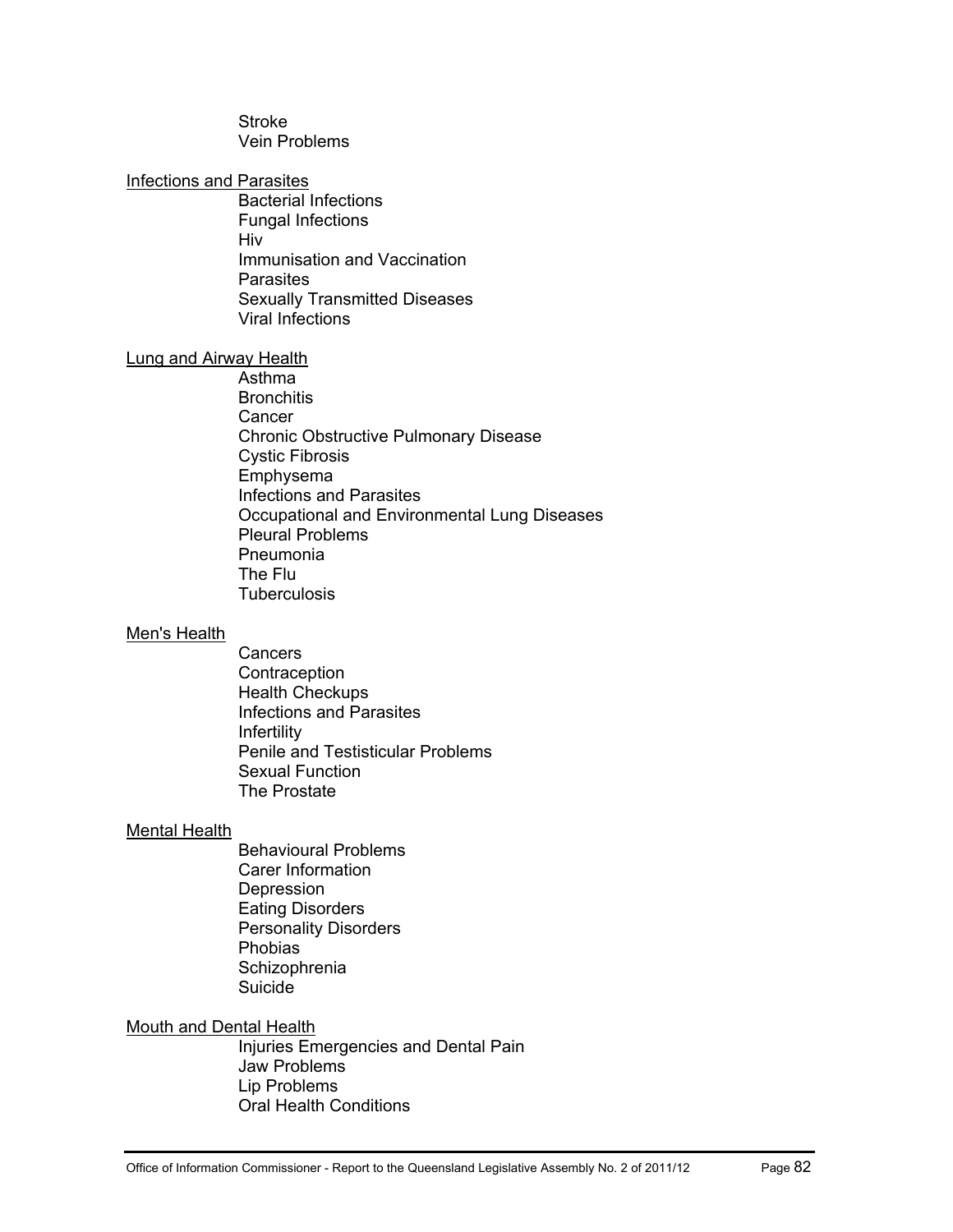[Oral Health Information](http://access.health.qld.gov.au/hid/MouthandDentalHealth/OralHealthInformation/index.asp)  [Peridontal Disease](http://access.health.qld.gov.au/hid/MouthandDentalHealth/PeridontalDisease/index.asp) [Prevention and Care](http://access.health.qld.gov.au/hid/MouthandDentalHealth/PreventionandCare/index.asp)  [Sores and Infections](http://access.health.qld.gov.au/hid/MouthandDentalHealth/SoresandInfections/index.asp) [Tongue Problems](http://access.health.qld.gov.au/hid/MouthandDentalHealth/TongueProblems/index.asp)  [Tooth Problems](http://access.health.qld.gov.au/hid/MouthandDentalHealth/ToothProblems/index.asp) 

[Nutritional, Diet and Hormonal Health](http://access.health.qld.gov.au/hid/NutritionalDietandHormonalHealth/index.asp)

[Adrenal Gland Problems](http://access.health.qld.gov.au/hid/NutritionalDietandHormonalHealth/AdrenalGlandProblems/index.asp)  [Cholesterol](http://access.health.qld.gov.au/hid/NutritionalDietandHormonalHealth/Cholesterol/index.asp)  **Diabetes** [Food Intolerances](http://access.health.qld.gov.au/hid/NutritionalDietandHormonalHealth/FoodIntolerances/index.asp) [Healthy Nutrition](http://access.health.qld.gov.au/hid/NutritionalDietandHormonalHealth/HealthyNutrition/index.asp) **[Obesity](http://access.health.qld.gov.au/hid/NutritionalDietandHormonalHealth/Obesity/index.asp)** [Pituitary Gland Problems](http://access.health.qld.gov.au/hid/NutritionalDietandHormonalHealth/PituitaryGlandProblems/index.asp)  [Thyroid Problems](http://access.health.qld.gov.au/hid/NutritionalDietandHormonalHealth/ThyroidProblems/index.asp) [Vitamins And Minerals](http://access.health.qld.gov.au/hid/NutritionalDietandHormonalHealth/VitaminsAndMinerals/index.asp)  [Water Balance](http://access.health.qld.gov.au/hid/NutritionalDietandHormonalHealth/WaterBalance/index.asp) [What are Hormones](http://access.health.qld.gov.au/hid/NutritionalDietandHormonalHealth/WhatareHormones/index.asp) 

#### [Skin Health](http://access.health.qld.gov.au/hid/SkinHealth/index.asp)

[Body Piercing and Tattoos](http://access.health.qld.gov.au/hid/SkinHealth/BodyPiercingandTattoos/index.asp) **[Cancers](http://access.health.qld.gov.au/hid/SkinHealth/Cancers/index.asp)** [Hair and Nail Problems](http://access.health.qld.gov.au/hid/SkinHealth/HairandNailProblems/index.asp) [Infections and Sores](http://access.health.qld.gov.au/hid/SkinHealth/InfectionsandSores/index.asp) [Itches and Rashes](http://access.health.qld.gov.au/hid/SkinHealth/ItchesandRashes/index.asp) [Lumps scars and moles](http://access.health.qld.gov.au/hid/SkinHealth/Lumpsscarsandmoles/index.asp) [Sun Safety](http://access.health.qld.gov.au/hid/SkinHealth/SunSafety/index.asp) 

## [Women's Health](http://access.health.qld.gov.au/hid/WomensHealth/index.asp)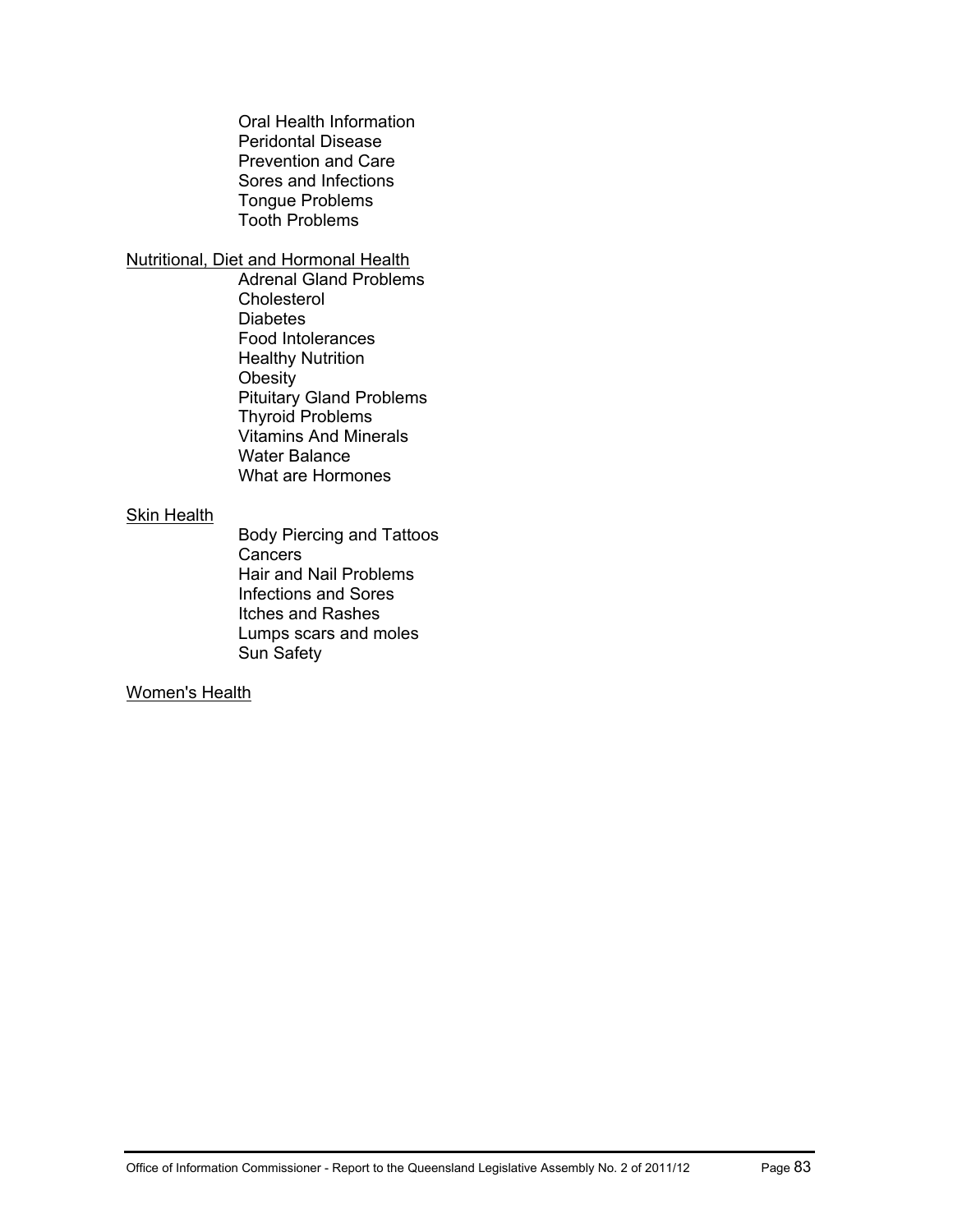## **Terms of Reference – Review of Queensland Health RTI and IP Handling Practices**

## **1. Objectives of the Review**

1.1. The objective of the review is to establish whether the Queensland Health's Corporate and Metro North and Metro South Health Services Districts are complying with the prescribed requirements of the *Right to Information Act 2009* (RTI Act) and the *Information Privacy Act 2009* (IP Act), to identify areas of good practice, and make recommendations about any improvement opportunities identified by the review.

## **2. Scope of the Review**

- 2.1. The review will incorporate the Corporate Office and Metro North and Metro South districts of Queensland Health and specifically excludes HSD outside the Brisbane metropolitan area, health community councils and hospital foundations. The review will cover the policies and procedures for RTI and IP information handling practices, including:-
	- 2.1.1. Agency governance (leadership, governance mechanisms, information management including proactive identification and release of information holdings, policies, procedures, delegations and roles and responsibilities of key personnel and training);
	- 2.1.2. Accountability and performance monitoring systems;
	- 2.1.3. Whether or not the agency is maximising disclosure, by reviewing statistical reporting (including internal reporting and annual reporting under section 185 RTI Act);
	- 2.1.4. Compliance with legislatively based requirements for:
		- 2.1.4.1. Access and amendment applications and processing (parts 2 4);
		- 2.1.4.2. Decision-making (part 5);
		- 2.1.4.3. Processing and access charges (part 6);
		- 2.1.4.4. Giving access (part 7);
		- 2.1.4.5. Review processes, including and internal review of decisions under the legislation (part 8);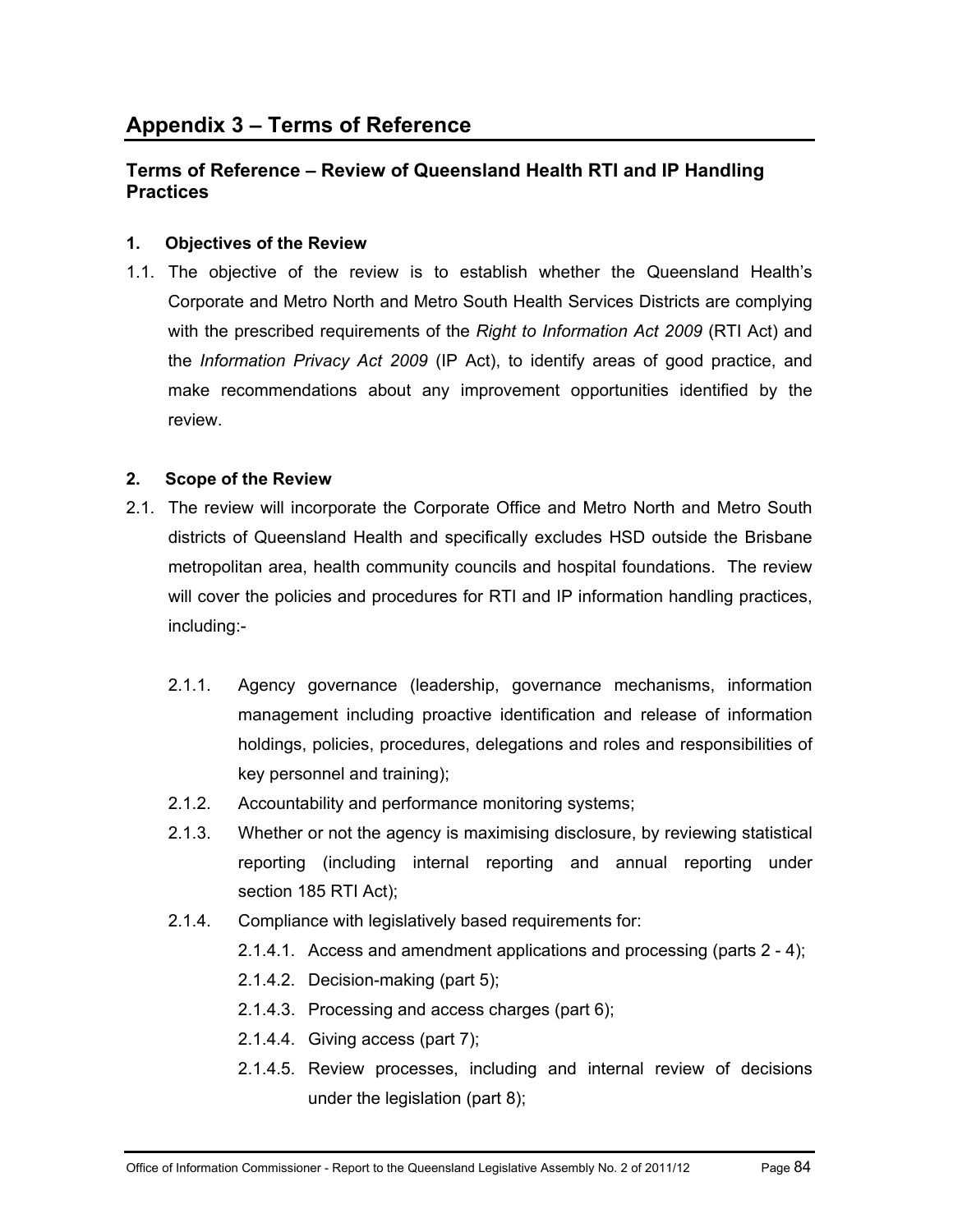- 2.1.4.6. An agency publication scheme (s21);
- 2.1.4.7. An agency disclosure log (s78).

#### **3. Suitability Criteria for Assessing Performance**

- 3.1. The review is based on an assessment of the performance of the agency against the requirements of the RTI Act and the IP Act, and any subordinate guidelines or instruments made pursuant to the legislation.
- 3.2. Where the legislation states that the agency must meet a particular requirement, that requirement is considered to be an auditable element of the legislation. The review tests whether or not the agency has complied with that requirement.
- 3.3. Where the legislation indicates that the agency should adopt a particular approach, the review will make a qualitative assessment of the extent to which the agency has adopted that approach.
- 3.4. These requirements are summarised in the electronic audit / self assessment tool available for preview on the OIC website and previously sent to you.

#### **4. Assessment Process**

- 4.1. In conducting the review, the Manager, Performance Monitoring and Reporting and the Senior Performance, Monitoring & Reporting Officers will work through the testing program with your nominated staff to ensure that each relevant area of practice has been considered and appropriate evidence gathered to support findings. Appropriate evidence may be gathered through the following processes:
	- 4.1.1. Discussions with relevant staff and management;
	- 4.1.2. Observation of RTI and IP handling practices;
	- 4.1.3. Examination of agency RTI website including publication schemes and disclosure logs;
	- 4.1.4. Examination of agency intranet;
	- 4.1.5. Review of statistical records/reporting; and
	- 4.1.6. Substantive testing of a random sample of application and internal review files.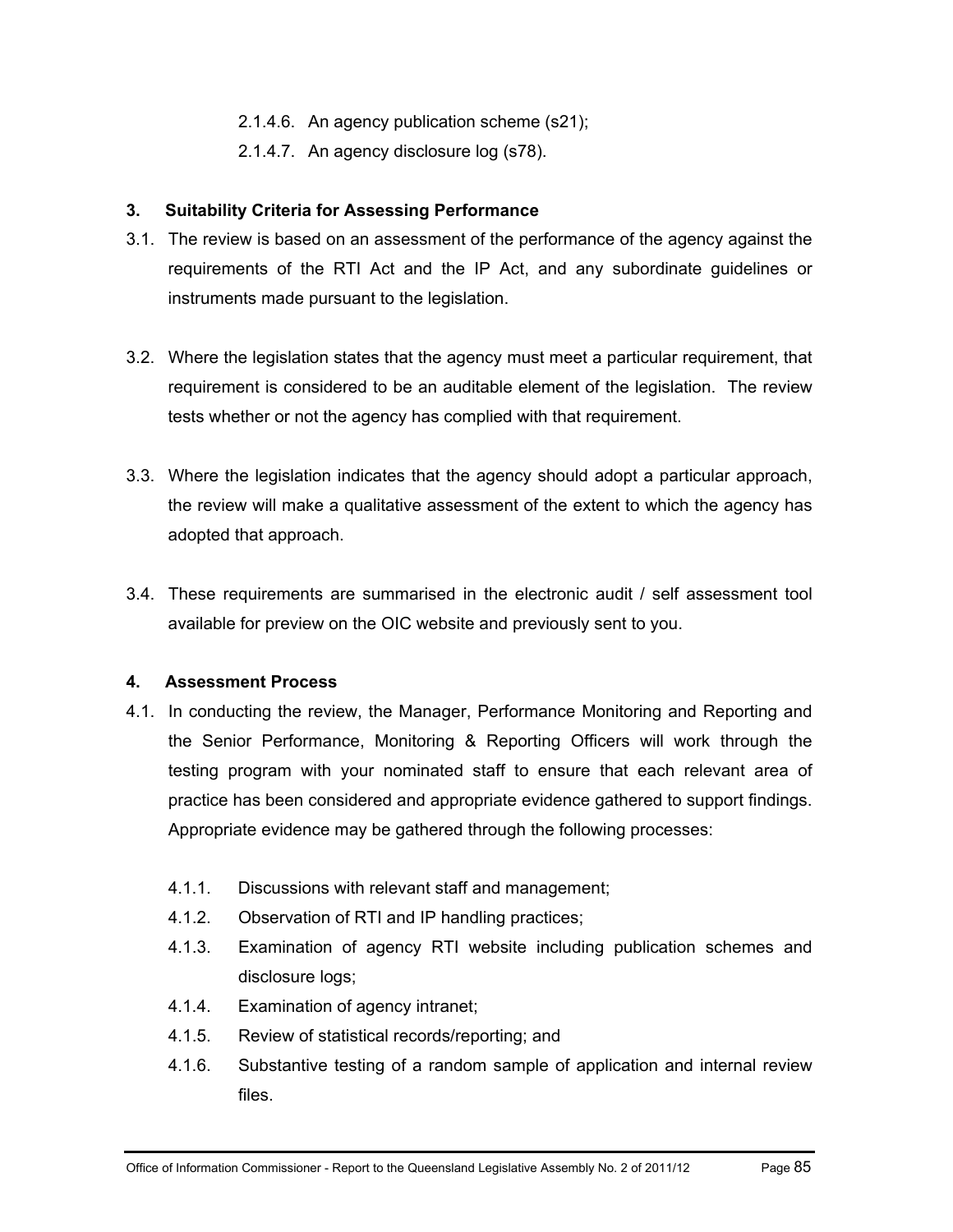## **5. Reporting**

5.1. The report will outline findings and make recommendations to improve the Queensland Health's implementation of the RTI and IP reforms.

Issues identified during the review regarding the agency's implementation will be raised progressively during the review. If necessary, OIC will provide a briefing to management within Queensland Health before drafting the review report.

The draft review report will incorporate any issues identified during the review and agency comments, and will then be provided formally to the management of the RTI Unit for comment.

Comments received will be considered for incorporation into the final report to yourself.

This final report, together with any comments of the Director-General and the formal response to recommendations, will be submitted to the Parliamentary Committee for Law, Justice and Safety.

## **6. Administrative Matters**

## 6.1. Timing

Taking into consideration the Christmas closure period, it is envisaged that the onsite review will commence in February 2011 and will be finalised by mid March. The exit meetings and report drafting should be concluded by the end of March 2011, assuming circumstances do not intervene.

## 6.2. Request for Information

Once the agency has nominated a liaison officer for this review, further information will be requested in preparation for the on-site visit.

It would be of assistance if such information as listed in Attachment 3 could be provided to the OIC as soon as possible, and at the latest within 20 business days (this excludes the closure period over the Christmas), for the efficiency of the on-site visit.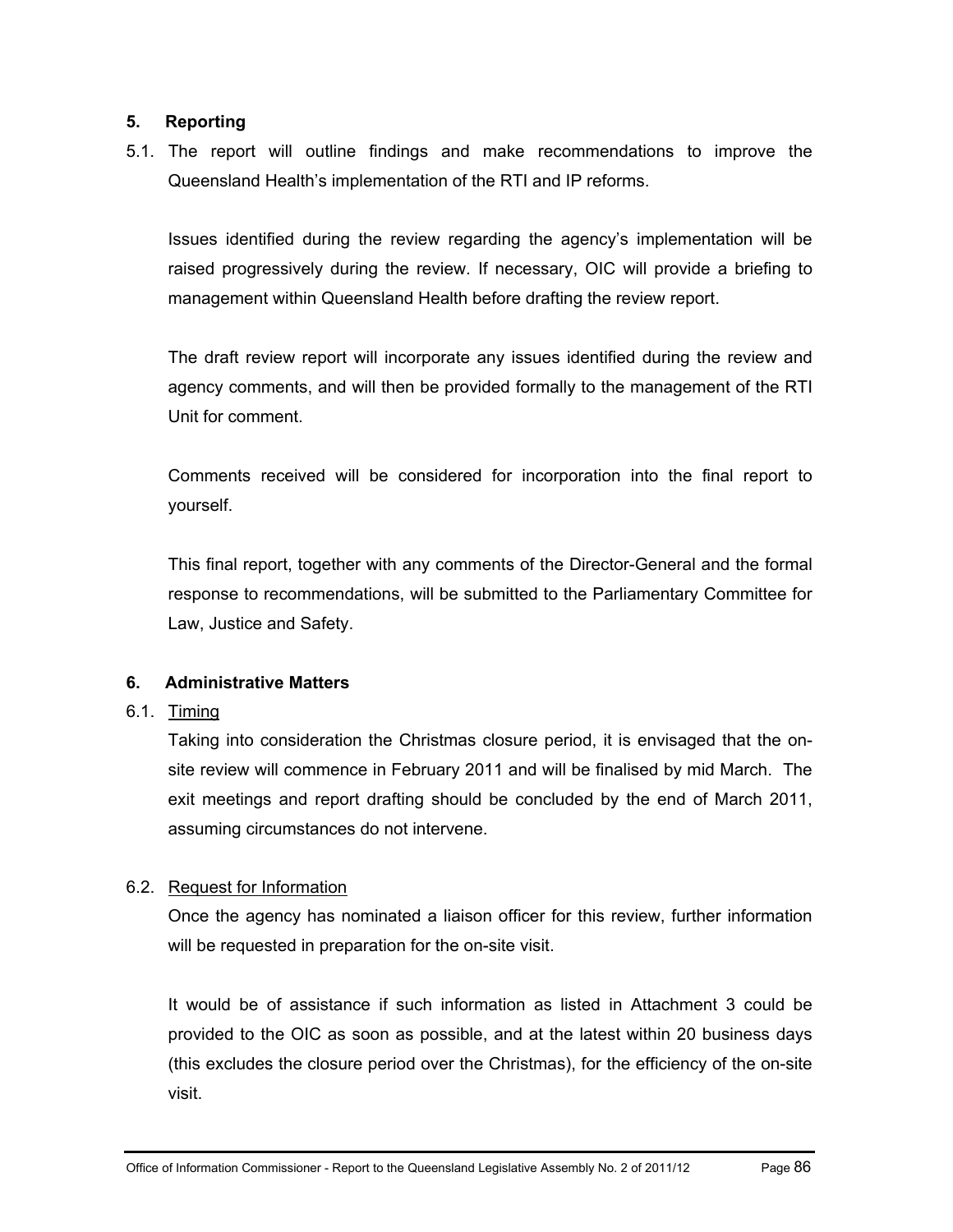## 6.3. Facilities

It would be greatly appreciated if a work space and access to a computer and photocopying facilities could be made available to the review team for their onsite visit.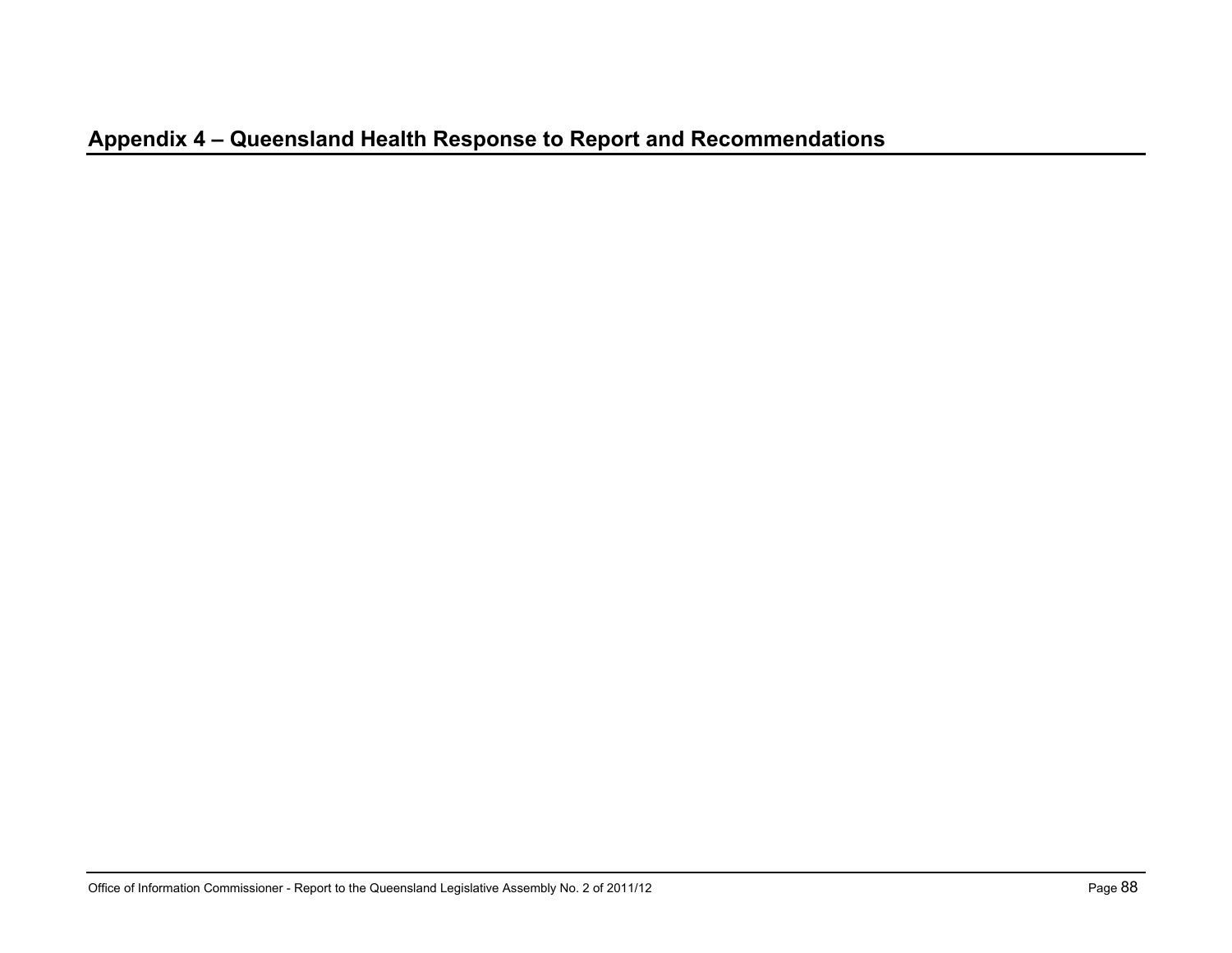



**Oueensland Health** 

Enquiries to:

Susan Horton **Executive Director** Performance Improvement and Policy Services 3234 1516

Telephone: Facsimile: File Ref:

DG064308

1 9 SEP 2011

Ms Julie Kinross **Information Commissioner** PO Box 10143 BRISBANE ADELAIDE STREET QLD 4000

Dear Ms Kinross

I refer to your letter dated 10 August 2011, regarding the review of Queensland Health's compliance with the prescribed requirements of the Right to Information Act 2009 (QId) and the Information Privacy Act 2009 (Qld).

As requested, please find attached Queensland Health's formal response to the 20 recommendations you have made in your report (refer to Attachment 1). As discussed at our meeting on 1 September 2011, Queensland Health agrees to all recommendations. The review process has been most helpful in refining our implementation of this important legislation.

I was gratified to have your confirmation that Queensland Health is generally progressing well in meeting its legislative obligations. In this context, I am also attaching a copy of material which is now routinely available but was not subject to public disclosure prior to the Health Action Plan (refer to Attachment 2). As you are aware, Queensland Health has been recognised as a national leader in the public provision of performance information.

Thank you again for a most interesting and useful discussion at our meeting. Should your officers require further information, Queensland Health's contact is Ms Susan Horton, Executive Director, Performance Improvement and Policy Services on telephone 3234 1516.

Yours sincerely

Dr Tony O'Connell **Director-General** 

Office 19<sup>th</sup> Floor Queensland Health Building 147 - 163 Charlotte Street BRISBANE QLD 4000

Postal GPO Box 48 BRISBANE QLD 4001 Phone 3234 1553

Fax 3234 1482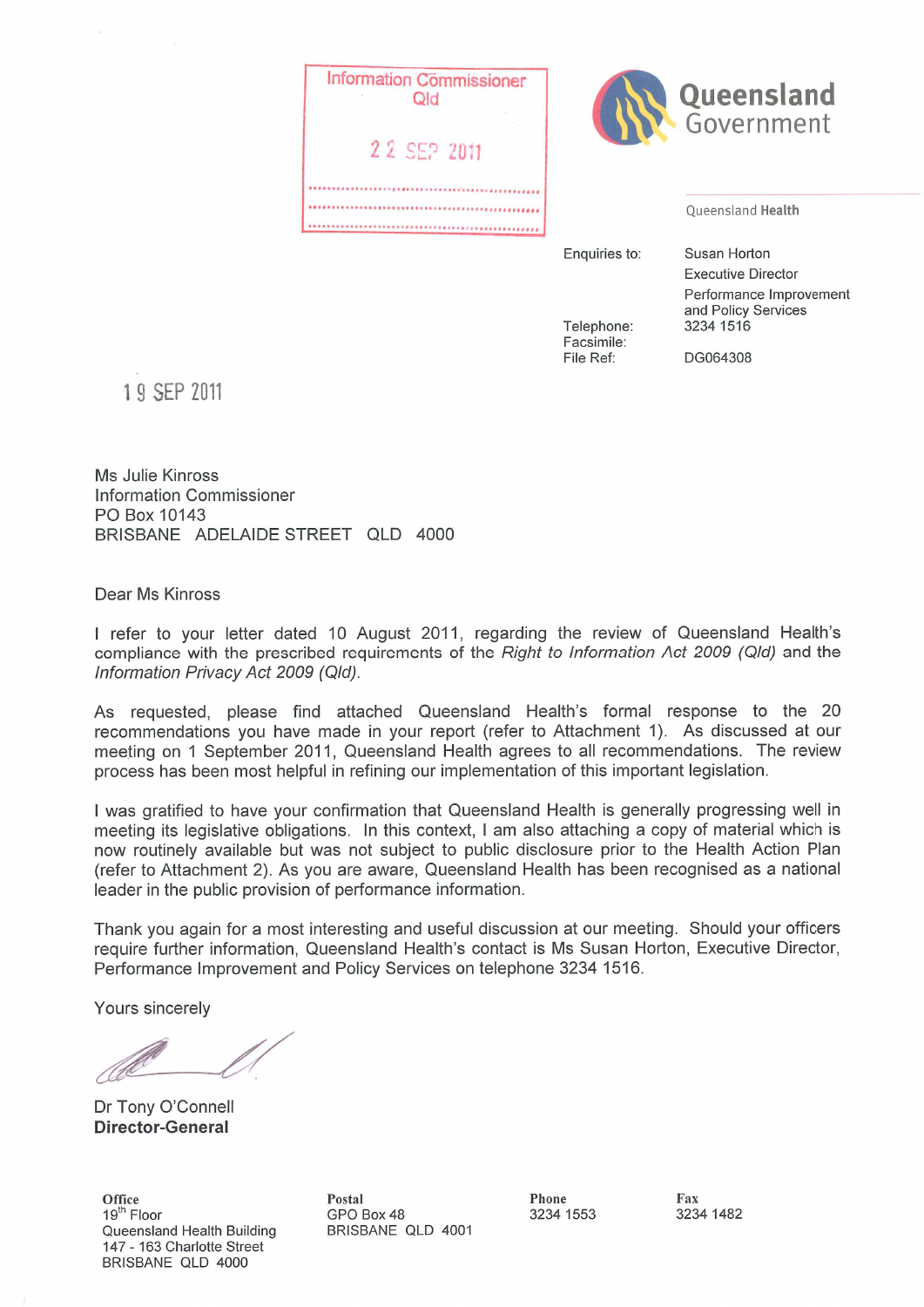| Rating | <b>Description</b>                                                                                                                                                                                          |
|--------|-------------------------------------------------------------------------------------------------------------------------------------------------------------------------------------------------------------|
| High   | OIC considers urgent (immediate) attention is required to complete the action                                                                                                                               |
| Medium | OIC considers that medium term action is required (anticipated action completion within 3 to 6 months)                                                                                                      |
| Low    | OIC considers that long term action is required (anticipated action completion within 12 months, for<br>example, in time for the commencement of the national health reforms to the service delivery model) |

| OIC recommends:- |                                                                                                                                                                                                                                                                                                                                                                                                                                                                                                                                                                                                                                                                                                  | QH response and any proposed<br>management action                                                                                                                                                                                                                                                                                                                                                                                                                                                                                                               | <b>OIC Rating</b> | <b>QH</b> nominated<br>owner                                                                                               | QH<br>nominated    |
|------------------|--------------------------------------------------------------------------------------------------------------------------------------------------------------------------------------------------------------------------------------------------------------------------------------------------------------------------------------------------------------------------------------------------------------------------------------------------------------------------------------------------------------------------------------------------------------------------------------------------------------------------------------------------------------------------------------------------|-----------------------------------------------------------------------------------------------------------------------------------------------------------------------------------------------------------------------------------------------------------------------------------------------------------------------------------------------------------------------------------------------------------------------------------------------------------------------------------------------------------------------------------------------------------------|-------------------|----------------------------------------------------------------------------------------------------------------------------|--------------------|
| #                | <b>Recommendation</b>                                                                                                                                                                                                                                                                                                                                                                                                                                                                                                                                                                                                                                                                            |                                                                                                                                                                                                                                                                                                                                                                                                                                                                                                                                                                 |                   |                                                                                                                            | completion<br>date |
|                  | Build community engagement strategies for pro-<br>active release of information into the new model for<br>health service delivery in Queensland, so that from<br>the commencement of the new model, Queensland<br>Health can identify and actively push out into the<br>public domain information that is relevant to and<br>useable by the community at large and that invites<br>opportunity for greater participation in government.<br>Explore relationships with professional associations,<br>peak bodies and community organisations to<br>identify<br>take up opportunities to push<br>and<br>information into the public domain in accordance<br>with the right to information reforms. | Agreed<br>Section 40 of the Health and Hospitals<br>Network Bill establishes that each local<br>health and hospital network (LHHN) must<br>develop and publish a clinician<br>engagement strategy to promote<br>consultation with health professionals<br>working in the network; and a consumer<br>and community engagement strategy to<br>promote consultation with health<br>consumers and members of the<br>community about the provision of health<br>services by the network.<br>These strategies must meet any<br>requirements prescribed by regulation. | Low               | Director,<br>Secretariat,<br>Health<br>Consumers<br>Queensland.<br>(Consumer and<br>Community<br>Engagement<br>Strategies) | 30 June<br>2012    |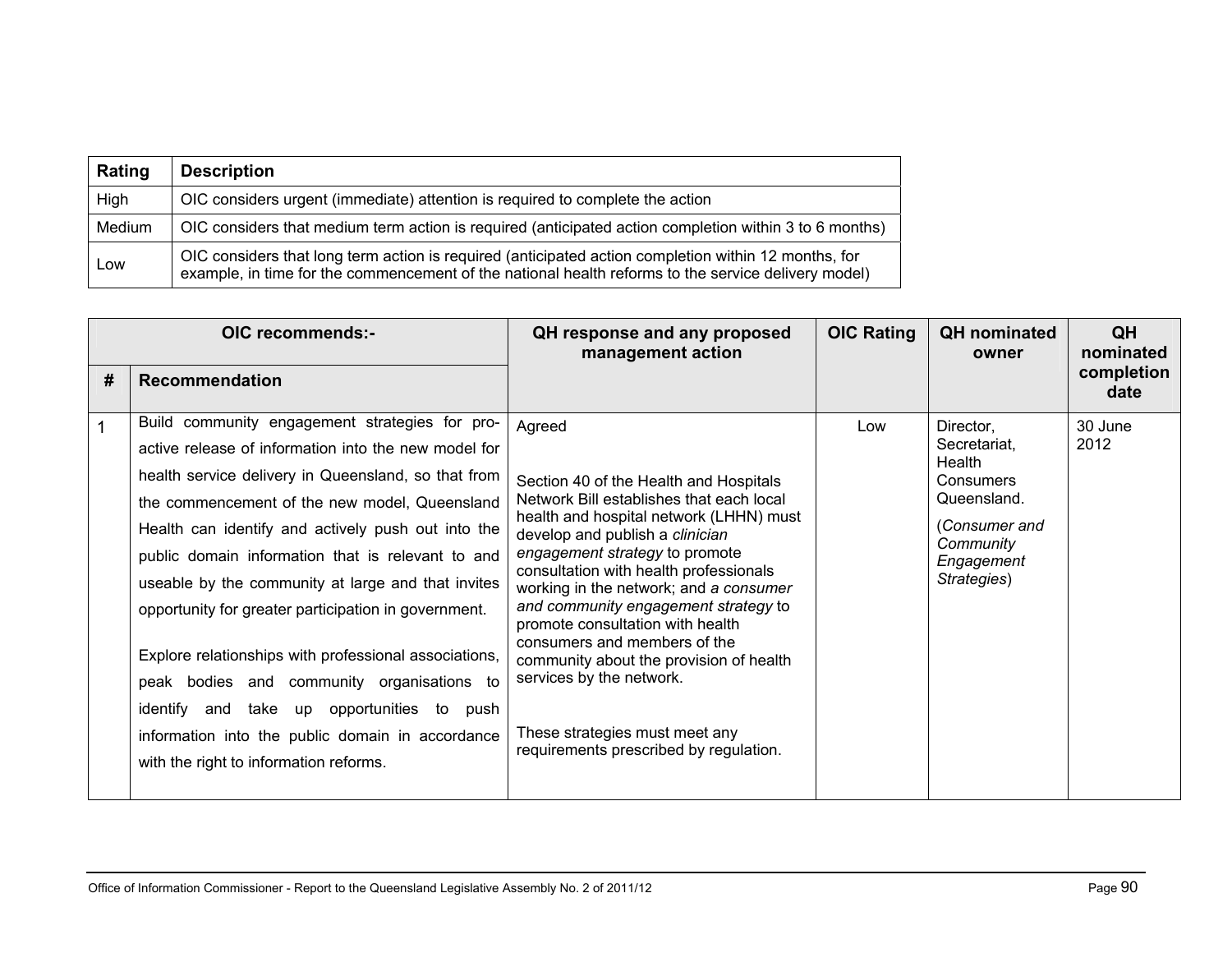| # | OIC recommends:-<br><b>Recommendation</b> | QH response and any proposed<br>management action                                                                                                                                                                                                                                                                                                                                     | <b>OIC Rating</b> | <b>QH</b> nominated<br>owner | QH<br>nominated<br>completion<br>date |
|---|-------------------------------------------|---------------------------------------------------------------------------------------------------------------------------------------------------------------------------------------------------------------------------------------------------------------------------------------------------------------------------------------------------------------------------------------|-------------------|------------------------------|---------------------------------------|
|   |                                           | The Minister for Health has commissioned<br>Health Consumers Queensland to assist<br>the current Health Service Districts to<br>prepare for this requirement when the<br>Local Health and Hospital Networks are<br>established as statutory bodies on 1 July<br>2012.                                                                                                                 |                   |                              |                                       |
|   |                                           | Health Consumers Queensland is a<br>Ministerial Advisory Committee. Its<br>membership is representative of the<br>diversity of Queensland's health<br>consumers – members are from a range<br>of life stages, health populations and<br>social groups. Its priority areas are quality<br>and safety; equitable access and targeted<br>responses; and participation and<br>engagement. |                   |                              |                                       |
|   |                                           | The Consumer and Community<br>Engagement Project being led by Health<br>Consumers Queensland is intended to<br>include the following activities:                                                                                                                                                                                                                                      |                   |                              |                                       |
|   |                                           | Provision of support and advice to<br>$\bullet$<br><b>Health Service Districts and</b><br>LHHNs during the development,<br>consultation and implementation<br>of their consumer and community<br>engagement strategy;                                                                                                                                                                 |                   |                              |                                       |
|   |                                           | Mapping of current consumer and<br>community engagement                                                                                                                                                                                                                                                                                                                               |                   |                              |                                       |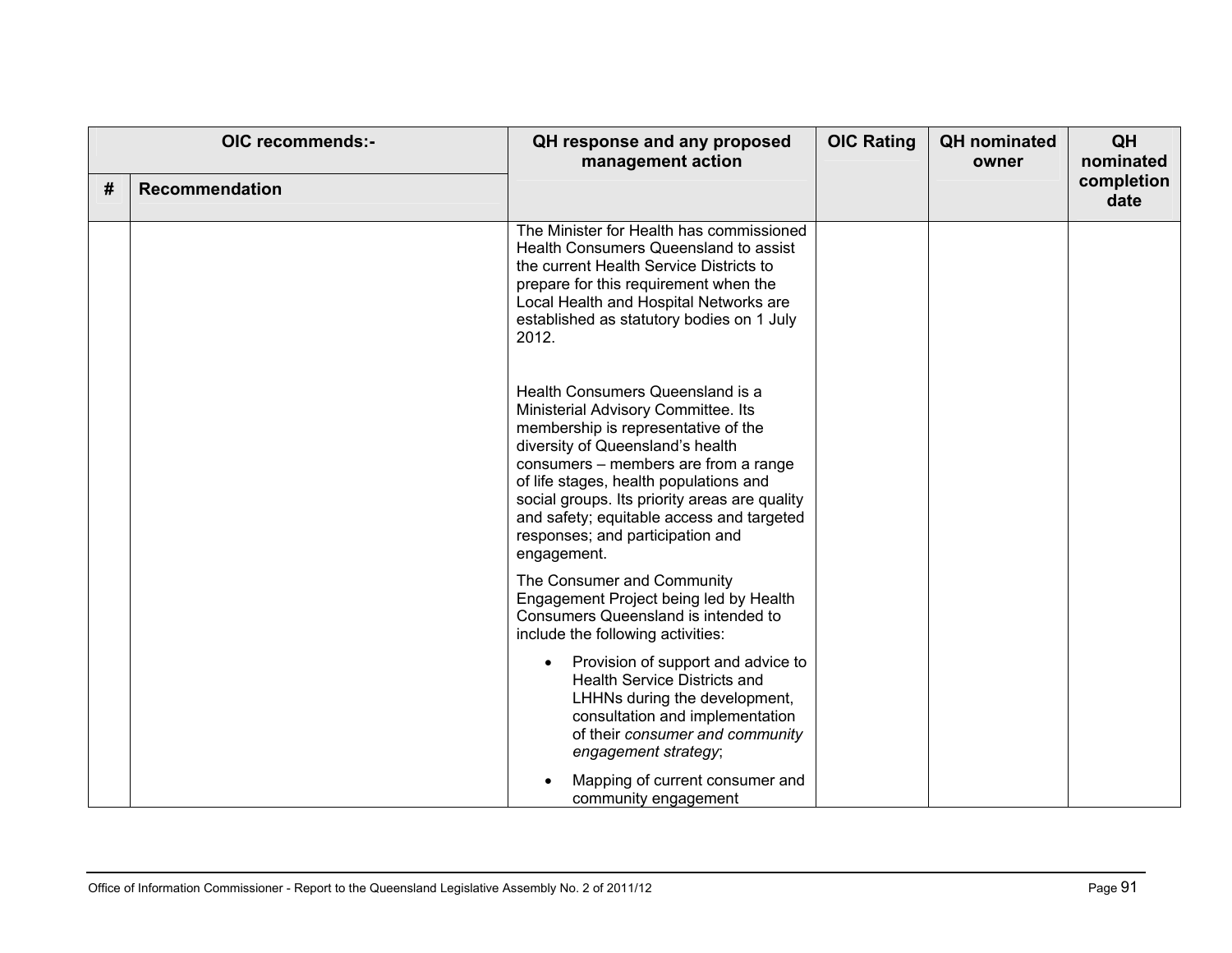| # | OIC recommends:-<br><b>Recommendation</b> | QH response and any proposed<br>management action                                                                                                                                                                                                                                            | <b>OIC Rating</b> | <b>QH</b> nominated<br>owner                                                                              | QH<br>nominated<br>completion<br>date |
|---|-------------------------------------------|----------------------------------------------------------------------------------------------------------------------------------------------------------------------------------------------------------------------------------------------------------------------------------------------|-------------------|-----------------------------------------------------------------------------------------------------------|---------------------------------------|
|   |                                           | strategies, practice and<br>documentation in each of the 17<br>health service districts.                                                                                                                                                                                                     |                   |                                                                                                           |                                       |
|   |                                           | Provision of an online resource<br>$\bullet$<br>collating state, national and<br>international information and<br>literature on best practice<br>consumer and community<br>engagement.                                                                                                       |                   |                                                                                                           |                                       |
|   |                                           | Hosting a statewide forum to<br>$\bullet$<br>develop a shared awareness<br>among Health Service Districts<br>and key consumer and<br>community organisations of<br>overarching principles,<br>approaches, and standards that<br>underpin best practice consumer<br>and community engagement. |                   |                                                                                                           |                                       |
|   |                                           | Development of a Consumer and<br>$\bullet$<br><b>Community Engagement</b><br>Framework to guide the<br>development of the strategies by<br>each LHHN.                                                                                                                                        |                   |                                                                                                           |                                       |
|   |                                           | The Queensland Health Community<br>Engagement Policy and related<br>Implementation Standard will be subject<br>to consideration as to whether it should<br>transition to becoming a Health Service<br>Directive.                                                                             |                   | The Senior<br>Director,<br>Integrated<br>Communications<br>is the Policy<br>Custodian of the<br>Community | 31 March<br>2012.                     |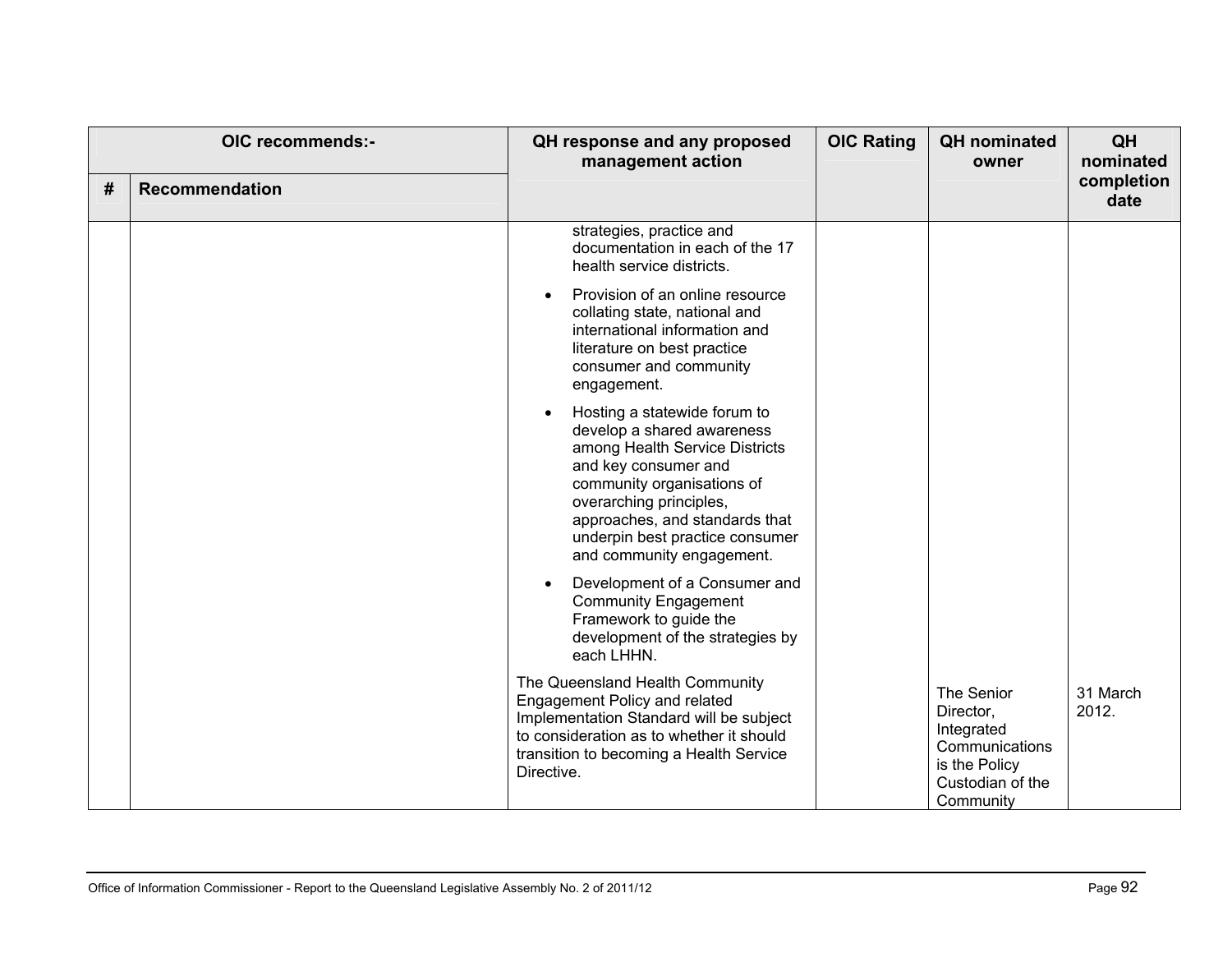| #              | OIC recommends:-<br><b>Recommendation</b>                                                                                                                                                                                                                                                                                    | QH response and any proposed<br>management action                                                                                                                                                                                                                                                                                                                                                                                                                                                                                                                                                                                                                                                                                                                   | <b>OIC Rating</b> | <b>QH</b> nominated<br>owner                                                                                                                                                                                                           | QH<br>nominated<br>completion<br>date |
|----------------|------------------------------------------------------------------------------------------------------------------------------------------------------------------------------------------------------------------------------------------------------------------------------------------------------------------------------|---------------------------------------------------------------------------------------------------------------------------------------------------------------------------------------------------------------------------------------------------------------------------------------------------------------------------------------------------------------------------------------------------------------------------------------------------------------------------------------------------------------------------------------------------------------------------------------------------------------------------------------------------------------------------------------------------------------------------------------------------------------------|-------------------|----------------------------------------------------------------------------------------------------------------------------------------------------------------------------------------------------------------------------------------|---------------------------------------|
|                |                                                                                                                                                                                                                                                                                                                              | Division 2 of the Health and Hospitals<br>Network Bill details the circumstances in<br>which the Director General of the<br>Department may develop and issue<br>Health Service Directives to LHHNs.<br>Consideration is currently underway<br>within Queensland Health as to which<br>Directives may be required.<br>Queensland Health currently provides<br>training in community engagement to staff<br>across the state. A functional analysis is<br>underway (involving four tiers, with each<br>level providing increasing levels of detail.)<br>which will identify those functions which<br>must continue to be the responsibility of<br>the Department. This analysis is<br>scheduled to be completed by 31 October<br>2011, subject to union consultation. |                   | Engagement<br>Policy.<br>She would have<br>responsibility for<br>the development<br>of any<br>Community<br>Engagement<br><b>Health Service</b><br>Directive and<br>related<br>Implementation<br>Standard if<br>considered<br>necessary |                                       |
| $\overline{2}$ | Include activities in the Information<br>Management Steering Committee (IMSC) work<br>plan, so that the IMSC is actively driving pro-<br>active release of information in accordance with<br>the RTI and IP Acts, and the Queensland<br>Government Enterprise Architecture (QGEA)<br>guidelines, within the next six months. | Agreed<br>The Information Management Steering<br>Committee meets every 2 months. Its<br>purpose is to<br>Evaluate and provide strategic<br>$\bullet$<br>direction for, and guide use of,<br>information and its management.<br>Provide leadership in and guide<br>$\bullet$                                                                                                                                                                                                                                                                                                                                                                                                                                                                                         | Medium            | Senior Director,<br>Information<br>Management<br>Chair of the<br>Information<br>Management<br>Steering                                                                                                                                 | 31 December<br>2011                   |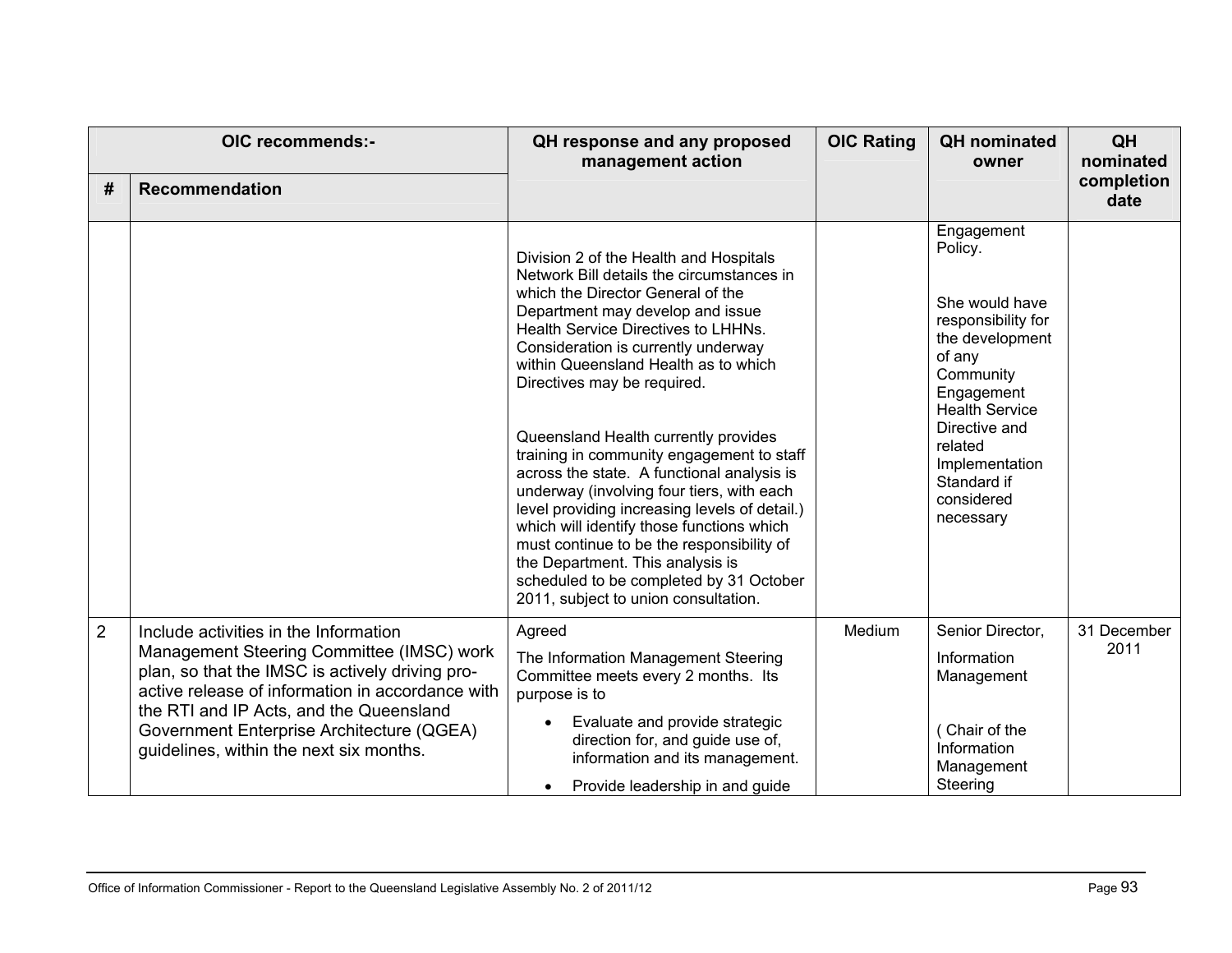| # | OIC recommends:-<br><b>Recommendation</b>                                                                                                    | QH response and any proposed<br>management action                                                                                                                                                                                                                                                                                                                        | <b>OIC Rating</b> | <b>QH</b> nominated<br>owner          | QH<br>nominated<br>completion<br>date |
|---|----------------------------------------------------------------------------------------------------------------------------------------------|--------------------------------------------------------------------------------------------------------------------------------------------------------------------------------------------------------------------------------------------------------------------------------------------------------------------------------------------------------------------------|-------------------|---------------------------------------|---------------------------------------|
|   |                                                                                                                                              | preparation and implementation<br>of information and IM policies,<br>principles and information<br>architecture.                                                                                                                                                                                                                                                         |                   | Committee)                            |                                       |
|   |                                                                                                                                              | Monitor conformance to<br>$\bullet$<br>obligations and performance;                                                                                                                                                                                                                                                                                                      |                   |                                       |                                       |
|   |                                                                                                                                              | Develop Queensland Health's<br>information management<br>capability.                                                                                                                                                                                                                                                                                                     |                   |                                       |                                       |
|   |                                                                                                                                              | The Executive Director, Performance<br>Improvement and Policy Services, the QH<br>Information Champion and policy<br>custodian for RTI and IP is a member of<br>the IMSC.                                                                                                                                                                                                |                   |                                       |                                       |
|   |                                                                                                                                              | On 18 August 2011, the IMSC was<br>briefed on the Compliance Review by the<br>Information Commissioner. With due<br>regard to formally delegated<br>responsibilities, it was agreed in principle<br>to incorporate relevant recommendations<br>into the 2011 - 2012 IMSC workplan and<br>incorporate the monitoring of progress as<br>standing items on the IMSC agenda. |                   |                                       |                                       |
| 3 | Review and update all orientation material,<br>ensure information in the material is relevant<br>and up to date, and published in Queensland | Agreed<br>The Manager, Administrative Law Team<br>recently commenced a review of current                                                                                                                                                                                                                                                                                 | Low               | Manager<br>Administrative<br>Law Team | 31 December<br>2011                   |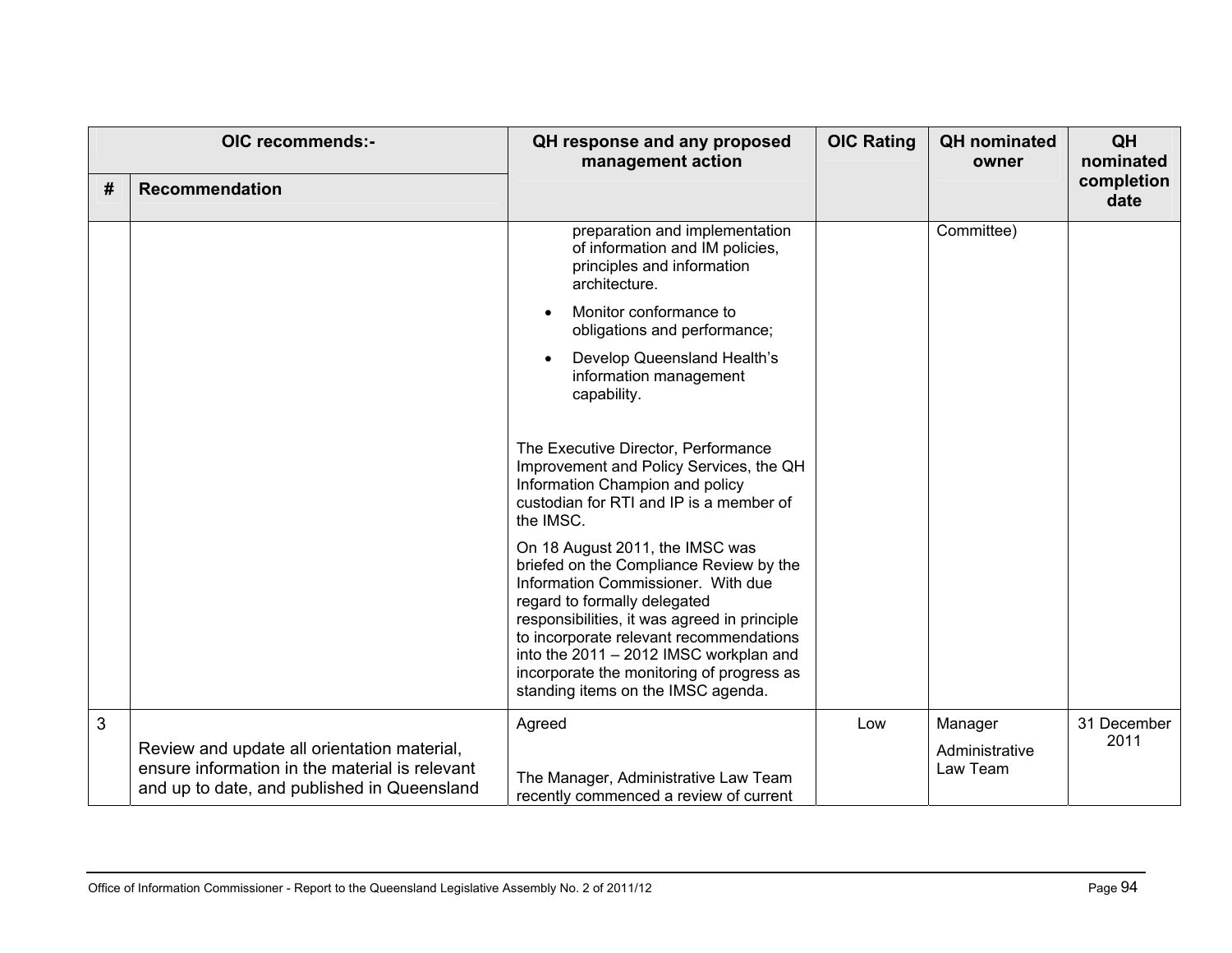|   | OIC recommends:-                                                                                                                                                                                                                                                                                                                                                                                                                             | QH response and any proposed<br>management action                                                                                                                                                        | <b>OIC Rating</b> | <b>QH</b> nominated<br>owner                                                                   | QH<br>nominated     |
|---|----------------------------------------------------------------------------------------------------------------------------------------------------------------------------------------------------------------------------------------------------------------------------------------------------------------------------------------------------------------------------------------------------------------------------------------------|----------------------------------------------------------------------------------------------------------------------------------------------------------------------------------------------------------|-------------------|------------------------------------------------------------------------------------------------|---------------------|
| # | Recommendation                                                                                                                                                                                                                                                                                                                                                                                                                               |                                                                                                                                                                                                          |                   |                                                                                                | completion<br>date  |
|   | Health's publication scheme, prior to the<br>commencement of the national health reforms.<br>Include detailed explanations connecting right<br>to information and information privacy to<br>everyday operations for individual staff to<br>increase awareness of the RTI and IP reforms.                                                                                                                                                     | orientation material. This is being<br>undertaken in consultation with the<br>Director, Strategic Recruitment, Human<br>Resource Services.                                                               |                   |                                                                                                |                     |
| 4 | Ensure that position descriptions for staff in RTI<br>and IP business units are reviewed to reflect<br>any changes to RTI and IP roles and<br>responsibilities under the national health<br>reforms, within three months of the<br>commencement of the reforms.                                                                                                                                                                              | Agreed<br>The Senior Information Privacy Officer<br>position description was reviewed and<br>updated in August 2011. All other<br>positions will be reviewed and updated by<br>30 November 2011.         | Medium            | Manager<br>Administrative<br>Law Team                                                          | 31 December<br>2011 |
| 5 | Deliver general awareness training about right<br>to information and information privacy to the<br>Local Health and Hospital Network governance<br>bodies within three to six months of their<br>establishment, so that they can provide<br>induction and appropriate information sessions<br>to all staff, including the clinical workforce,<br>about the application of RTI and IP Acts and<br>the Public Records Act 2002 to their roles. | Agreed<br>Queensland Health is currently preparing<br>a Governing Council Induction Program.<br>RTI and IP legislation and records<br>management responsibilities will be<br>included in the curriculum. | Low               | Executive<br>Director, Portfolio<br>Management<br>Office.<br>Performance and<br>Accountability | 31 December<br>2012 |
| 6 | Prior to the commencement of the health<br>reforms, clarify and document the roles and                                                                                                                                                                                                                                                                                                                                                       | Agreed<br>Commonwealth, State and Territory<br>governments have agreed to transform                                                                                                                      | Low               | Executive<br>Director,<br>Performance                                                          | 1 July 2012         |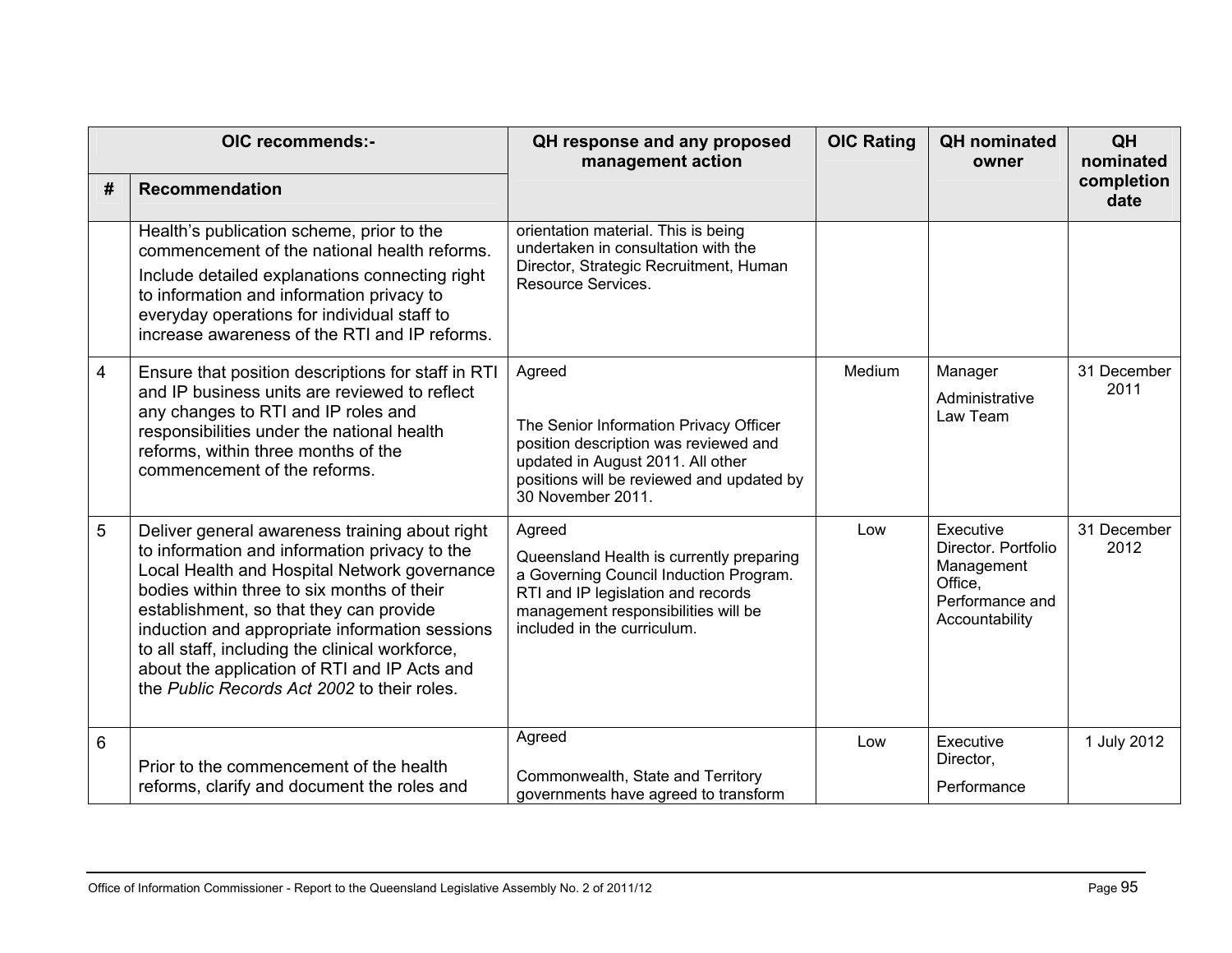| OIC recommends:- |                                                                                                                                                           | QH response and any proposed<br>management action                                                                                                                                                                                                                                                                                                                                                                                                                                                                                                                                                                                                                                                                                                                                                                                                                                                                                                                                                                                                                                                                                                                        | <b>OIC Rating</b> | <b>QH</b> nominated<br>owner                                                                    | QH<br>nominated    |
|------------------|-----------------------------------------------------------------------------------------------------------------------------------------------------------|--------------------------------------------------------------------------------------------------------------------------------------------------------------------------------------------------------------------------------------------------------------------------------------------------------------------------------------------------------------------------------------------------------------------------------------------------------------------------------------------------------------------------------------------------------------------------------------------------------------------------------------------------------------------------------------------------------------------------------------------------------------------------------------------------------------------------------------------------------------------------------------------------------------------------------------------------------------------------------------------------------------------------------------------------------------------------------------------------------------------------------------------------------------------------|-------------------|-------------------------------------------------------------------------------------------------|--------------------|
| #                | Recommendation                                                                                                                                            |                                                                                                                                                                                                                                                                                                                                                                                                                                                                                                                                                                                                                                                                                                                                                                                                                                                                                                                                                                                                                                                                                                                                                                          |                   |                                                                                                 | completion<br>date |
|                  | responsibilities of the Department and Local<br>Health and Hospital Network (LHHN) RTI and<br>IP Units as they will operate subsequent to the<br>reforms. | the Australian health system. Queensland<br>is now working towards the<br>implementation of the reforms that will<br>change the way public health and hospital<br>services are managed.<br>A significant aspect of these changes will<br>be increased local autonomy and a strong<br>system manager focus for the<br>department. By emphasising local<br>accountability and decision-making, it is<br>expected that the new Networks will have<br>both the flexibility and incentive to<br>innovate and to pursue quality and<br>efficiencies.<br>From July 2012, districts will be replaced<br>by 17 Local Health and Hospital Networks<br>(LHHNs) to be established as<br>independent statutory bodies. Networks<br>will deliver the same range of services as<br>the existing districts but they will be<br>managed differently.<br>Section 16 of the Health and Hospital<br>Network Bill provides a definition of<br>service agreement. Essentially the<br>service agreement will set out what<br>services will be purchased by the<br>Department as systems manager; what<br>price the Department will pay for these<br>services and the information that will need |                   | Management<br>Senior Director<br>Queensland<br><b>Health Reform</b><br><b>Transition Office</b> |                    |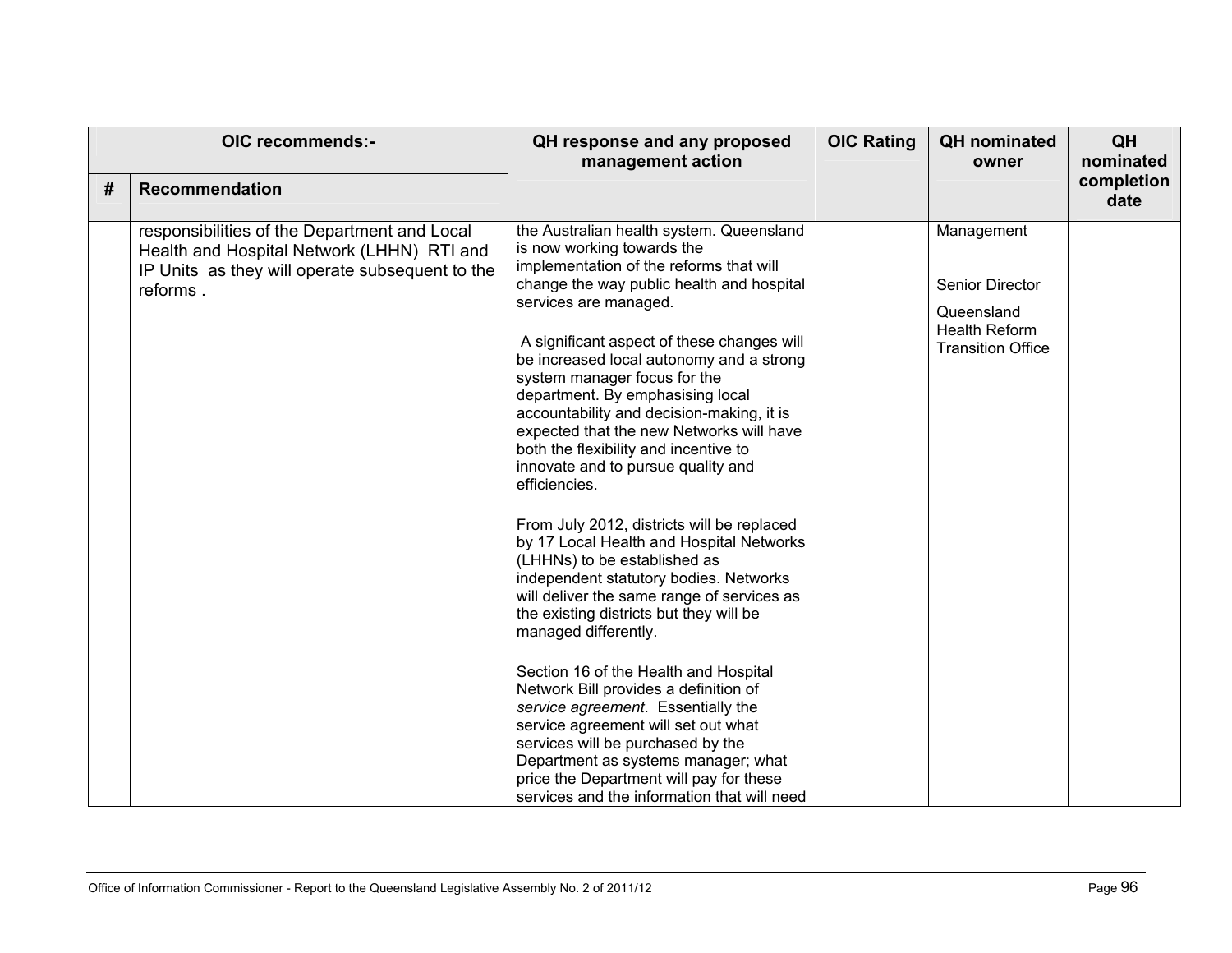| OIC recommends:- |                       | QH response and any proposed<br>management action                                                                                                                                                                                                                                                                                                                                                                                                                                                                                                                                                                                                                      | <b>OIC Rating</b> | <b>QH</b> nominated<br>owner | QH<br>nominated    |
|------------------|-----------------------|------------------------------------------------------------------------------------------------------------------------------------------------------------------------------------------------------------------------------------------------------------------------------------------------------------------------------------------------------------------------------------------------------------------------------------------------------------------------------------------------------------------------------------------------------------------------------------------------------------------------------------------------------------------------|-------------------|------------------------------|--------------------|
| #                | <b>Recommendation</b> |                                                                                                                                                                                                                                                                                                                                                                                                                                                                                                                                                                                                                                                                        |                   |                              | completion<br>date |
|                  |                       | to be provided to assess performance in<br>this regard.                                                                                                                                                                                                                                                                                                                                                                                                                                                                                                                                                                                                                |                   |                              |                    |
|                  |                       | The LHHNs will be statutory bodies and<br>consequently will become agencies as<br>defined in S14 of the Right to Information<br>Act 2009 and S17 of the Information<br>Privacy Act 2009.                                                                                                                                                                                                                                                                                                                                                                                                                                                                               |                   |                              |                    |
|                  |                       | A driving principle of the reforms is the<br>promotion of the autonomy of the LHHNs:<br>The compliance of LHHNs with legislation<br>for which the Minister for Health does not<br>have principal ministerial responsibility<br>may not be a matter in which the<br>Department is properly involved -<br>certainly the monitoring and auditing role<br>would generally lie with the legislative<br>custodian. Section 21 of the Health and<br>Hospitals Network Bill provides that<br>LHHNs are directly subject to the<br>Financial Accountability Act 2009 and will<br>be units of public administration for the<br>purposes of the Crime and Misconduct<br>Act 2001. |                   |                              |                    |
|                  |                       | Clarification of roles and responsibilities is<br>being undertaken as an integral part of<br>the health reform implementation process.<br>This has been an iterative process with<br>the first two stages focused on<br>overarching organisational arrangements                                                                                                                                                                                                                                                                                                                                                                                                        |                   |                              |                    |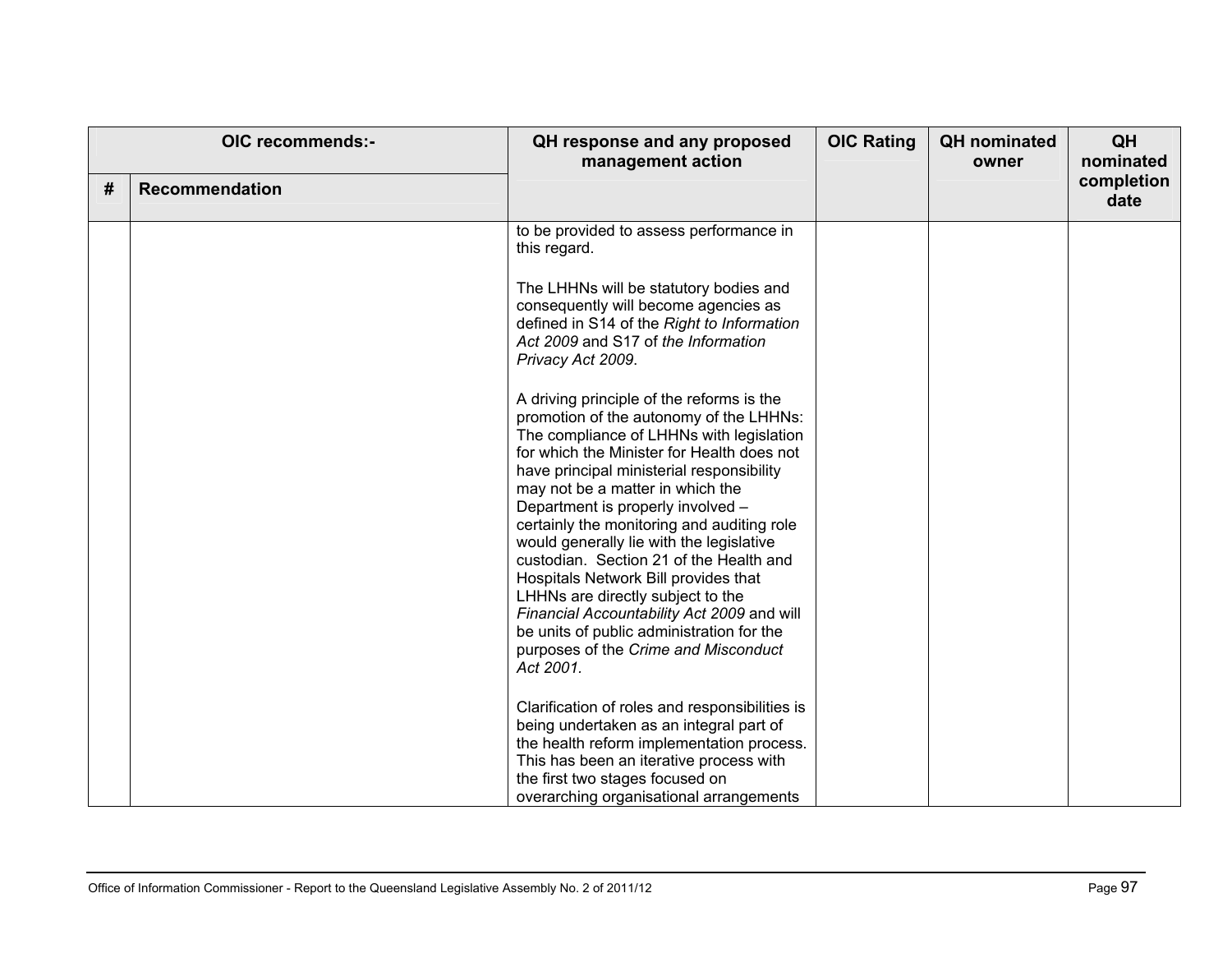| OIC recommends:-<br>#<br><b>Recommendation</b> |                                                                                                                                                   | QH response and any proposed<br>management action                                                                                                                                                                                                                                                                                                                   | <b>OIC Rating</b> | <b>QH</b> nominated<br>owner                          | QH<br>nominated<br>completion |
|------------------------------------------------|---------------------------------------------------------------------------------------------------------------------------------------------------|---------------------------------------------------------------------------------------------------------------------------------------------------------------------------------------------------------------------------------------------------------------------------------------------------------------------------------------------------------------------|-------------------|-------------------------------------------------------|-------------------------------|
|                                                |                                                                                                                                                   |                                                                                                                                                                                                                                                                                                                                                                     |                   |                                                       | date                          |
|                                                |                                                                                                                                                   | and the required changes to achieve this.<br>The current (Tier 3) stage is designed to<br>determine all the functions that will be<br>performed within the new public health<br>system and positioning of these functions<br>within the LHHNs, Cross LHHNs, the<br>Health Support Services Agency (a<br>business unit within the Department) and<br>the Department. |                   |                                                       |                               |
|                                                |                                                                                                                                                   | The Administrative Law Team's<br>Operational Plan for 2011 - 2012 includes<br>actions to strengthen the capacity of<br>LHHNs to manage RTI/IP Requirements<br>from 1 July 2012 including                                                                                                                                                                            |                   | Manager,<br>Administrative<br>Law Team,               |                               |
|                                                |                                                                                                                                                   | Implementation and maintenance<br>$\bullet$<br>of a disclosure log;<br>Development of a publication<br>scheme;<br>Annual RTI/IP statistical<br>reporting;<br>RTI/IP decision making<br>delegation management.                                                                                                                                                       |                   |                                                       |                               |
| $\overline{7}$                                 | Clarify the role of the Department in supporting<br>local performance monitoring and in conducting<br>independent performance monitoring of Local | Agreed<br>Refer to Response to Recommendation 6                                                                                                                                                                                                                                                                                                                     | Medium            | Senior Director<br>Queensland<br><b>Health Reform</b> | 1 July 2012                   |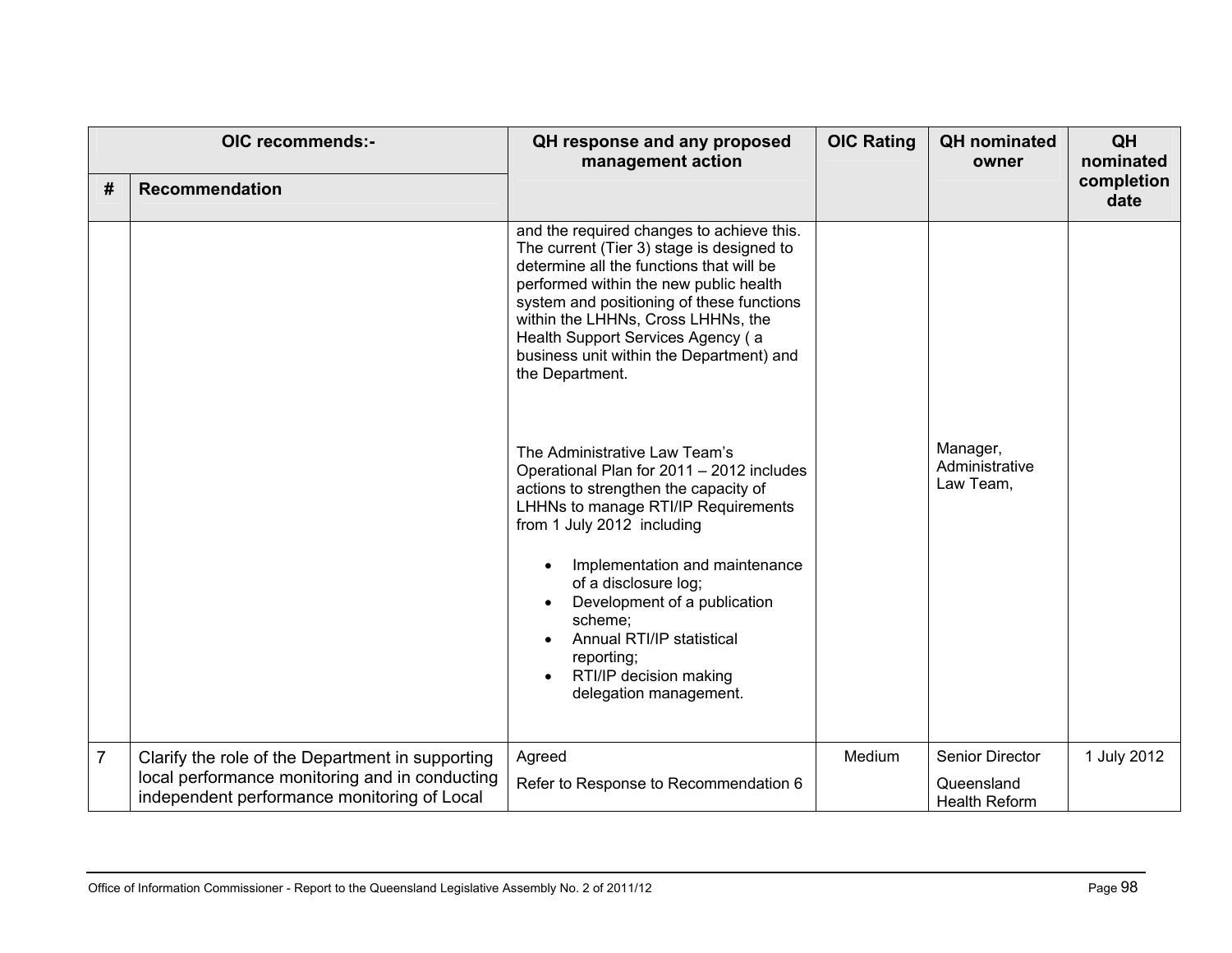| OIC recommends:- |                                                                                                                                                                                                 | QH response and any proposed<br>management action                                                                                                                                       | <b>OIC Rating</b> | <b>QH</b> nominated<br>owner                             | QH<br>nominated<br>completion |
|------------------|-------------------------------------------------------------------------------------------------------------------------------------------------------------------------------------------------|-----------------------------------------------------------------------------------------------------------------------------------------------------------------------------------------|-------------------|----------------------------------------------------------|-------------------------------|
| #                | <b>Recommendation</b>                                                                                                                                                                           |                                                                                                                                                                                         |                   |                                                          | date                          |
|                  | Health and Hospital Networks as part of the<br>development of the new health service delivery<br>model.<br>Develop and incorporate key performance                                              | regarding Queensland Health Reform.                                                                                                                                                     |                   | <b>Transition Office</b>                                 |                               |
|                  | targets into the Information Management<br>Steering Committee's work plan and the RTI                                                                                                           | Refer to Response to Recommendation 2<br>regarding the Information Management                                                                                                           |                   | Senior Director,                                         |                               |
|                  | and IP Business Units' operational plans, to                                                                                                                                                    | Steering Committee.                                                                                                                                                                     |                   | Information<br>Management                                | 31 December<br>2011           |
|                  | measure effectiveness and efficiency in right to<br>information and information privacy processes<br>at the operational and the strategic levels, with<br>measurement of performance commencing | The Administrative Law Team will develop<br>and incorporate additional performance<br>targets that relate to the efficient and                                                          |                   | (for IMSC work<br>plan)                                  |                               |
|                  | within three months of this report                                                                                                                                                              | effective processing of RTI and IP access<br>applications. It has been agreed that the                                                                                                  |                   | Executive<br><b>Director</b>                             |                               |
|                  |                                                                                                                                                                                                 | electronic case management system used<br>by the Administrative Law Team and<br>Metro North and Metro South can provide<br>monthly reports. In the case of the                          |                   | Performance<br>Improvement and<br><b>Policy Services</b> |                               |
|                  |                                                                                                                                                                                                 | Administrative Law Team the report will<br>provide information on RTI/IP decision<br>making including number of applications<br>received/finalised/time taken/source of<br>application. |                   | (for RTI and IP<br>business units'<br>work plans)        |                               |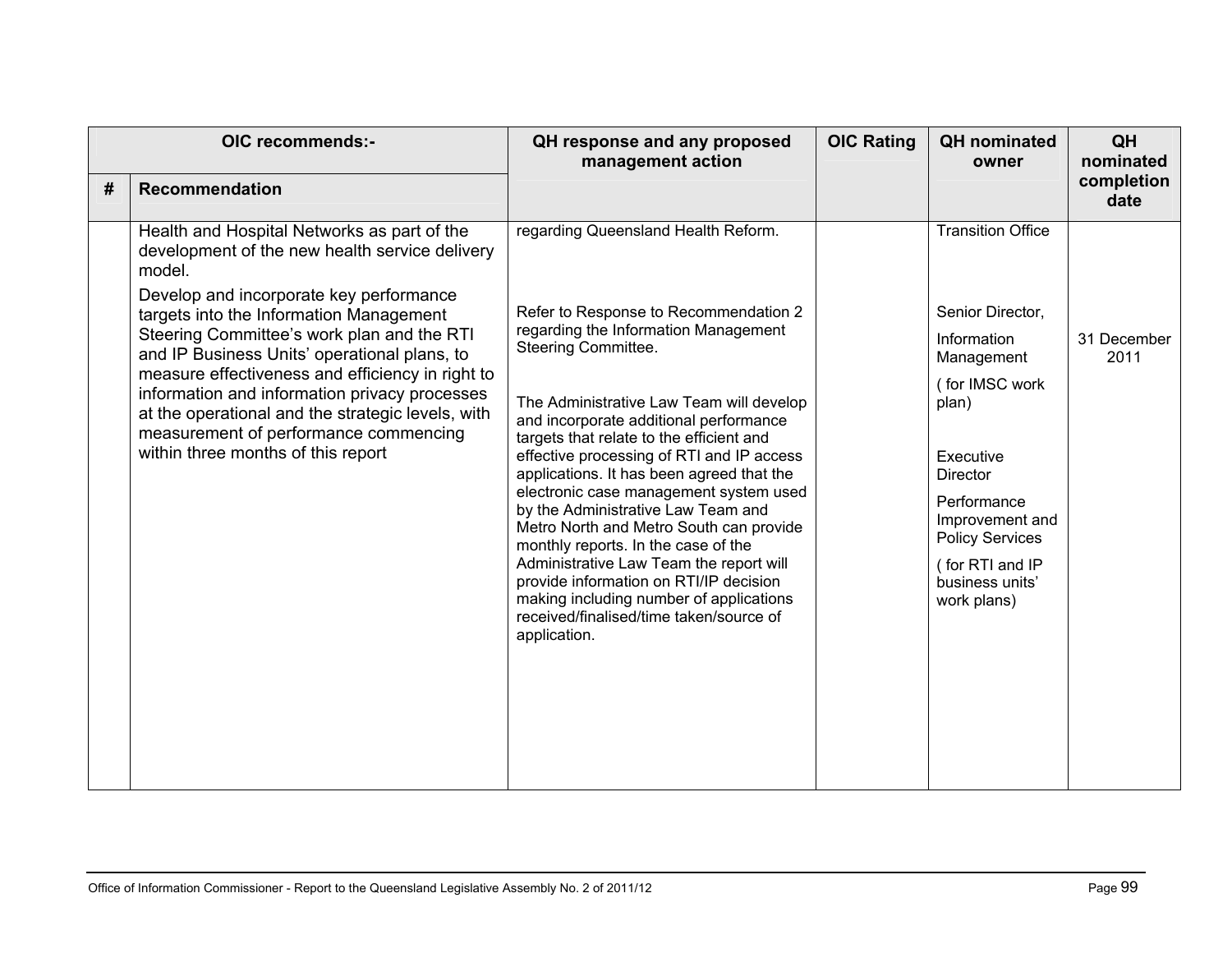| OIC recommends:- |                                                                                                                                                                                                                                                                                                                           | QH response and any proposed<br>management action                                                                                                                                                                                                                                                                                                                                                                                                                                                                                                                                                                            | <b>OIC Rating</b> | <b>QH</b> nominated<br>owner                                                                                      | QH<br>nominated                              |
|------------------|---------------------------------------------------------------------------------------------------------------------------------------------------------------------------------------------------------------------------------------------------------------------------------------------------------------------------|------------------------------------------------------------------------------------------------------------------------------------------------------------------------------------------------------------------------------------------------------------------------------------------------------------------------------------------------------------------------------------------------------------------------------------------------------------------------------------------------------------------------------------------------------------------------------------------------------------------------------|-------------------|-------------------------------------------------------------------------------------------------------------------|----------------------------------------------|
| #                | <b>Recommendation</b>                                                                                                                                                                                                                                                                                                     |                                                                                                                                                                                                                                                                                                                                                                                                                                                                                                                                                                                                                              |                   |                                                                                                                   | completion<br>date                           |
| 8                | <b>Publish Queensland Health's Information Asset</b><br>Register on the website to create greater<br>transparency as to the departmental<br>information resources available, within the next<br>six months.<br>Publish updates on the agency's website as<br>new datasets are added to the Information<br>Asset Register. | Agreed<br>The Information Management Steering<br>Committee and subsequently the ICT<br>Executive Committee have already<br>endorsed the QH Information Asset<br>Custodianship Governance Framework.<br>Implementation planning is underway.<br>Development of the Information Asset<br>Register will be incremental. It is<br>anticipated publication will commence in<br>January 2012.                                                                                                                                                                                                                                      | Low               | Senior Director,<br>Information<br>Management.                                                                    | Commencing<br>publication in<br>January 2012 |
| 9                | Continue to enhance the Queensland Health<br>Performance Report web pages, under the<br>active management of the Information<br>Management Steering Committee, as an<br>avenue for pro-active release of information<br>into the public domain.                                                                           | Agreed<br>The Executive Director, Access<br>Improvement Service who leads the<br>publication of the QH Performance Report<br>is represented on the Information<br>Management Steering Committee.<br>On 18 August 2011, the IMSC was<br>briefed on the Compliance Review by the<br>Information Commissioner and it was<br>agreed in principle to incorporate relevant<br>recommendations into the 2011 - 2012<br>IMSC work plan and , with due regard to<br>formally delegated responsibilities,<br>incorporate the monitoring of progress as<br>standing items on the IMSC agenda. the<br>monitoring of progress with the QH | Low               | Executive<br>Director,<br><b>Access</b><br>Improvement<br>Service<br>Senior Director<br>Information<br>Management | 31 December<br>2011                          |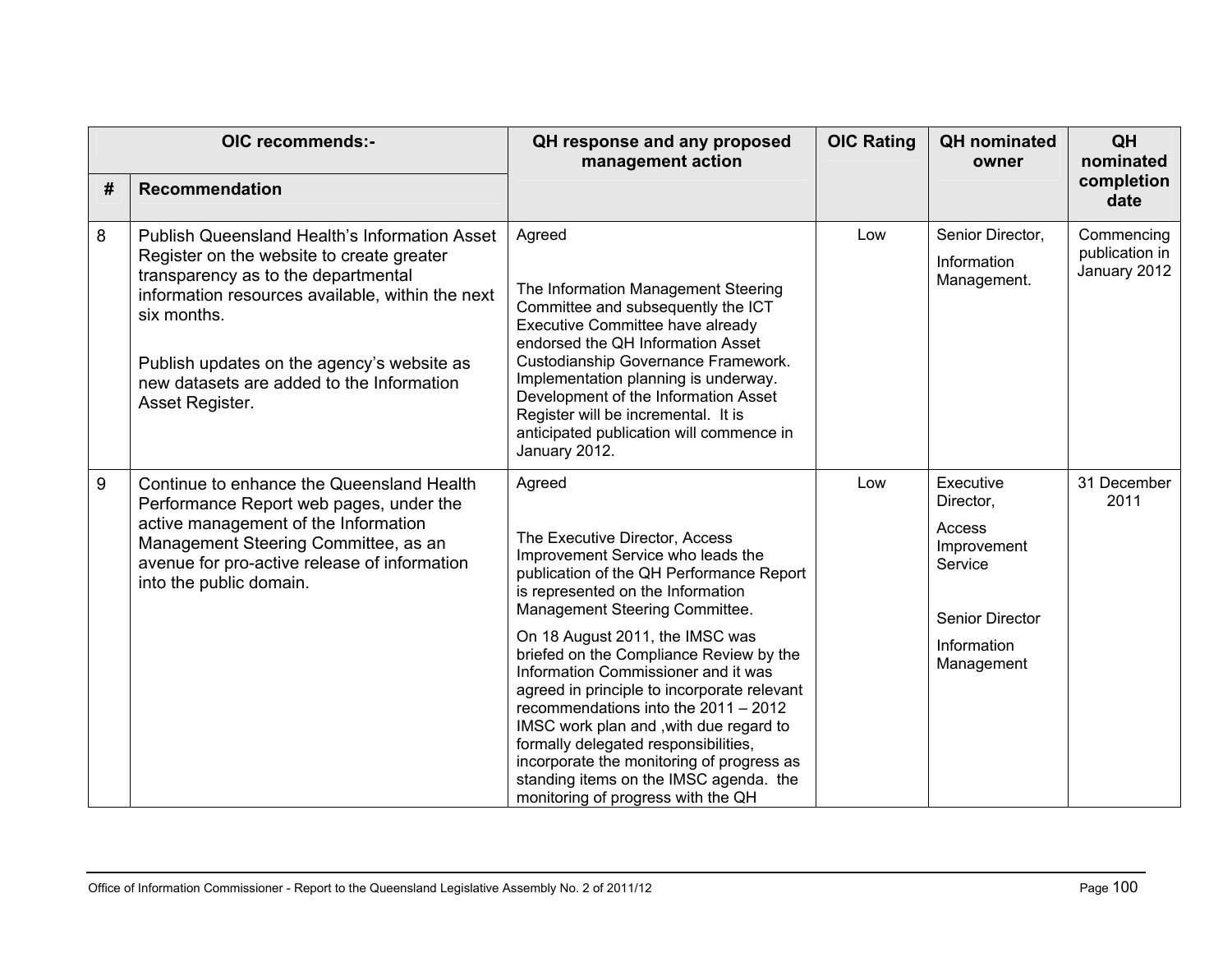| OIC recommends:- |                                                                                                                                                                                                                                                                                                                                                                       | QH response and any proposed<br>management action                                                                                                                                                                                                                                                                                                                                             | <b>OIC Rating</b> | <b>QH</b> nominated<br>owner             | QH<br>nominated     |
|------------------|-----------------------------------------------------------------------------------------------------------------------------------------------------------------------------------------------------------------------------------------------------------------------------------------------------------------------------------------------------------------------|-----------------------------------------------------------------------------------------------------------------------------------------------------------------------------------------------------------------------------------------------------------------------------------------------------------------------------------------------------------------------------------------------|-------------------|------------------------------------------|---------------------|
| #                | <b>Recommendation</b>                                                                                                                                                                                                                                                                                                                                                 |                                                                                                                                                                                                                                                                                                                                                                                               |                   |                                          | completion<br>date  |
|                  |                                                                                                                                                                                                                                                                                                                                                                       | Performance Report will be a standing<br>item on the agenda of the Information<br>Management Steering Committee which<br>meets every 2 months.                                                                                                                                                                                                                                                |                   |                                          |                     |
| 10 <sup>°</sup>  | Review Metro North Health Service District's<br>current system for processing applications to<br>identify and apply more efficient file<br>management practices, commencing<br>immediately and implementing improved<br>practices within three months.                                                                                                                | Agreed                                                                                                                                                                                                                                                                                                                                                                                        | High              | <b>District CEO</b>                      | 31 December<br>2011 |
|                  |                                                                                                                                                                                                                                                                                                                                                                       | Executives in Metro North health service<br>district have already responded to the<br>concerns raised by the Information<br>Commissioner.                                                                                                                                                                                                                                                     |                   | Metro North                              |                     |
|                  |                                                                                                                                                                                                                                                                                                                                                                       |                                                                                                                                                                                                                                                                                                                                                                                               |                   | <b>Health Service</b>                    |                     |
|                  |                                                                                                                                                                                                                                                                                                                                                                       |                                                                                                                                                                                                                                                                                                                                                                                               |                   | <b>District</b>                          |                     |
|                  |                                                                                                                                                                                                                                                                                                                                                                       | A Review has been initiated with the<br>scope and purpose defined and the<br>engagement of the Manager of the<br>Information Access Unit, Metro South to<br>lead this review. This officer was<br>commended by the Information<br>Commissioner for her "diligence and<br>commitment to both a proper process<br>technically, and the provision of quality<br>customer service to applicants". |                   |                                          |                     |
| 11               | Review Metro North HSD's Right to Information<br>and Information Privacy application handling<br>and record keeping, to identify methods for<br>streamlining the process for accessing a<br>patient's medical records, particularly in the<br>light of legislatively imposed deadlines for<br>application handling under the RTI and IP Acts,<br>within three months. | Agreed<br>The leadership of the review by an officer<br>with an excellent working knowledge of                                                                                                                                                                                                                                                                                                | High              | <b>District CEO</b>                      | 31 December<br>2011 |
|                  |                                                                                                                                                                                                                                                                                                                                                                       |                                                                                                                                                                                                                                                                                                                                                                                               |                   | Metro North                              |                     |
|                  |                                                                                                                                                                                                                                                                                                                                                                       |                                                                                                                                                                                                                                                                                                                                                                                               |                   | <b>Health Service</b><br><b>District</b> |                     |
|                  |                                                                                                                                                                                                                                                                                                                                                                       | health service districts and patient records                                                                                                                                                                                                                                                                                                                                                  |                   |                                          |                     |
|                  |                                                                                                                                                                                                                                                                                                                                                                       | should assist in Metro North, and the<br>Royal Brisbane and Women's Hospital<br>reviewing their records management                                                                                                                                                                                                                                                                            |                   |                                          |                     |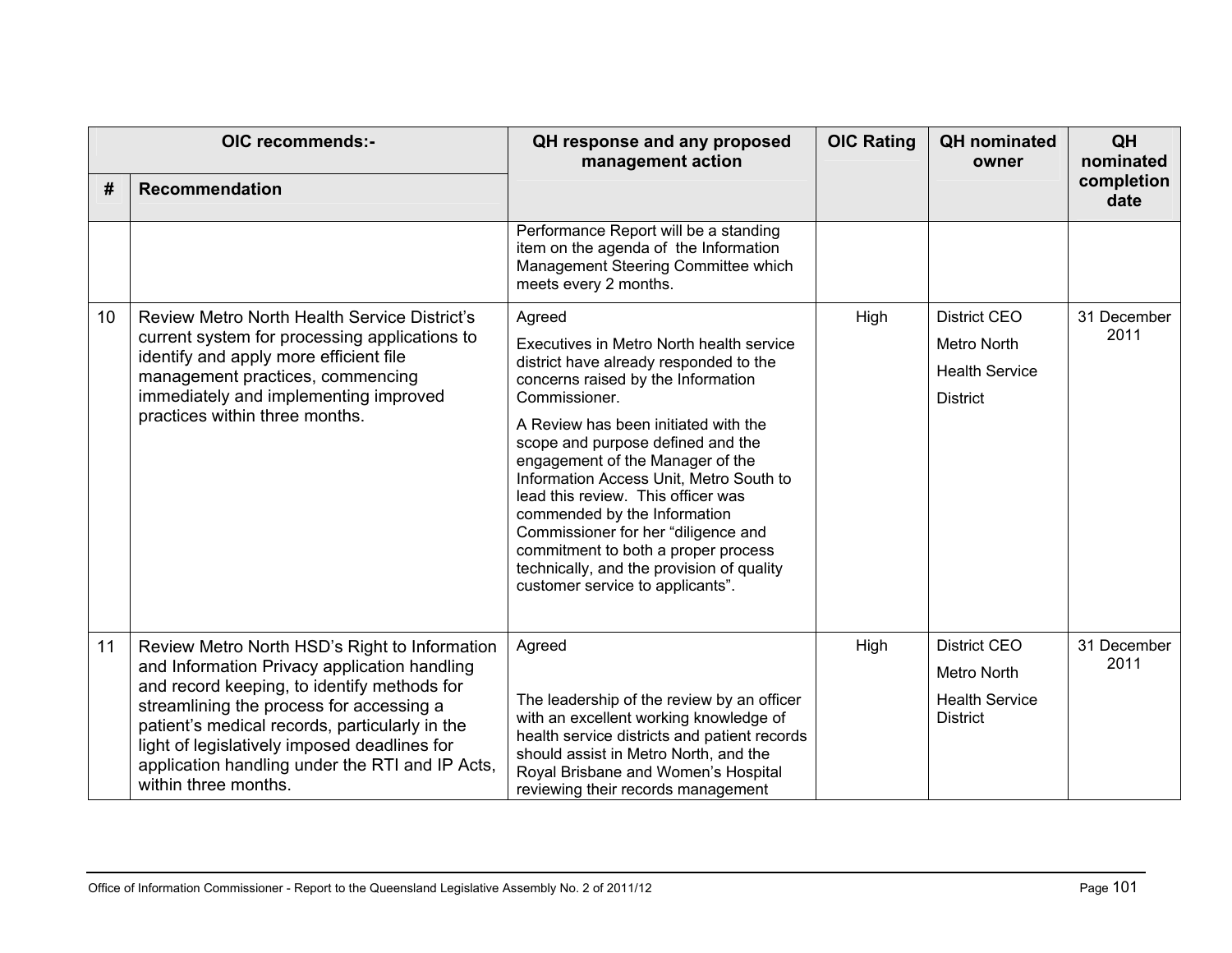| OIC recommends:- |                                                                                                                                                                                                                                                                                                                                                                                                                                                                                                                                                                                                                                                                                                                                                                                                                                                                                                                                    | QH response and any proposed<br>management action                                                                                                                                                                                                                                                                                                                                                                                                                                                                                                                                                                                                                                                                                        | <b>OIC Rating</b> | <b>QH</b> nominated<br>owner                                                             | QH<br>nominated     |
|------------------|------------------------------------------------------------------------------------------------------------------------------------------------------------------------------------------------------------------------------------------------------------------------------------------------------------------------------------------------------------------------------------------------------------------------------------------------------------------------------------------------------------------------------------------------------------------------------------------------------------------------------------------------------------------------------------------------------------------------------------------------------------------------------------------------------------------------------------------------------------------------------------------------------------------------------------|------------------------------------------------------------------------------------------------------------------------------------------------------------------------------------------------------------------------------------------------------------------------------------------------------------------------------------------------------------------------------------------------------------------------------------------------------------------------------------------------------------------------------------------------------------------------------------------------------------------------------------------------------------------------------------------------------------------------------------------|-------------------|------------------------------------------------------------------------------------------|---------------------|
| #                | <b>Recommendation</b>                                                                                                                                                                                                                                                                                                                                                                                                                                                                                                                                                                                                                                                                                                                                                                                                                                                                                                              |                                                                                                                                                                                                                                                                                                                                                                                                                                                                                                                                                                                                                                                                                                                                          |                   |                                                                                          | completion<br>date  |
|                  |                                                                                                                                                                                                                                                                                                                                                                                                                                                                                                                                                                                                                                                                                                                                                                                                                                                                                                                                    | processes to make them more responsive<br>to the time constraints embedded in RTI<br>and IP legislation.                                                                                                                                                                                                                                                                                                                                                                                                                                                                                                                                                                                                                                 |                   |                                                                                          |                     |
| 12               | Incorporate face to face, telephone or email<br>contact with applicants into application handling<br>practices as a matter of course, in order to<br>streamline processing, manage time allowed<br>for processing, and improve the result for the<br>applicant. In particular:<br>Make early contact with the applicant to<br>clarify the scope of the application,<br>particularly if a request is complex or<br>relates to voluminous medical records<br>Make use of the extension of time<br>provisions of the RTI and IP Acts to<br>request a further processing period to<br>avoid deemed decisions or requests for<br>the applicant to re-lodge their<br>application; and<br>Contact the applicant and follow-up all<br>outstanding concerns about the<br>application with the applicant prior to<br>issuing a formal notice.<br>Describe the above practices in a guideline, to<br>take effect from the commencement of the | Agreed<br>The QH Policy Custodian for RTI and<br>Information Privacy will ensure the<br>development of Queensland Health Policy<br>on both RTI and IP Access and<br>Amendment Decision Making and related<br>Implementation Standards.<br>The Implementation Standard will set out<br>the<br>The minimum mandatory<br>$\bullet$<br>requirements that shall be met in<br>implementing the policy;<br>Identify responsibilities and<br>$\bullet$<br>accountabilities for<br>implementation of the<br>requirements; and<br>Identify how compliance with<br>$\bullet$<br>these requirements shall be<br>monitored.<br>The Implementation Standard will include<br>the requirement for consultation with<br>applicants in most circumstances. | Medium            | Executive<br><b>Director</b><br>Performance<br>Improvement and<br><b>Policy Services</b> | 31 December<br>2011 |
|                  | national health reforms, or earlier wherever                                                                                                                                                                                                                                                                                                                                                                                                                                                                                                                                                                                                                                                                                                                                                                                                                                                                                       | If necessary, it shall be complemented by                                                                                                                                                                                                                                                                                                                                                                                                                                                                                                                                                                                                                                                                                                |                   |                                                                                          |                     |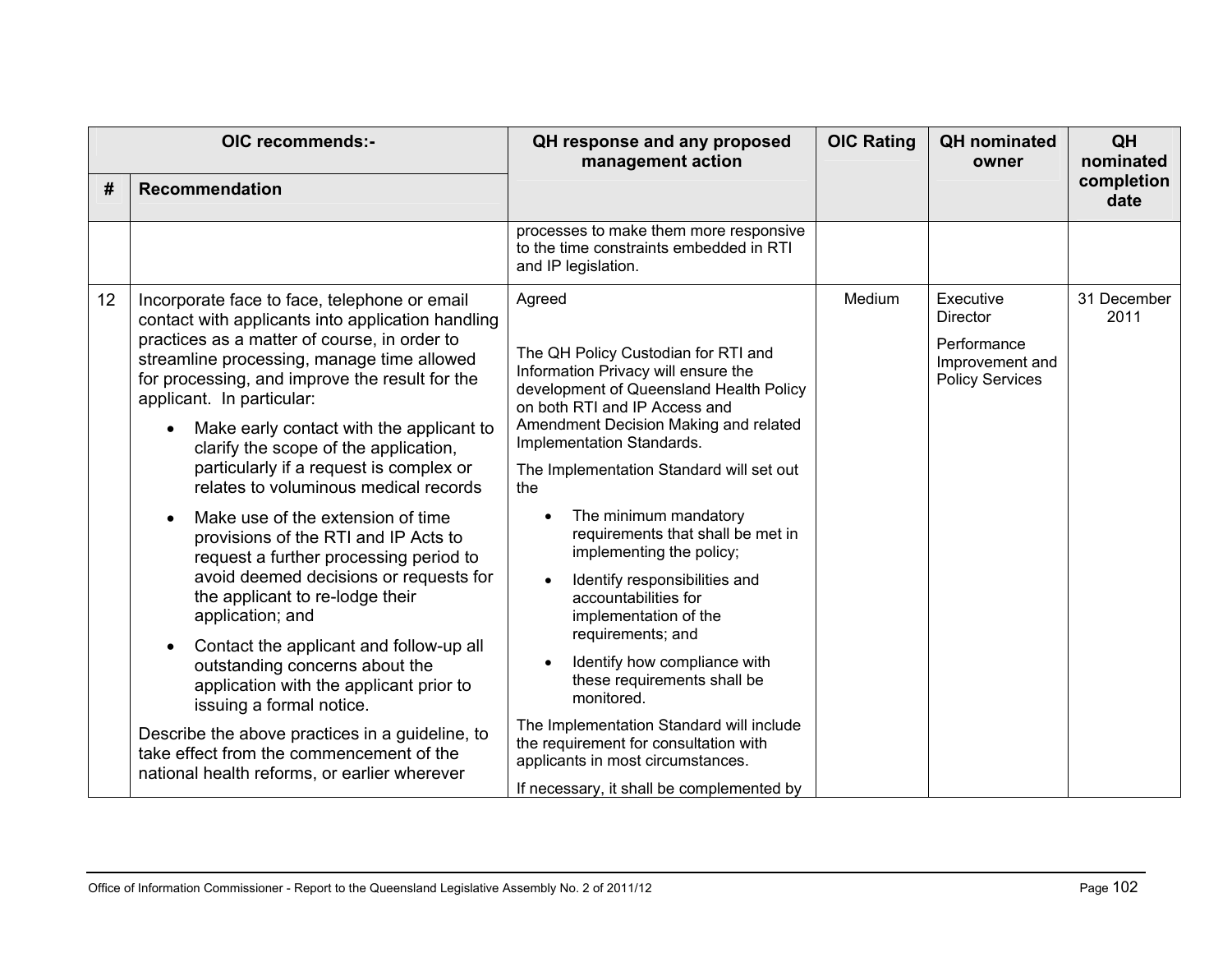| OIC recommends:- |                                                                                                                                                                                                                                                                                                                                                                                                                                            | QH response and any proposed<br>management action                                                                                                                                                                                                                                                                                                                  | <b>OIC Rating</b> | <b>QH</b> nominated<br>owner                                                 | QH<br>nominated     |
|------------------|--------------------------------------------------------------------------------------------------------------------------------------------------------------------------------------------------------------------------------------------------------------------------------------------------------------------------------------------------------------------------------------------------------------------------------------------|--------------------------------------------------------------------------------------------------------------------------------------------------------------------------------------------------------------------------------------------------------------------------------------------------------------------------------------------------------------------|-------------------|------------------------------------------------------------------------------|---------------------|
| #                | <b>Recommendation</b>                                                                                                                                                                                                                                                                                                                                                                                                                      |                                                                                                                                                                                                                                                                                                                                                                    |                   |                                                                              | completion<br>date  |
|                  | practicable.                                                                                                                                                                                                                                                                                                                                                                                                                               | a guideline. However it is felt that the<br>barrier to consultation with applicants is<br>commonly a lack of confidence and skill in<br>negotiation among RTI/IP decision<br>makers. In this regard, Queensland<br>Health is actively supporting the<br>development of the Negotiation Training<br>being piloted by the Office of the<br>Information Commissioner. |                   |                                                                              |                     |
| 13               | Ensure the documentation of the process for<br>briefing senior management about access<br>decisions is consistent with the intention that it<br>occurs wholly before the decision is made and<br>is formalised as soon as is practicable.                                                                                                                                                                                                  | Agreed<br>The Director General, Queensland Health<br>has approved the process for briefing<br>senior management about access<br>decisions. This process has been<br>perused by the Office of the Information<br>Commissioner and is in line with its<br>specifications.                                                                                            | Low               | Completed                                                                    | n/a                 |
| 14               | Record deliberations in assessing factors<br>contributing to a decision about access or<br>amendment under the RTI and IP Acts and<br>retain these deliberations on file.<br>Ensure that any reasons for the decision<br>recorded as part of the deliberations are<br>included in the decision-notice.<br>RTI/IP staff are to record all communications<br>concerning access applications from both<br>internal and external stakeholders. | Agreed<br>The QH Policy Custodian for RTI and<br>Information Privacy will ensure the<br>development of Queensland Health Policy<br>on both RTI and IP Access and<br>Amendment Decision Making and related<br>Implementation Standards.<br>The Implementation Standard will set out<br>the<br>The minimum mandatory<br>$\bullet$                                    | High              | Executive<br>Director.<br>Performance<br>Improvement and<br>Policy Services. | 31 December<br>2011 |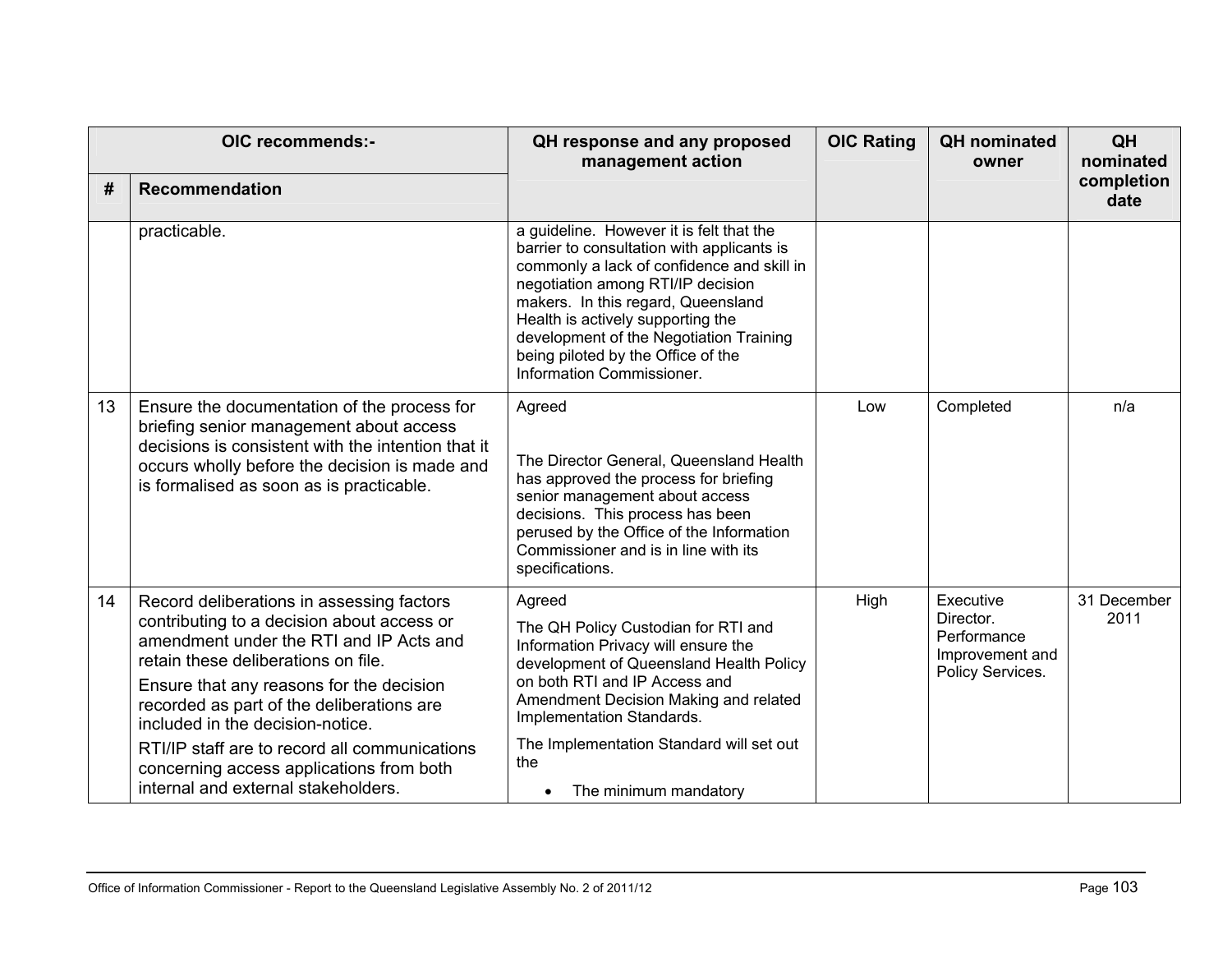| #  | OIC recommends:-<br><b>Recommendation</b>                                                                                                                                                                                                                                                                                                                          | QH response and any proposed<br>management action                                                                                                                                                                                      | <b>OIC Rating</b> | <b>QH</b> nominated<br>owner                                                 | QH<br>nominated<br>completion<br>date |
|----|--------------------------------------------------------------------------------------------------------------------------------------------------------------------------------------------------------------------------------------------------------------------------------------------------------------------------------------------------------------------|----------------------------------------------------------------------------------------------------------------------------------------------------------------------------------------------------------------------------------------|-------------------|------------------------------------------------------------------------------|---------------------------------------|
|    |                                                                                                                                                                                                                                                                                                                                                                    | requirements that shall be met in<br>implementing the policy;                                                                                                                                                                          |                   |                                                                              |                                       |
|    |                                                                                                                                                                                                                                                                                                                                                                    | Identify responsibilities and<br>$\bullet$<br>accountabilities for<br>implementation of the<br>requirements; and                                                                                                                       |                   |                                                                              |                                       |
|    |                                                                                                                                                                                                                                                                                                                                                                    | Identify how compliance with<br>$\bullet$<br>these requirements shall be<br>monitored.                                                                                                                                                 |                   |                                                                              |                                       |
|    |                                                                                                                                                                                                                                                                                                                                                                    | The Implementation Standard will include<br>the recording in the decision notice of<br>deliberations in assessing factors<br>contributing to the decision.                                                                             |                   |                                                                              |                                       |
|    |                                                                                                                                                                                                                                                                                                                                                                    | The Implementation Standard will include<br>the requirement for all communications<br>with internal and external stakeholders to<br>be recorded.                                                                                       |                   |                                                                              |                                       |
| 15 | Record processing times on application files to<br>substantiate any processing charge to the<br>applicant, commencing immediately. If more<br>than five hours is spent processing the<br>application and no charge is payable, this<br>decision must be recorded.<br>Develop and implement guidelines to ensure<br>the processing charges are applied consistently | Agreed<br>The QH Policy Custodian for RTI and<br>Information Privacy will ensure the<br>development of Queensland Health Policy<br>on both RTI and IP Access and<br>Amendment Decision Making and related<br>Implementation Standards. | High              | Executive<br>Director.<br>Performance<br>Improvement and<br>Policy Services. | 31 December<br>2011                   |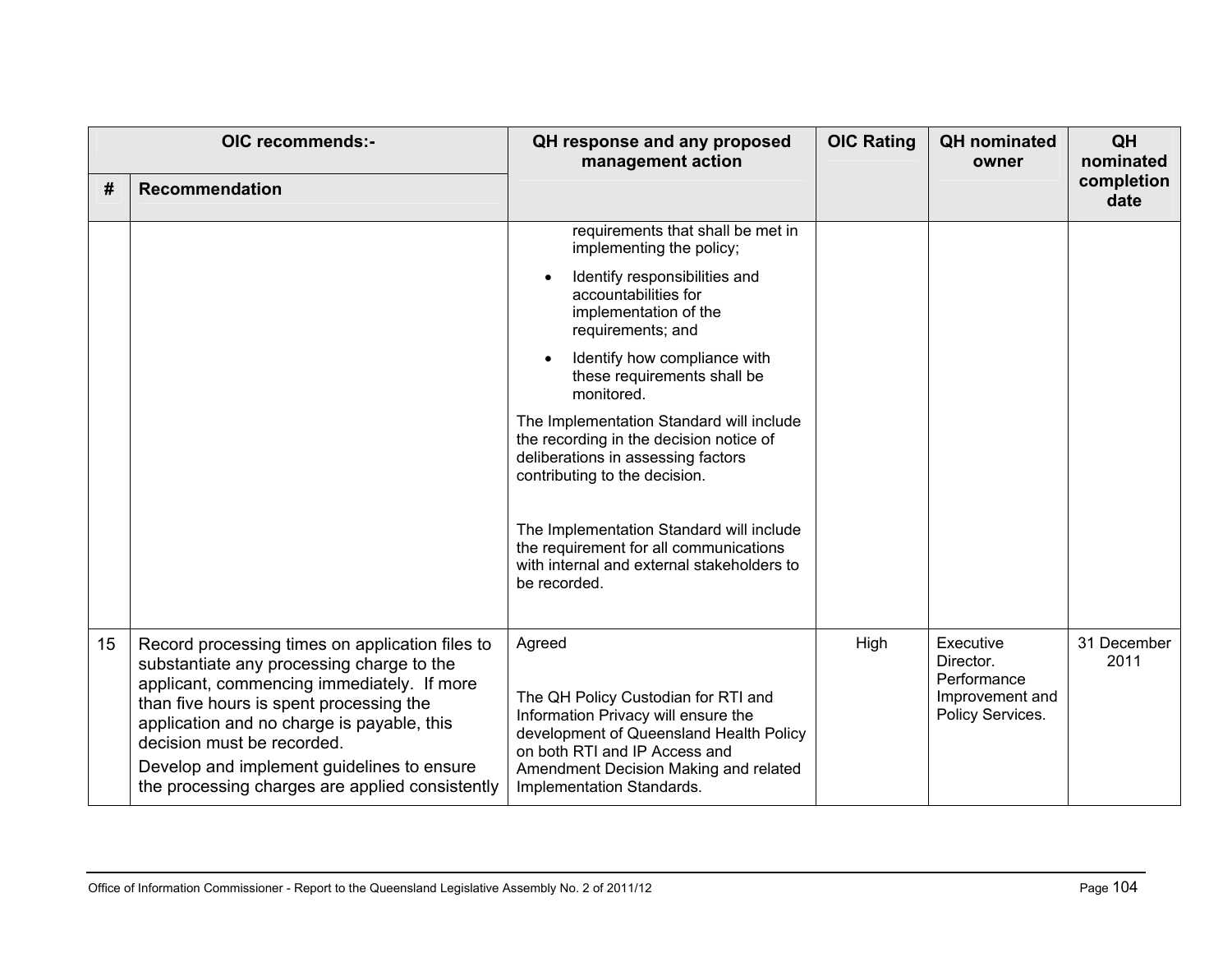|    | OIC recommends:-                                                                                                                                                                                                                                            | QH response and any proposed<br>management action                                                                                                                                                                            | <b>OIC Rating</b> | <b>QH</b> nominated<br>owner                                          | QH<br>nominated    |
|----|-------------------------------------------------------------------------------------------------------------------------------------------------------------------------------------------------------------------------------------------------------------|------------------------------------------------------------------------------------------------------------------------------------------------------------------------------------------------------------------------------|-------------------|-----------------------------------------------------------------------|--------------------|
| #  | <b>Recommendation</b>                                                                                                                                                                                                                                       |                                                                                                                                                                                                                              |                   |                                                                       | completion<br>date |
|    | across the agency, prior to the commencement<br>of the national health reforms.                                                                                                                                                                             | The Implementation Standard will set out<br>the                                                                                                                                                                              |                   |                                                                       |                    |
|    |                                                                                                                                                                                                                                                             | The minimum mandatory<br>$\bullet$<br>requirements that shall be met in<br>implementing the policy;                                                                                                                          |                   |                                                                       |                    |
|    |                                                                                                                                                                                                                                                             | Identify responsibilities and<br>$\bullet$<br>accountabilities for<br>implementation of the<br>requirements; and                                                                                                             |                   |                                                                       |                    |
|    |                                                                                                                                                                                                                                                             | Identify how compliance with<br>these requirements shall be<br>monitored.                                                                                                                                                    |                   |                                                                       |                    |
|    |                                                                                                                                                                                                                                                             | The Implementation Standard shall<br>include the requirement to record<br>processing times.                                                                                                                                  |                   |                                                                       |                    |
|    |                                                                                                                                                                                                                                                             | If necessary, it shall be complemented by<br>a guideline to ensure consistency in<br>implementation of this Standard.                                                                                                        |                   |                                                                       |                    |
| 16 | <b>Recommendation 16</b>                                                                                                                                                                                                                                    | Agreed                                                                                                                                                                                                                       | High              | Executive                                                             | 31 December        |
|    | Ensure that where processing fees are to be<br>charged, a Charges Estimates Notice is sent to<br>the applicant prior to commencing processing,<br>so that the applicant can confirm or narrow the<br>scope of their application, commencing<br>immediately. | The QH Policy Custodian for RTI and<br>Information Privacy will ensure the<br>development of Queensland Health Policy<br>on both RTI and IP Access and<br>Amendment Decision Making and related<br>Implementation Standards. |                   | Director.<br>Performance<br>Improvement and<br><b>Policy Services</b> | 2011               |
|    | Ensure that where no processing fee is payable                                                                                                                                                                                                              | The Implementation Standard will set out                                                                                                                                                                                     |                   |                                                                       |                    |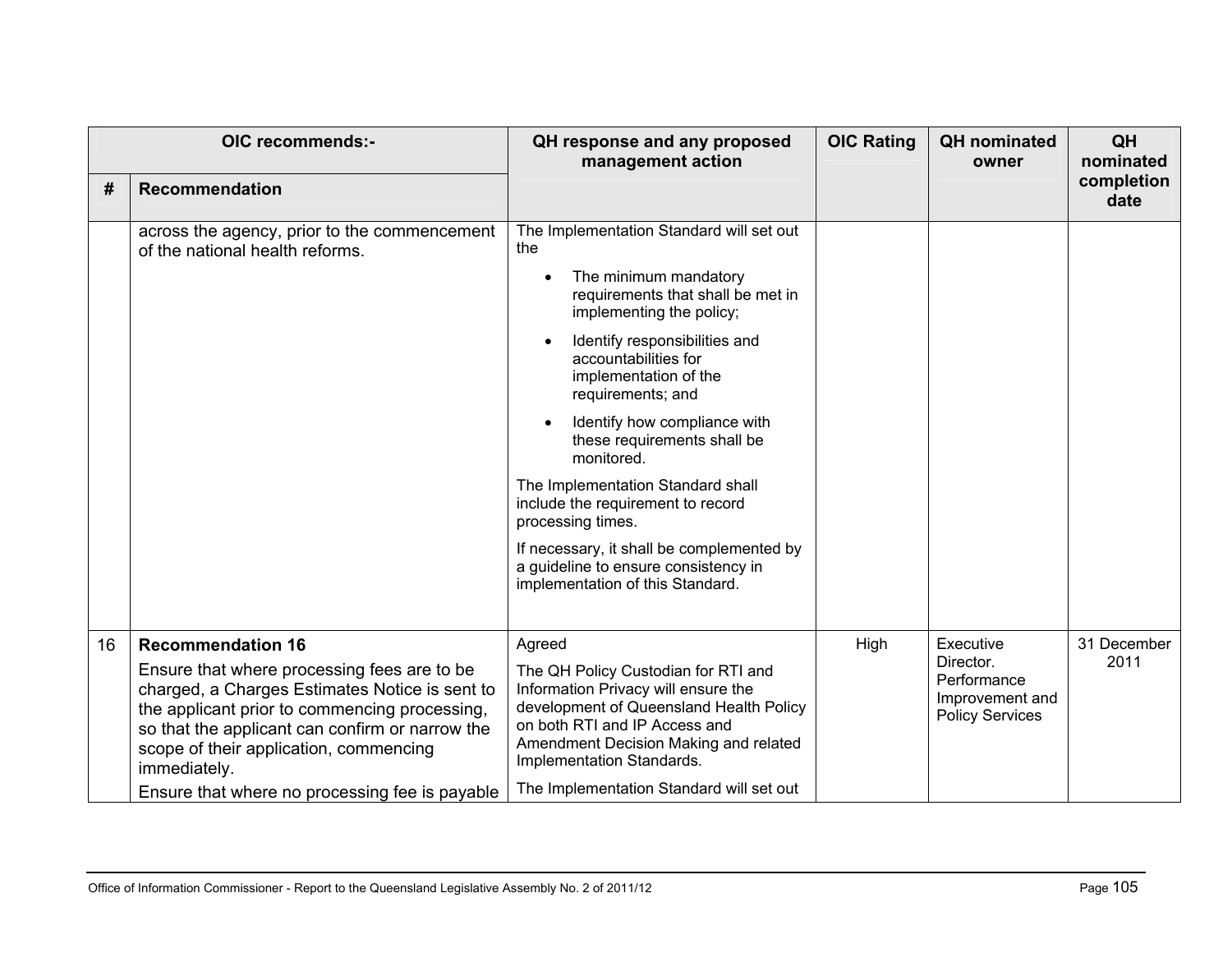|    | OIC recommends:-                                                                                                                                                                                                  | QH response and any proposed<br>management action                                                                                                                                               | <b>OIC Rating</b> | <b>QH</b> nominated<br>owner                             | QH<br>nominated     |
|----|-------------------------------------------------------------------------------------------------------------------------------------------------------------------------------------------------------------------|-------------------------------------------------------------------------------------------------------------------------------------------------------------------------------------------------|-------------------|----------------------------------------------------------|---------------------|
| #  | Recommendation                                                                                                                                                                                                    |                                                                                                                                                                                                 |                   |                                                          | completion<br>date  |
|    | by the applicant, advice to this effect is<br>included in the decision notice to the applicant,<br>commencing immediately.                                                                                        | the<br>The minimum mandatory<br>requirements that shall be met in<br>implementing the policy;                                                                                                   |                   |                                                          |                     |
|    |                                                                                                                                                                                                                   | Identify responsibilities and<br>accountabilities for<br>implementation of the<br>requirements; and                                                                                             |                   |                                                          |                     |
|    |                                                                                                                                                                                                                   | Identify how compliance with<br>these requirements shall be<br>monitored.                                                                                                                       |                   |                                                          |                     |
|    |                                                                                                                                                                                                                   | The Implementation Standard shall<br>include the requirement for a CEN to be<br>sent prior to commencement of<br>processing.                                                                    |                   |                                                          |                     |
|    |                                                                                                                                                                                                                   | The Implementation Standard shall<br>include the requirement for decision<br>notices to record if no processing fee is<br>payable by the applicant.                                             |                   |                                                          |                     |
| 17 | Review all Queensland Health's template<br>decision notice letters to ensure that the                                                                                                                             | Agreed                                                                                                                                                                                          | Medium            | Executive<br><b>Director</b>                             | 31 December<br>2011 |
|    | decision notices are compliant with prescribed<br>requirements of the RTI and IP Acts, within<br>three months. Most notably:<br>All decision notices must inform the<br>applicant as to their right of review and | The QH Policy Custodian for RTI and<br>Information Privacy will ensure the<br>development of Queensland Health Policy<br>on both RTI and IP Access and<br>Amendment Decision Making and related |                   | Performance<br>Improvement and<br><b>Policy Services</b> |                     |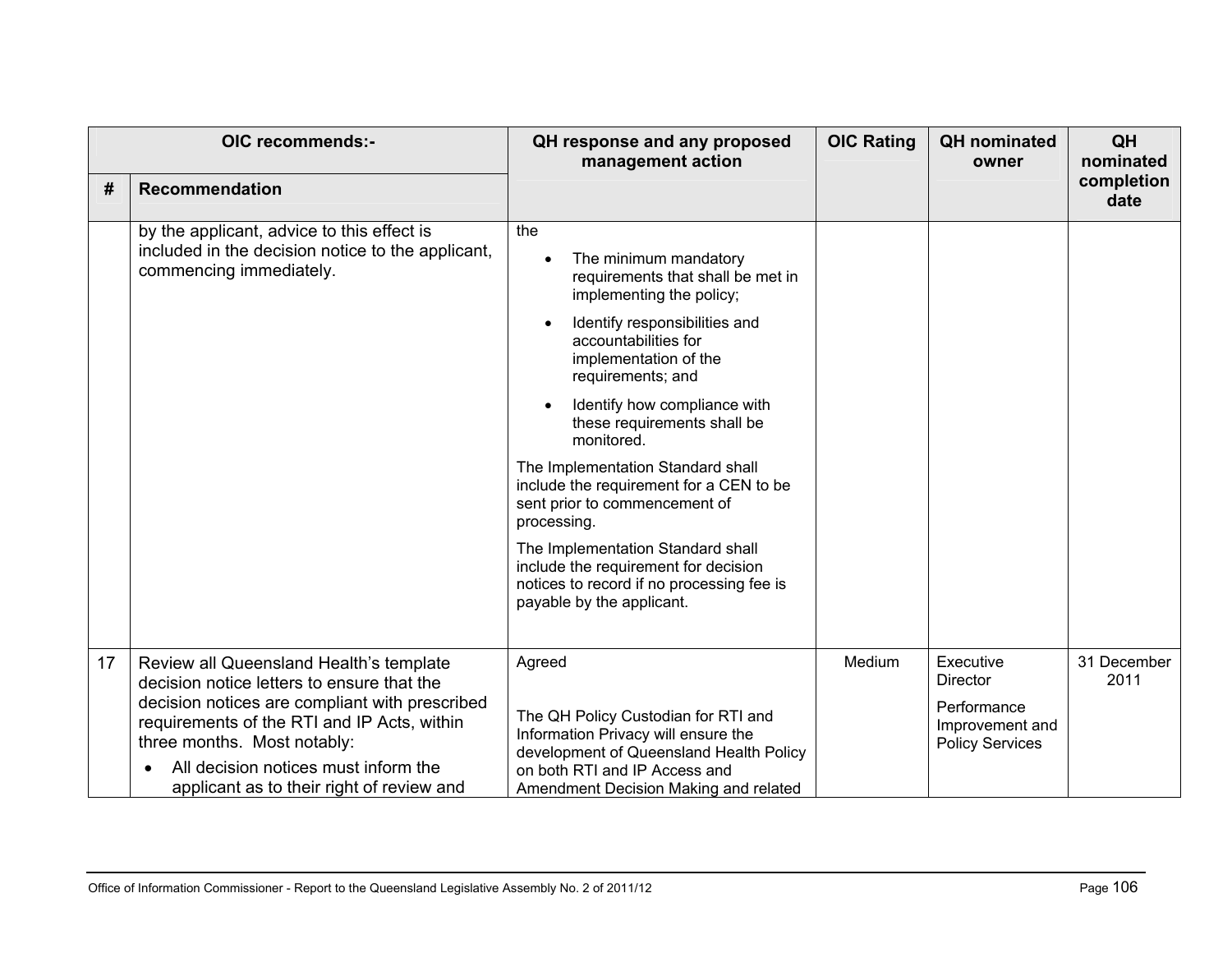|    | OIC recommends:-                                                                                                                                                                                                                                                                                                                                                                                                                                                                                                                                                        | QH response and any proposed<br>management action                                                                                                                                                                                                                                                                                                                                                                                                                                                                             | <b>OIC Rating</b> | <b>QH</b> nominated<br>owner                                                             | QH<br>nominated     |
|----|-------------------------------------------------------------------------------------------------------------------------------------------------------------------------------------------------------------------------------------------------------------------------------------------------------------------------------------------------------------------------------------------------------------------------------------------------------------------------------------------------------------------------------------------------------------------------|-------------------------------------------------------------------------------------------------------------------------------------------------------------------------------------------------------------------------------------------------------------------------------------------------------------------------------------------------------------------------------------------------------------------------------------------------------------------------------------------------------------------------------|-------------------|------------------------------------------------------------------------------------------|---------------------|
| #  | <b>Recommendation</b>                                                                                                                                                                                                                                                                                                                                                                                                                                                                                                                                                   |                                                                                                                                                                                                                                                                                                                                                                                                                                                                                                                               |                   |                                                                                          | completion<br>date  |
|    | contain the relevant procedures for<br>exercising these review rights in<br>accordance with section 191(e) of the RTI<br>Act or section 199(e) of the IP Act.<br>Wording for decision notice rights of review<br>must be consistent with section 82<br>(Applying for Internal Review) and section<br>88 (Applying for External Review) under<br>the RTI Act and equivalent sections of the<br>IP Act.<br>All decision notices issued to an applicant<br>$\bullet$<br>must contain the reasons for the decision,<br>in accordance with section 191(b) of the<br>RTI Act. | Implementation Standards.<br>The Implementation Standard will set out<br>the<br>The minimum mandatory<br>$\bullet$<br>requirements that shall be met in<br>implementing the policy;<br>Identify responsibilities and<br>accountabilities for<br>implementation of the<br>requirements; and<br>Identify how compliance with<br>these requirements shall be<br>monitored.<br>The Implementation Standard shall<br>include the requirement for decision<br>notices to include review rights and the<br>reasons for the decision. |                   |                                                                                          |                     |
| 18 | Notify the applicant in the decision notice of the<br>possibility that released information may be<br>published through the disclosure log.                                                                                                                                                                                                                                                                                                                                                                                                                             | Agreed<br>The most common circumstance in which<br>non-personal information is not posted on<br>the Queensland Health's disclosure log is<br>when the information relates to the health<br>of the applicant's deceased relative (e.g.<br>a deceased spouse or child). The Act<br>currently obliges the agency to formally<br>consider whether this material should be<br>made available for public scrutiny via the                                                                                                           | Medium            | Executive<br><b>Director</b><br>Performance<br>Improvement and<br><b>Policy Services</b> | 31 December<br>2011 |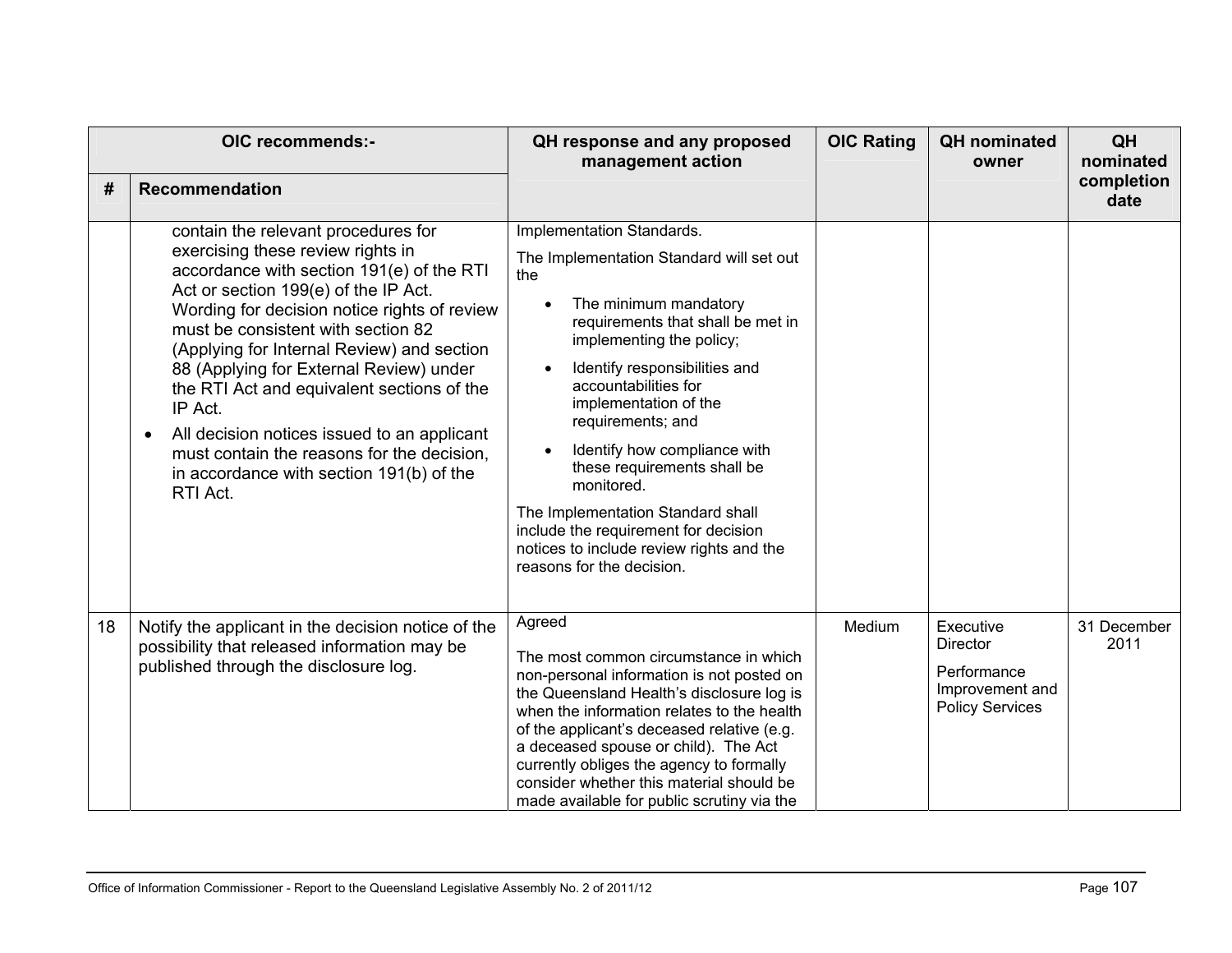| OIC recommends:- |                       | QH response and any proposed<br>management action                                                                                                                                                                                                                                                                                                                                                                                                                                                                                                                                                                                                                                                                                                                                                                                                                                                                                                               | <b>OIC Rating</b> | <b>QH</b> nominated<br>owner | QH<br>nominated    |
|------------------|-----------------------|-----------------------------------------------------------------------------------------------------------------------------------------------------------------------------------------------------------------------------------------------------------------------------------------------------------------------------------------------------------------------------------------------------------------------------------------------------------------------------------------------------------------------------------------------------------------------------------------------------------------------------------------------------------------------------------------------------------------------------------------------------------------------------------------------------------------------------------------------------------------------------------------------------------------------------------------------------------------|-------------------|------------------------------|--------------------|
| #                | <b>Recommendation</b> |                                                                                                                                                                                                                                                                                                                                                                                                                                                                                                                                                                                                                                                                                                                                                                                                                                                                                                                                                                 |                   |                              | completion<br>date |
|                  |                       | disclosure log. It has been the practice of<br>Queensland Health not to place this<br>material on the disclosure log.<br>In addition, it has been considered<br>unnecessarily alarming to applicants to<br>alert them to the possibility of such public<br>disclosure of the often highly sensitive<br>personal information of their deceased<br>relative. This option of publication on the<br>disclosure log has not been formally<br>acknowledged in Queensland Health<br>decision notices.<br>During the course of this review, the<br>officers from the Office of Information<br>Commissioner noted the legislation was<br>written in the imperative and did not<br>provide Queensland Health with the<br>option of exercising such discretion. They<br>proposed that QH practice, which they<br>acknowledged emerged from empathy<br>and compassion for the applicant was<br>inconsistent with the legislation and<br>needed to be changed for compliance |                   |                              |                    |
|                  |                       | purposes. The Commissioner<br>acknowledged this on page 57 of her<br>report.                                                                                                                                                                                                                                                                                                                                                                                                                                                                                                                                                                                                                                                                                                                                                                                                                                                                                    |                   |                              |                    |
|                  |                       | Queensland Health officials proposed that<br>the requirements of the legislation could                                                                                                                                                                                                                                                                                                                                                                                                                                                                                                                                                                                                                                                                                                                                                                                                                                                                          |                   |                              |                    |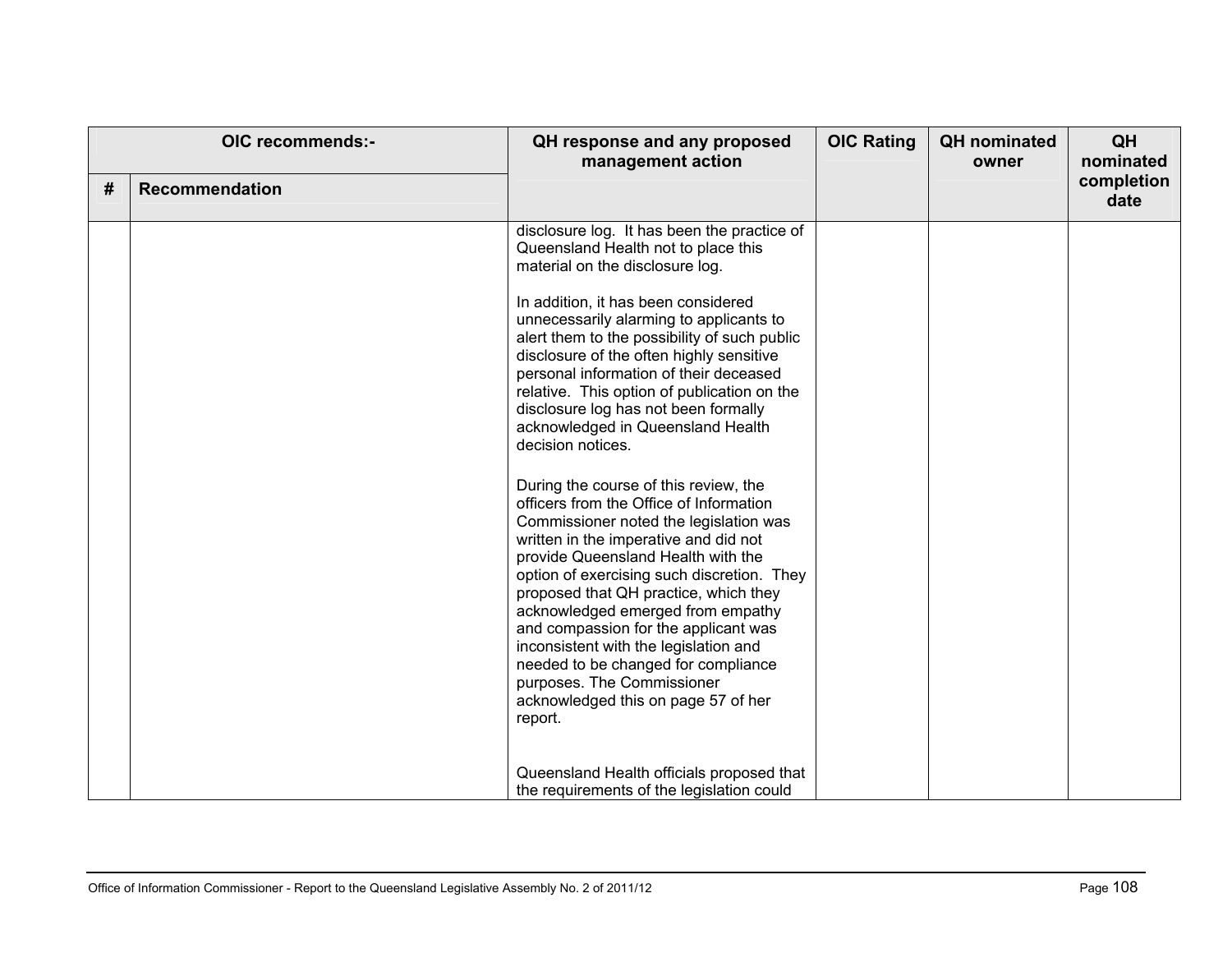| # | OIC recommends:-<br><b>Recommendation</b> | QH response and any proposed<br>management action                                                                                                                                                                                       | <b>OIC Rating</b> | <b>QH</b> nominated<br>owner | QH<br>nominated<br>completion<br>date |
|---|-------------------------------------------|-----------------------------------------------------------------------------------------------------------------------------------------------------------------------------------------------------------------------------------------|-------------------|------------------------------|---------------------------------------|
|   |                                           | be met without causing alarm if the<br>decision notices explicitly assured<br>applicants that their deceased relatives'<br>personal information would not be placed<br>on the disclosure log. It was proposed<br>inserting the sentence |                   |                              |                                       |
|   |                                           | "Please be assured that the information<br>relating to your application will not be<br>published in the disclosure log."                                                                                                                |                   |                              |                                       |
|   |                                           | The Information Commissioner accepted<br>the wording but proposes it is prefaced by<br>a statement                                                                                                                                      |                   |                              |                                       |
|   |                                           | "Queensland Health is obliged under the<br>legislation to notify you that information<br>released in this way may also be<br>considered for public release, for<br>example, in a disclosure log".                                       |                   |                              |                                       |
|   |                                           | A review of the deliberations of the<br>Solomon Review on this matter reveals<br>that they seemed to countenance the use<br>of disclosure logs for non-personal<br>information in the every day<br>understanding of that term.          |                   |                              |                                       |
|   |                                           | This provision and its unintended<br>consequences will be a matter that<br>Queensland Health officials will raise to<br>be considered by the two year review of<br>the legislation.                                                     |                   |                              |                                       |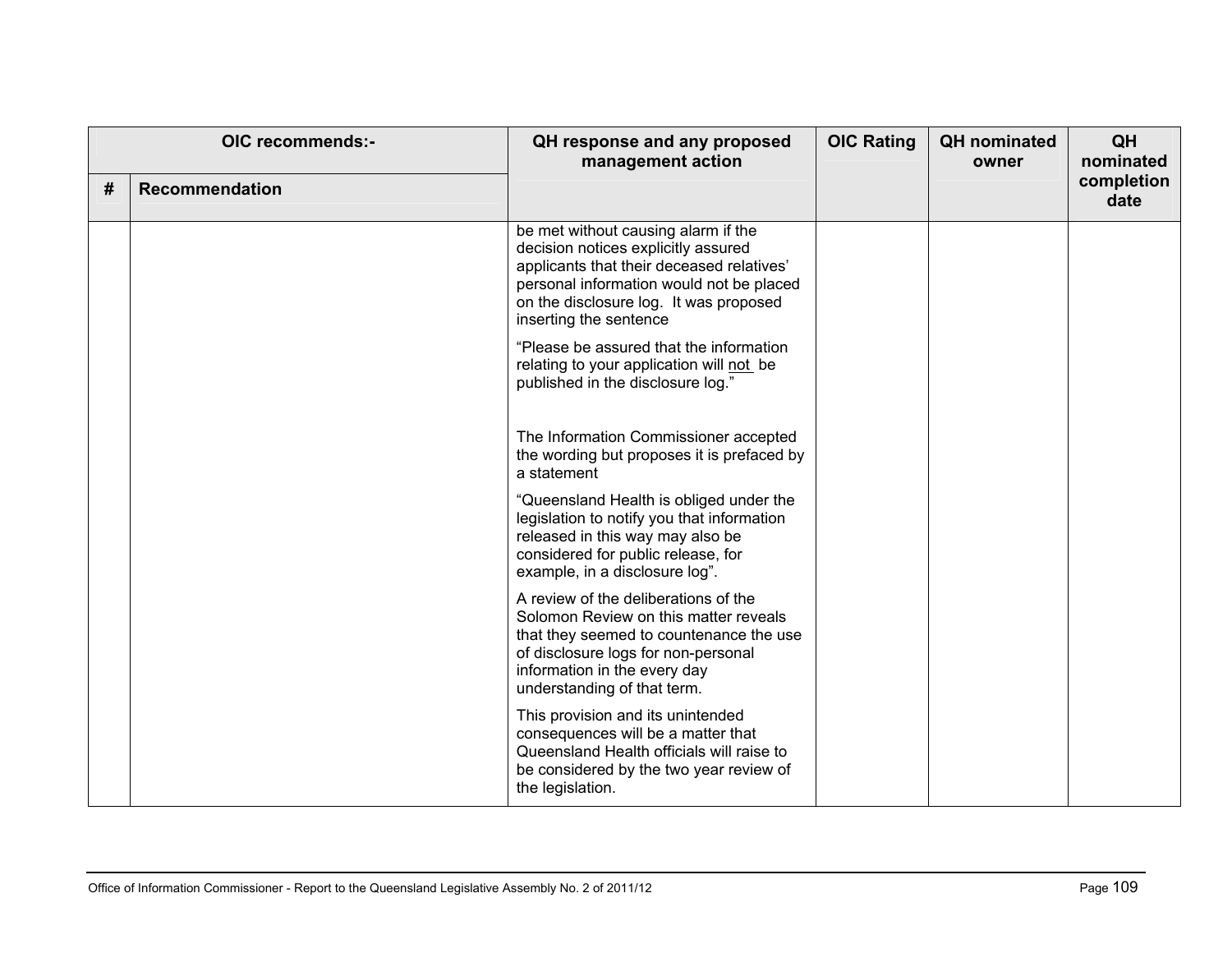| OIC recommends:- |                                                                                                                                                                                                                                                                                                                                                                                                                                                                                                                            | QH response and any proposed<br>management action                                                                                                                                                                                                                                                                                                                                                                                                                                                                                                                                                                                                                                                                                                                     | <b>OIC Rating</b><br><b>QH</b> nominated<br>owner | QH<br>nominated                                                                          |                     |
|------------------|----------------------------------------------------------------------------------------------------------------------------------------------------------------------------------------------------------------------------------------------------------------------------------------------------------------------------------------------------------------------------------------------------------------------------------------------------------------------------------------------------------------------------|-----------------------------------------------------------------------------------------------------------------------------------------------------------------------------------------------------------------------------------------------------------------------------------------------------------------------------------------------------------------------------------------------------------------------------------------------------------------------------------------------------------------------------------------------------------------------------------------------------------------------------------------------------------------------------------------------------------------------------------------------------------------------|---------------------------------------------------|------------------------------------------------------------------------------------------|---------------------|
| #                | Recommendation                                                                                                                                                                                                                                                                                                                                                                                                                                                                                                             |                                                                                                                                                                                                                                                                                                                                                                                                                                                                                                                                                                                                                                                                                                                                                                       |                                                   |                                                                                          | completion<br>date  |
| 19               | <b>Recommendation 19</b><br>Give access to information in the form<br>requested in an application for information<br>under the RTI or IP Acts, unless a specific<br>legislative exception applies, commencing<br>immediately.<br>Provide the information in an alternative format<br>(for example, provide information by compact<br>disc rather than a hard copy) only if the<br>applicant has previously been contacted to<br>negotiate the format for providing the access to<br>the documents, commencing immediately. | Agreed<br>The QH Policy Custodian for RTI and<br>Information Privacy will ensure the<br>development of Queensland Health Policy<br>on both RTI and IP Access and<br>Amendment Decision Making and related<br>Implementation Standards.<br>The Implementation Standard will set out<br>the<br>The minimum mandatory<br>$\bullet$<br>requirements that shall be met in<br>implementing the policy;<br>Identify responsibilities and<br>$\bullet$<br>accountabilities for<br>implementation of the<br>requirements; and<br>Identify how compliance with<br>$\bullet$<br>these requirements shall be<br>monitored.<br>The Implementation Standard will include<br>the requirement to provide access in the<br>form requested unless very specific<br>circumstances apply. | Medium                                            | Executive<br><b>Director</b><br>Performance<br>Improvement and<br><b>Policy Services</b> | 31 December<br>2011 |
| 20               | Ensure applications made to Metro North HSD<br>under the administrative access scheme are<br>processed in a timely manner in accordance<br>with Queensland Health's guidelines, within<br>three months of this review.                                                                                                                                                                                                                                                                                                     | Agreed<br>This recommendation will be considered<br>as part of the review outlined in the<br>response to Recommendations 10 and<br>11.                                                                                                                                                                                                                                                                                                                                                                                                                                                                                                                                                                                                                                | High                                              | District CEO,<br>Metro North<br><b>Health Service</b><br><b>District</b>                 | 31 December<br>2011 |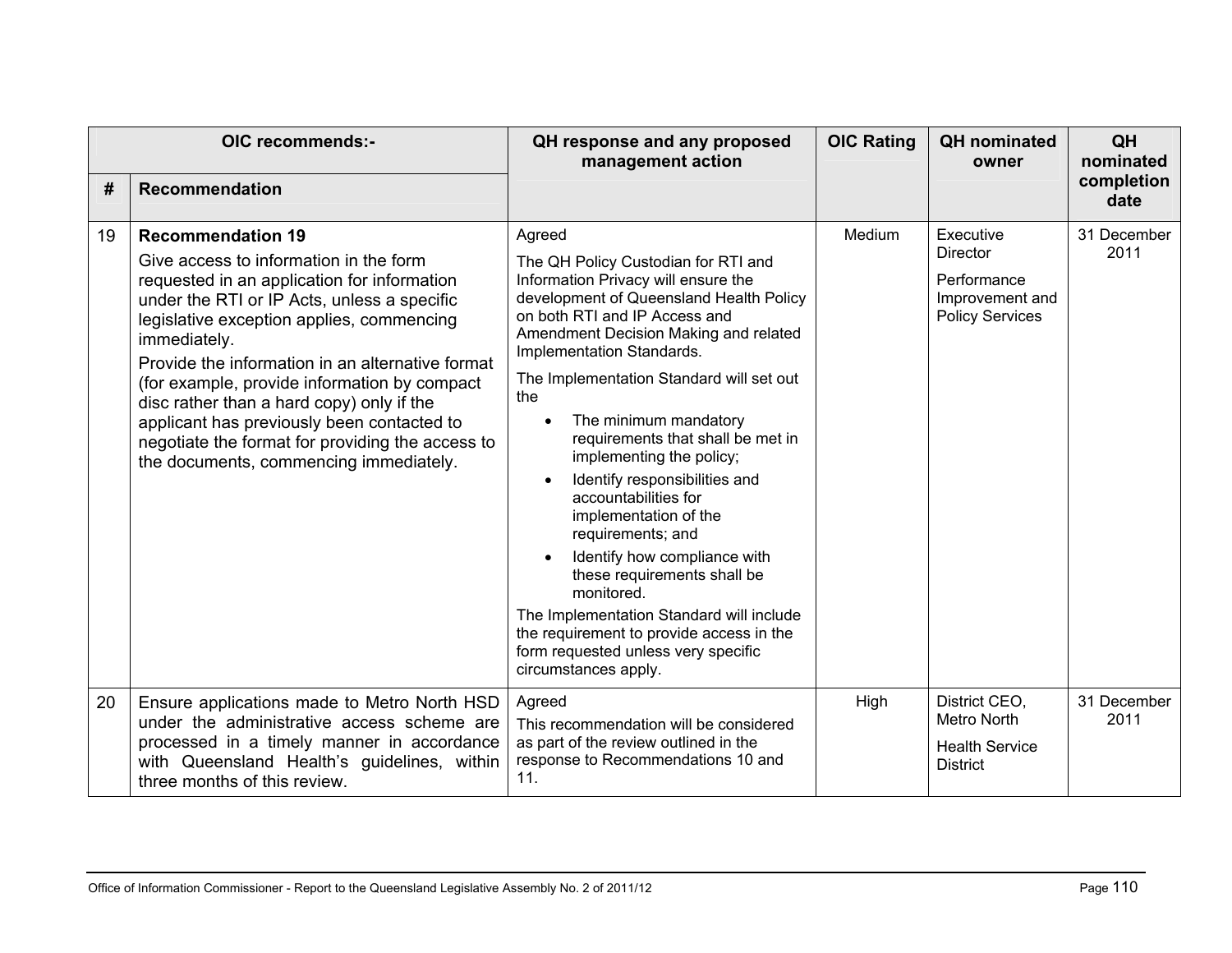## *Information published by Queensland Health*

Even prior to the introduction of the RTI legislation in 2009, Queensland Health had committed to "pushing" information, particularly performance information, into the public arena. This commitment was driven by the 2005 Health Action Plan, a reform agenda developed in response to the Davies' Commission of Inquiry and the Forster Review. Queensland Health's leadership in this arena was recognised in September 2008 by the NSW Independent Privacy and Regulatory Tribunal (IPART) in its review of performance improvement in health in NSW. The review referred to Queensland Health as an exemplar and specifically recommended the NSW Health review its reporting in light of the Queensland Health Quarterly Public Hospitals Performance (QHQPHP) Report.

Access block information has been added to the QHQPHP Report since the September 2009 quarter and off-stretcher time has been included since the December 2009 quarter.

In addition to performance information, a range of documents, information and data are publicly available on the Queensland Health website. As set out below, publicly available information includes policy documents; performance reporting, data sets, information sheets for both consumers and clinicians etc. The extent of information available is demonstrated by the Index of Queensland Health subsites. (Attachment One)

### *Policy Documents*

The Queensland Health internet site lists many of the organisation's significant policies and procedures at <http://www.health.qld.gov.au/qhpolicy/html/index-a.asp>

This is currently complemented by an intranet site with the expectation that integration will be achieved through the implementation of the Policy Management Policy.

Queensland Health's policy framework is detailed in the Policy Management Policy. Through this framework, Queensland Health effectively manages policy through the stages of initiation, development, consultation, approval, implementation and review.

The Policy Management Policy and Implementation Standard provide clear direction for policy development and support the management of policy through the policy cycle.

The Policy Management Policy promotes a consistent and rigorous approach to policy development; effective implementation; clear communication of requirements, responsibilities and accountabilities; and regular review of the effectiveness of policy in achieving its intended outcomes.

A suite of templates has been developed to support policy management.

The Queensland Health Policy Register and Queensland Health Policy Sites on the department's intranet and internet sites have been developed to support the management of Queensland Health policy.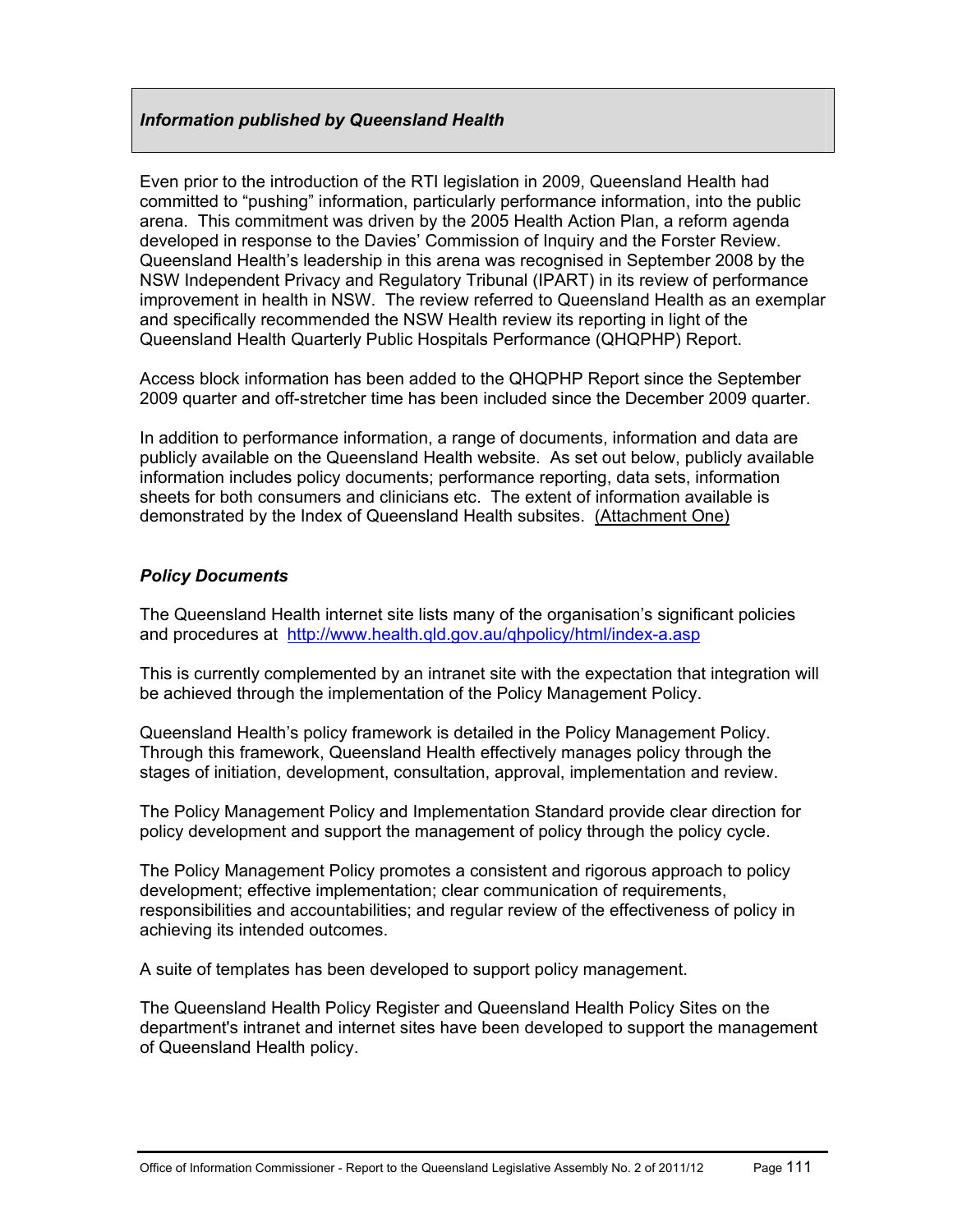## *Performance Reporting*

In 2011, Queensland Health launched the Hospital Performance website, replacing the QHAPHP Reporting program. The website contains detailed, up-to-date and regular information on the activity and performance of Queensland Health's reporting hospitals. The site includes an overview of each facility, including infrastructure information, as well the following information and data on a monthly basis:

- Staffing statistics
- Emergency department statistics
- Elective surgery statistics
- Hospital activity data
- Specialist outpatient information

Average working days wait until the next available start date for radiation treatment is also included for the four hospitals providing this service. The Hospital Performance website can be found at the following link:

<http://www.health.qld.gov.au/hospitalperformance/>

Reports regarding safety and quality, staffing and hospital activity are also available on the Our Performance page of the Queensland Health internet site at: <http://www.health.qld.gov.au/performance/default.asp>

### **Safety and Quality**

- [Patient Satisfaction Survey](http://www.health.qld.gov.au/quality/pat_sat_survey/patsat.asp)
- [Patient Safety: From Learning To Action IV](http://www.health.qld.gov.au/patientsafety/documents/lta4.pdf) (Fourth Queensland Health Report on Clinical Incidents and Sentinel Events)

### **Staffing**

- [Action Plan Progress Report For Clinical Occupational Streams February 2010](http://www.health.qld.gov.au/performance/staffing/pr_staff.pdf)  (updated monthly)
- [Queensland Health 1996-2010 District Staff Profile](http://www.health.qld.gov.au/performance/staffing/staff14yr_10.pdf) (updated annually)
- [October 2010 Staff Opinion Survey Report](http://www.health.qld.gov.au/performance/docs/SOSoct2010.pdf)
- Staff Opinion Survey Report Archive

### **Hospital Activity**

[Detailed data from the last three years](http://www.health.qld.gov.au/hic/QHID/Hospital_Activity/default.asp) (updated monthly) [Hospital activity and capacity time series \(PDF, 21 KB\)](http://www.health.qld.gov.au/performance/docs/hospital_activity.pdf) (updated annually)

# *Health Statistics Centre*

Data collections maintained by Health Statistics Centre in Queensland Health include the following:

- o Queensland Hospital Admitted Patient Data Collection (QHAPDC)
- o Monthly Activity Collection (MAC)
- o Perinatal Data Collection (PDC)
- o Financial and Residential Activity Collection (FRAC)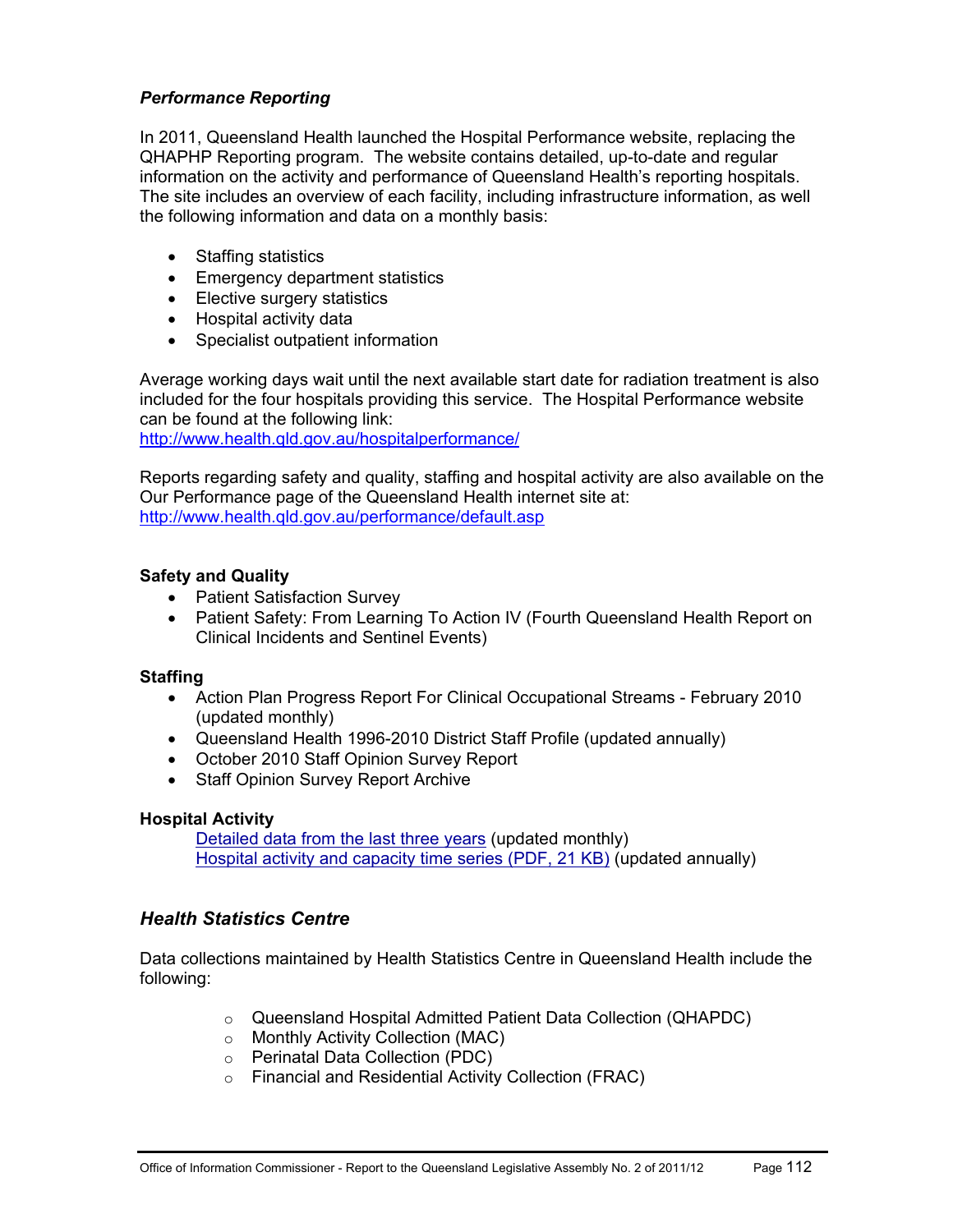A list of publications and data resources produced by the HSC is at: <http://www.health.qld.gov.au/hic/default.asp>

## *Clinical Governance*

Queensland Health has developed a range of resources for staff and patients regarding patient safety and quality improvement. Information and resources on a number of topics are available on the website – a list of these is at Attachment 4.

<http://www.health.qld.gov.au/chi/psq/>

## *Division of the Chief Health Officer*

The Health of Queenslanders is a report from the Chief Health Officer to inform Queenslanders about the health status of the population, as described in the Queensland Health Action Plan 2005. This report is published every two years and commenced in 2006. The Queensland Government is committed to informing Queenslanders about the performance of the health system through regular reporting on the health status and burden of disease of the state's population.

With the goal to continue to improve health outcomes, information from these reports will inform and guide Queensland Health and other key stakeholders around service planning. In addition, these reports will be an essential source of reference within Queensland Health for those needing quick access to health data to inform planning or to answer media or public enquiries.

These reports are intended for a wide variety of users, including population health practitioners, planners, policy analysts, researchers, students and the general public.

The Health of Queenslanders 2010: (Third report of the Chief Health Officer Queensland) details the state's most widespread diseases and injuries and their impact on the health system, the community and the individual.

It also:

- analyses the increasing incidence of conditions such as diabetes and obesity
- describes the relationship between risk behaviours and health outcomes and illustrates ways of preventing some of the more common conditions
- reports on progress to make Queenslanders Australia's healthiest people through the Queensland Government *Toward Q2: Tomorrow's Queensland* strategy
- identifies how health inequalities are changing in Queensland
- considers current and future impacts on the health system and includes broad discussion on ways to address these challenges.

The Health of Queenslanders reports are available on the Queensland Health internet site at the following link:

[http://www.health.qld.gov.au/cho\\_report/](http://www.health.qld.gov.au/cho_report/)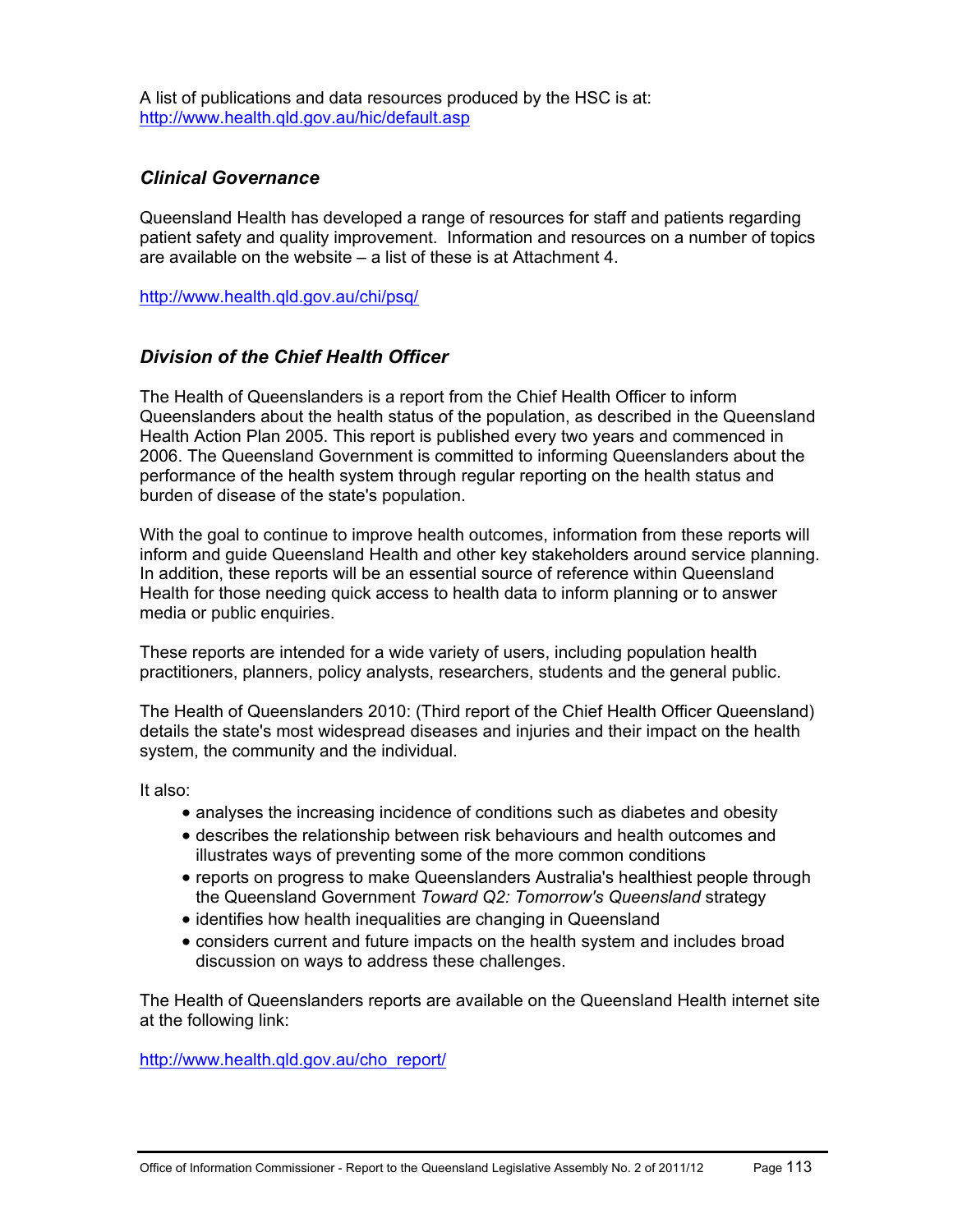# *Health Information Directory Fact sheets*

The Health Information Directory <http://access.health.qld.gov.au/hid/index.asp> provides access to online health and well-being information. The fact sheets and other resources on this site are constantly expanded and regularly reviewed. A list of current fact sheets is at Attachment 2.

## *Health Professionals*

On this webpage, information targeted at health professionals is available at the following link:

[http://www.health.qld.gov.au/atsihealth/health\\_professionals.asp](http://www.health.qld.gov.au/atsihealth/health_professionals.asp)

# *Mental Health*

Information is available on a mental health site<http://www.health.qld.gov.au/mentalhealth/> for consumers, carers, members of the community, service providers, non-government oganisations on a range of topics.

## *Indigenous Health*

Given the significance of the challenge for the health system of closing the gap in health outcomes between Aboriginal and Torres Strait Islander Queenslanders and the other Queenslanders, it is imperative that information is readily available. Information on outcomes, reports, policies etc are available at http://www.health.gld.gov.au/atsihealth/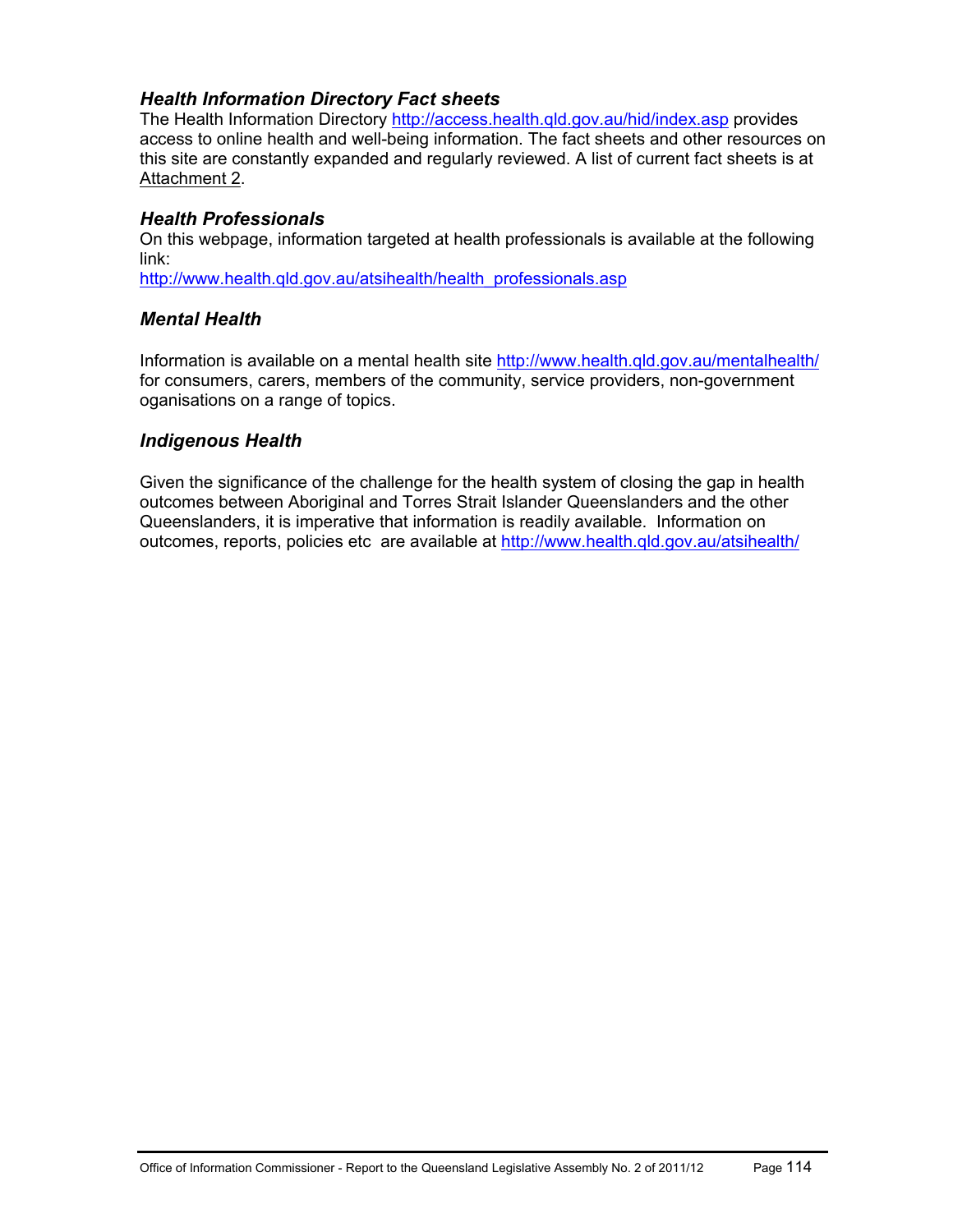## Attachment One: Index of Queensland Health Subsites

[13 Health](http://www.health.qld.gov.au/13health/)

[A healthier you](http://www.health.qld.gov.au/healthieryou/)

[A Profile of Queensland Health's Indigenous Workforce Full Report](http://www.health.qld.gov.au/indigenous_health/workfull.pdf)

[A Profile of Queensland Health's Indigenous Workforce Summary Report](http://www.health.qld.gov.au/indigenous_health/worksummary.pdf)

[About Queensland Health](http://www.health.qld.gov.au/about_qhealth/)

[Aboriginal and Torres Strait Islander Health Strategy Unit](http://www.health.qld.gov.au/atsihealth/)

[Access to Surgery site](http://www.health.qld.gov.au/Surgical_access/)

[Acquired Brain Injury Outreach Service](http://www.health.qld.gov.au/abios/)

[Alcohol, Tobacco and Other Drugs](http://www.health.qld.gov.au/atod/)

[Allied Health Work For Us](http://www.health.qld.gov.au/allied/)

[Asbestos in the home](http://www.health.qld.gov.au/asbestos/)

[Australian South Sea Islanders](http://www.health.qld.gov.au/assi/)

[Being an Outpatient](http://www.health.qld.gov.au/outpatient/)

[Be Kind to Your Mind](http://www.health.qld.gov.au/bekindtoyourmind/)

[Bowel Cancer Screening in Queensland](http://www.health.qld.gov.au/bowelcancer/)

[Breastfeeding and Work](http://www.health.qld.gov.au/breastfeeding/)

[BreastScreen Queensland](http://www.health.qld.gov.au/breastscreen/)

[Brisbane Cardiac Consortium - Consumer Resources](http://www.health.qld.gov.au/heart_info/)

[Building a Healthier Community](http://www.health.qld.gov.au/buildinghealth/)

[Cairns and Hinterland Health Service District Service and Master Planning Project](http://www.health.qld.gov.au/cairns_hinterland/)

[Cairns Base Hospital Redevelopment](http://www.health.qld.gov.au/cbhredevelopment/)

[Carers Matter](http://www.health.qld.gov.au/mhcarer/)

[Centre for Healthcare Related Infection Surveillance and Prevention \(CHRISP\)](http://www.health.qld.gov.au/chrisp/)

[Centre for Palliative Care Research and Education](http://www.health.qld.gov.au/cpcre/)

[Cervical Screening](http://www.health.qld.gov.au/cervicalscreening/)

[Chlamydia](http://www.health.qld.gov.au/sexhealth/chlamydia/)

[Chief Health Officer Report](http://www.health.qld.gov.au/cho_report/)

[Child Health and Safety Information](http://www.health.qld.gov.au/child-youth/)

[Child Injury Prevention](http://www.health.qld.gov.au/chipp/)

[Child Health and Safety Information](http://www.health.qld.gov.au/child-youth/)

[Children's Health](http://www.health.qld.gov.au/childrenshealth/)

[Children's Hospital](http://www.health.qld.gov.au/childrenshospital/)

[Chronic Disease](http://www.health.qld.gov.au/chronicdisease/)

[Clinical and Statewide Services Division](http://www.health.qld.gov.au/qhcss/)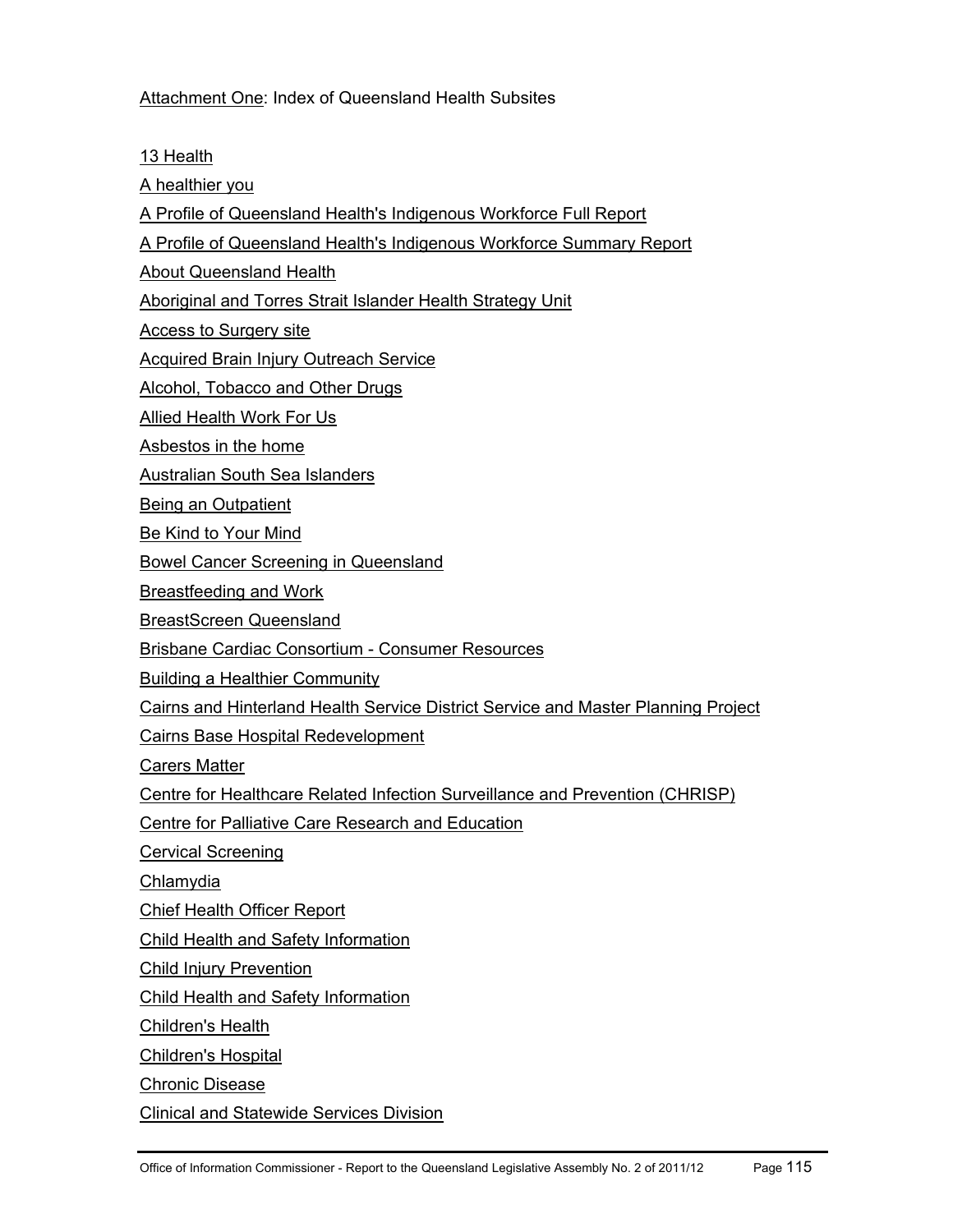[Clinical Governance Framework](http://www.health.qld.gov.au/clinicalgov/)

[Clinical Practice Improvement Centre - CPIC](http://www.health.qld.gov.au/cpic/)

[Clinician Development Program Online Education Service](http://www.health.qld.gov.au/cdp/)

[Communicable Diseases](http://www.health.qld.gov.au/communicablediseases/)

[Communicable Diseases Branch](http://www.health.qld.gov.au/ph/cdb/)

[Communicable Disease Control Guidance: A - Z](http://www.health.qld.gov.au/cdcg/)

[Community Action, Planning and Information Resource \(CAPIR\)](http://www.health.qld.gov.au/capir/)

[Community Child Health Service](http://www.health.qld.gov.au/cchs/)

[Community Health Services Reform Project](http://www.health.qld.gov.au/chsrp/)

[Consumer Complaints](http://www.health.qld.gov.au/complaints/)

[Consumer Health Council Project](http://www.health.qld.gov.au/consumerhlth/)

[Dengue Fever in North Queensland](http://www.health.qld.gov.au/dengue/)

[Dentistry Work For Us](http://www.health.qld.gov.au/dentistry/)

[District and Facility Profiles](http://www.health.qld.gov.au/wwwprofiles/)

[Eat Well Be Active](http://www.health.qld.gov.au/eatwellbeactive/)

[eHealth](http://www.health.qld.gov.au/ehealth/)

[Emergency Departments](http://www.health.qld.gov.au/emergency/)

[Emergency Management Unit](http://www.health.qld.gov.au/emergtrans/)

[Endoscope Reprocessing](http://www.health.qld.gov.au/EndoscopeReprocessing/)

[Enterprise Bargaining](http://www.health.qld.gov.au/eb/)

[Environmental Health Workers Online Resource Manual \(ehWORM\)](http://www.health.qld.gov.au/ehworm/)

[Events Calendar 2006/2007](http://www.health.qld.gov.au/calendar/)

[Falls Prevention in Older People](http://www.health.qld.gov.au/fallsprevention/)

[Flu Prevention](http://www.health.qld.gov.au/flu/)

[Food Safety](http://www.health.qld.gov.au/foodsafety/)

[Food Safety Matters](http://www.health.qld.gov.au/foodsafetymatters/)

[Foodborne Disease in Queensland](http://www.health.qld.gov.au/foodsafety/fbdiseases/)

[Forensic Mental Health](http://www.health.qld.gov.au/forensicmentalhealth/)

[Freedom of Information](http://www.health.qld.gov.au/foi/)

[Germ Busters](http://www.health.qld.gov.au/germbusters/)

[Going Into Hospital](http://www.health.qld.gov.au/hospital/)

[Gold Coast Community Child Health's Child Obesity Treatment Project: The "Kids on](http://www.health.qld.gov.au/kot/)  [Track" program](http://www.health.qld.gov.au/kot/)

[Gold Coast University Hospital](http://www.health.qld.gov.au/gcuhospital/)

[Good Health In Tropical North Queensland](http://www.health.qld.gov.au/goodhealthintnq/)

[Graduate Development Program 2007](http://www.health.qld.gov.au/gradev_2007/)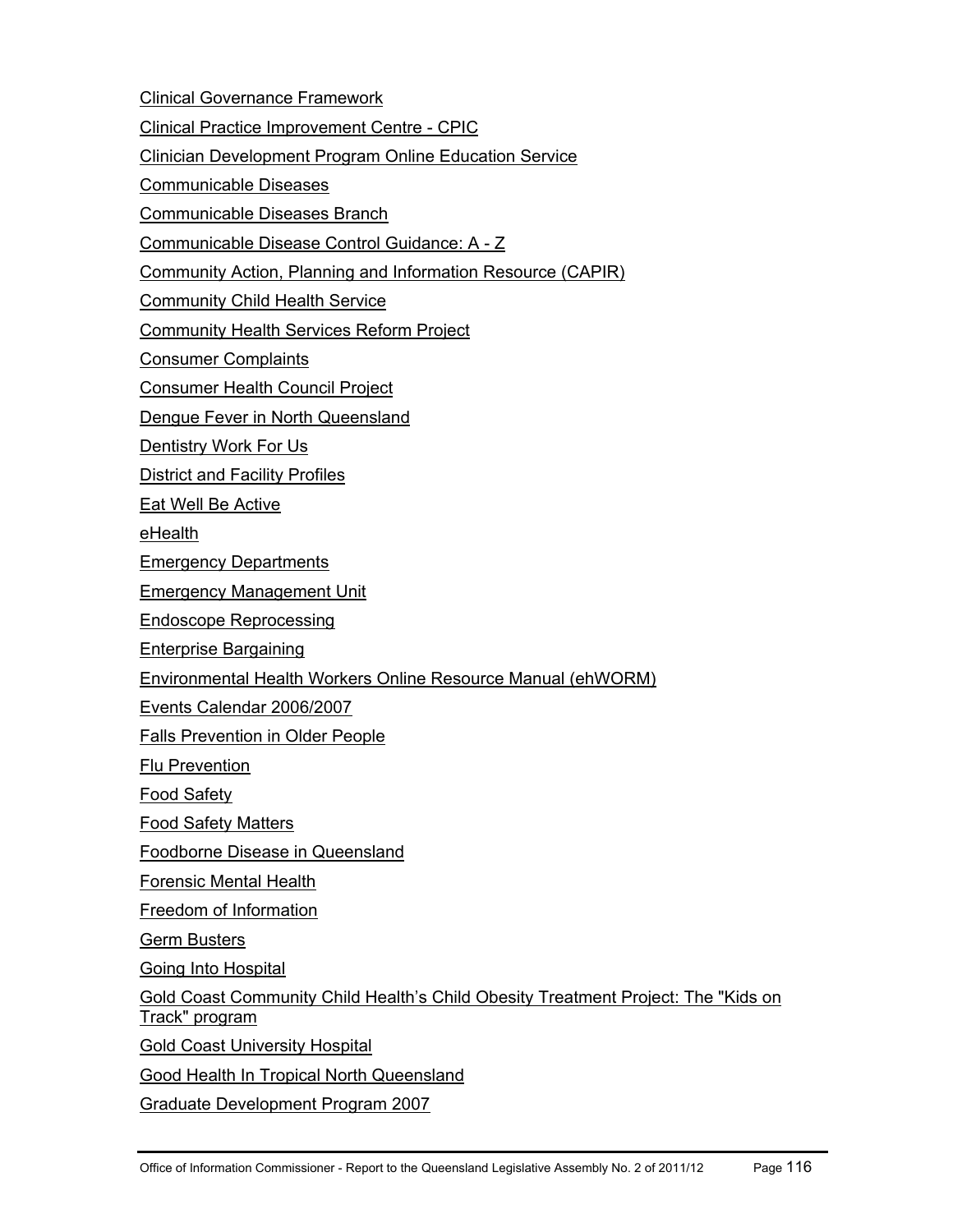[Head Lice Management](http://www.health.qld.gov.au/headlice/) [Health Community Councils](http://www.health.qld.gov.au/hcc/) [Health Consumers Queensland](http://www.health.qld.gov.au/hcq/) **[Health Contact Centre](http://www.health.qld.gov.au/wwwhccp/)** [Health Determinants Queensland 2004](http://www.health.qld.gov.au/hdq/) [Health Information Directory](http://access.health.qld.gov.au/hid/index.asp) **[Health Infrastructure and Projects Division](http://www.health.qld.gov.au/cwamb/)** [Health Statistics Centre](http://www.health.qld.gov.au/hic/) [Health Matters](http://www.health.qld.gov.au/news/health_matters/) [Health Outcomes Plans](http://www.health.qld.gov.au/hop/) [Health Professionals Information Index](http://www.health.qld.gov.au/health_professionals/) **[Health Reform Queensland](http://www.health.qld.gov.au/health-reform/)** [Health Service Bulletins](http://www.health.qld.gov.au/HealthBulletins/) [Health Services](http://www.health.qld.gov.au/healthservices/) **[Health Services Purchasing and Logistics](http://www.health.qld.gov.au/hspl/)** [Healthy Hearing Program](http://www.health.qld.gov.au/hearing/) **[Healthy Me Healthy You](http://www.health.qld.gov.au/healthymehealthyyou/)** [Healthy Schools](http://www.health.qld.gov.au/healthyschools/) [Home and Community Care](http://www.health.qld.gov.au/hacc/) [Human Resource Graduate Program 2008](http://www.health.qld.gov.au/hrgradprogram/) [Human Resource Policies](http://www.health.qld.gov.au/hrpolicies/) [Immunisation](http://www.health.qld.gov.au/immunisation/) [Indigenous Workforce Unit](http://www.health.qld.gov.au/indigenous_workforce/) [Induction and Orientation and Orientation and Induction](http://www.health.qld.gov.au/orientation/) [Information for Industry](http://www.health.qld.gov.au/industry/) [Information Privacy](http://www.health.qld.gov.au/privacy/) [Informed Consent for Surgery](http://www.health.qld.gov.au/informedconsent/) [Integrated Patient Transport Unit](http://www.health.qld.gov.au/iptu/) [Local Government Environmental Health Resources](http://www.health.qld.gov.au/eholocalgov/)  [Lighten Up](http://www.health.qld.gov.au/lightenup/) [Mackay Health Service District](http://www.health.qld.gov.au/mackay/) [Maternity Services Steering Committee](http://www.health.qld.gov.au/maternity/) [Medical Aids Subsidy Scheme](http://www.health.qld.gov.au/mass/) [Medical Jobs and Recruitment](http://www.health.qld.gov.au/medical/) [Mental Health Act 2000](http://www.health.qld.gov.au/mha2000/) [Mental Health Carer Support](http://www.health.qld.gov.au/mhcarer/)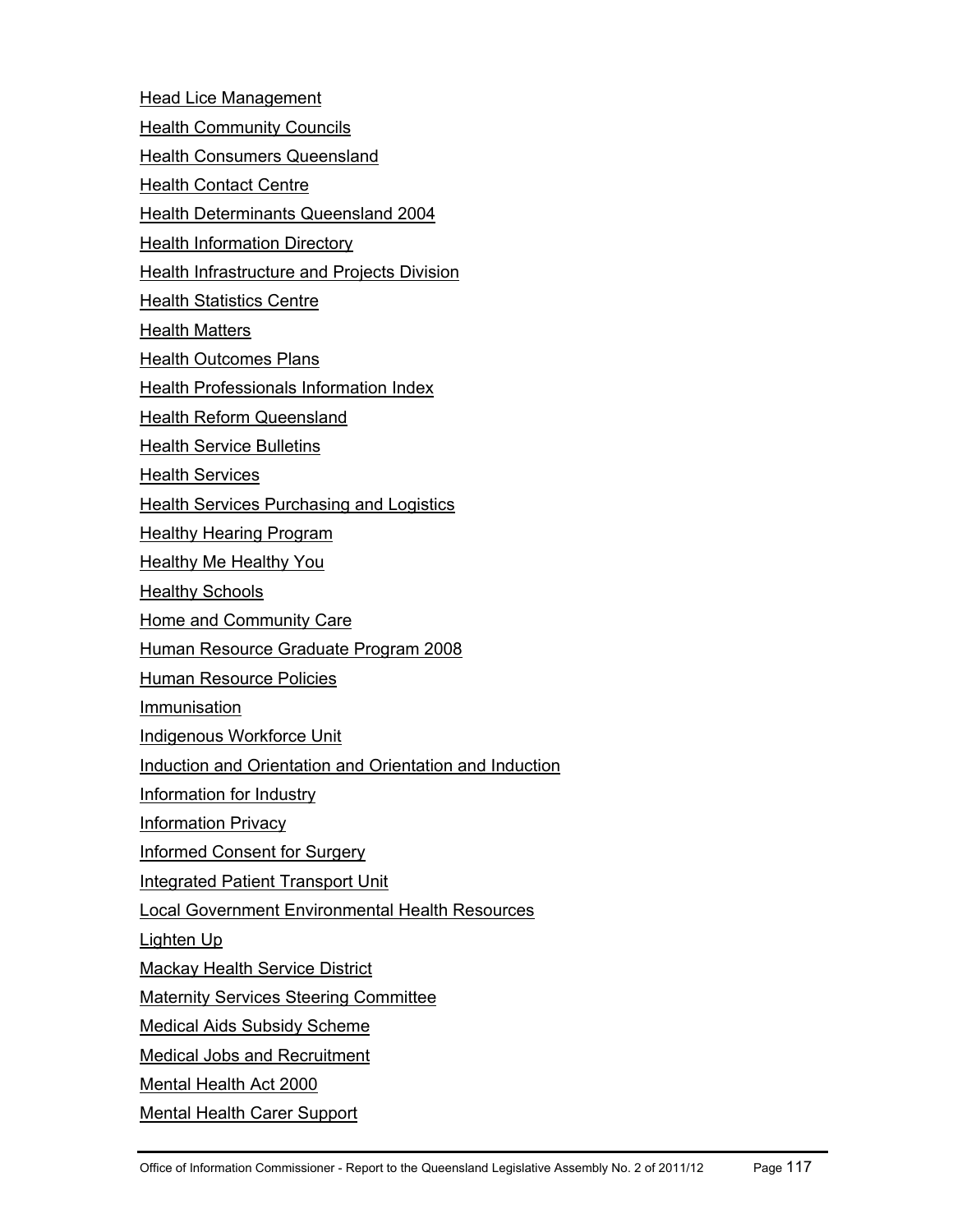[Mental Health](http://www.health.qld.gov.au/mentalhealth/)

[Mosquito borne disease in Queensland](http://www.health.qld.gov.au/mozziediseases/)

[Mount Isa Health Service District](http://www.health.qld.gov.au/mt_isa/)

[Multicultural Health](http://www.health.qld.gov.au/multicultural/)

[Narangba Industrial Estate Health Impact Assessment](http://www.health.qld.gov.au/narangbahia/)

[National Health Performance Reports](http://www.health.qld.gov.au/nathlthrpt/)

[National Physical Activity Guidelines](http://www.health.qld.gov.au/npag/)

**[News](http://www.health.qld.gov.au/news/)** 

[Northern Downs Health Service District](http://www.health.qld.gov.au/northern_downs/)

[Nursing Work For Us](http://www.health.qld.gov.au/nursing/)

[Office of Health and Medical Research](http://www.health.qld.gov.au/ohmr/)

[Office of the Principal Nursing Adviser](http://www.health.qld.gov.au/opna/)

[Oral Health](http://www.health.qld.gov.au/oralhealth/)

[Our Partners](http://www.health.qld.gov.au/partners/)

[Pandemic Influenza](http://www.health.qld.gov.au/pandemicinfluenza/)

[Parent Transition Program \(Gold Coast Community Child Healths Parent Coping](http://www.health.qld.gov.au/ptp/)  [Strategies Project\)](http://www.health.qld.gov.au/ptp/)

[PaRROT - Pathways to Rural and Remote Orientation and Training](http://www.health.qld.gov.au/parrot/)

[Patient Safety Centre](http://www.health.qld.gov.au/patientsafety/)

[PHICSS Project](http://www.health.qld.gov.au/phicss/) 

[Poisons Information Centre](http://www.health.qld.gov.au/PoisonsInformationCentre/)

[Primary Clinical Care Manual](http://www.health.qld.gov.au/pccm/)

[Princess Alexandra Hospital Health Service District](http://www.health.qld.gov.au/pahospital/)

[Princess Alexandra Sexual Health](http://www.health.qld.gov.au/pash/)

[Private Health Regulation](http://www.health.qld.gov.au/privatehealth/)

[Professional Conduct Review Panels](http://www.health.qld.gov.au/pcrp/)

[Public Health Act 2005](http://www.health.qld.gov.au/publichealthact/)

[QALS - Queensland Amputee Limb Service](http://www.health.qld.gov.au/qals/)

[Queensland Centre for Congenital Heart Disease](http://www.health.qld.gov.au/qldheartkids/)

[Queensland Centre for Mental Health Learning](http://www.health.qld.gov.au/qcmhl/)

[Queensland Centre for Perinatal and Infant Mental Health](http://www.health.qld.gov.au/qcpimh/)

[Queensland Coding Committee \(QCC\)](http://www.health.qld.gov.au/qcc/)

[Queensland Haemophilia Centre](http://www.health.qld.gov.au/haemophilia/)

[Queensland Health - Currently Advertised Positions Search](http://www.health.qld.gov.au/jobs/)

[Queensland Health Budget 2006 - 07](http://www.health.qld.gov.au/budget/)

[Queensland Health Carbon Management Unit](http://www.health.qld.gov.au/carbon_management/)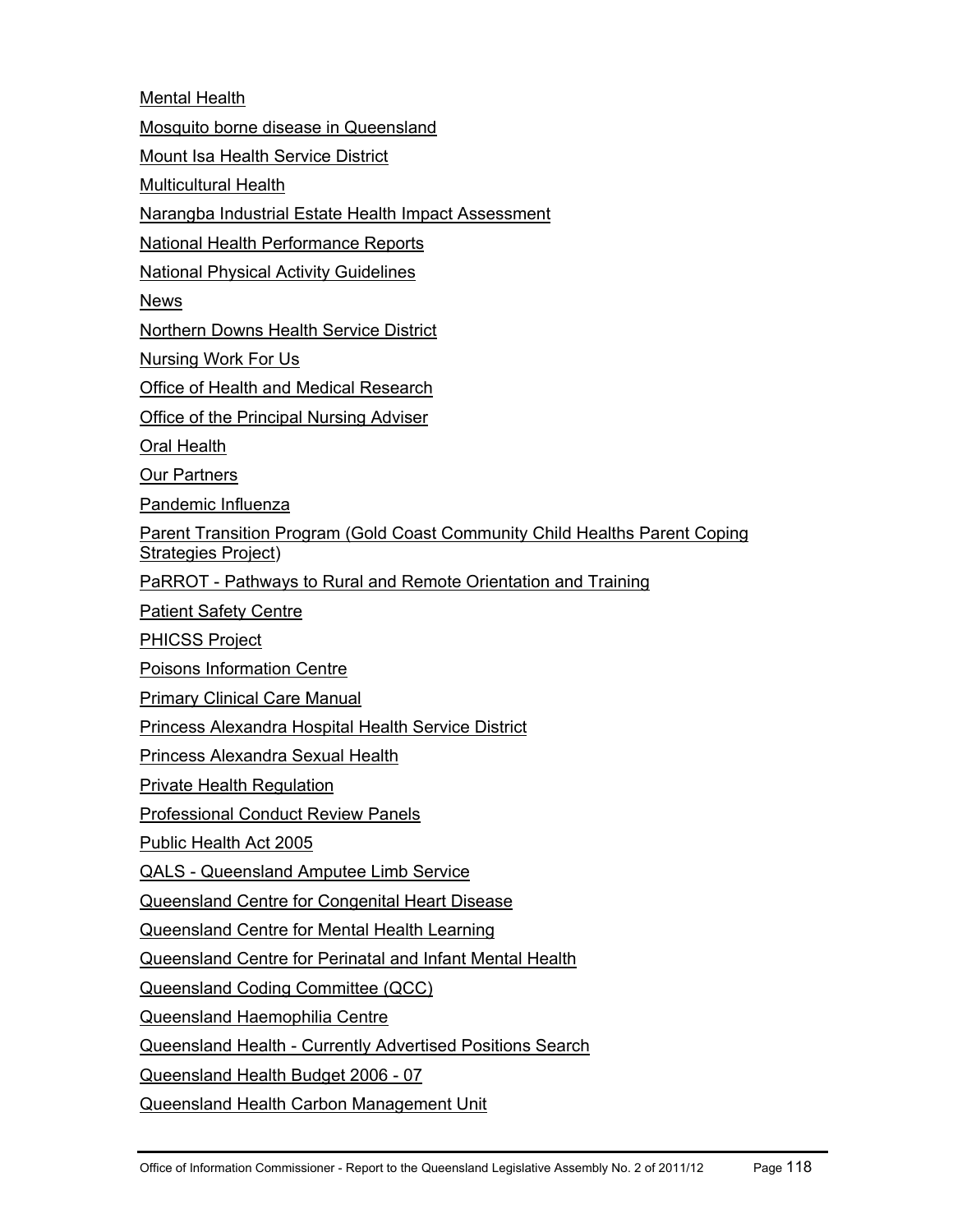[Queensland Health Community Rehabilitation Workforce Project](http://www.health.qld.gov.au/qhcrwp/)

[Queensland Health Home Care Services](http://www.health.qld.gov.au/homecare/)

[Queensland Health Indigenous Workforce Management Strategy](http://www.health.qld.gov.au/indigenous_health/workforce.pdf)

[Queensland Health Legislation](http://www.health.qld.gov.au/legislation/)

[Queensland Health Maps](http://www.health.qld.gov.au/maps/)

[Queensland Health Performance Reports](http://www.health.qld.gov.au/performance/)

[Queensland Health Privacy site](http://www.health.qld.gov.au/privacy/)

[Queensland Health Public Patients' Charter](http://www.health.qld.gov.au/qhppc/)

[Queensland Health Resources](http://www.health.qld.gov.au/healthtopics/)

[Queensland Health Rural Scholarship Scheme](http://www.health.qld.gov.au/orh/)

[Queensland Health Shared Service Partner](http://www.health.qld.gov.au/qhssp/)

[Queensland Health Student Orientation Package](http://www.health.qld.gov.au/sop/)

[Queensland Health Systems Review](http://www.health.qld.gov.au/health_sys_review/)

[Queensland Health's Cancer Control Program](http://www.health.qld.gov.au/cancercontrol/)

[Queensland Health's Quality and Safety Program](http://www.health.qld.gov.au/quality/)

[Queensland Heart Failure Services](http://www.health.qld.gov.au/heart_failure/)

[Queensland Needle and Syringe Program \(QNSP\)](http://www.health.qld.gov.au/qnsp/)

[Queensland Public Health Forum](http://www.health.qld.gov.au/QPHF/)

[Queensland Public Hospitals Commission of Inquiry](http://www.health.qld.gov.au/inquiry/)

[Queensland Spinal Cord Injuries Service](http://www.health.qld.gov.au/qscis/)

[Queensland Tuberculosis Control Program \(QTCP\)](http://www.health.qld.gov.au/qtbcc/)

[Queensland Victim Support Service](http://www.health.qld.gov.au/qhvss/)

[Queenslander's Donate](http://www.health.qld.gov.au/queenslandersdonate/)

[Quit Smoking](http://www.health.qld.gov.au/quitsmoking/)

[Radiation Health Unit](http://www.health.qld.gov.au/radiationhealth/)

[Radiation Therapy Services Recruitment](http://www.health.qld.gov.au/radiation_therapists/)

[Remote Access and External Access Services](https://webaccess.health.qld.gov.au/vpn/index.html)

[Report on the Role and Function of Forensic and Scientific Services in the Queensland](http://www.health.qld.gov.au/forensic_review/)  [Government](http://www.health.qld.gov.au/forensic_review/)

[Research and Ethics Management](http://www.health.qld.gov.au/ethics/)

[Research Information](http://www.health.qld.gov.au/research_information/)

[Right to Information](http://www.health.qld.gov.au/foi/rti.asp)

[Robina Hospital Expansion](http://www.health.qld.gov.au/robinahospital/)

[Royal Brisbane and Women's Hospital Health Service District](http://www.health.qld.gov.au/rbwh/)

[Royal Children's Hospital and Health Service District](http://www.health.qld.gov.au/rch/)

[Rural Health Advisory Council](http://www.health.qld.gov.au/rhac/)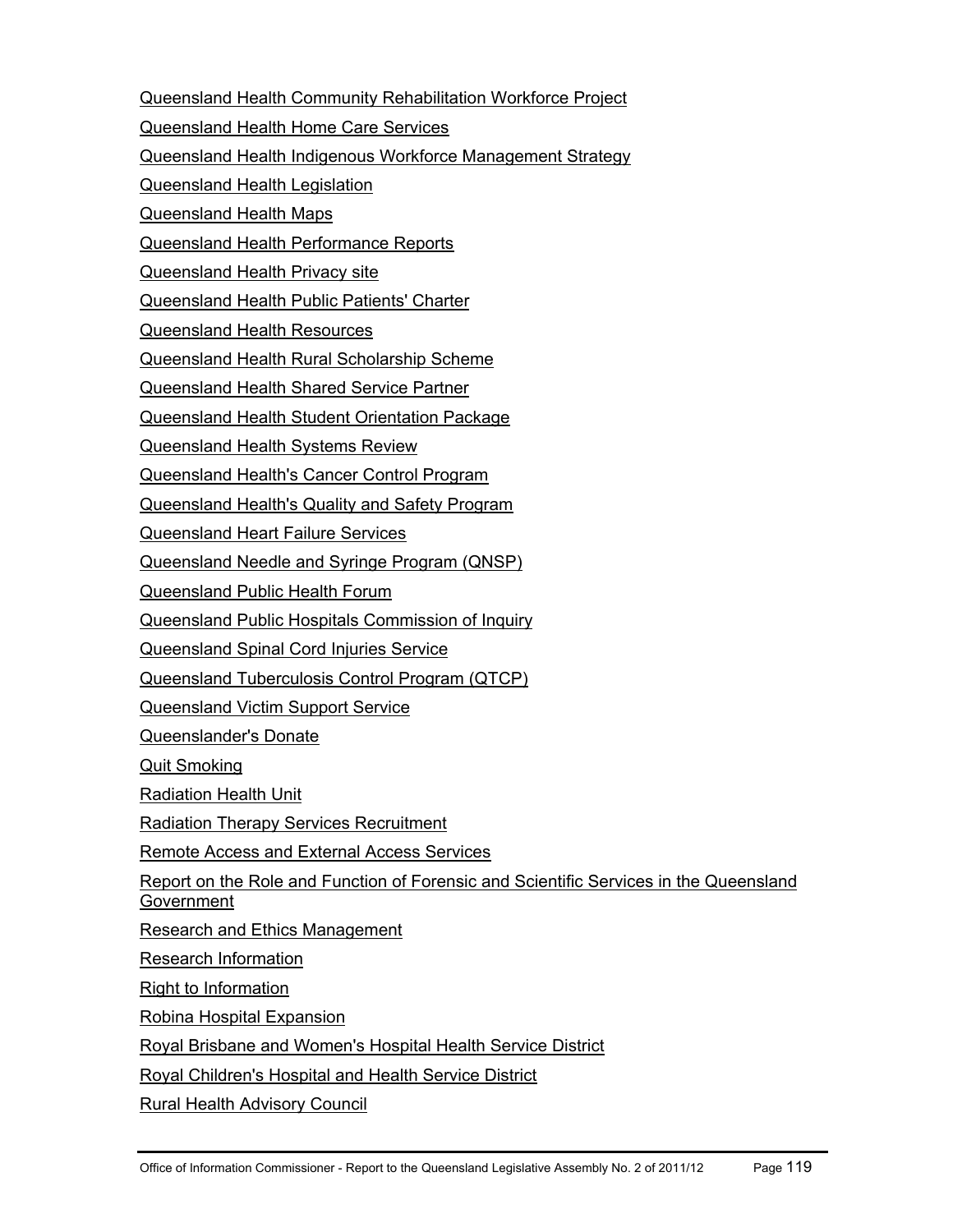[Secure Transfer Service \(STS\)](http://www.health.qld.gov.au/wwwsts/)

[Sexual Health HIV and Hepatitis C Teen Site](http://www.health.qld.gov.au/istaysafe/)

[Sexual Health HIV/AIDS and Hepatitis site](http://www.health.qld.gov.au/sexhealth/)

**[School Based Vaccination Program](http://www.health.qld.gov.au/immunisation/sbvp/)** 

[Southern Zone Mental Health Education Service](http://www.health.qld.gov.au/szmhes/)

[Statewide & Community Health Services index](http://www.health.qld.gov.au/services/)

[Stay on Your Feet](http://www.health.qld.gov.au/stayonyourfeet/)

[Sun Safety](http://www.sunsafety.qld.gov.au/)

[Swine Flu](http://www.health.qld.gov.au/swineflu/)

[The 6th Annual Health and Medical Research Conference of Queensland](http://www.health.qld.gov.au/asm/)

[The Cunningham Centre](http://www.health.qld.gov.au/cunningham/)

[The Late Effects of Polio: Resource Manual for Medical and Allied Health Professionals](http://www.health.qld.gov.au/polio/)

[The Park - Centre for Mental Health](http://www.health.qld.gov.au/the_park/)

[The Prince Charles Hospital Health Service District](http://www.health.qld.gov.au/northside/)

[The Privacy of your Personal Information](http://www.health.qld.gov.au/imb/privacy_your.pdf)

[Tobacco Laws](http://www.health.qld.gov.au/tobaccolaws/)

[Townsville Health Service District](http://www.health.qld.gov.au/townsville/)

**[Tuberculosis](http://www.health.qld.gov.au/qtbcc/)** 

[Type 2 Diabetes and Coronary Heart Disease](http://www.health.qld.gov.au/diabetes_chd_resource/)

[Victim Support Service](http://www.health.qld.gov.au/qhvss/)

[Violence Against Women](http://www.health.qld.gov.au/violence/)

[Visiting Medical Officers \(VMOs\)](http://www.health.qld.gov.au/vmo/)

**[Water Fluoridation](http://www.health.qld.gov.au/fluoride/)** 

[Web Site and Health Services feedback](http://www.health.qld.gov.au/masters/feedback.asp)

[What's New Index](http://www.health.qld.gov.au/whatsnew/)

[Work For Us](http://www.health.qld.gov.au/workforus/)

[Your Health. Your Future. Your Call.](http://www.health.qld.gov.au/stateofyourhealth/) 

# **Externally Hosted Sites**

[CDP Education Service](http://learning.medeserv.com.au/qldhealth_cdp/)

[Clinicians Knowledge Network](http://ckn.health.qld.gov.au/)

[Feeling Good](http://feelinggood.com.au/) - Young Women and Smoking

[Gold Coast Health](http://www.goldcoasthealth.com.au/)

[Queensland Health Systems Review](http://www.healthreview.com.au/).

[Review of the Mental Health Act 2000](http://reviewmha.com.au/) 

[Skills Development Centre](http://www.sdc.qld.edu.au/)

[Stay on your feet](http://www.health.qld.gov.au/stayonyourfeet/)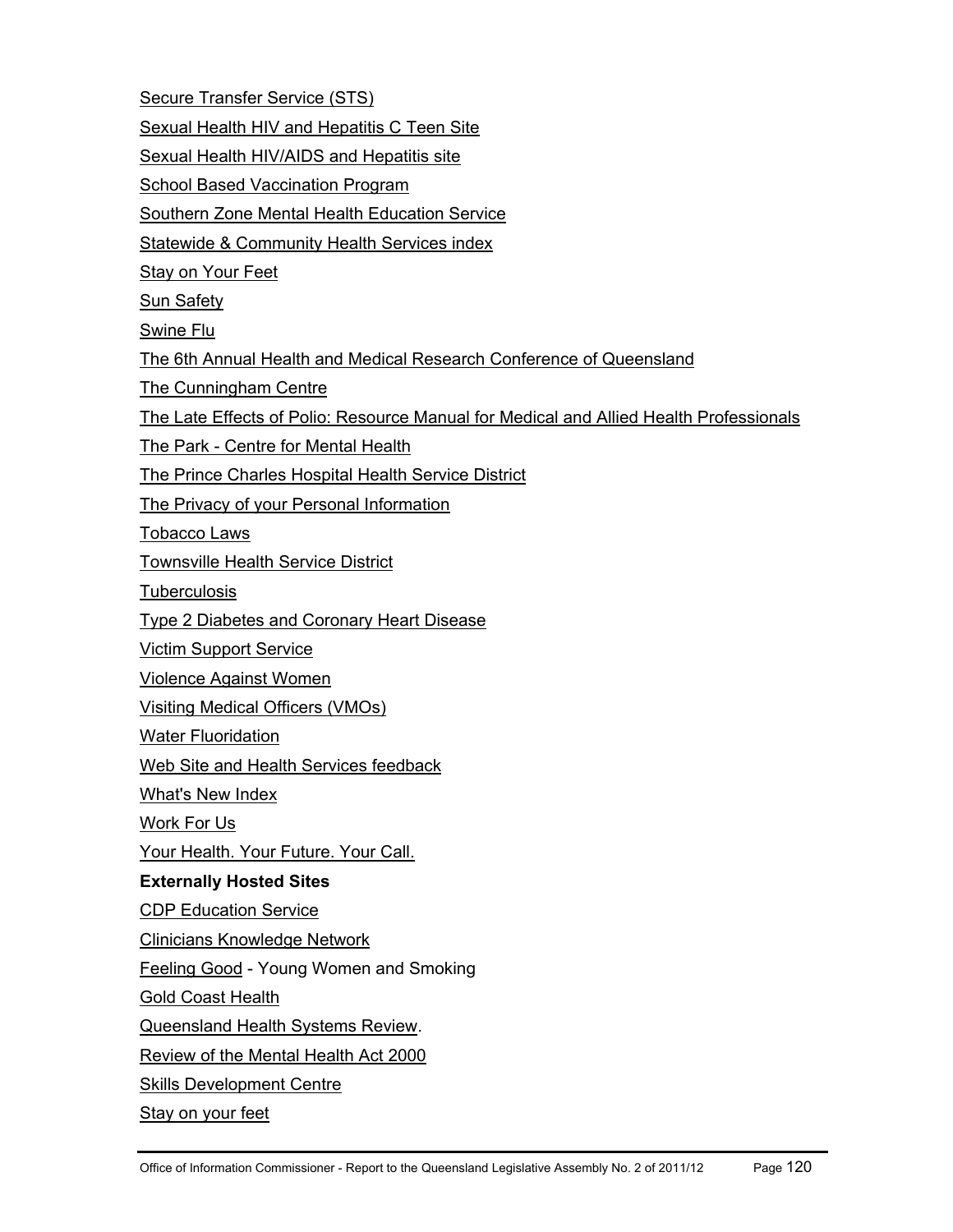[Think Nursing](http://www.thinknursing.com/) [Whistleblower Online Training \( Public Interest Disclosure \)](http://elearn.com.au/qh_external/iwsu)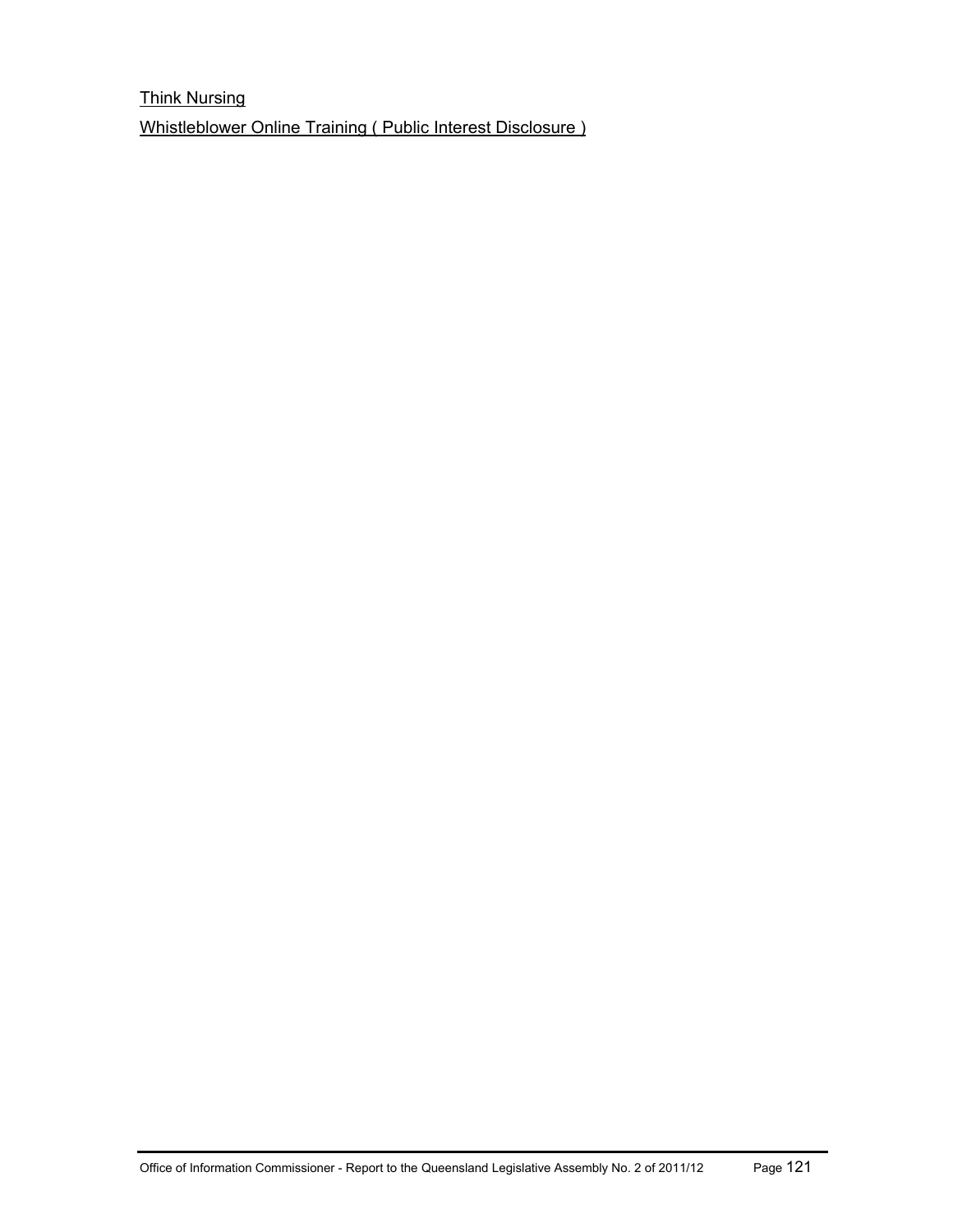Attachment Two: List of current health information sheets

### [Accidents, Injuries and Poisonings](http://access.health.qld.gov.au/hid/AccidentsInjuriesandPoisonings/index.asp)

[Allergic Reactions](http://access.health.qld.gov.au/hid/AccidentsInjuriesandPoisonings/AllergicReactions/index.asp)  [Bites And Stings](http://access.health.qld.gov.au/hid/AccidentsInjuriesandPoisonings/BitesAndStings/index.asp)  [Burns](http://access.health.qld.gov.au/hid/AccidentsInjuriesandPoisonings/Burns/index.asp)  [Diving and Swimming](http://access.health.qld.gov.au/hid/AccidentsInjuriesandPoisonings/DivingandSwimming/index.asp)  [Electrical and Lightning Accidents](http://access.health.qld.gov.au/hid/AccidentsInjuriesandPoisonings/ElectricalandLightningAccidents/index.asp) [First Aid](http://access.health.qld.gov.au/hid/AccidentsInjuriesandPoisonings/FirstAid/index.asp) [Fractures and Dislocations](http://access.health.qld.gov.au/hid/AccidentsInjuriesandPoisonings/FracturesandDislocations/index.asp) [Heat Disorders](http://access.health.qld.gov.au/hid/AccidentsInjuriesandPoisonings/HeatDisorders/index.asp) [Poisonings and Chemical Exposures](http://access.health.qld.gov.au/hid/AccidentsInjuriesandPoisonings/PoisoningsandChemicalExposures/index.asp) [Safety in the Home](http://access.health.qld.gov.au/hid/AccidentsInjuriesandPoisonings/SafetyintheHome/index.asp)

[Alcohol, Drug and Tobacco Use](http://access.health.qld.gov.au/hid/AlcoholDrugandTobaccoUse/index.asp) [Alcohol](http://access.health.qld.gov.au/hid/AlcoholDrugandTobaccoUse/Alcohol/index.asp)  [Drug Use and Misuse](http://access.health.qld.gov.au/hid/AlcoholDrugandTobaccoUse/DrugUseandMisuse/index.asp)  **[Tobacco](http://access.health.qld.gov.au/hid/AlcoholDrugandTobaccoUse/Tobacco/index.asp)** 

[Bladder, Kidney and Urinary Tract Health](http://access.health.qld.gov.au/hid/BladderKidneyandUrinaryTractHealth/index.asp)

[Cancers](http://access.health.qld.gov.au/hid/BladderKidneyandUrinaryTractHealth/Cancers/index.asp)  [Infections and Parasites](http://access.health.qld.gov.au/hid/BladderKidneyandUrinaryTractHealth/InfectionsandParasites/index.asp) [Injury](http://access.health.qld.gov.au/hid/BladderKidneyandUrinaryTractHealth/Injury/index.asp)  [Kidney Failure](http://access.health.qld.gov.au/hid/BladderKidneyandUrinaryTractHealth/KidneyFailure/index.asp) [Kidney Problems](http://access.health.qld.gov.au/hid/BladderKidneyandUrinaryTractHealth/KidneyProblems/index.asp) [Urinary Bladder Problems](http://access.health.qld.gov.au/hid/BladderKidneyandUrinaryTractHealth/UrinaryBladderProblems/index.asp)  [Urinary Incontinence](http://access.health.qld.gov.au/hid/BladderKidneyandUrinaryTractHealth/UrinaryIncontinence/index.asp) 

### [Blood and Immune System Health](http://access.health.qld.gov.au/hid/BloodandImmuneSystemHealth/index.asp)

[Allergic Reactions](http://access.health.qld.gov.au/hid/BloodandImmuneSystemHealth/AllergicReactions/index.asp)  [Anaemias](http://access.health.qld.gov.au/hid/BloodandImmuneSystemHealth/Anaemias/index.asp)  [Autoimmune Disorders](http://access.health.qld.gov.au/hid/BloodandImmuneSystemHealth/AutoimmuneDisorders/index.asp)  [Bleeding and Clotting Problems](http://access.health.qld.gov.au/hid/BloodandImmuneSystemHealth/BleedingandClottingProblems/index.asp)  [Blood Groups and Transfusions](http://access.health.qld.gov.au/hid/BloodandImmuneSystemHealth/BloodGroupsandTransfusions/index.asp)  [Bone Marrow and Blood Cell Problems](http://access.health.qld.gov.au/hid/BloodandImmuneSystemHealth/BoneMarrowandBloodCellProblems/index.asp) [Immuniodeficiencies](http://access.health.qld.gov.au/hid/BloodandImmuneSystemHealth/Immuniodeficiencies/index.asp)  [Leukaemias](http://access.health.qld.gov.au/hid/BloodandImmuneSystemHealth/Leukaemias/index.asp) [Lymphomas](http://access.health.qld.gov.au/hid/BloodandImmuneSystemHealth/Lymphomas/index.asp)  **Transplantation** 

[Bone, Joint and Muscle Health](http://access.health.qld.gov.au/hid/BoneJointandMuscleHealth/index.asp)

[Arm and Shoulder Problems](http://access.health.qld.gov.au/hid/BoneJointandMuscleHealth/ArmandShoulderProblems/index.asp) **[Arthritis](http://access.health.qld.gov.au/hid/BoneJointandMuscleHealth/Arthritis/index.asp)** [Back Problems](http://access.health.qld.gov.au/hid/BoneJointandMuscleHealth/BackProblems/index.asp)  [Bone And Joint Infections](http://access.health.qld.gov.au/hid/BoneJointandMuscleHealth/BoneAndJointInfections/index.asp)  [Bone Tumours](http://access.health.qld.gov.au/hid/BoneJointandMuscleHealth/BoneTumours/index.asp) [Broken Bones](http://access.health.qld.gov.au/hid/BoneJointandMuscleHealth/BrokenBones/index.asp)  [Foot Problems](http://access.health.qld.gov.au/hid/BoneJointandMuscleHealth/FootProblems/index.asp) [Gout](http://access.health.qld.gov.au/hid/BoneJointandMuscleHealth/Gout/index.asp)  [Joint Surgery](http://access.health.qld.gov.au/hid/BoneJointandMuscleHealth/JointSurgery/index.asp)  [Knee and Hip Problems](http://access.health.qld.gov.au/hid/BoneJointandMuscleHealth/KneeandHipProblems/index.asp) [Muscle and Tendon Problems](http://access.health.qld.gov.au/hid/BoneJointandMuscleHealth/MuscleandTendonProblems/index.asp)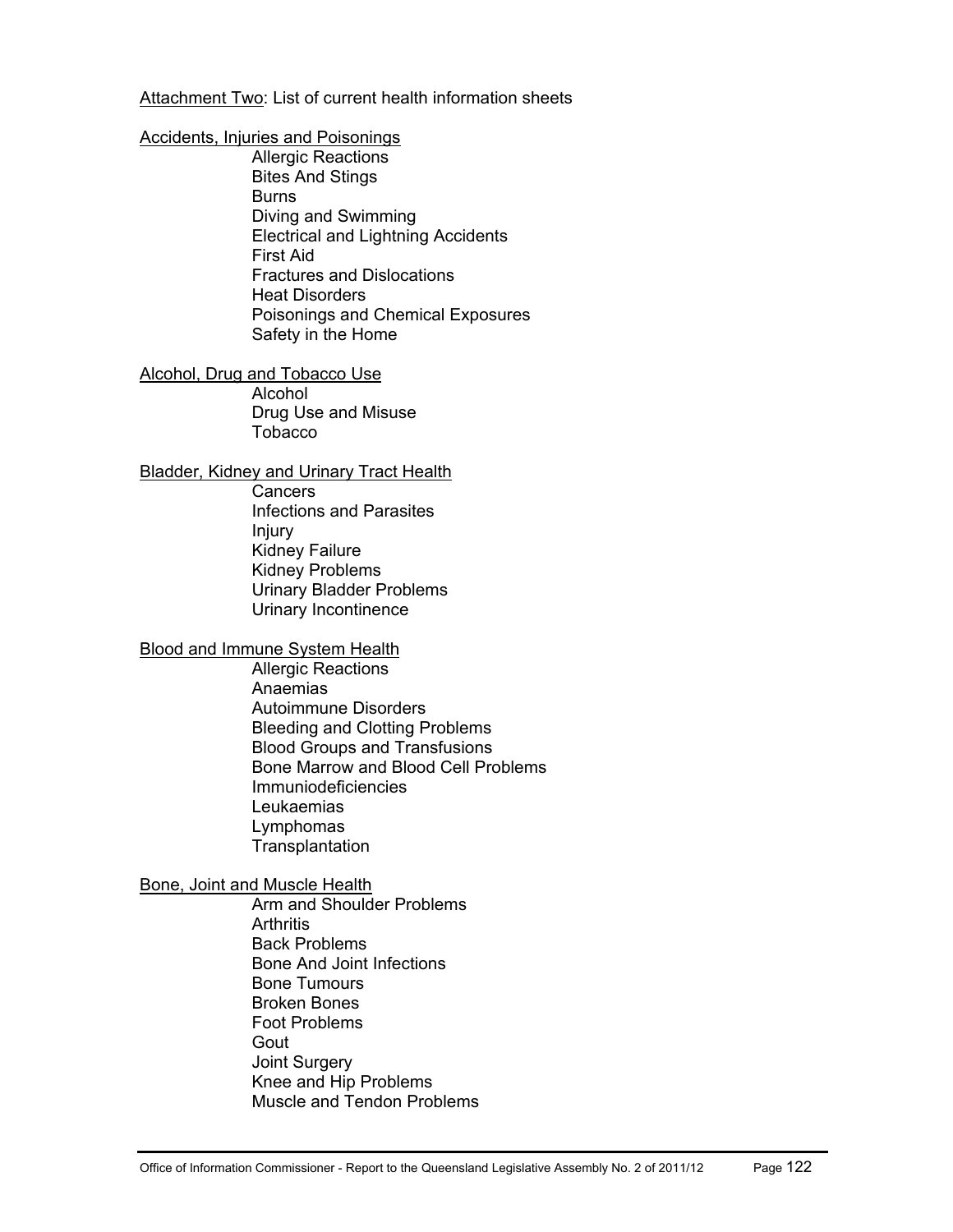**Osteoporosis** [Sports Injuries](http://access.health.qld.gov.au/hid/BoneJointandMuscleHealth/SportsInjuries/index.asp)

### [Brain, Spinal Cord and Nerve Health](http://access.health.qld.gov.au/hid/BrainSpinalCordandNerveHealth/index.asp)

[Brain Infections and Parasites](http://access.health.qld.gov.au/hid/BrainSpinalCordandNerveHealth/BrainInfectionsandParasites/index.asp) [Brain Tumours](http://access.health.qld.gov.au/hid/BrainSpinalCordandNerveHealth/BrainTumours/index.asp) [Coma](http://access.health.qld.gov.au/hid/BrainSpinalCordandNerveHealth/Coma/index.asp) [Degenerative Disorders](http://access.health.qld.gov.au/hid/BrainSpinalCordandNerveHealth/DegenerativeDisorders/index.asp) [Dizziness and Vertigo](http://access.health.qld.gov.au/hid/BrainSpinalCordandNerveHealth/DizzinessandVertigo/index.asp) [Head Injuries](http://access.health.qld.gov.au/hid/BrainSpinalCordandNerveHealth/HeadInjuries/index.asp)  **Headaches** [Movement Disorders](http://access.health.qld.gov.au/hid/BrainSpinalCordandNerveHealth/MovementDisorders/index.asp) [Nerve Problems](http://access.health.qld.gov.au/hid/BrainSpinalCordandNerveHealth/NerveProblems/index.asp)  [Pain Management](http://access.health.qld.gov.au/hid/BrainSpinalCordandNerveHealth/PainManagement/index.asp) [Seizure Disorders](http://access.health.qld.gov.au/hid/BrainSpinalCordandNerveHealth/SeizureDisorders/index.asp) [Sleep Problems](http://access.health.qld.gov.au/hid/BrainSpinalCordandNerveHealth/SleepProblems/index.asp)  [Spinal Cord Problems](http://access.health.qld.gov.au/hid/BrainSpinalCordandNerveHealth/SpinalCordProblems/index.asp)  **Stroke** 

#### **[Cancer](http://access.health.qld.gov.au/hid/Cancer/index.asp)**

[Bladder Cancer](http://access.health.qld.gov.au/hid/Cancer/BladderCancer/index.asp) [Bowel Cancer](http://access.health.qld.gov.au/hid/Cancer/BowelCancer/index.asp) [Brain Tumours](http://access.health.qld.gov.au/hid/Cancer/BrainTumours/index.asp) [Breast Cancer](http://access.health.qld.gov.au/hid/Cancer/BreastCancer/index.asp) [Kidney Cancer](http://access.health.qld.gov.au/hid/Cancer/KidneyCancer/index.asp) [Leukaemias and Lymphomas](http://access.health.qld.gov.au/hid/Cancer/LeukaemiasandLymphomas/index.asp)  [Lung Cancer](http://access.health.qld.gov.au/hid/Cancer/LungCancer/index.asp)  [Ovarian Cancer](http://access.health.qld.gov.au/hid/Cancer/OvarianCancer/index.asp)  [Prevention and Treatments](http://access.health.qld.gov.au/hid/Cancer/PreventionandTreatments/index.asp)  [Prostate Cancer](http://access.health.qld.gov.au/hid/Cancer/ProstateCancer/index.asp) [Skin Cancers](http://access.health.qld.gov.au/hid/Cancer/SkinCancers/index.asp) [Stomach Cancer](http://access.health.qld.gov.au/hid/Cancer/StomachCancer/index.asp)  [What is Cancer](http://access.health.qld.gov.au/hid/Cancer/WhatisCancer/index.asp)

### [Child Health](http://access.health.qld.gov.au/hid/ChildHealth/index.asp)

**Adolescents** [Asthma](http://access.health.qld.gov.au/hid/ChildHealth/Asthma/index.asp) [Babies and Toddlers](http://access.health.qld.gov.au/hid/ChildHealth/BabiesandToddlers/index.asp)  [Childhood Cancers](http://access.health.qld.gov.au/hid/ChildHealth/ChildhoodCancers/index.asp) **[Diabetes](http://access.health.qld.gov.au/hid/ChildHealth/Diabetes/index.asp)** [Diet and Eating](http://access.health.qld.gov.au/hid/ChildHealth/DietandEating/index.asp) [Growth and Development](http://access.health.qld.gov.au/hid/ChildHealth/GrowthandDevelopment/index.asp)  [Immunisation](http://access.health.qld.gov.au/hid/ChildHealth/Immunisation/index.asp) [Infections and Parasites](http://access.health.qld.gov.au/hid/ChildHealth/InfectionsandParasites/index.asp) [Kids with Special Needs](http://access.health.qld.gov.au/hid/ChildHealth/KidswithSpecialNeeds/index.asp)  [Mental Health](http://access.health.qld.gov.au/hid/ChildHealth/MentalHealth/index.asp)  [Primary School Children](http://access.health.qld.gov.au/hid/ChildHealth/PrimarySchoolChildren/index.asp)

### [Digestive Health](http://access.health.qld.gov.au/hid/DigestiveHealth/index.asp)

[Bowel Movement Problems](http://access.health.qld.gov.au/hid/DigestiveHealth/BowelMovementProblems/index.asp)  [Cancers of the Digestive System](http://access.health.qld.gov.au/hid/DigestiveHealth/CancersoftheDigestiveSystem/index.asp) [Fissures Fistulas and Abscesses](http://access.health.qld.gov.au/hid/DigestiveHealth/FissuresFistulasandAbscesses/index.asp)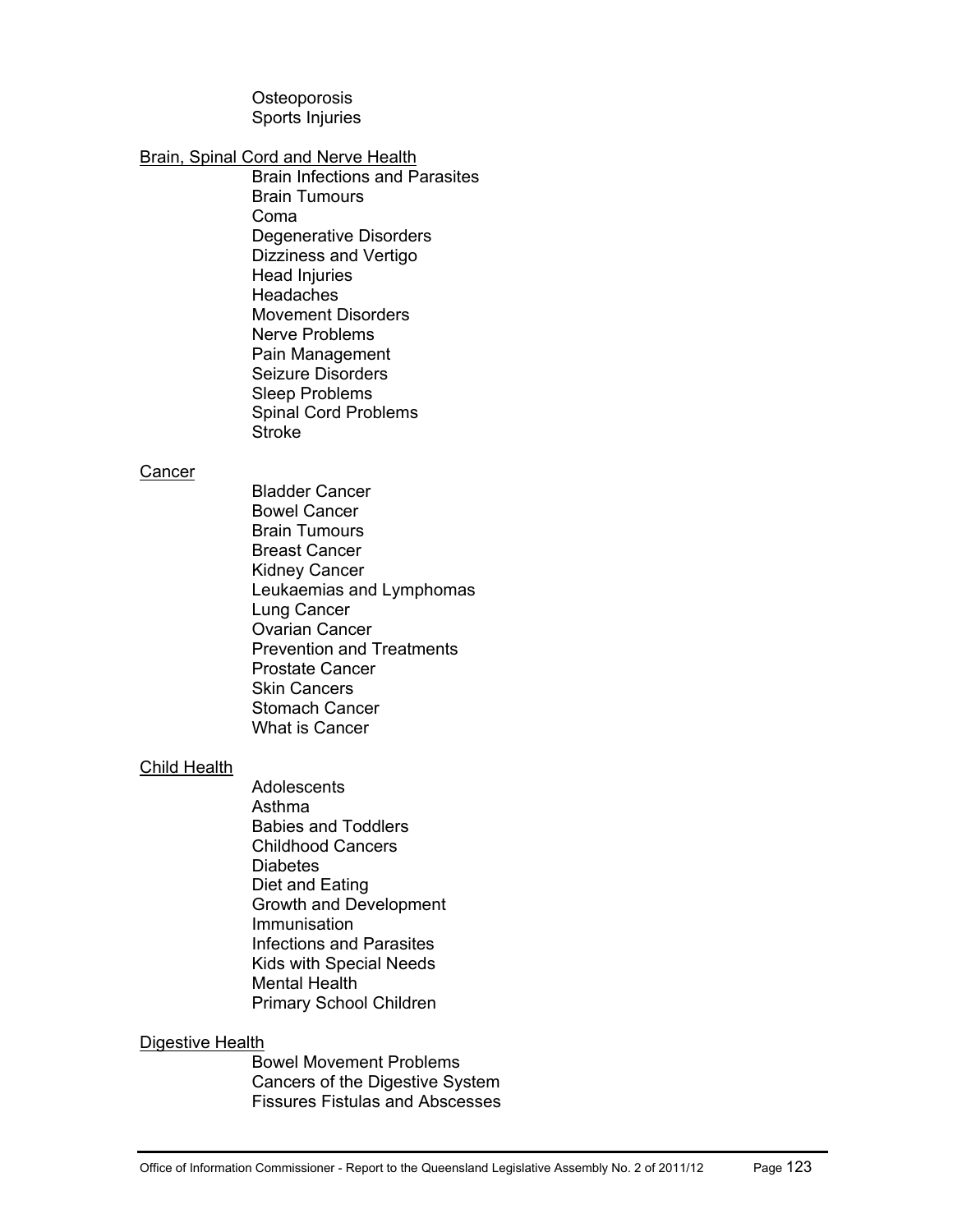[Food Intolerances](http://access.health.qld.gov.au/hid/DigestiveHealth/FoodIntolerances/index.asp)  **[Gastroenteritis](http://access.health.qld.gov.au/hid/DigestiveHealth/Gastroenteritis/index.asp) Hernias** [Inflammatory and Irritiable Bowel Disorders](http://access.health.qld.gov.au/hid/DigestiveHealth/InflammatoryandIrritiableBowelDisorders/index.asp) [Liver Problems](http://access.health.qld.gov.au/hid/DigestiveHealth/LiverProblems/index.asp) [Pancreas Problems](http://access.health.qld.gov.au/hid/DigestiveHealth/PancreasProblems/index.asp)  [Signs and Symptoms of the Digestive System](http://access.health.qld.gov.au/hid/DigestiveHealth/SignsandSymptomsoftheDigestiveSystem/index.asp) [The Gallbladder](http://access.health.qld.gov.au/hid/DigestiveHealth/TheGallbladder/index.asp) **[Ulcers](http://access.health.qld.gov.au/hid/DigestiveHealth/Ulcers/index.asp)** 

## [Ear, Nose and Throat Health](http://access.health.qld.gov.au/hid/EarNoseandThroatHealth/index.asp)

**Cancers** [Hearing Loss And Deafness](http://access.health.qld.gov.au/hid/EarNoseandThroatHealth/HearingLossAndDeafness/index.asp)  [Middle And Inner Ear Problems](http://access.health.qld.gov.au/hid/EarNoseandThroatHealth/MiddleAndInnerEarProblems/index.asp)  [Nose And Sinus Problems](http://access.health.qld.gov.au/hid/EarNoseandThroatHealth/NoseAndSinusProblems/index.asp) [Outer Ear Problems](http://access.health.qld.gov.au/hid/EarNoseandThroatHealth/OuterEarProblems/index.asp) [Throat Problems](http://access.health.qld.gov.au/hid/EarNoseandThroatHealth/ThroatProblems/index.asp) [Tonsils and Adenoids](http://access.health.qld.gov.au/hid/EarNoseandThroatHealth/TonsilsandAdenoids/index.asp) **[Tracheostomy](http://access.health.qld.gov.au/hid/EarNoseandThroatHealth/Tracheostomy/index.asp)** 

#### [Eye Health](http://access.health.qld.gov.au/hid/EyeHealth/index.asp)

**[Cataract](http://access.health.qld.gov.au/hid/EyeHealth/Cataract/index.asp)** [Eyelid and Eye Muscle Problems](http://access.health.qld.gov.au/hid/EyeHealth/EyelidandEyeMuscleProblems/index.asp)  [Glaucoma](http://access.health.qld.gov.au/hid/EyeHealth/Glaucoma/index.asp)  [Infections and Parasites](http://access.health.qld.gov.au/hid/EyeHealth/InfectionsandParasites/index.asp) [Injuries](http://access.health.qld.gov.au/hid/EyeHealth/Injuries/index.asp) [Keeping Eyes Healthy](http://access.health.qld.gov.au/hid/EyeHealth/KeepingEyesHealthy/index.asp) [Retinal Problems](http://access.health.qld.gov.au/hid/EyeHealth/RetinalProblems/index.asp)  [Vision Problems and Impairments](http://access.health.qld.gov.au/hid/EyeHealth/VisionProblemsandImpairments/index.asp)

### [Health Consumer Information](http://access.health.qld.gov.au/hid/HealthConsumerInformation/index.asp)

[Community Support Services](http://access.health.qld.gov.au/hid/HealthConsumerInformation/CommunitySupportServices/index.asp) **Complaints** [Complementary and Alternative Therapies](http://access.health.qld.gov.au/hid/HealthConsumerInformation/ComplementaryandAlternativeTherapies/index.asp)  [Consent and Privacy](http://access.health.qld.gov.au/hid/HealthConsumerInformation/ConsentandPrivacy/index.asp) [Coping in a Crisis](http://access.health.qld.gov.au/hid/HealthConsumerInformation/CopinginaCrisis/index.asp) [Health Decision Making](http://access.health.qld.gov.au/hid/HealthConsumerInformation/HealthDecisionMaking/index.asp) [Patient Safety](http://access.health.qld.gov.au/hid/HealthConsumerInformation/PatientSafety/index.asp) **[Procedures](http://access.health.qld.gov.au/hid/HealthConsumerInformation/Procedures/index.asp)** [Travel Health](http://access.health.qld.gov.au/hid/HealthConsumerInformation/TravelHealth/index.asp)

### **Heart, Artery and Vein Health**

[Blood Pressure Problems](http://access.health.qld.gov.au/hid/HeartArteryandVeinHealth/BloodPressureProblems/index.asp)  **Cholesterol** [Coronary Artery Disease](http://access.health.qld.gov.au/hid/HeartArteryandVeinHealth/CoronaryArteryDisease/index.asp) [Heart Disease](http://access.health.qld.gov.au/hid/HeartArteryandVeinHealth/HeartDisease/index.asp)  [Heart Rhythms](http://access.health.qld.gov.au/hid/HeartArteryandVeinHealth/HeartRhythms/index.asp) [Heart Surgery and Treatments](http://access.health.qld.gov.au/hid/HeartArteryandVeinHealth/HeartSurgeryandTreatments/index.asp) [Infections and Parasites](http://access.health.qld.gov.au/hid/HeartArteryandVeinHealth/InfectionsandParasites/index.asp) **Stroke** [Vein Problems](http://access.health.qld.gov.au/hid/HeartArteryandVeinHealth/VeinProblems/index.asp)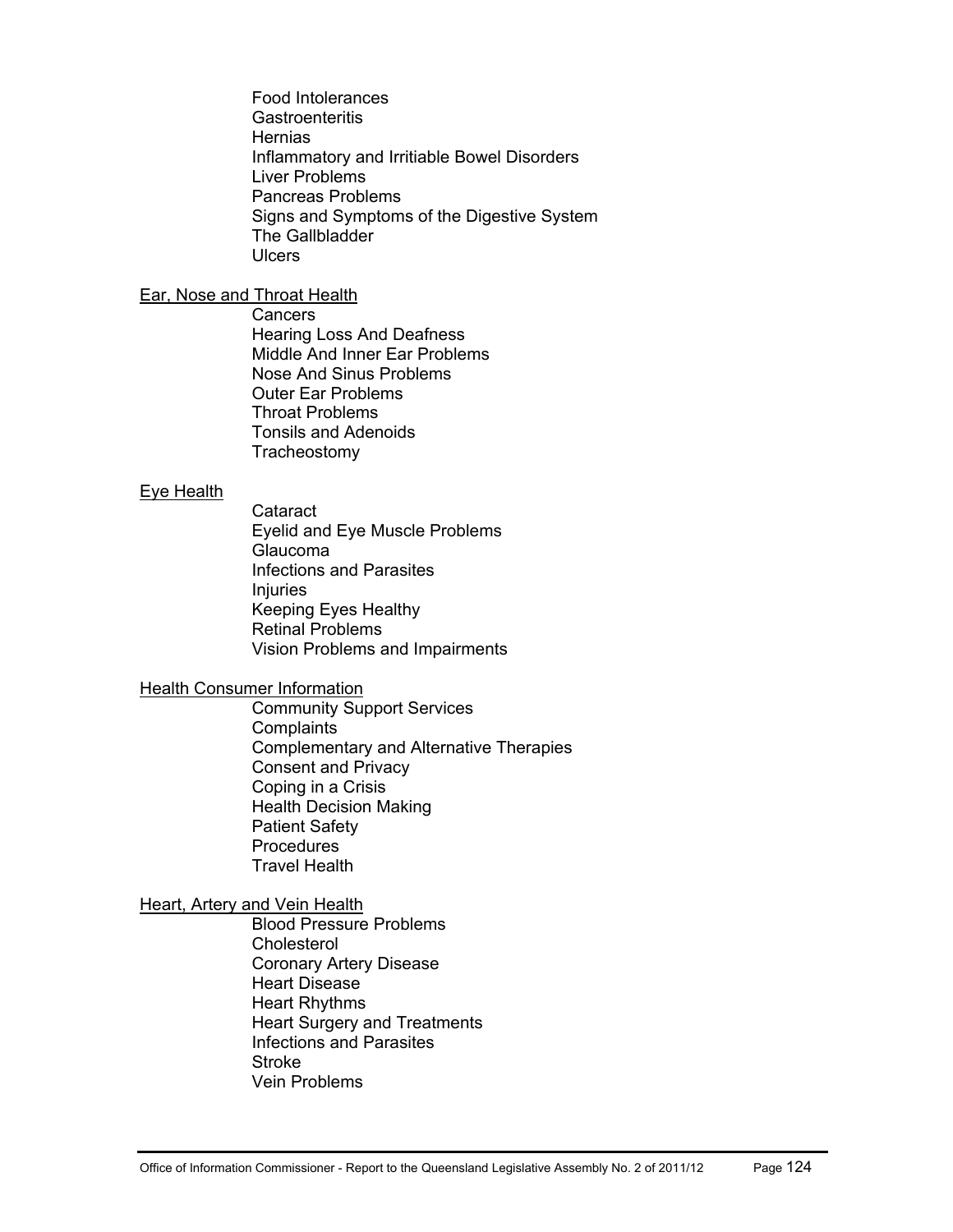#### [Infections and Parasites](http://access.health.qld.gov.au/hid/InfectionsandParasites/index.asp)

[Bacterial Infections](http://access.health.qld.gov.au/hid/InfectionsandParasites/BacterialInfections/index.asp)  [Fungal Infections](http://access.health.qld.gov.au/hid/InfectionsandParasites/FungalInfections/index.asp)  [Hiv](http://access.health.qld.gov.au/hid/InfectionsandParasites/Hiv/index.asp)  [Immunisation and Vaccination](http://access.health.qld.gov.au/hid/InfectionsandParasites/ImmunisationandVaccination/index.asp)  **Parasites** [Sexually Transmitted Diseases](http://access.health.qld.gov.au/hid/InfectionsandParasites/SexuallyTransmittedDiseases/index.asp)  [Viral Infections](http://access.health.qld.gov.au/hid/InfectionsandParasites/ViralInfections/index.asp)

#### [Lung and Airway Health](http://access.health.qld.gov.au/hid/LungandAirwayHealth/index.asp)

[Asthma](http://access.health.qld.gov.au/hid/LungandAirwayHealth/Asthma/index.asp) **[Bronchitis](http://access.health.qld.gov.au/hid/LungandAirwayHealth/Bronchitis/index.asp) [Cancer](http://access.health.qld.gov.au/hid/LungandAirwayHealth/Cancer/index.asp)** [Chronic Obstructive Pulmonary Disease](http://access.health.qld.gov.au/hid/LungandAirwayHealth/ChronicObstructivePulmonaryDisease/index.asp)  [Cystic Fibrosis](http://access.health.qld.gov.au/hid/LungandAirwayHealth/CysticFibrosis/index.asp) [Emphysema](http://access.health.qld.gov.au/hid/LungandAirwayHealth/Emphysema/index.asp) [Infections and Parasites](http://access.health.qld.gov.au/hid/LungandAirwayHealth/InfectionsandParasites/index.asp) [Occupational and Environmental Lung Diseases](http://access.health.qld.gov.au/hid/LungandAirwayHealth/OccupationalandEnvironmentalLungDiseases/index.asp)  [Pleural Problems](http://access.health.qld.gov.au/hid/LungandAirwayHealth/PleuralProblems/index.asp)  [Pneumonia](http://access.health.qld.gov.au/hid/LungandAirwayHealth/Pneumonia/index.asp) [The Flu](http://access.health.qld.gov.au/hid/LungandAirwayHealth/TheFlu/index.asp) **[Tuberculosis](http://access.health.qld.gov.au/hid/LungandAirwayHealth/Tuberculosis/index.asp)** 

### [Men's Health](http://access.health.qld.gov.au/hid/MensHealth/index.asp)

[Cancers](http://access.health.qld.gov.au/hid/MensHealth/Cancers/index.asp)  **[Contraception](http://access.health.qld.gov.au/hid/MensHealth/Contraception/index.asp)** [Health Checkups](http://access.health.qld.gov.au/hid/MensHealth/HealthCheckups/index.asp)  [Infections and Parasites](http://access.health.qld.gov.au/hid/MensHealth/InfectionsandParasites/index.asp) [Infertility](http://access.health.qld.gov.au/hid/MensHealth/Infertility/index.asp)  [Penile and Testisticular Problems](http://access.health.qld.gov.au/hid/MensHealth/PenileandTestisticularProblems/index.asp) [Sexual Function](http://access.health.qld.gov.au/hid/MensHealth/SexualFunction/index.asp)  [The Prostate](http://access.health.qld.gov.au/hid/MensHealth/TheProstate/index.asp) 

#### [Mental Health](http://access.health.qld.gov.au/hid/MentalHealth/index.asp)

[Behavioural Problems](http://access.health.qld.gov.au/hid/MentalHealth/BehaviouralProblems/index.asp) [Carer Information](http://access.health.qld.gov.au/hid/MentalHealth/CarerInformation/index.asp) **Depression** [Eating Disorders](http://access.health.qld.gov.au/hid/MentalHealth/EatingDisorders/index.asp) [Personality Disorders](http://access.health.qld.gov.au/hid/MentalHealth/PersonalityDisorders/index.asp) [Phobias](http://access.health.qld.gov.au/hid/MentalHealth/Phobias/index.asp)  **Schizophrenia** [Suicide](http://access.health.qld.gov.au/hid/MentalHealth/Suicide/index.asp) 

### [Mouth and Dental Health](http://access.health.qld.gov.au/hid/MouthandDentalHealth/index.asp)

[Injuries Emergencies and Dental Pain](http://access.health.qld.gov.au/hid/MouthandDentalHealth/InjuriesEmergenciesandDentalPain/index.asp)  [Jaw Problems](http://access.health.qld.gov.au/hid/MouthandDentalHealth/JawProblems/index.asp)  [Lip Problems](http://access.health.qld.gov.au/hid/MouthandDentalHealth/LipProblems/index.asp) [Oral Health Conditions](http://access.health.qld.gov.au/hid/MouthandDentalHealth/OralHealthConditions/index.asp)  [Oral Health Information](http://access.health.qld.gov.au/hid/MouthandDentalHealth/OralHealthInformation/index.asp)  [Peridontal Disease](http://access.health.qld.gov.au/hid/MouthandDentalHealth/PeridontalDisease/index.asp) [Prevention and Care](http://access.health.qld.gov.au/hid/MouthandDentalHealth/PreventionandCare/index.asp)  [Sores and Infections](http://access.health.qld.gov.au/hid/MouthandDentalHealth/SoresandInfections/index.asp)